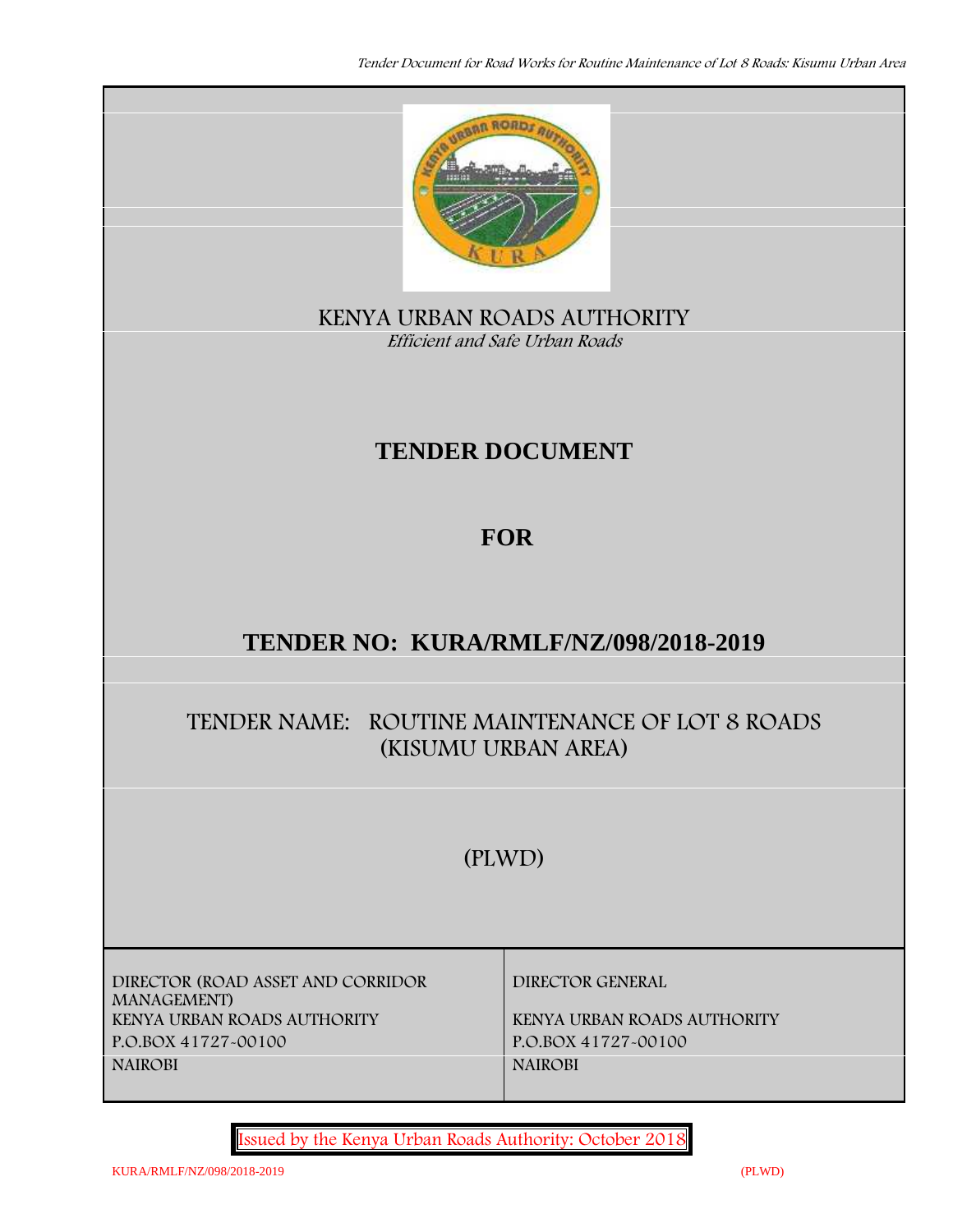## **ROUTINE MAINTENANCE OF LOT 8 ROADS: KISUMU URBAN AREA**

## **TABLE OF CONTENTS**

| Appendix to Instruction to Tenderers  Error! Bookmark not defined. |  |
|--------------------------------------------------------------------|--|
|                                                                    |  |
|                                                                    |  |
|                                                                    |  |
|                                                                    |  |
| SECTION VI: SUPERVISION AND CONTRACT EVALUATION MANUAL 2012  107   |  |
|                                                                    |  |
|                                                                    |  |
|                                                                    |  |
|                                                                    |  |
|                                                                    |  |
|                                                                    |  |
|                                                                    |  |
|                                                                    |  |
|                                                                    |  |

**Issued by the Kenya Urban Roads Authority: October 2018**

1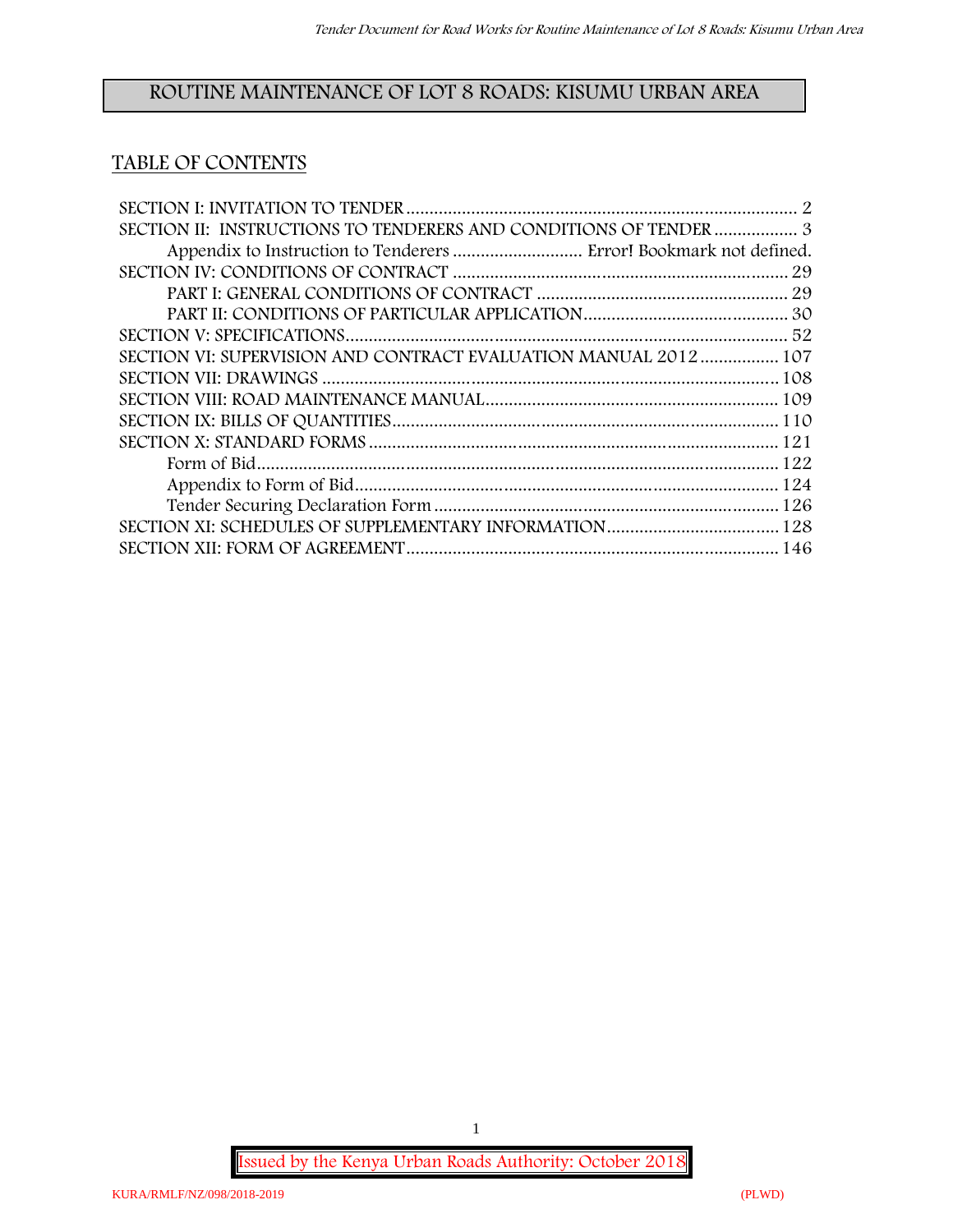## **SECTION I: INVITATION TO TENDER**

(See tender invitation on www.kura.go.ke/tender notices)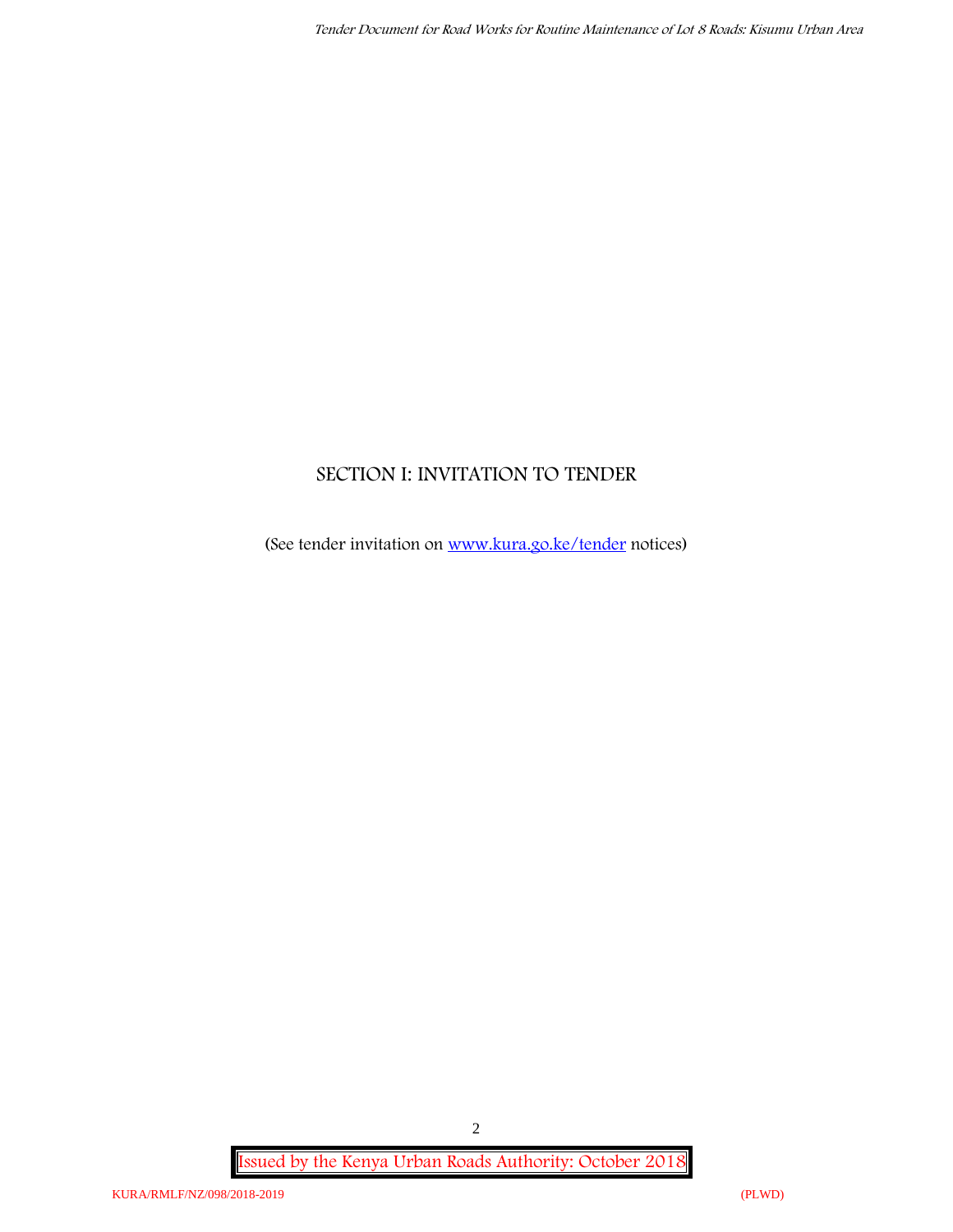## **SECTION II: INSTRUCTIONS TO TENDERERS AND CONDITIONS OF TENDER**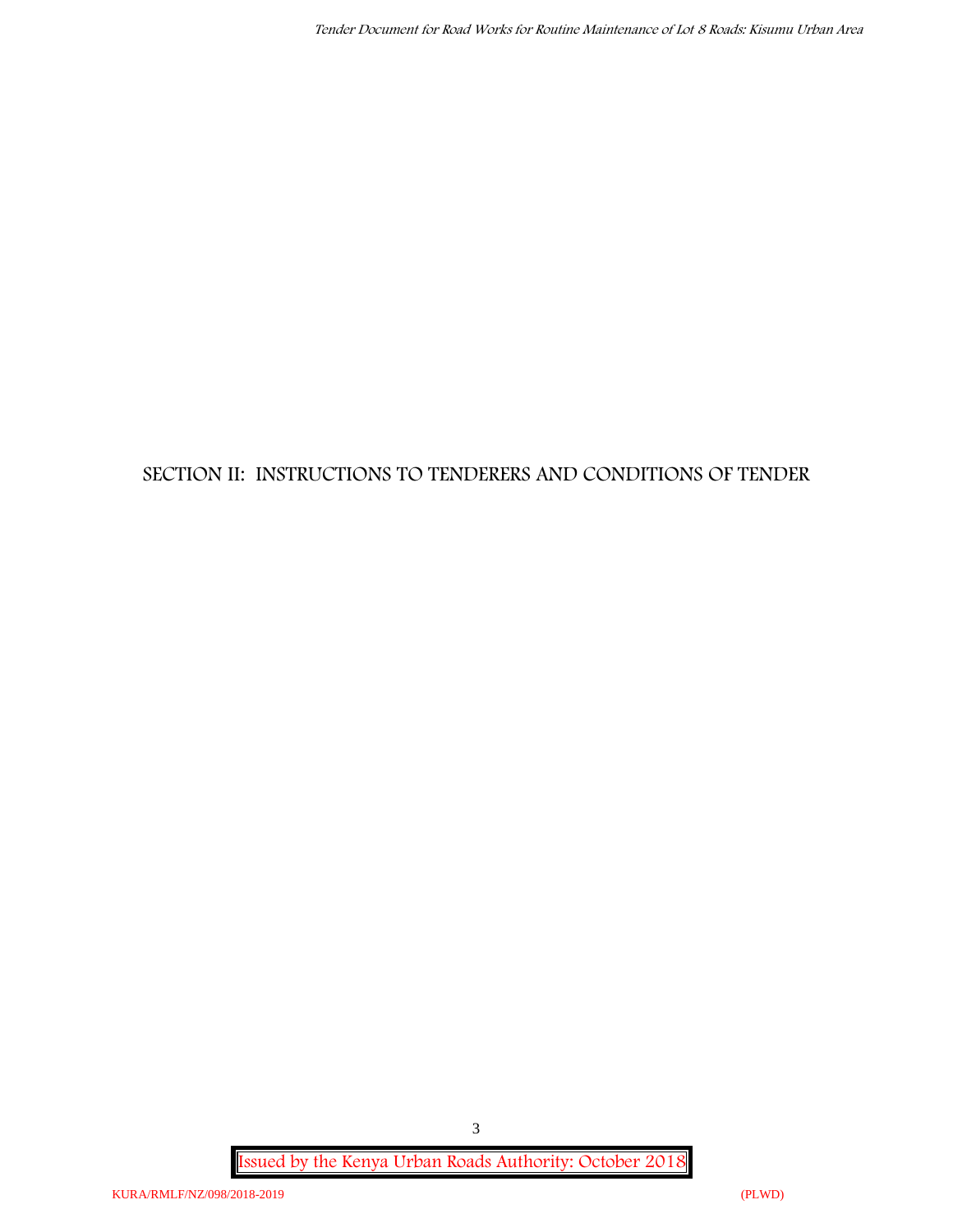#### **TABLE OF CONTENTS**

| A.          |    |                                                                      |  |
|-------------|----|----------------------------------------------------------------------|--|
|             | 1  |                                                                      |  |
|             | 2  |                                                                      |  |
|             | 3  |                                                                      |  |
|             | 4  |                                                                      |  |
|             | 5  |                                                                      |  |
|             | 6  |                                                                      |  |
|             | 7  |                                                                      |  |
|             | 8  |                                                                      |  |
| <b>B.</b>   |    |                                                                      |  |
|             | 9  |                                                                      |  |
|             | 10 |                                                                      |  |
|             | 11 |                                                                      |  |
| $C_{\cdot}$ |    |                                                                      |  |
|             | 12 |                                                                      |  |
|             | 13 |                                                                      |  |
|             | 14 |                                                                      |  |
|             | 15 |                                                                      |  |
|             | 16 |                                                                      |  |
|             | 17 |                                                                      |  |
|             | 18 |                                                                      |  |
|             | 19 |                                                                      |  |
|             | 20 |                                                                      |  |
| D.          |    |                                                                      |  |
|             | 21 |                                                                      |  |
|             | 22 |                                                                      |  |
|             | 23 |                                                                      |  |
|             | 24 |                                                                      |  |
| E.          |    |                                                                      |  |
|             | 25 |                                                                      |  |
|             | 26 |                                                                      |  |
|             | 27 |                                                                      |  |
|             | 28 |                                                                      |  |
|             | 29 |                                                                      |  |
|             | 30 |                                                                      |  |
| F.          |    |                                                                      |  |
| G.          |    |                                                                      |  |
|             | 31 |                                                                      |  |
|             | 32 | employer's right to accept any bid and to reject any or all bids  16 |  |
|             | 33 |                                                                      |  |
|             | 34 |                                                                      |  |
|             | 35 |                                                                      |  |
|             | 36 |                                                                      |  |

Issued by the Kenya Urban Roads Authority: October 2018

 $\overline{4}$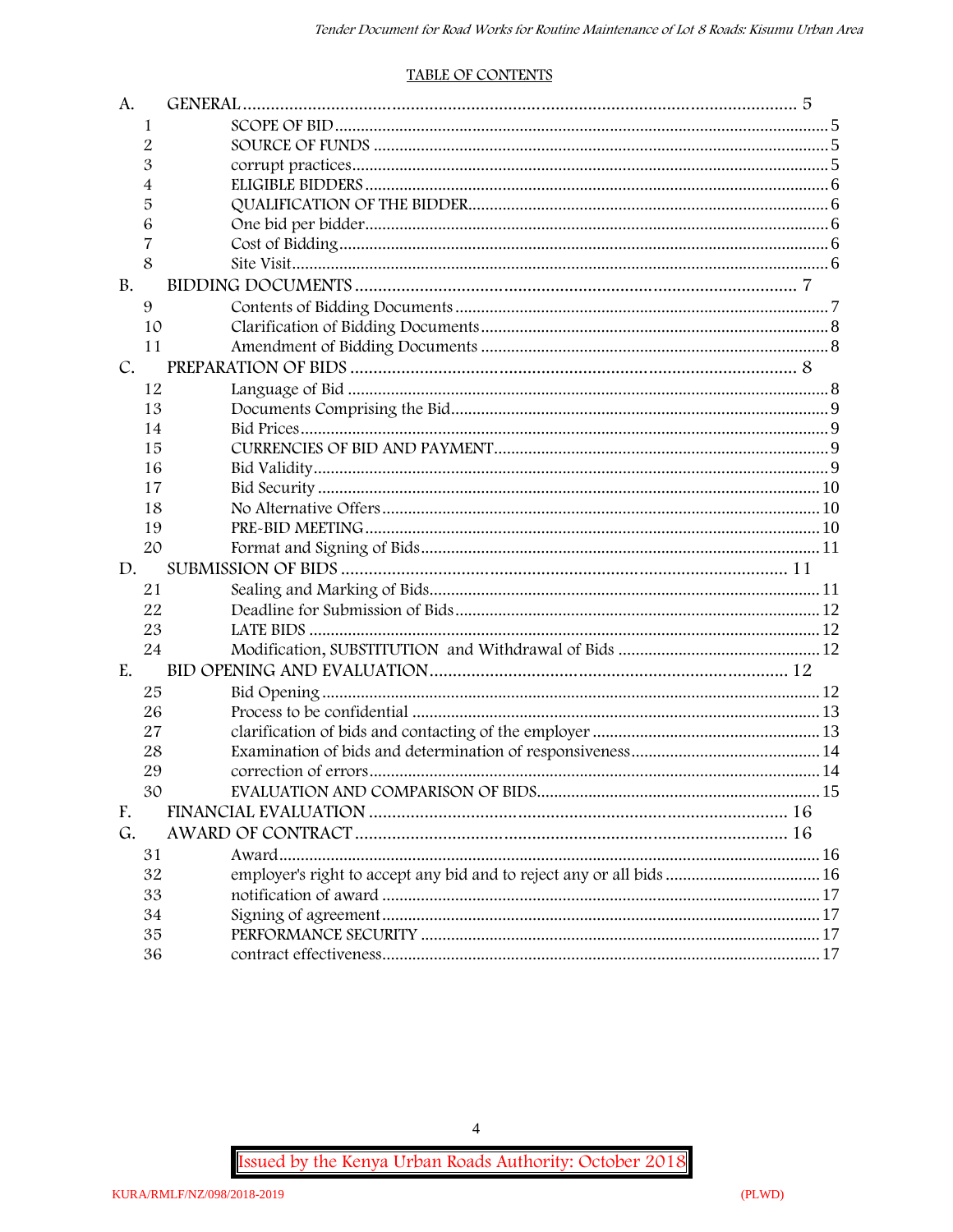## **INSTRUCTIONS TO TENDERERS AND CONDITIONS OF TENDER**

### **A. GENERAL**

- **1 SCOPE OF BID**
	- 1.1 The Employer, as defined in the Conditions of Contract Part II hereinafter "the Employer" wishes to receive bids for the construction of works as described in Section 1, clause 102 of the Special Specifications –"Location and extent of the Works")
	- 1.2 The successful bidder will be expected to complete the Works within the period stated in the Appendix to Form of Bid from the date of commencement of the Works.
	- 1.3 Throughout these bidding documents, the terms bid and tender and their derivatives (bidder/tenderer, bid/tendered, bidding/tendering etc.) are synonymous, and day means calendar day. Singular also means plural.

### **2 SOURCE OF FUNDS**

2.1 The source of funding is the Government of Kenya through the Road Maintenance Levy Fund.

### **3 CORRUPT PRACTICES**

3.1 The government requires that the bidders, suppliers, sub-contractors and supervisors observe the highest standards of ethics during the execution of such contracts. In this pursuit of this policy, the government;

Defines for the purpose of this provision, the terms set forth below as follows:

- i) "corrupt practice" means the offering, giving ,receiving, or soliciting of anything of value to influence the action of the public official in the procurement process or in the execution, and
- ii) "fraudulent practice" means a misrepresentation of facts in order to influence a procurement process or the execution of a contract to the detriment of the employer, and includes collusive practices among bidders (prior to or after bid submission) designed to establish bid prices at artificial, non-competitive levels and to deprive the employer the benefits of free and open competition

Will reject a proposal for award if it determines that the bidder recommended for award has engaged in corrupt or fraudulent practices in competing for the contract, and

Will declare a firm ineligible, either indefinitely or for a stated period of time, to be awarded a government contract if it at any time it is determined that the firm has engaged in corrupt or fraudulent practices in competing for, or in executing, a government financed contract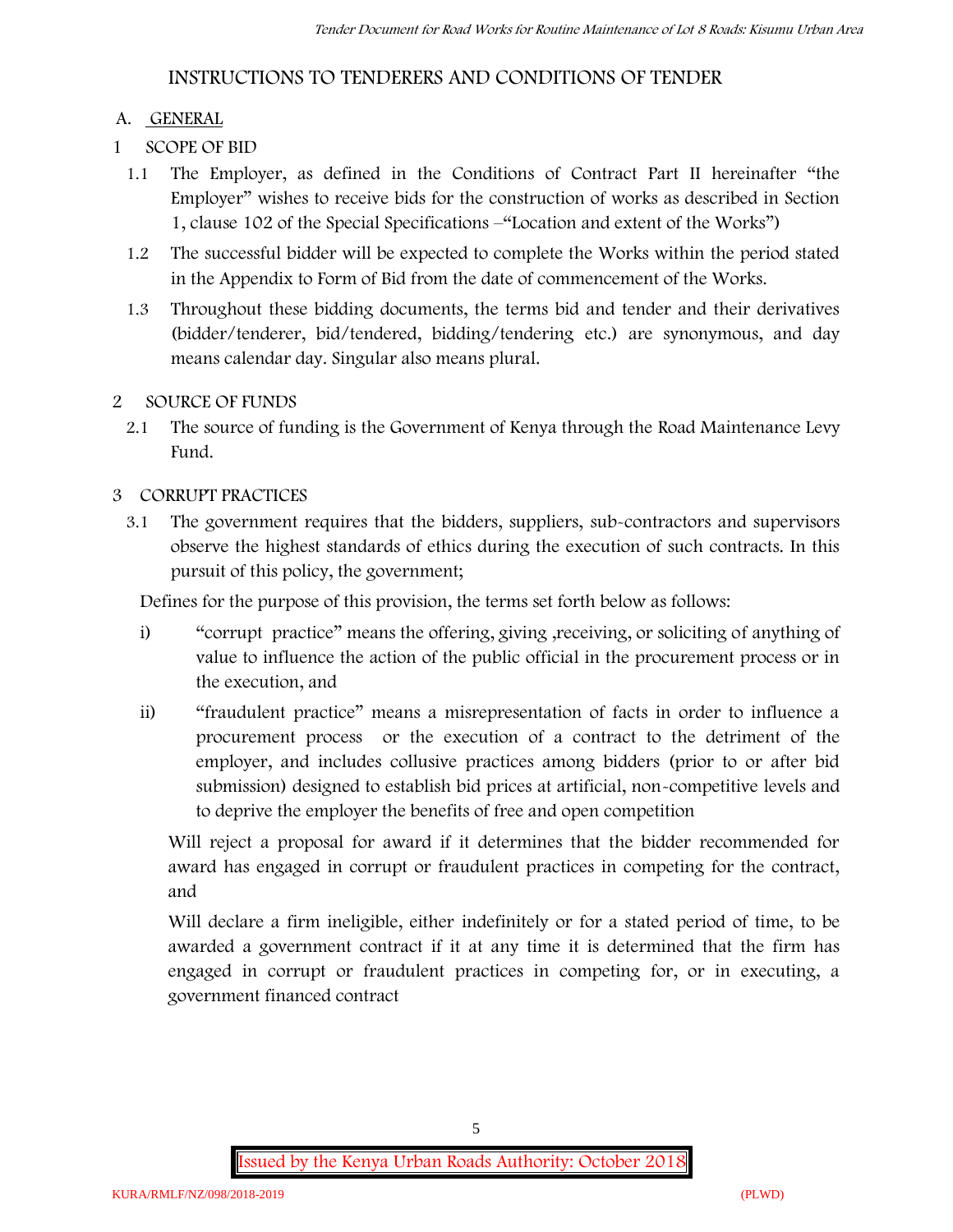#### **4 ELIGIBLE BIDDERS**

- 4.1 This invitation to bid is open to all bidders who are legally registered or incorporated in the Republic of Kenya as of the time of bid submission. Registration with the National Construction Authority (NCA) as a road works contractor is mandatory.
- 4.2 Bidders shall not have a conflict of interest. Bidders shall be considered to have conflict of interest, if they participated as a consultant in the preparation of the design, documentation or technical specifications of the works that are the subject of this bidding other than as far as required by the Employer.
- 4.3 A firm that is under a declaration of eligibility by the Employer in accordance with clause 3, at the date of submission of the Bid or thereafter, shall be disqualified.
- 4.4 Bidders shall provide such evidence of their continued eligibility satisfactory to the Employer as the Employer shall reasonably request.

#### **5 QUALIFICATION OF THE BIDDER**

- 5.1 Bidders shall as part of their bid:
- (a) Submit a written power of attorney authorizing the signatory of the bid to commit the bidder; and
- (b) Update any information submitted with their bids and update in any case the information indicated in the schedules and continue to meet the minimum threshold criteria set out in the bid documents.
	- 5.2 As a minimum, bidders shall update the following information:
- (a) evidence of access to lines of credit from a bank and availability of other financial resources
- (b) financial predictions for the current year and the two subsequent years, including the effect of known commitments
- (c) work commitments
- (d) current litigation information; and
- (e) availability of critical equipment
	- 5.3 Bidders shall also submit proposals of work methods and schedule in sufficient detail to demonstrate the adequacy of the bidders' proposals to meet the technical specifications and the completion time referred to in Clause 1.2 above.
- **6 ONE BID PER BIDDER**
	- 6.1 Each bidder shall submit only one bid. A bidder who submits or participates in more than one bid will be disqualified.
- **7 COST OF BIDDING**
	- 7.1 The bidder shall bear all costs associated with the preparation and submission of his bid and the Employer will in no case be responsible or liable for those costs, regardless of the conduct or outcome of the bidding process.
- **8 SITE VISIT**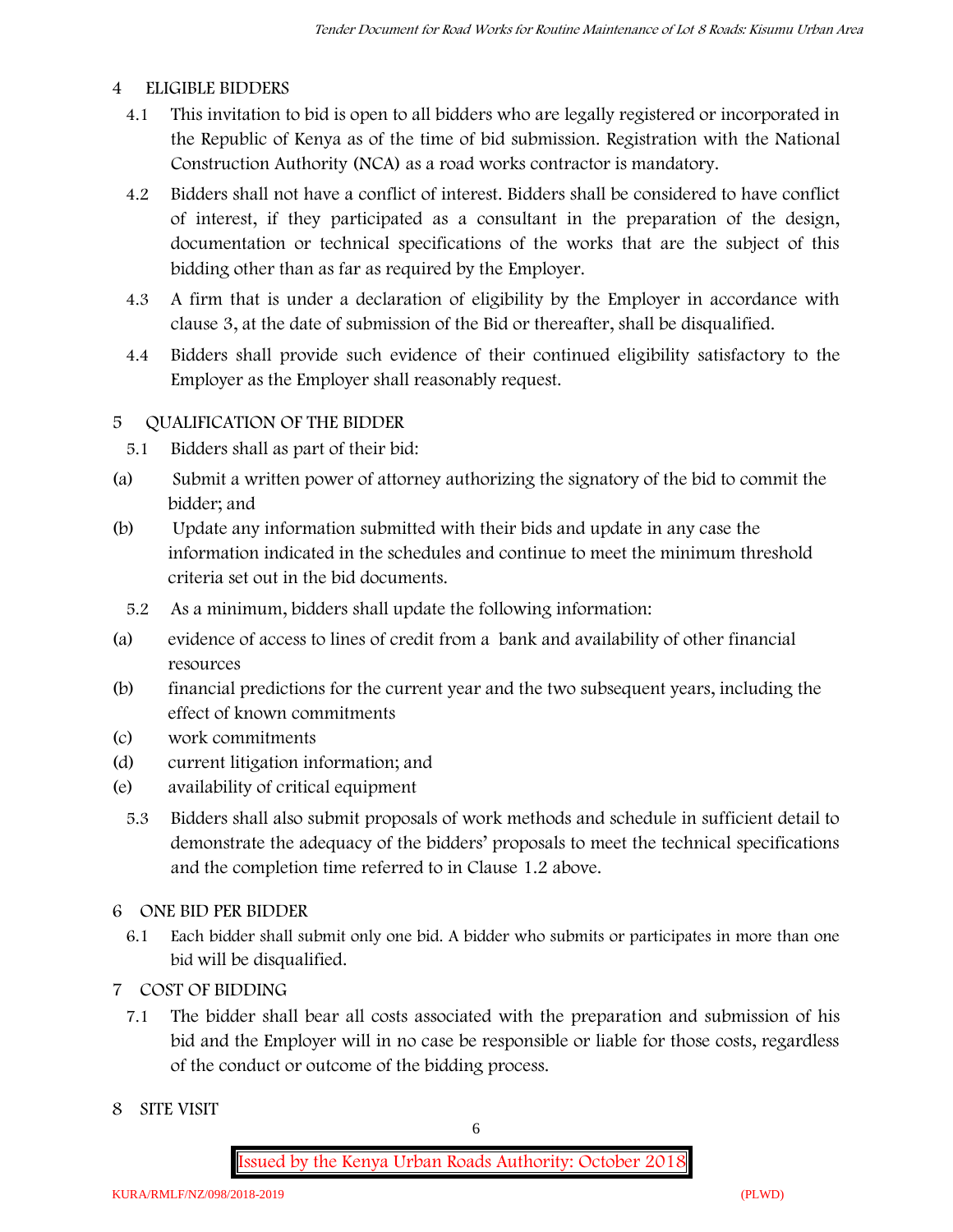- 8.1 The tenderer is advised to visit and examine the site and its surroundings and obtain for himself on his own responsibility, all information that may be necessary for preparing the tender and entering into a contract. The costs of visiting the site shall be the tenderer's own responsibility.
	- 8.2 The tenderer and any of his personnel or agents will be granted permission by the Employer to enter upon premises and lands for the purpose of such inspection, but only upon the express condition that the tenderer, his personnel or agents, will release and indemnify the Employer from and against all liability in respect of, and will be responsible for personal injury (whether fatal or otherwise), loss of or damage to property and any other loss, damage, costs and expenses however caused, which but for the exercise of such permission, would not have arisen.
	- 8.3 A Mandatory pre-tender site meeting shall be held as specified in the tender notice. A representative of the Employer will be available to meet the intending tenderers at the venue.
	- 8.4 The Employer will conduct a Site Visit concurrently with the pre-bid meeting referred to in Clause 19, attendance for which is necessary for all bidders. Attendance by the tenderers shall be as specified in the tender notice.
	- 8.5 Tenderers must provide their own transport. The representative will not be available at any other time for site inspection visits.
	- 8.6 Each tenderer shall complete the Certificate of Tenderer's Visit to the Site, whether he in fact visits the Site at the time of the organized site visit or by himself at some other time.

## **B. BIDDING DOCUMENTS**

- 9 CONTENTS OF BIDDING DOCUMENTS
	- 9.1 The set of documents comprising the tender includes the following together with any addenda issued in accordance with Clause 11:
- (a) Invitation to Bid
- (b) Instructions to Bidders and Conditions of Tender
- (c) Appendix to Instruction to Tenderers
- (d) Conditions of Contract Part I
- (e) Conditions of Contract Part II
- (f) Road Maintenance Manual (May 2010 Edition)
- (g) Standard Specifications
- (h) Special Specifications
- (i) Form of Bid, Appendix to Form of Bid and Bid Security
- (j) Bills of Quantities
- (k) Schedules of Supplementary information
- (l) Form of Contract Agreement
- (m) Form of Performance Security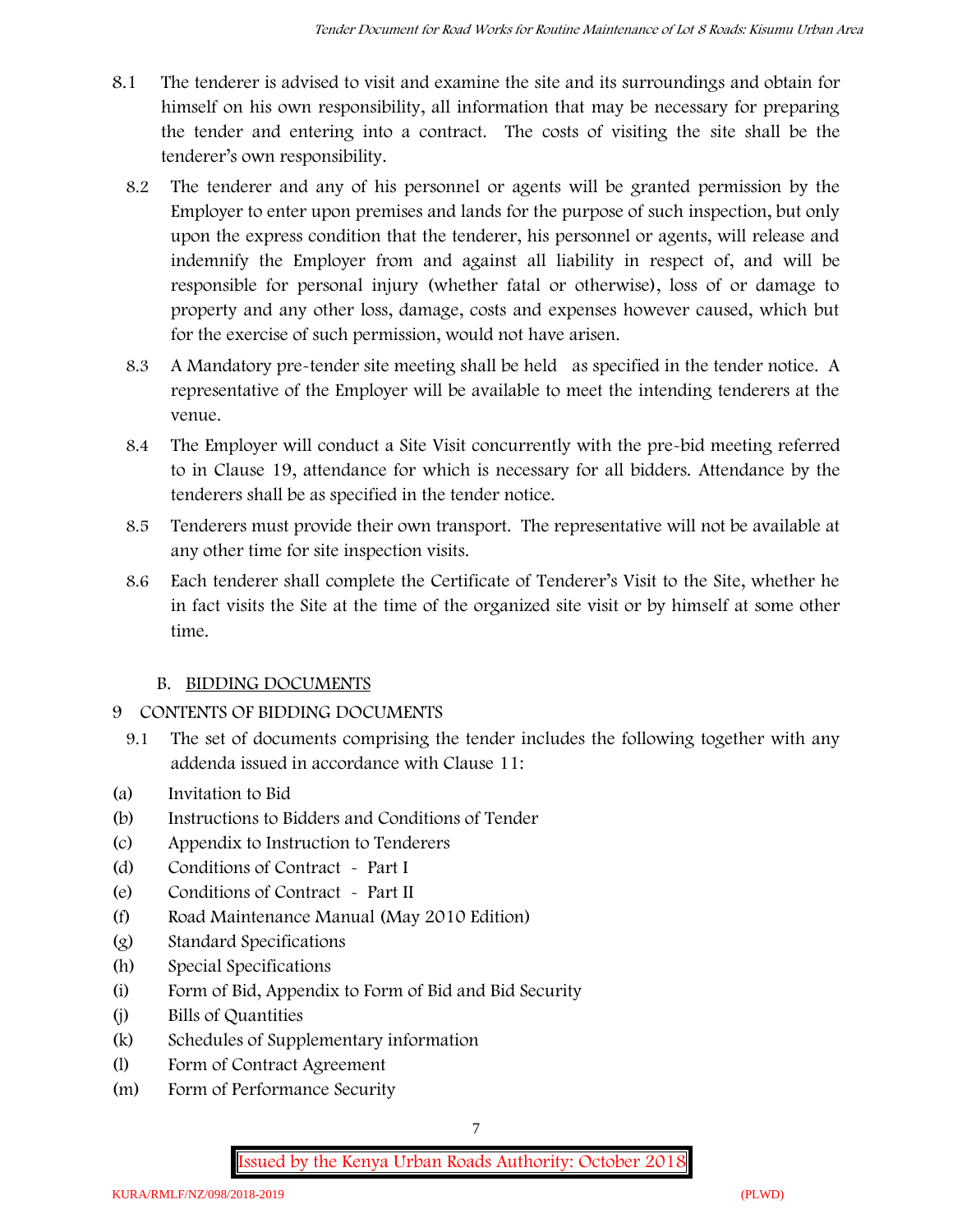- (n) Drawings
- (o) BID Addenda (BID Notices)
- (p) Declaration Form
	- 9.2 The bidder is expected to examine carefully all instructions, conditions, forms, terms, specifications and drawings in the bidding documents. Failure to comply with the requirements of bid submission will be at the bidder's own risk. Bids that are not substantially responsive to the requirements of the bidding documents will be rejected.
	- 9.3 All recipients of the documents for the proposed Contract for the purpose of submitting a tender (whether they submit a tender or not) shall treat the details of the documents as "private and confidential".

#### **10 CLARIFICATION OF BIDDING DOCUMENTS**

- 10.1 The prospective bidder requiring any clarification of the bidding documents may notify the Employer in writing, cable or by e-mail (hereinafter the term cable is deemed to include telex and facsimile) at the Employer's mailing address indicated in the Bidding Data.
- 10.2 The Employer will respond in writing to any request for clarification that he receives earlier than 7 days prior to the deadline for the submission of bids. Copies of the Employer's response to queries raised by bidders (including an explanation of the query but without identifying the sources of the inquiry) will be sent to all prospective bidders who will have purchased the bidding documents.

#### **11 AMENDMENT OF BIDDING DOCUMENTS**

- 11.1 At any time prior to the deadline for submission of bids, the Employer may, for any reason, whether at his own initiative or in response to a clarification requested by a prospective bidder, modify the bidding documents by issuing subsequent Addenda.
- 11.2 The Addendum thus issued shall be part of the bidding documents pursuant to Sub- Clause 10.1 and shall be communicated in writing or cable to all purchasers of the bidding documents. Prospective bidders shall promptly acknowledge receipt of each Addendum in writing or by cable to the Employer.
- 11.3 In order to afford prospective bidders reasonable time in which to take an Addendum into account in preparing their bids, the Employer may, at his discretion, extend the deadline for the submission of bids in accordance with Clause 16.2.

## **C. PREPARATION OF BIDS**

#### **12 LANGUAGE OF BID**

12.1 The bid prepared by the bidder and all correspondences and documents relating to the bid exchanged by the bidder and the Employer shall be written in the English Language. Supporting documents and printed literature furnished by the bidder may be in another language provided they are accompanied by an appropriate translation of pertinent passages in the above stated language. For the purpose of interpretation of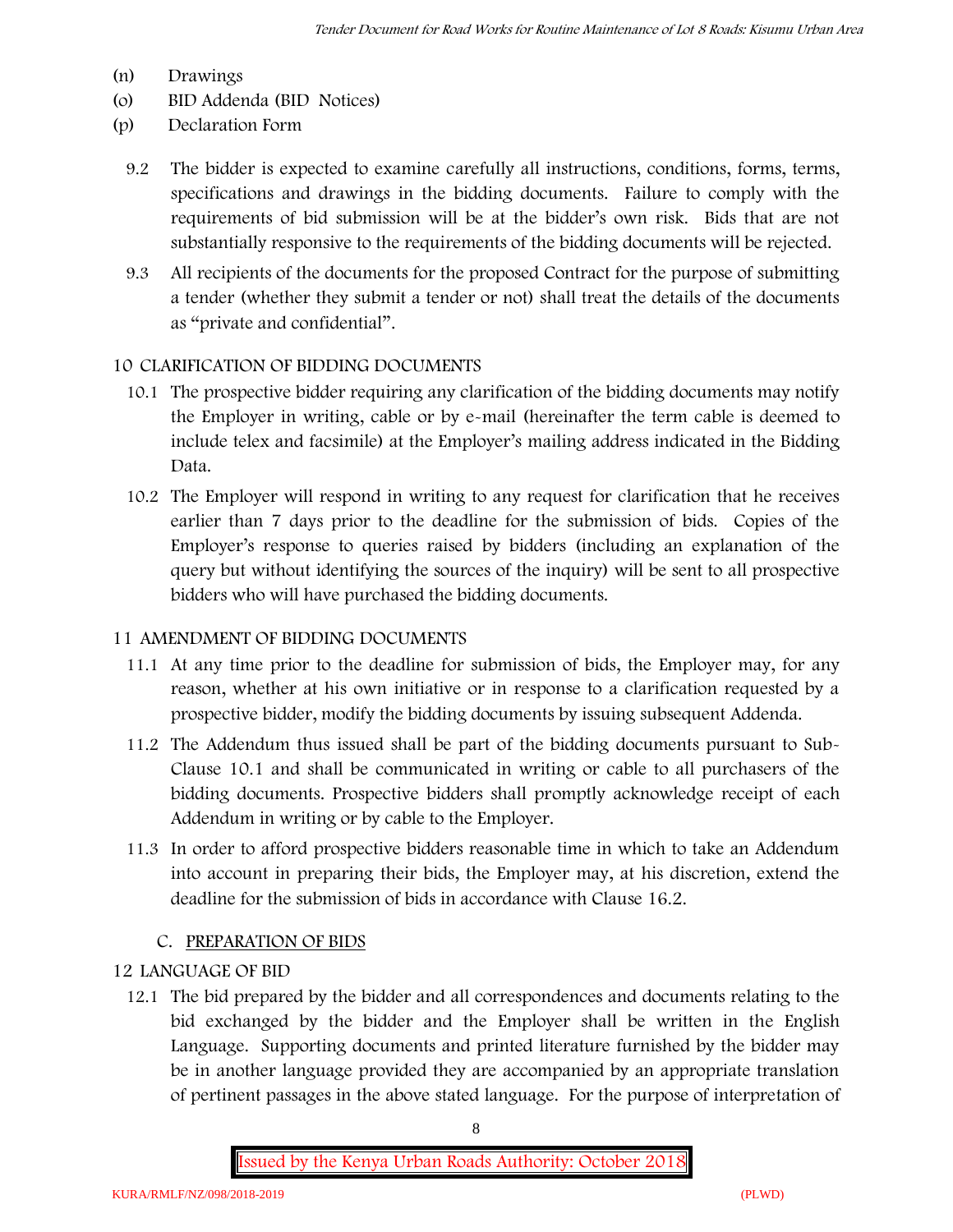the bid, the English language shall prevail.

### **13 DOCUMENTS COMPRISING THE BID**

- 13.1 The bid to be prepared by the bidder shall comprise:
- (a) Duly filled-in Form of Bid and Appendix to form of bid;
- (b) Bid security;
- (c) Priced Bills of Quantities;
- (d) Schedules of information
- (e) Qualification criteria
- (f) Any other materials required to be completed and submitted in accordance with the Instructions to Bidders embodied in these bidding documents.
	- 13.2 These Forms, Bills of Quantities and Schedules provided in these bidding documents shall be used without exception (subject to extensions of the Schedules in the same format).

### **14 BID PRICES**

- 14.1 Unless explicitly stated otherwise in the bidding documents, the contract shall be for the whole works as described in Sub-Clause 1.1, based on the basic unit rates and prices in the Bill of Quantities submitted by the bidder.
- 14.2 The bidder shall fill in rates and prices for all items of Works described in the Bills of Quantities, whether quantities are stated or not.
- 14.3 All duties, taxes (including VAT) and other levies payable by the Contractor under the Contract, or for any other cause as of the date 7 days prior to the deadline for submission of bids, shall be included in the rates and prices and the total Bid Price submitted by the bidder.
- 14.4 Unless otherwise provided in the Bidding Data and Conditions of Particular Application the rates and prices quoted by the bidder are subject to adjustment during the performance of the contract in accordance with the provisions of Clause 70 of the Conditions of Contract.

## **15 CURRENCIES OF BID AND PAYMENT**

15.1 Bids shall be priced in Kenya Shillings.

## **16 BID VALIDITY**

- 16.1 The bid shall remain valid and open for acceptance for a period of 90 calendar days from the specified date of bid opening specified in Clause 22.
- 16.2 In exceptional circumstances prior to expiry of the original bid validity period, the Employer may request that the bidders extend the period of validity for a specified additional period. The request and the responses thereto shall be made in writing or by cable. A bidder may refuse the request without forfeiting his bid security. A bidder agreeing to the request will not be required nor permitted to modify his bid, but will be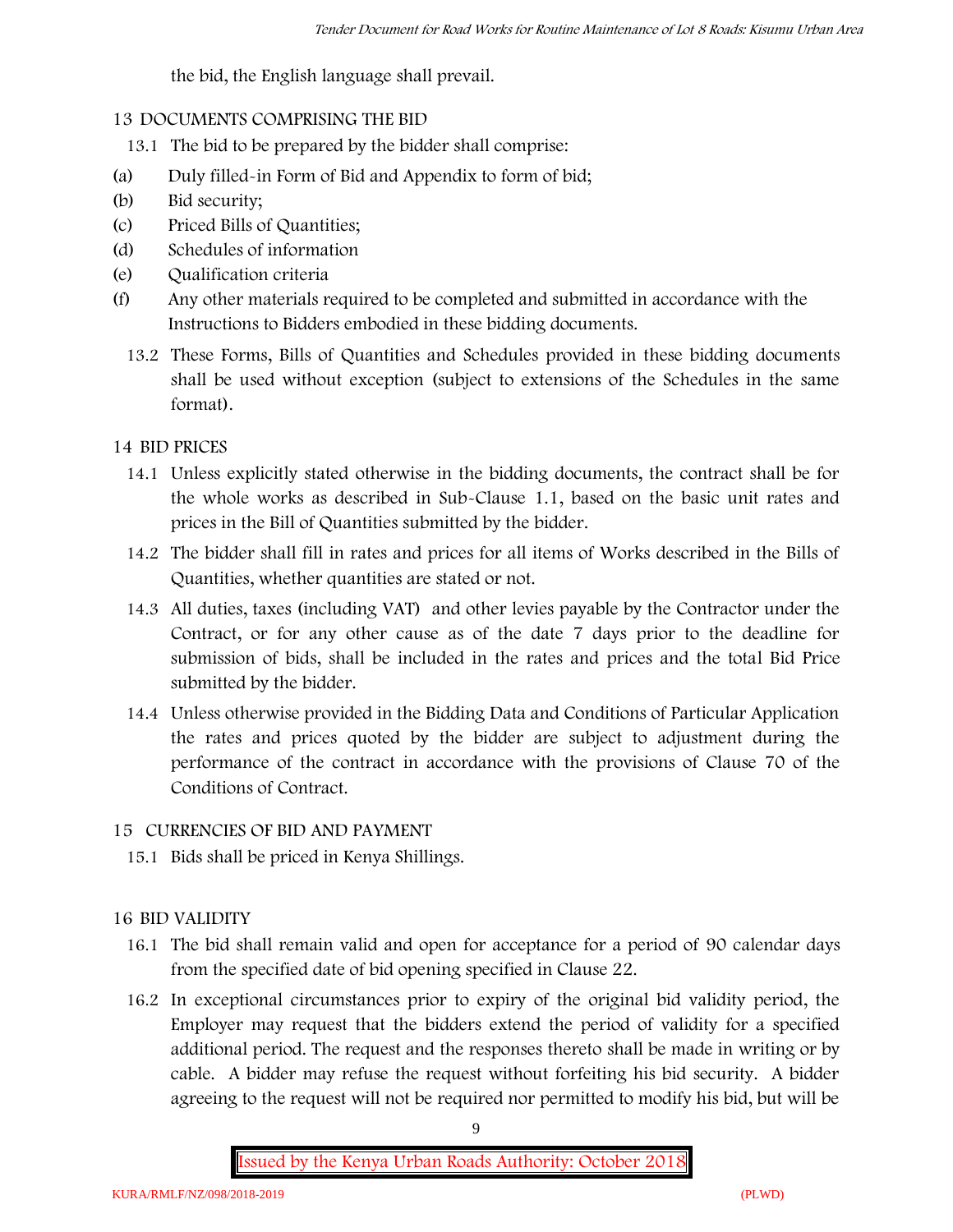required to extend the validity of his bid security for the period of the extension, and in compliance with Clause 17 in all respects.

### **17 BID SECURING DECLARATION**

- 17.1 The bidder shall furnish, as part of his bid, a duly filled and signed bid Securing Declaration Form as shown in the Appendix to instruction to tenderers.
- 17.2 The bid securing declaration shall be in the format and in accordance with bid securing declaration form included in Section 3. The bid securing declaration shall remain valid for a period of thirty (30) days beyond the original validity period for the bid, and beyond any period of extension subsequently requested under Sub-Clause 16.2.
- 17.3 Any bid not accompanied by an acceptable bid securing declaration will be rejected by the Employer as non-responsive.
- 17.4 The bid securing declaration of unsuccessful bidders will expire either 28 days after the expiration of the period of bid validity or upon receipt of copy of notification of award to successful bidder whichever comes earlier.
- 17.5 The bid securing declaration of the successful bidder will be discharged upon the bidder signing the Contract Agreement and furnishing the required performance security.
- 17.6 The bidder shall automatically be suspended from being eligible for bidding in any contract with the Purchaser for the period of time of 5 years starting on the date of expiration of tender validity period, if:
- (a) a bidder withdraws his bid, except as provided in Sub-Clause 24.2. or
- (b) in the case of a successful bidder, if he fails within the specified time limit to:
	- (i) sign the Contract Agreement or
	- (ii) furnish the necessary performance security

## **18 NO ALTERNATIVE OFFERS**

- 18.1 The bidder shall submit one offer, which complies fully with the requirements of the bidding documents.
- 18.2 The bid submitted shall be solely on behalf of the bidder. A bidder who submits or participates in more than one bid will be disqualified.
- 18.3 A price or rate shall be entered in indelible ink against every item in the Bills of Quantities with the exception of items which already have Prime Cost or Provisional sums affixed thereto. The bidders are reminded that no "nil" or "included" rates or "lump-sum" discounts will be accepted. The rates for various items should include discounts if any. Bidders who fail to comply will be disqualified.
- **19 PRE-BID MEETING**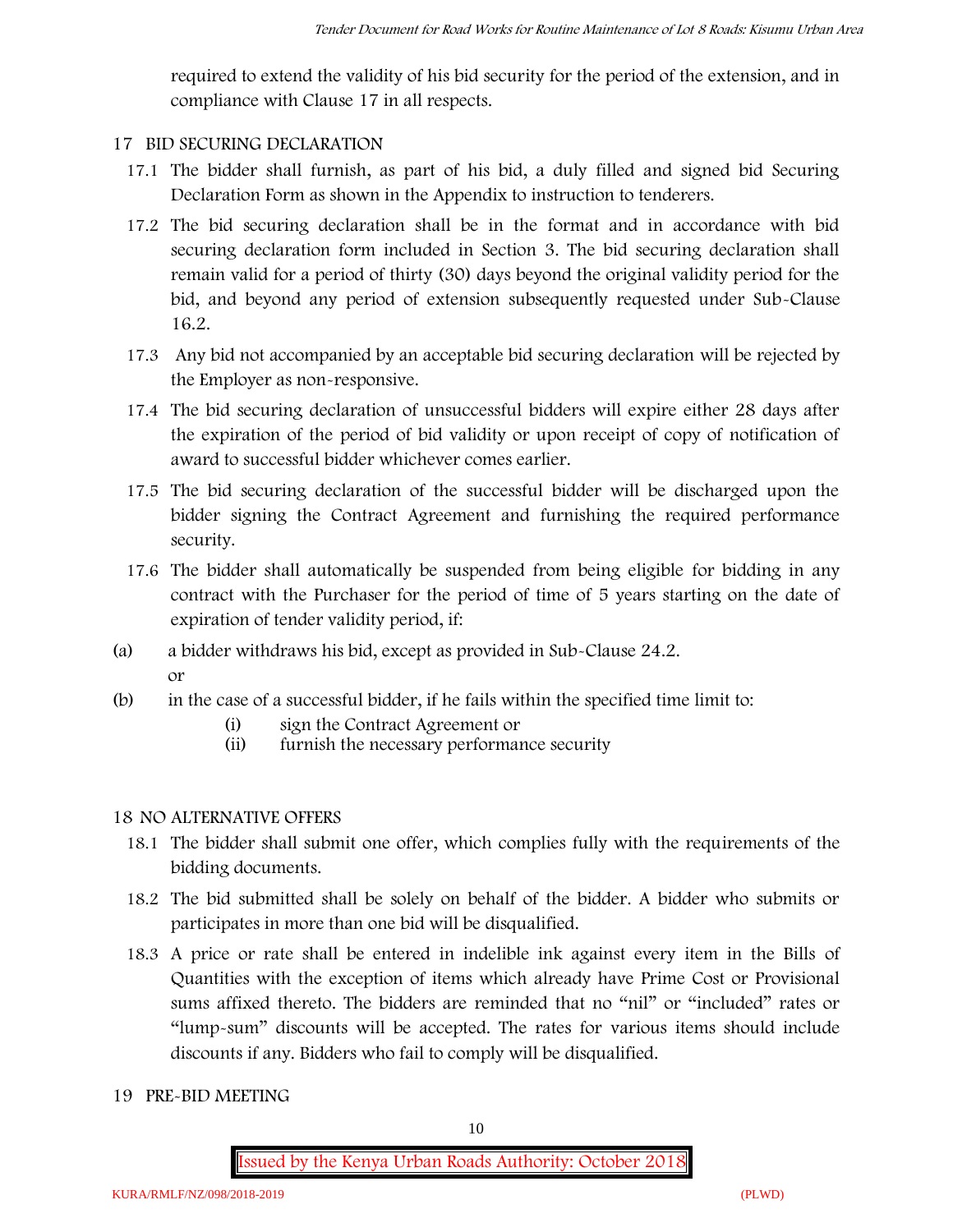- 19.1 The bidder's designated representative is invited to attend a mandatory pre-bid meeting, which will take place as specified in the Tender. The purpose of the meeting will be to clarify issues and to answer questions on any matter that may be raised at that stage.
- 19.2 The bidder is requested as far as possible to submit any questions in writing or by cable, to reach the Employer not later than one week before the meeting. It may not be practicable at the meeting to answer questions received late, but questions and responses will be transmitted in accordance with the Minutes of the meeting, including the text of the questions raised and the responses given together with any responses prepared after the meeting, will be transmitted without delay to all purchasers of the bidding documents. Any modification of the bidding documents listed in Sub-Clause 9.1, which may become necessary as a result of the pre-bid meeting shall be made by the Employer exclusively through the issue of an Addendum pursuant to Clause 10 or through the minutes of the pre-bid meeting.

## **20 FORMAT AND SIGNING OF BIDS**

- 20.1 The bidder shall prepare one original of the documents comprising the bid as described in Clause 13 of these Instructions to Bidders, bound with the section containing the Form of Bid and Appendix to Bid, and clearly marked "ORIGINAL". In addition, the bidder shall submit another copy of the bid clearly marked "COPY OF ORIGINAL". In the event of discrepancy between them, the original shall prevail.
- 20.2 The original and copies of the bid shall be typed or written in indelible ink (in the case of copies, photocopies are also acceptable) and shall be signed by a person or persons duly authorized to sign on behalf of the bidder pursuant to Sub-Clause 5.1(a) OR 4.3 (c) as the case may be. The person or persons signing the bid shall initial all pages of the bid where entries or amendments have been made.
- 20.3 The bid shall be without alterations, omissions or conditions except as necessary to correct errors made by the bidder, in which case such corrections shall be initialled by the person or persons signing the bid.

#### **D. SUBMISSION OF BIDS**

#### **21 SEALING AND MARKING OF BIDS**

- 21.1 The bidder shall seal the original and each copy of the bid in separate envelopes duly marking the envelopes "ORIGINAL" and "COPY". The envelopes shall then be sealed in an outer separate envelope.
- 21.2 The inner and outer envelopes shall be:
	- (a) Addressed to the Employer at the address provided in the Appendix to Form of Bid.
	- (b) Bear the name and identification number of the contract. In addition to the identification required in sub-Clause 21.2, the inner envelopes shall indicate the name and address of the bidder to enable the bid to be returned unopened in case it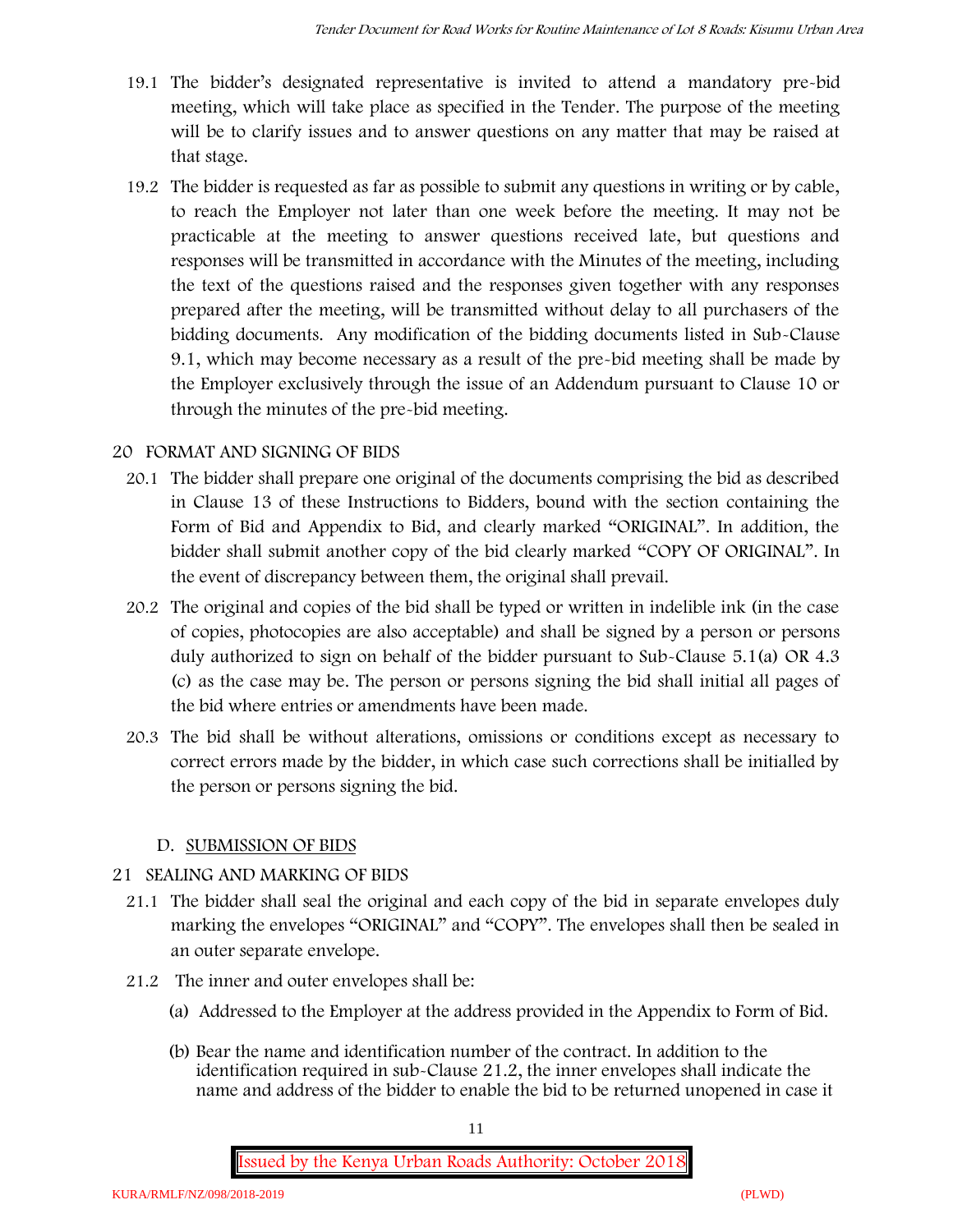is declared "late" pursuant to Clause 23.1, and for matching purposes under Clause 24.

21.3 If the outer envelope is not sealed and marked as instructed above, the Employer will assume no responsibility for the misplacement or premature opening of the bid. If the outer envelope discloses the bidder's identity the Employer will not guarantee the anonymity of the bid submission, but this shall not constitute grounds for rejection of the bid.

#### **22 DEADLINE FOR SUBMISSION OF BIDS**

22.1 Bids must be received by the Employer at the address specified in Sub Clause 21.2 not later than **the date indicated in the tender notice.**

Tenders delivered by hand must be placed in the "tender box" provided in the office of the employer.

Proof of posting will not be accepted as proof of delivery and any tender delivered after the above stipulated time, from whatever cause arising will not be considered.

- 22.2 The Employer may, at his discretion, extend the deadline for the submission of bids through the issue of an Addendum in accordance with Clause 11 in which case all rights and obligations of the Employer and the bidders previously subject to the original deadline shall thereafter be subject to the new deadline as extended.
- **23 LATE BIDS**
	- 23.1 Any bid received by the Employer after the deadline for submission of bids prescribed in Clause 22 will be returned unopened to the bidder.

## **24 MODIFICATION, SUBSTITUTION AND WITHDRAWAL OF BIDS**

- 24.1 The bidder may modify, substitute or withdraw his bid after bid submission, provided that written notice of modification or withdrawal is received by the Employer prior to the prescribed deadline for submission of bids.
- 24.2 The bidder's modification, substitution or withdrawal notice shall be prepared, sealed, marked and delivered in accordance with the provisions of Clause 21, with the outer and inner envelopes additionally marked "MODIFICATION" or "WITHDRAWAL" as appropriate.
- 24.3 No bid may be modified subsequent to the deadline for submission of bids, except in accordance with Sub-Clause 29.2.
- 24.4 Any withdrawal of a bid during the interval between the deadline for submission of bids and expiration of the period of bid validity specified in Clause 17 may result in the forfeiture of the bid security pursuant to Sub-Clause 17.6.

#### **E. BID OPENING AND EVALUATION**

**25 BID OPENING**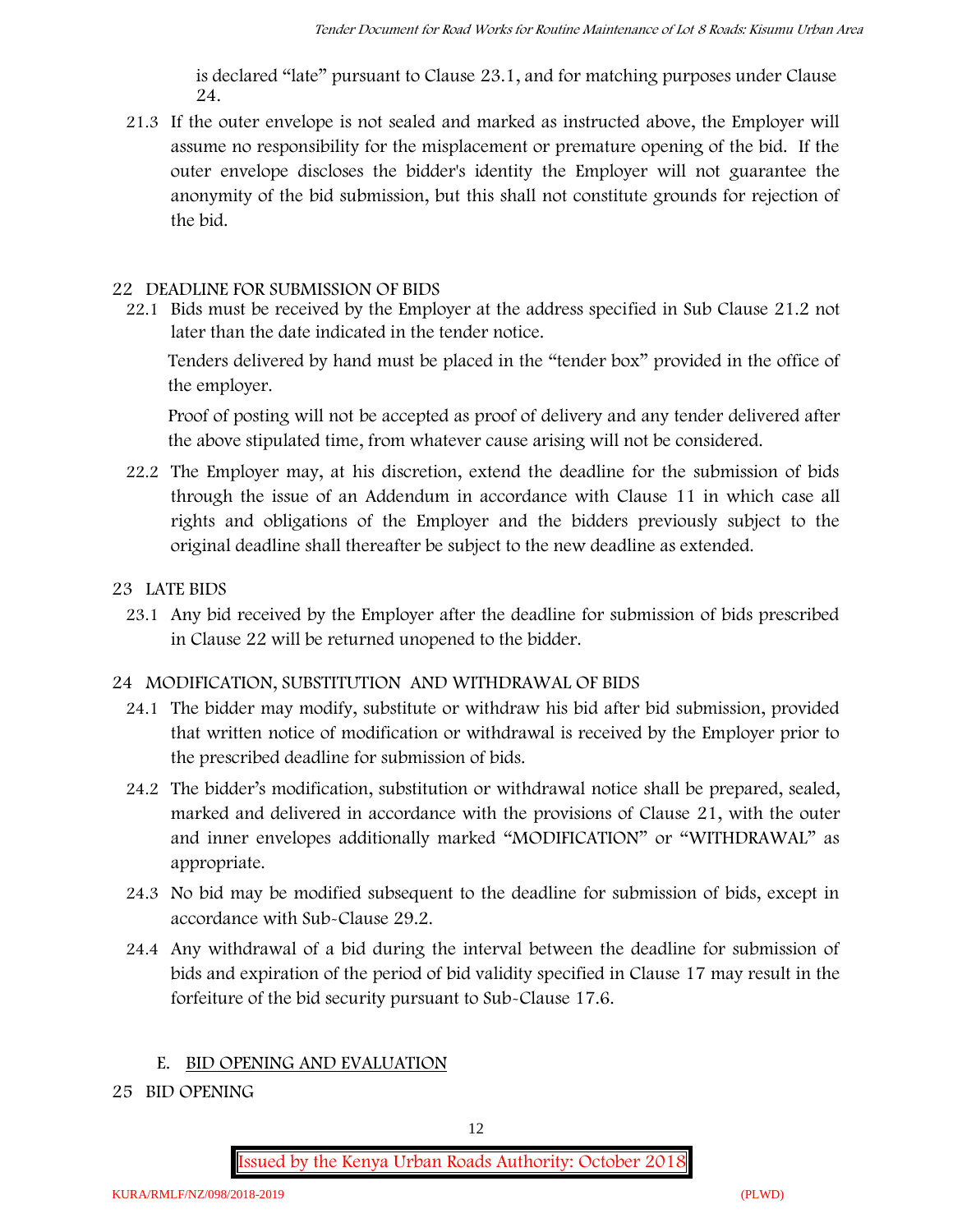- 25.1 The Employer will open the bids, including withdrawals and modifications made pursuant to Clause 24, in the presence of bidders' designated representatives who choose to attend, at the time, date, and location stipulated in the letter of invitation. The bidders' representatives who are present shall sign a register evidencing their attendance.
- 25.2 Envelopes marked "WITHDRAWAL" and "SUBSTITUTION" shall be opened first and the name of the bidder shall be read out. Bids for which an acceptable notice of withdrawal has been submitted pursuant to Clause 24 shall not be opened.
- 25.3 The bidder's name, the Bid Prices, including any bid modifications and withdrawals, the presence (or absence) of bid security, and any such details as the Employer may consider appropriate, will be announced by the Employer at the opening. Subsequently, all envelopes marked "MODIFICATION" shall be opened and the submissions therein read out in appropriate detail. No bid shall be rejected at bid opening except for late bids pursuant to Clause 22.
- 25.4 The Employer shall prepare minutes of the bid opening, including the information disclosed to those present in accordance with Sub-Clause 24.3.
- 25.5 Bids not opened and read out at bid opening shall not be considered further for evaluation, irrespective of the circumstances.

## **26 PROCESS TO BE CONFIDENTIAL**

26.1 Information relating to the examination, evaluation and comparison of bids, and recommendations for the award of contract shall not be disclosed to bidders or any other persons not officially concerned with such process until the award to the successful bidder has been announced. Any effort by a bidder to influence the Employer's processing of bids or award decisions may result in the rejection of the bidder's bid.

## **27 CLARIFICATION OF BIDS AND CONTACTING OF THE EMPLOYER**

- 27.1 To assist in the examination, evaluation, and comparison of bids, the Employer may, at its discretion, ask any bidder for clarification of its bid, including breakdowns of unit rates. The request for clarification and the response shall be in writing or by cable, but no change in the price or substance of the bid shall be sought, offered, or permitted except as required to confirm the correction of arithmetic errors discovered by the Employer in the evaluation of the bids in accordance with Clause 29.
- 27.2 Subject to Sub-Clause 26.1, no bidder shall contact the Employer on any matter relating to its bid from the time of the bid opening to the time the contract is awarded. If the bidder wishes to bring additional information to the notice of the Employer, should do so in writing.
- 27.3 Any effort by the bidder to influence the Employer in the Employer's bid evaluation, bid comparison or contract award decisions may result in the rejection of the bidder's bid.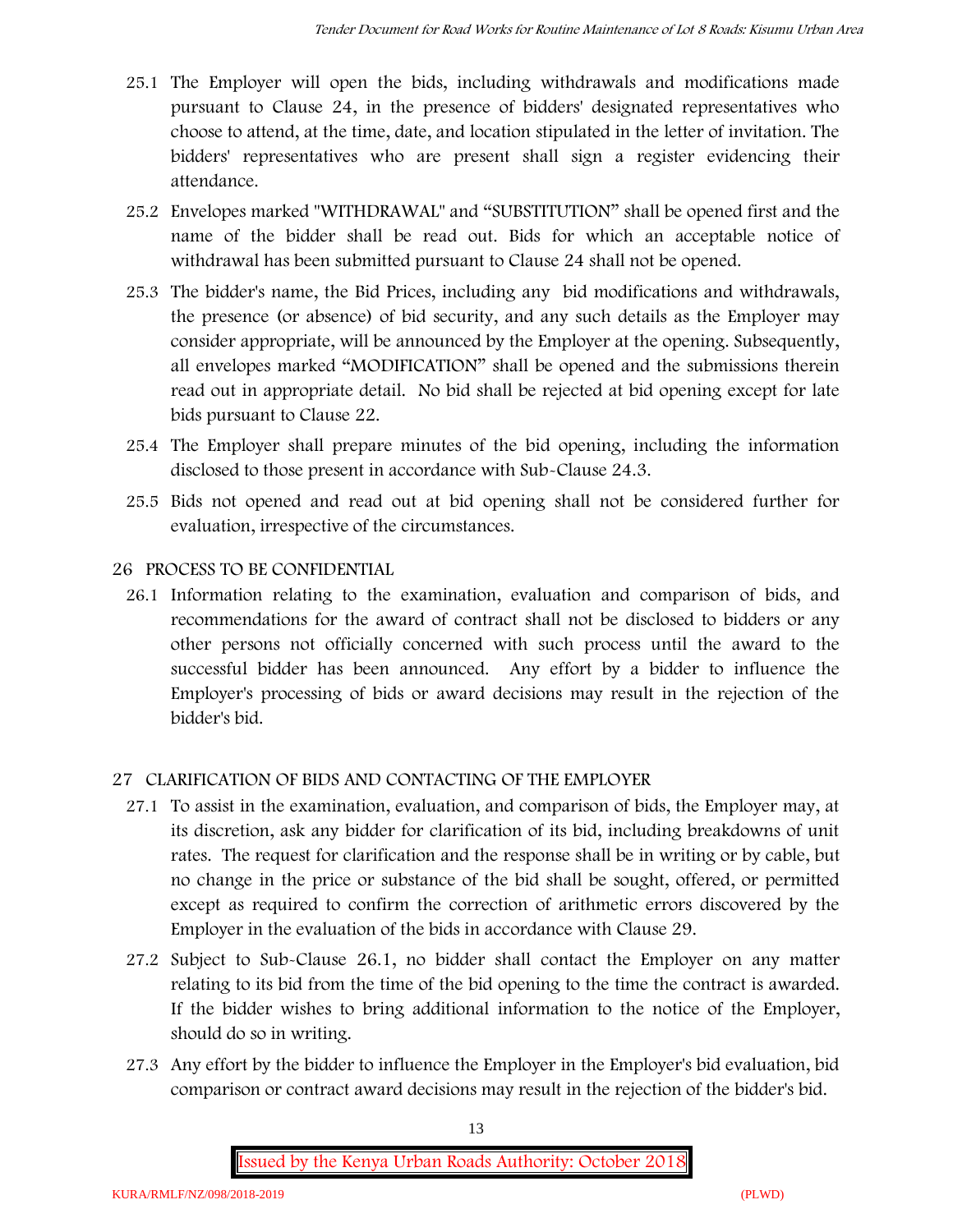### **28 EXAMINATION OF BIDS AND DETERMINATION OF RESPONSIVENESS**

- 28.1 Prior to the detailed evaluation of bids, the Employer will determine whether each bid (a) has been properly signed; (b) is accompanied by the required securities; (c) is substantially responsive to the requirements of the bidding documents; and (d) provides any clarification and/or substantiation that the Employer may require to determine responsiveness pursuant to Sub-Clause 28.2.
- 28.2 A substantially responsive bid is one that conforms to all the terms, conditions, and specifications of the bidding documents without material deviation or reservation and has a valid tender bank guarantee. A material deviation or reservation is one

(a) Which affects in any substantial way the scope, quality, or performance of the works;

(b) Which limits in any substantial way, inconsistent with the bidding documents, the Employer's rights or the bidder's obligations under the contract; or

(c) Whose rectification would affect unfairly the competitive position of other bidders presenting substantially responsive bids.

28.3 If a bid is not substantially responsive, it will be rejected by the Employer and may not subsequently be made responsive by correction or withdrawal of the nonconforming deviation or reservation.

#### **29 CORRECTION OF ERRORS**

Tenders determined to be substantially responsive shall be checked by the Employer for any arithmetic errors in the computations and summations. Errors will be corrected by the Employer as follows:

- (a) Where there is a discrepancy between the amount in figures and the amount in words, the amount in words will govern.
- (b) Where there is a discrepancy between the unit rate and the line item total resulting from multiplying the unit rate by the quantity, the unit rate as quoted will prevail, unless in the opinion of the Employer, there is an obvious typographical error, in which case adjustment will be made to the entry containing that error.
- (c) In the event of a discrepancy between the tender amount as stated in the Form of Tender and the corrected tender figure in the main summary of the Bills of Quantities, the amount as stated in the Form of Tender shall prevail.
- (d) The Error Correction Factor shall be computed by expressing the difference between the tender amount and the corrected tender sum as a percentage of the corrected work items (i.e. corrected tender sum less Prime Cost and Provisional Sums.
- (e) The Error Correction Factor shall be applied to all work items (as a rebate or addition as the case may be) for the purposes of valuations for Interim Certificates and valuations of variations.
- (f) The Bidder shall within three (3) days after issuance of the written notice by the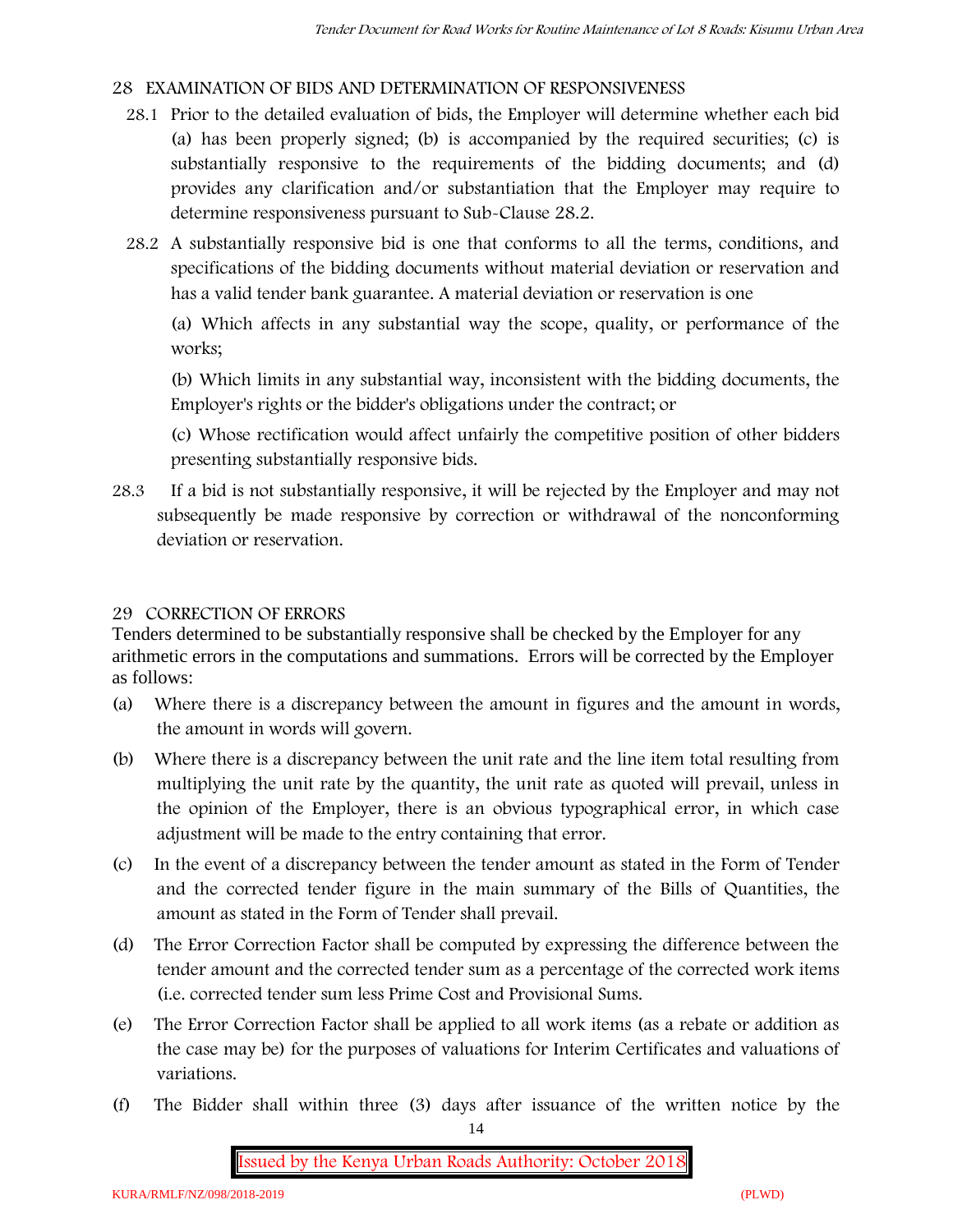Employer, or such further time as the Employer may allow, correct his tender in such a manner as may be agreed or directed by the Employer failing which the tender may be absolutely rejected and the Bid Security forfeited in accordance with Sub-Clause 17.6 .

### **30 EVALUATION AND COMPARISON OF BIDS**

- 30.1 The Employer will carry out evaluation of details and information provided in post- Qualification Questionnaire and any bidder who does not qualify shall not have his/her bid evaluated further.
- 30.2 The Employer will then evaluate and compare only the bids determined to be substantially responsive in accordance with Clauses 27 and 28.
	- 30.3 The procuring entity may at any time terminate procurement proceedings before contract award and shall not be liable to any person for the termination.
	- 30.4 A tenderer who gives false information in the tender document about its qualification or who refuses to enter into a contract after notification of contract award shall be considered for debarment from participating in future public procurement.

## **31. QUALIFICATION AND EVALUATION CRITERIA**

- 31.1 Post-qualification will be based on meeting all of the following minimum point scale criteria regarding the Applicant's general and particular experience, personnel and equipment capabilities as well as financial position. The Employer reserves the right to waive minor deviations, if they do not materially affect the capacity of an applicant to perform the contract. Subcontractor's experience and resources shall not be taken into account in determining the Applicant's compliance with qualifying criteria.
- **31.2** *General Experience***.**

The Applicant shall meet the following minimum criteria: -

- (a) Average annual turnover for the last 2 years **KShs 7,000,000.00/-.**
- (b) Successful completion as a prime contractor or sub-contractor in the execution of at least three roads rehabilitation/new construction projects of a similar nature and comparable in complexity to the proposed contract within the last three years, for which at least one was located in an urban environment in Kenya.
- 31.3 *Personnel Capabilities***.** The Applicant should list down personnel of minimum qualification of HND in Civil Engineering for Site Agent, Ordinary Diploma for the surveyor and other supervisory staff.
- 31.4 *Equipment Capabilities.* The Applicant should list down, the plants and equipment that are in his ownership and the ones proposed for hire which should be suitable for executing contract works. – Applicants must attaché evidence of ownership or hiring arrangements.
- 31.5 *Cash flow statement.* The Applicant should demonstrate that the firm has access to or has available, liquid assets, unencumbered real assets, lines or credit, and other financial means sufficient to meet the construction cash flow for a period of 2 months, estimated at 20% of the estimated tender sum.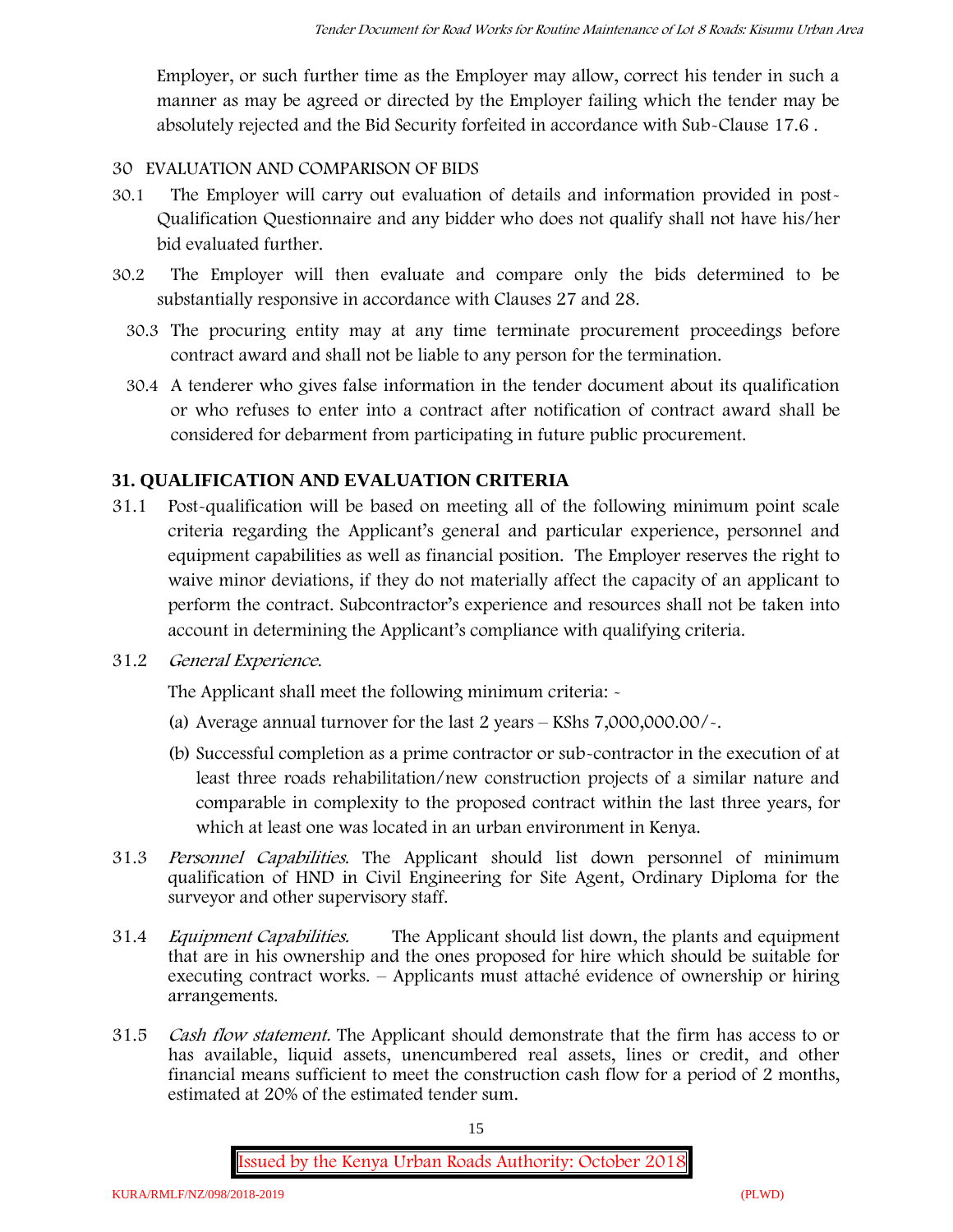- **31.6 Balance Sheets***.* Signed and stamped Audited balance sheets for the last two years should be submitted and must demonstrate the soundness of the Applicant's financial position, availability of working capital and net worth.
- **31.7 Financial position/Ratios.** The applicant's financial information will be assessed in terms of ROCE, current ratio and return on equity, and the point scale criteria on their financial position given on this basis. Where necessary, the Employer may make inquiries with the Applicant's bankers.
- 31.8 *Litigation History.* The Applicant should provide accurate information on any litigation or arbitration resulting from contracts complete or under execution by him over the last five years. A consistent history of litigation against the Applicant may result in failure of the application.
- 31.9 Post-qualification criteria are as provided in the Appendix to instruction to tenderers. The bidders who pass the technical criteria will be subjected to financial evaluation.

## **F. FINANCIAL EVALUATION**

30.8 Comparison of major rates of items of construction & credibility of tenderers rates

The Employer will compare the tenderers' rates with the Engineer's estimates for major items of construction. If some bids are seriously unbalanced or front loaded in relation to the Engineer's estimates for the major items of work to be performed under the contract, the Employer may require the bidder to produce detailed price analyses for any or all items of the Bills of Quantities, to demonstrate the internal consistency of those prices with the construction methods and schedule proposed. After evaluation of the price analyses, taking into consideration the schedule of estimated contract payments, the Employer may require that the amount of the Performance Security set forth in Clause 35 be increased at the expense of the bidder to a level sufficient to protect the Employer against financial loss in the event of default of the successful bidder under the contract.

## **G. AWARD OF CONTRACT**

## **31 AWARD**

31.1 Subject to Clause 32, the Employer will award the contract to the bidder whose bid has been determined to be substantially responsive to the bidding documents and who has offered the lowest Evaluated Bid Price pursuant to Clause 29, provided that such bidder has been determined to be (a) eligible in accordance with the provisions of Sub-Clause 3.1, and (b) qualified in accordance with the provisions of Clause 4.

## **32 EMPLOYER'S RIGHT TO ACCEPT ANY BID AND TO REJECT ANY OR ALL BIDS**

32.1 The Employer reserves the right to accept or reject any bid, and to annul the bidding process and reject all bids, at any time prior to award of contract, without thereby incurring any liability to the affected bidder or bidders or any obligation to inform the affected bidder or bidders of the grounds for the Employer's action.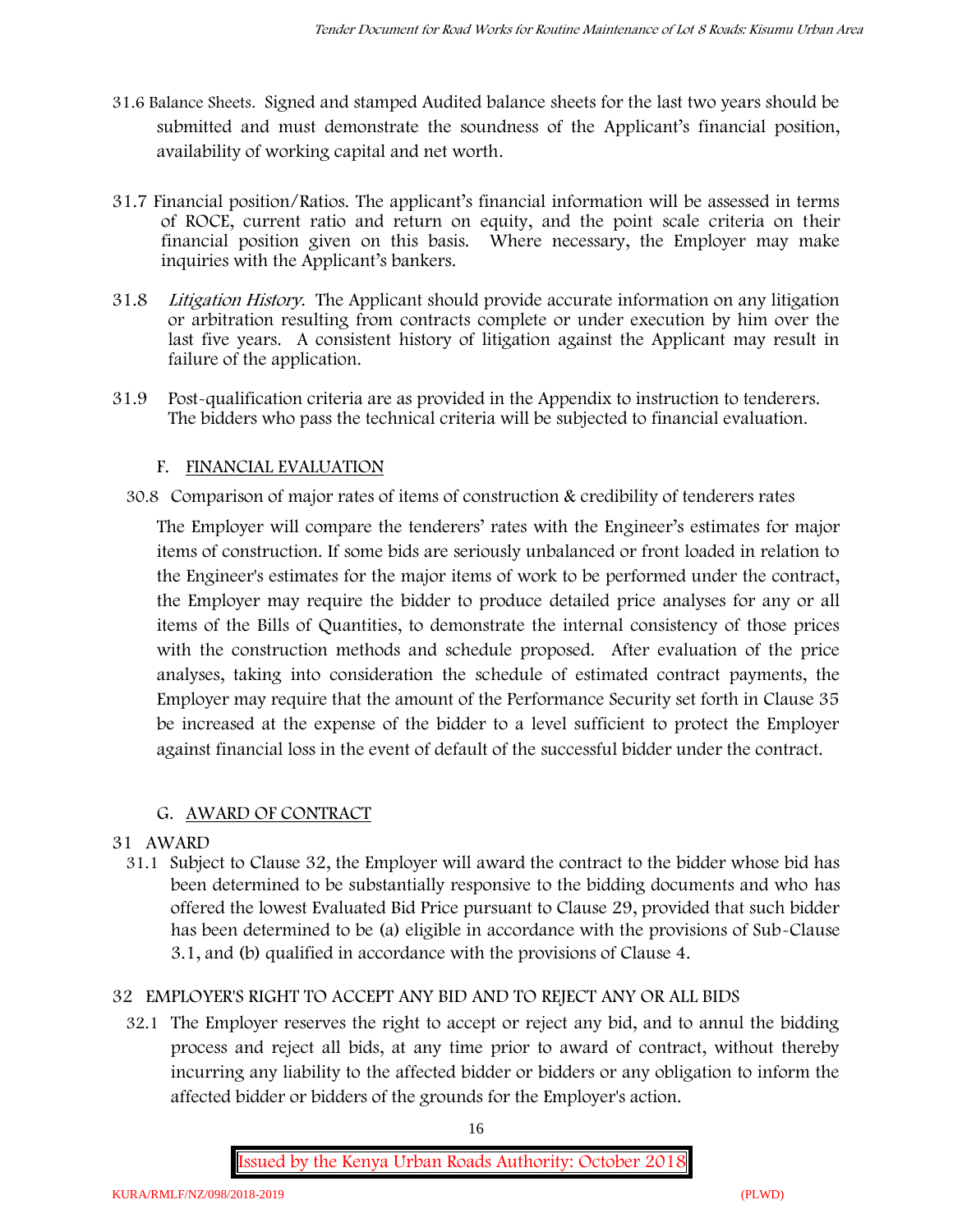### **33 NOTIFICATION OF AWARD**

- 33.1 Prior to expiration of the period of bid validity prescribed by the Employer, the Employer will notify the successful bidder in writing or by cable confirmed by registered letter that its bid has been accepted. This letter (hereinafter and in the Conditions of Contract called "Letter of Acceptance") shall specify the sum, which the Employer will pay the Contractor in consideration of the execution and completion of the works and the remedying of any defects therein by the Contractor as prescribed by the contract (hereinafter and in the Conditions of Contract called "the Contract Price").
- 33.2 At the same time that the Employer notifies the successful bidder that his bid has been accepted, the Employer shall notify the other bidders that their bids have been unsuccessful and that their bid security will be returned as promptly as possible, in accordance with sub clause 17.4.

### **34 SIGNING OF AGREEMENT**

34.1 Within 21 days of receipt of the Notification of Award, the successful bidder shall sign the Form of Agreement and return it to the Employer, together with the required performance security.

### **35 PERFORMANCE SECURITY**

- 35.1 Within 14 days of receipt of the Letter of Acceptance from the Employer, the successful bidder shall furnish to the Employer a performance security in the form stipulated in the Conditions of contract. The form of performance security provided in Section 9 of the bidding documents shall be used.
- 35.2 The successful bidder shall provide a performance security in the form of an Unconditional Bank Guarantee from a reputable bank located in Kenya.
- 35.3 Failure by successful bidder to lodge the required performance Guarantee within 14 days of the receipt of the letter of Acceptance shall constitute sufficient grounds for annulment of the award and forfeiture of the bid surety; in which event the Employer may make the award to another bidder or call for new bids.

#### **36 CONTRACT EFFECTIVENESS**

36.1 The Contract will be effective only upon signature of the Agreement between the Contractor and the Employer.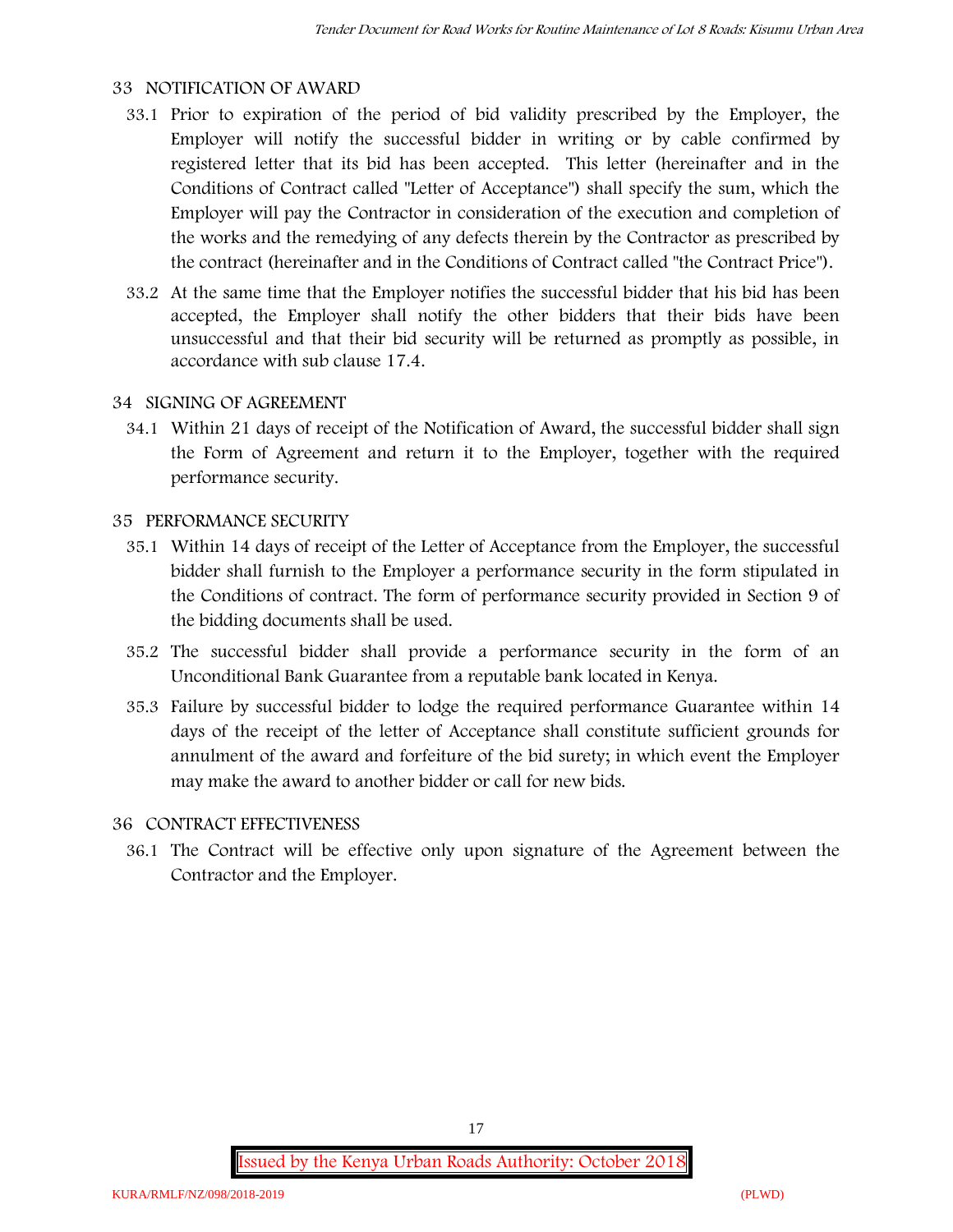## **QUALIFICATION CRITERIA**

This Section contains all the factors, methods and criteria that the Employer shall use to evaluate applications. The information to be provided in relation to each factor and the definitions of the corresponding terms are included in the respective Application Forms.

### **Contents**

| 8. Schedule of the Major Items of Plant/Equipment Available for Proposed Contract 23 |  |
|--------------------------------------------------------------------------------------|--|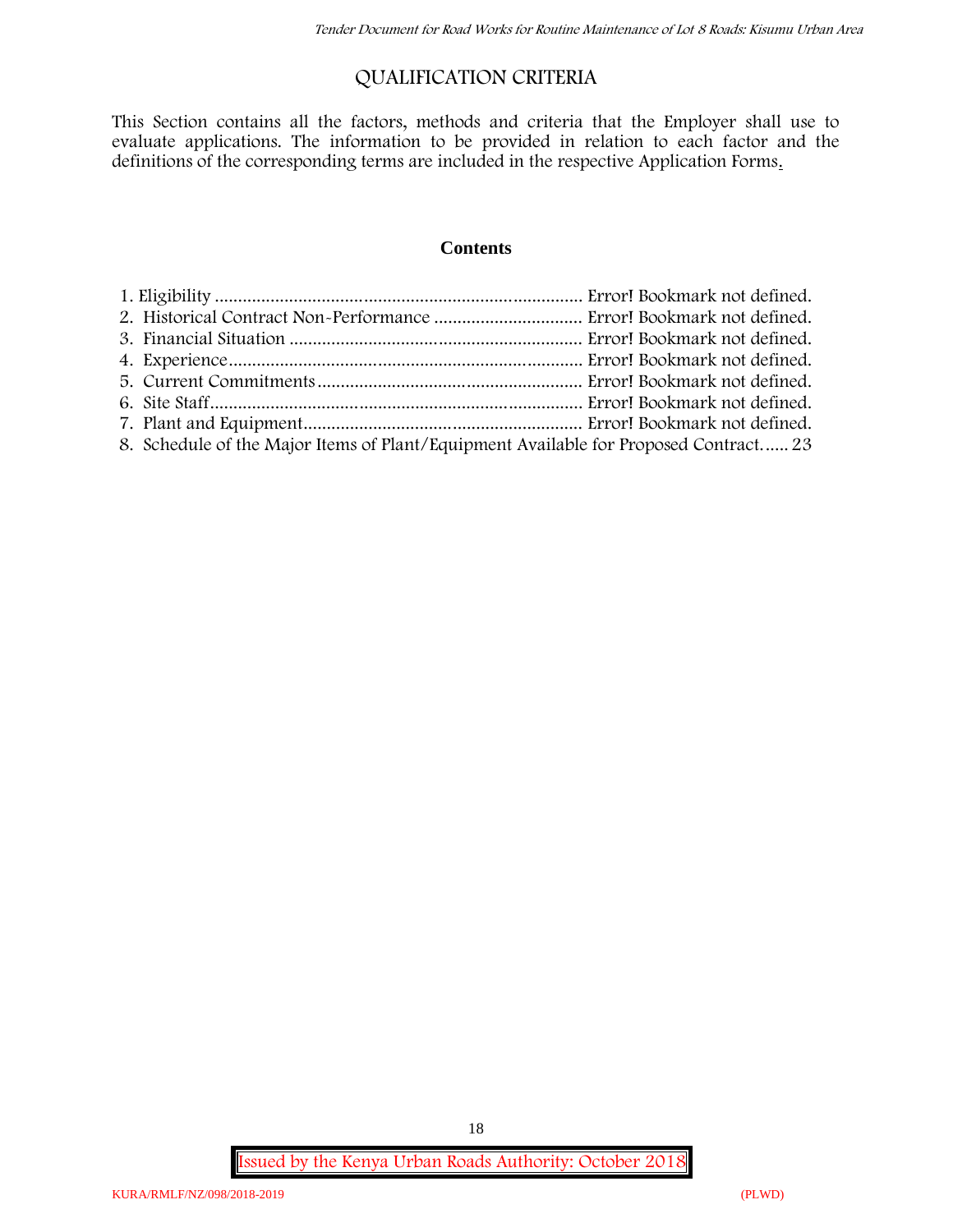| No. | Subject                                                                              | Requirement                                                                                                                                                                                                                                                                                                                                                                                                                                                                                                                                                           | Bidder                | Submission<br>Requirements |
|-----|--------------------------------------------------------------------------------------|-----------------------------------------------------------------------------------------------------------------------------------------------------------------------------------------------------------------------------------------------------------------------------------------------------------------------------------------------------------------------------------------------------------------------------------------------------------------------------------------------------------------------------------------------------------------------|-----------------------|----------------------------|
|     | 1. Eligibility                                                                       |                                                                                                                                                                                                                                                                                                                                                                                                                                                                                                                                                                       |                       |                            |
| 1.1 | Eligibility                                                                          | Nationality in accordance with<br>Sub-Clause 4.1.                                                                                                                                                                                                                                                                                                                                                                                                                                                                                                                     | Must meet requirement | Section 2, Schedule 1      |
| 1.2 | Conflict of Interest                                                                 | No conflicts of interest in Sub-<br>Clause 4.2.                                                                                                                                                                                                                                                                                                                                                                                                                                                                                                                       | Must meet requirement | Section 2, Schedule 1      |
| 1.3 | Debarment                                                                            | Not having been declared<br>ineligible by the Employer, as<br>described in Sub-Clause 4.3.                                                                                                                                                                                                                                                                                                                                                                                                                                                                            | Must meet requirement | Section 2, Schedule 11     |
| 1.4 | Incorporation &<br>Registration                                                      | Pursuant to sub-clause 4.1 the<br>following shall be provided;<br>- Copy of Certificate of<br>incorporation certified by a<br>Commissioner of Oaths or<br>issuing authority to show that<br>the applicant is a registered<br>company and legally authorised<br>to do business in Kenya<br>- Proof of registration with the<br>National Construction Authority<br>(NCA) in the categories<br>indicated in the tender notice.<br>-Proof of registration with a<br>Certified copy of a valid<br>certificate from National or<br>County Treasury for relevant<br>category | Must meet requirement | Section 2, Schedule 1      |
| 2.1 | 2. Historical Contract Non-Performance<br>History of Non-<br>Performing<br>Contracts | Non-performance of a contract<br>did not occur within the last<br>five (5) years prior to the<br>deadline for application<br>submission based on all<br>information on fully settled<br>disputes or litigation. A fully<br>settled dispute or litigation is<br>one that has been resolved in<br>accordance with the Dispute<br>Resolution Mechanism under<br>the respective contract, and<br>where all appeal instances<br>available to the applicant have<br>been exhausted.                                                                                         | Must meet requirement | Section 2, Schedule 5      |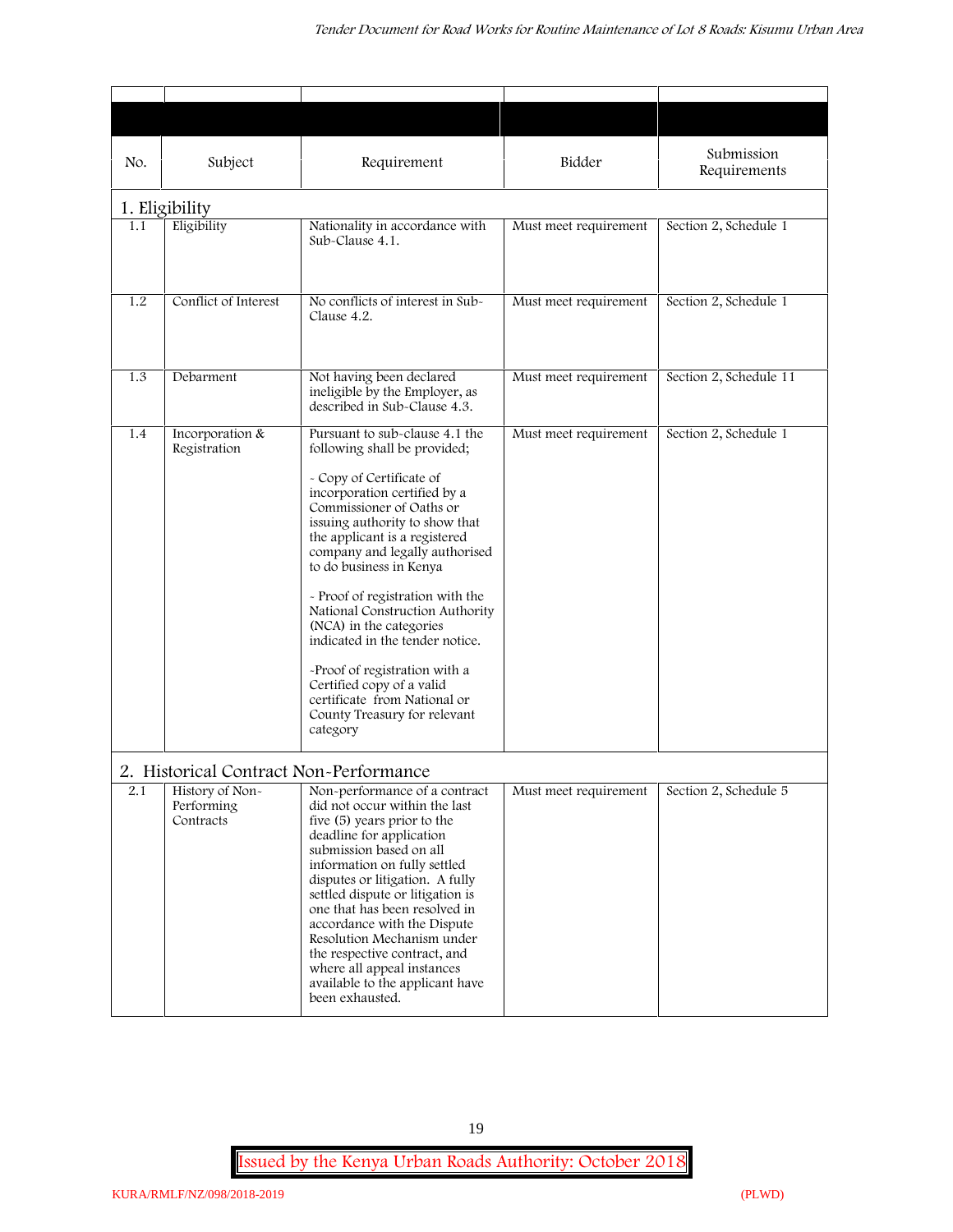| No.    | Subject                                    | Requirement                                                                                                                                                                                                                                                                                                                                                                                                                            | Bidder                                                                                                                              | Submission<br>Requirements                                                                                                                                                                                                                                                                                                                                                                                                                                                              |
|--------|--------------------------------------------|----------------------------------------------------------------------------------------------------------------------------------------------------------------------------------------------------------------------------------------------------------------------------------------------------------------------------------------------------------------------------------------------------------------------------------------|-------------------------------------------------------------------------------------------------------------------------------------|-----------------------------------------------------------------------------------------------------------------------------------------------------------------------------------------------------------------------------------------------------------------------------------------------------------------------------------------------------------------------------------------------------------------------------------------------------------------------------------------|
| 2.2    | Pending Litigation                         | All pending litigation shall in<br>total not represent more than<br>fifty percent (50%)] of the<br>Applicant's net worth and shall<br>be treated as resolved against<br>the Applicant.                                                                                                                                                                                                                                                 | Must meet requirement                                                                                                               | Section 2, Schedule 10                                                                                                                                                                                                                                                                                                                                                                                                                                                                  |
|        | 3. Financial Situation                     |                                                                                                                                                                                                                                                                                                                                                                                                                                        |                                                                                                                                     |                                                                                                                                                                                                                                                                                                                                                                                                                                                                                         |
| 3.1    | Financial<br>Performance                   | (a) Submission of audited<br>balance sheets or other financial<br>statements acceptable to the<br>Employer, for the last two [2]<br>years and authenticated bank<br>statement for the last six (6)<br>months to demonstrate:<br>(b) the current soundness of the<br>applicants financial position<br>and its prospective long term<br>profitability, and<br>(c) capacity to have a cash flow<br>equivalent to 20% of the tender<br>sum | Must submit as<br>required and bidders<br>who meet the<br>requirement are<br>marked YES, those<br>that do not meet are<br>marked NO | Attach evidence on<br>the requirement of<br>Section 2, Schedule 8<br>a) All pages must be<br>initialized and<br>stamped by both a<br>practicing Auditor<br>registered with<br>ICPAK and one of the<br>Directors. Auditor's<br>practicing<br>membership number<br>from ICPAC must be<br>indicated. Non-<br>adherence to this to<br>part a, b and c leads<br>to disqualification.<br>(b) All pages in the<br>bank statement must<br>be initialized and<br>stamped by the<br>issuing bank. |
| 3.2    | Average Annual<br>Construction<br>Turnover | (d) Average annual<br>construction turnover of KShs.7<br>Million [Five Million],<br>calculated as total certified<br>payments received for contracts<br>in progress or completed,<br>within the last two $[(2)]$ years                                                                                                                                                                                                                 | Must submit as<br>required and bidders<br>who meet the<br>requirement are<br>marked YES, those<br>that do not meet are<br>marked NO | Section 2, Schedule 8                                                                                                                                                                                                                                                                                                                                                                                                                                                                   |
|        | 4. Experience                              |                                                                                                                                                                                                                                                                                                                                                                                                                                        |                                                                                                                                     |                                                                                                                                                                                                                                                                                                                                                                                                                                                                                         |
| 4.1(a) | General<br>Construction<br>Experience      | Experience under construction<br>contracts in the role as a main<br>contractor or subcontractor for<br>at least the last five [5] years<br>prior to the applications<br>submission deadline                                                                                                                                                                                                                                            | Must submit as<br>required and bidders<br>who meet the<br>requirement are<br>marked YES, those<br>that do not meet are<br>marked NO | Section 2, Schedule 6A                                                                                                                                                                                                                                                                                                                                                                                                                                                                  |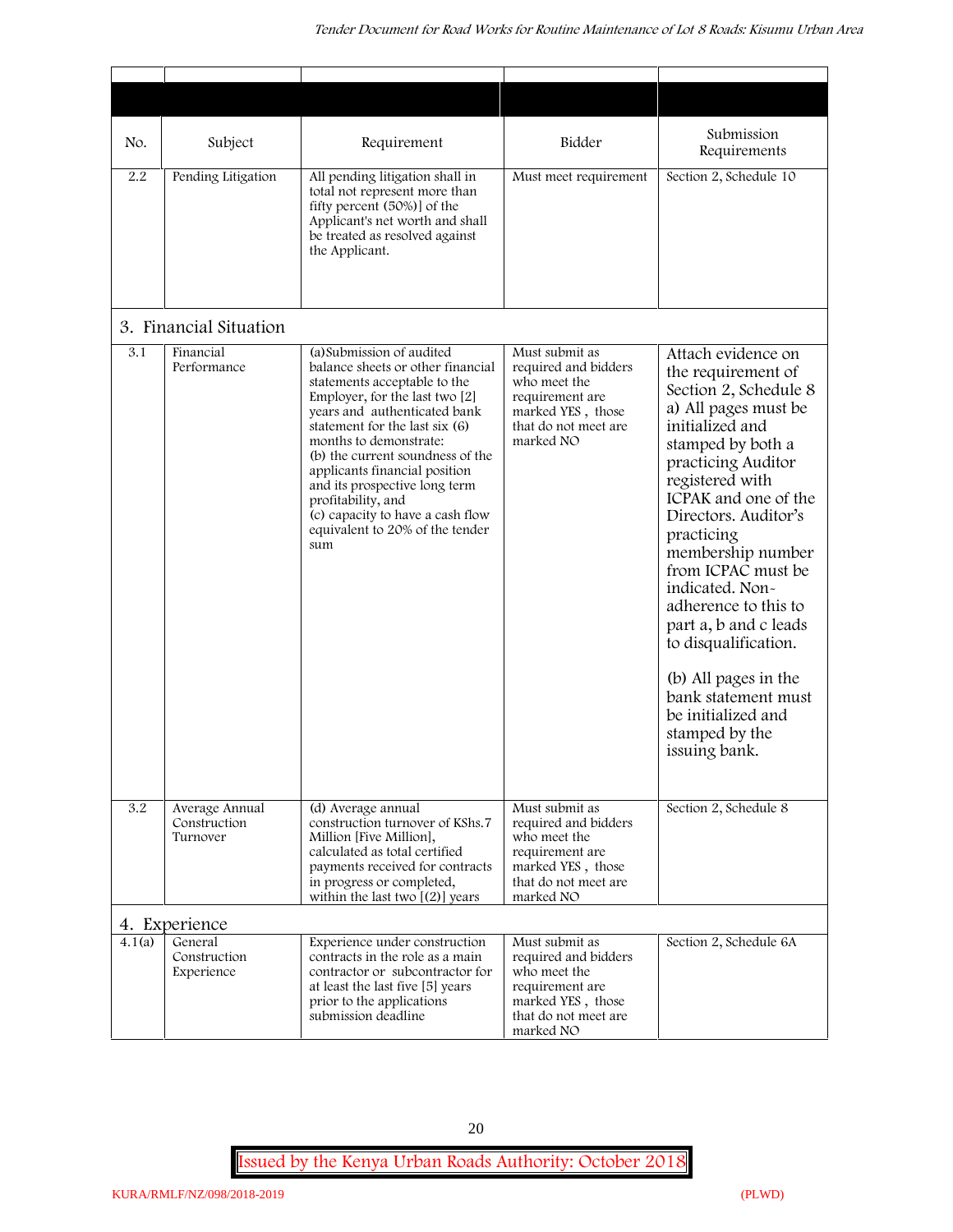| No.    | Subject                                | Requirement                                                                                                                                                                                                                                                                                                                                                                                                                                                                            | Bidder                                                                                                                              | Submission<br>Requirements |
|--------|----------------------------------------|----------------------------------------------------------------------------------------------------------------------------------------------------------------------------------------------------------------------------------------------------------------------------------------------------------------------------------------------------------------------------------------------------------------------------------------------------------------------------------------|-------------------------------------------------------------------------------------------------------------------------------------|----------------------------|
|        |                                        |                                                                                                                                                                                                                                                                                                                                                                                                                                                                                        |                                                                                                                                     |                            |
| 4.2(b) | Specific<br>Construction<br>Experience | Participation as a roads<br>contractor, management<br>contractor or subcontractor, in<br>at least three (3) each with a<br>value of at least<br>KShs. 2 Million (two million),<br>successfully and substantially<br>completed. One (1) of the<br>contracts should be in a City<br>and that are similar to the<br>proposed works. The similarity<br>shall be based on the physical<br>size, complexity,<br>methods/technology or other<br>characteristics as described in<br>Section 2. | Must submit as<br>required and bidders<br>who meet the<br>requirement are<br>marked YES, those<br>that do not meet are<br>marked NO | Section 2, Schedule6A      |
|        | 5. Current Commitments                 |                                                                                                                                                                                                                                                                                                                                                                                                                                                                                        |                                                                                                                                     |                            |
| 5.1    | On-going contracts                     | The total value of outstanding<br>works on the on-going<br>contracts should not exceed the<br>average annual turnover for the<br>last two years.                                                                                                                                                                                                                                                                                                                                       | Must submit as<br>required and bidders<br>who meet the<br>requirement are<br>marked YES, those<br>that do not meet are<br>marked NO | Section 2, Schedule 6B     |
|        | 6. Site Staff                          |                                                                                                                                                                                                                                                                                                                                                                                                                                                                                        |                                                                                                                                     |                            |

21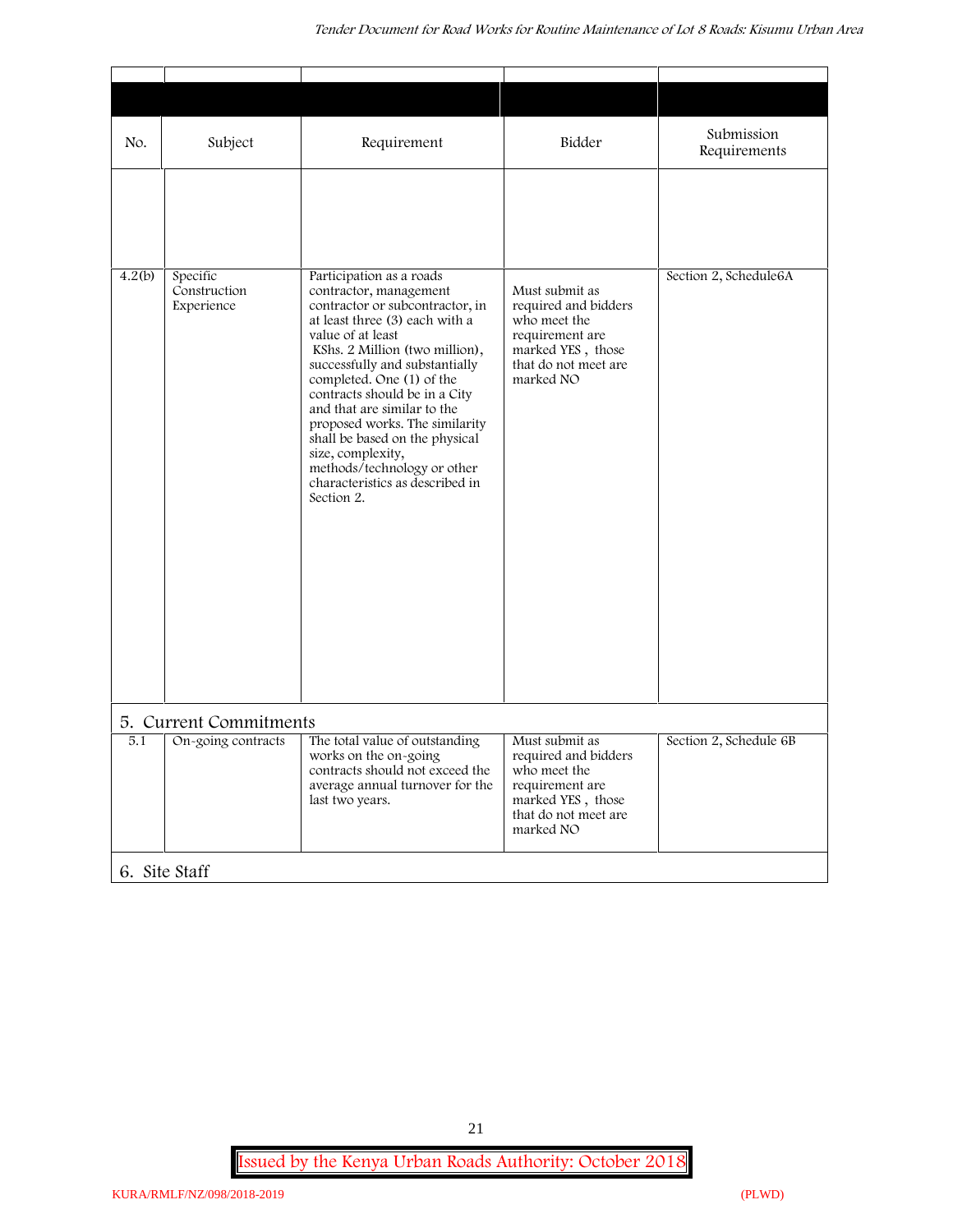| No. | Subject                                | Requirement                                                                                                   | Bidder                                                                                                                              | Submission<br>Requirements |
|-----|----------------------------------------|---------------------------------------------------------------------------------------------------------------|-------------------------------------------------------------------------------------------------------------------------------------|----------------------------|
|     |                                        | The site staff shall posses<br>minimum levels of<br>qualifications set below;                                 |                                                                                                                                     | Section 2, Schedule 5      |
|     | HQ Staff                               | Qualification $=$<br>Diploma in Civil<br>Engineering/Building<br>construction                                 | Must submit as<br>required and bidders<br>who meet the<br>requirement are                                                           |                            |
|     | Site Agent                             | Qualification $=$<br>Degree in Civil Engineering                                                              | marked YES, those<br>that do not meet are<br>marked NO                                                                              |                            |
|     |                                        | General Experience<br>Specific Experience                                                                     |                                                                                                                                     |                            |
|     | Foreman                                | Qualification = $Dip$ . Civil<br>Engineering<br>General Experience $=$ 5 yrs<br>Specific Experience $=$ 3 Yrs | Must submit as<br>required and bidders<br>who meet the<br>requirement are<br>marked YES, those                                      |                            |
|     | Site Surveyor                          | Qualification = Diploma in<br>Survey<br>General Experience = $3 \text{ yrs}$<br>Specific Experience $= 2$ Yrs | that do not meet are<br>marked NO                                                                                                   |                            |
| 5.  | PLANT AND EQUIPMENT                    |                                                                                                               |                                                                                                                                     |                            |
|     | See description<br>below in Schedule 7 |                                                                                                               |                                                                                                                                     |                            |
| 6.  | Work Methodology                       | Submission of a brief work<br>methodology in accordance with<br>sub-clause 5.3                                | Must submit as<br>required and bidders<br>who meet the<br>requirement are<br>marked YES, those<br>that do not meet are<br>marked NO | Section 2                  |
| 7.  | Business permit and<br>office location | Should have a physical address<br>and Current business Permit                                                 | Must submit as<br>required and bidders<br>who meet the<br>requirement are<br>marked YES, those<br>that do not meet are<br>marked NO | Section 2, Schedule 1      |
| 8.  | Litigation History                     | The applicant to provide a valid<br>Sworn affidavit for the tender.                                           | Must submit as<br>required and bidders<br>who meet the<br>requirement are<br>marked YES, those<br>that do not meet are<br>marked NO | Section 2, Schedule 10     |

22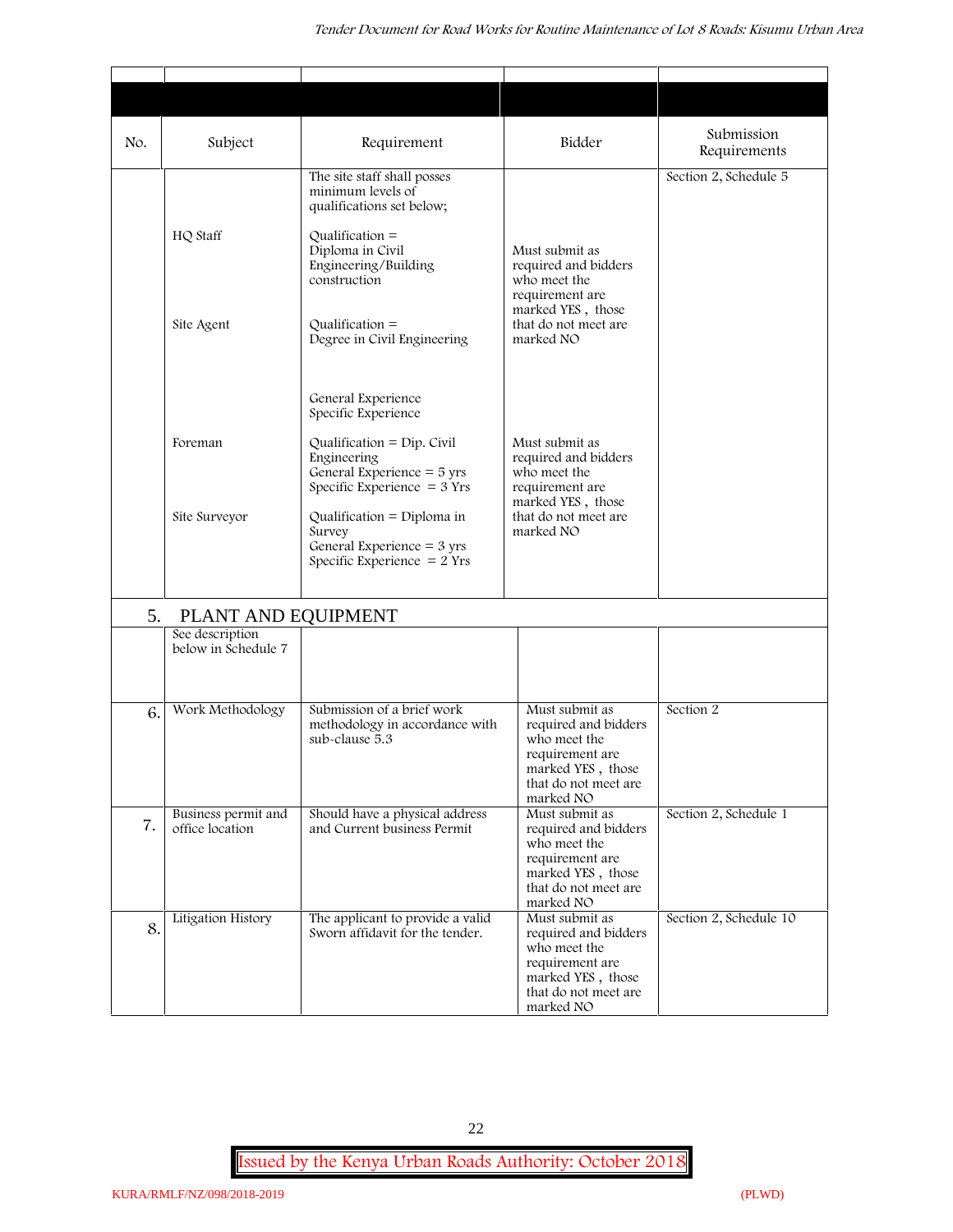**8. Schedule of the Major Items of Plant/Equipment Available for Proposed Contract.**

The Bidder must indicate the core plant and equipment considered by the company to be necessary for undertaking the project together with proof of ownership or lease of the same. The lease must be current i.e. dated from July 2018. Leases which are out dated will not be accepted. (\* Mandatory minimum number of equipment required by the Employer for the execution of the project that the bidder must make available for the Contract).

| Item<br>No.   | Equipment Details                                                                                    | *Minimum<br>Number<br>Required<br>for the<br>Contract<br>Execution | Compliance<br>Requirement | No of<br>Equipment<br>Owned by<br>the Bidder | No. of<br>equipment to<br>be hired/<br>purchased by<br>the Bidder | No. of<br>equipment to be<br>made available<br>for the Contract<br>by the Bidder |
|---------------|------------------------------------------------------------------------------------------------------|--------------------------------------------------------------------|---------------------------|----------------------------------------------|-------------------------------------------------------------------|----------------------------------------------------------------------------------|
| $\mathbf{A}$  | General Plant<br>Asphalt Concrete patching<br>plant                                                  | optional                                                           |                           |                                              |                                                                   |                                                                                  |
| $\, {\bf B}$  | Milling Machine<br>Asphalt Milling Machine                                                           | optional                                                           |                           |                                              |                                                                   |                                                                                  |
| $\mathcal{C}$ | <b>Bituminous Plants</b><br><b>Bitumen Pressure</b><br>distributor<br>Asphalt concrete paver         | optional<br>optional                                               |                           |                                              |                                                                   |                                                                                  |
| $\mathbf D$   | Compactors<br>Vibrating compaction plate<br>300 mm wide<br>Vibrating compaction plate<br>600 mm wide | optional<br>optional                                               |                           |                                              |                                                                   |                                                                                  |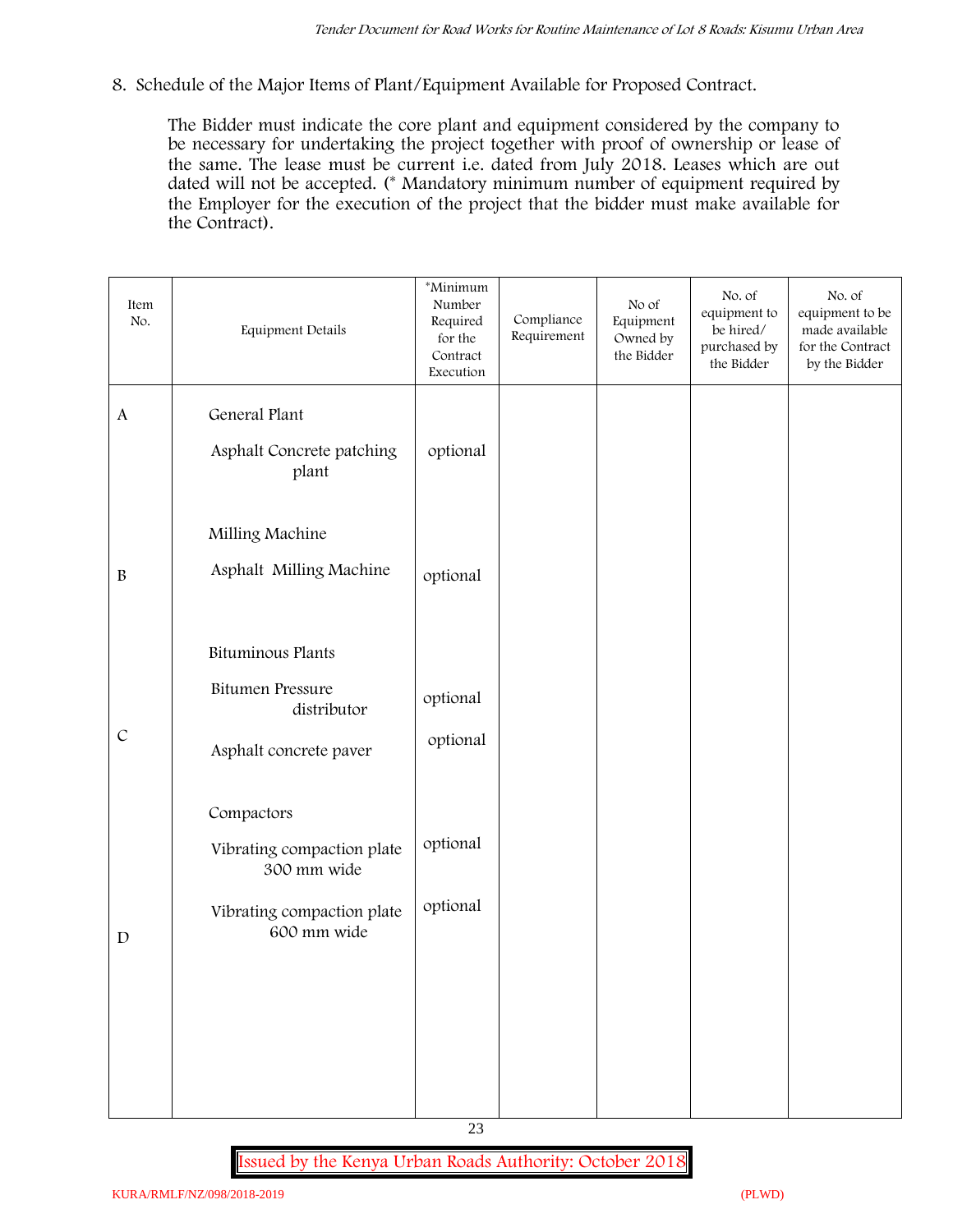|                           | Pot hole repair machines                                | $\mathcal{O}$                               |        |  |  |
|---------------------------|---------------------------------------------------------|---------------------------------------------|--------|--|--|
| ${\bf E}$                 | Colas Sprayer                                           | $\cal O$                                    |        |  |  |
|                           | Pavement Cutter Machine                                 | $\mathcal O$<br>$\mathcal{O}$               |        |  |  |
|                           | Paver Breaker Machine                                   |                                             | YES/NO |  |  |
|                           | Pedestrian Roller                                       | $\mathcal{O}$                               | YES/NO |  |  |
|                           | Concrete Equipment                                      |                                             |        |  |  |
|                           | Mobile concrete mixers                                  | $\mathbf{1}$<br>$\mathbf{1}$                | YES/NO |  |  |
| $\boldsymbol{\mathrm{F}}$ | Concrete vibrators                                      |                                             | YES/NO |  |  |
|                           | Transport (Tippers,<br>dumpers, water tankers)          |                                             |        |  |  |
| $\mathsf G$               | $4X2$ tippers payload $7 - 12$<br>tonnes                | $\mathbf{1}$                                |        |  |  |
|                           | 6X4 tippers payload 16 -<br>20 tonnes                   |                                             |        |  |  |
|                           | 8X4 tippers payload 16 -<br>20 tonnes                   |                                             |        |  |  |
|                           | Flatbed lorries                                         |                                             |        |  |  |
|                           | Water tankers $(18,000 -$<br>20,000 litres<br>capacity) | <b>OPTION</b><br>${\rm AL}$<br>$\mathbf{1}$ |        |  |  |
|                           | Subtotal for $G$ – tippers,<br>dumpers                  | YES/NO                                      |        |  |  |
|                           | Earth - Moving Equipment                                |                                             |        |  |  |
|                           | Wheeled loaders - Dozer<br>D <sub>6</sub>               |                                             |        |  |  |
| H                         | Motor graders (93-205<br>kW                             |                                             |        |  |  |
|                           | Trench excavator                                        |                                             |        |  |  |
|                           |                                                         |                                             |        |  |  |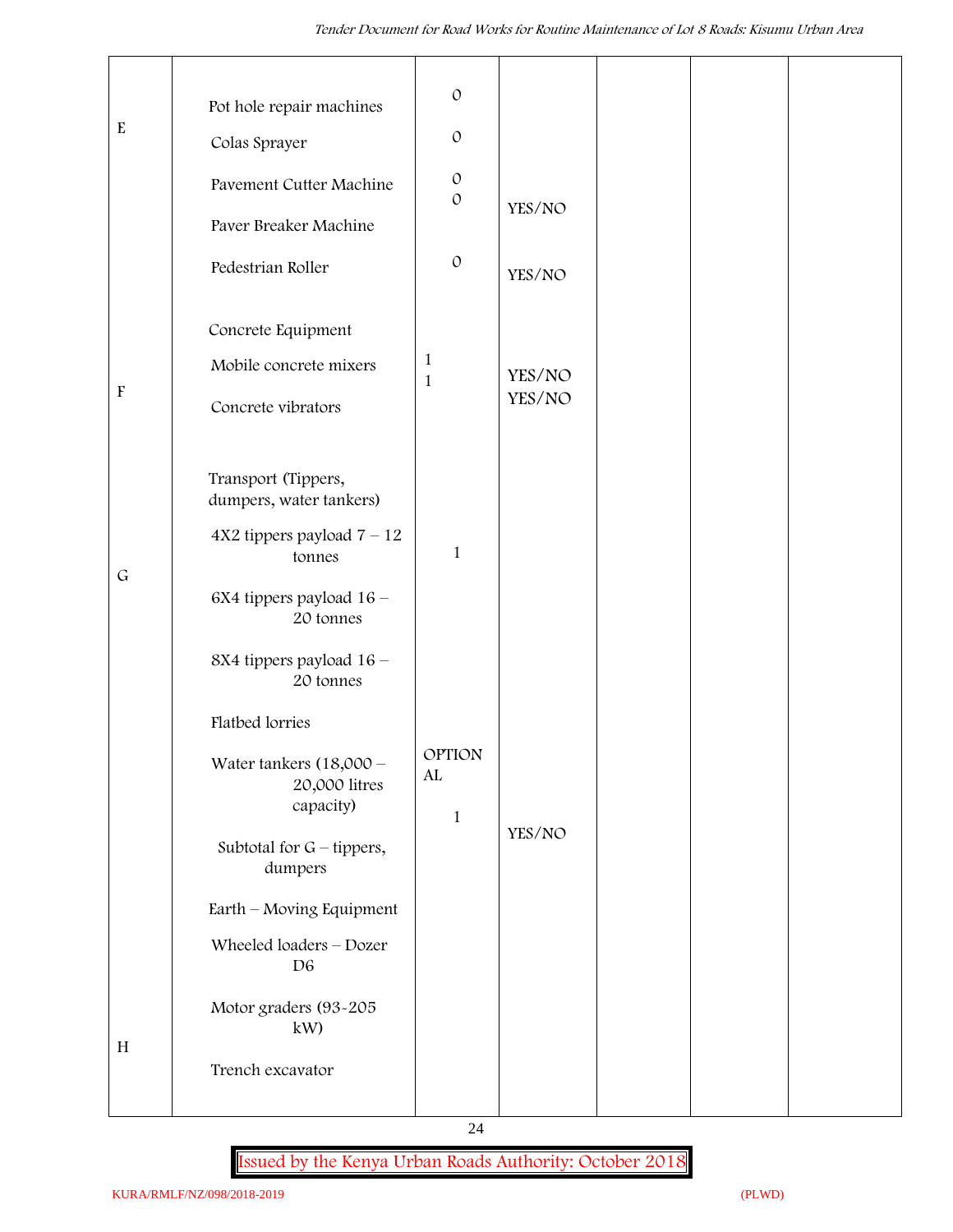|         | Subtotal for $H$ – Earth<br>moving equipment                                                         |                     | YES/NO |  |  |
|---------|------------------------------------------------------------------------------------------------------|---------------------|--------|--|--|
|         |                                                                                                      |                     |        |  |  |
|         | Excavators                                                                                           |                     |        |  |  |
| $\bf I$ | Hydraulic crawler<br>mounted $(7 - 10 \text{ tonnes})$ -<br>$0.25 - 0.4$ m <sup>3</sup> SAE bucket.  |                     |        |  |  |
|         | Hydraulic crawler mounted<br>$(10 - 16 \text{ tonnes}) - 0.40 -$<br>0.60 m <sup>3</sup> SAE bucket.  |                     |        |  |  |
|         | Hydraulic wheel mounted<br>$(7 - 10 \text{ tonnes}) - 0.25 -$<br>0.4 m <sup>3</sup> SAE bucket.      |                     |        |  |  |
|         | Hydraulic wheel mounted<br>$(10 - 16 \text{ tonnes}) - 0.40 -$<br>0.6 m <sup>3</sup> SAE bucket.     |                     |        |  |  |
|         | Hydraulic wheel mounted<br>back loader $(7 - 10$ tonnes)<br>$-0.25 - 0.4$ m <sup>3</sup> SAE bucket. |                     |        |  |  |
|         | Subtotal for I (Excavators)                                                                          | $\mathbf{1}$        | YES/NO |  |  |
|         | Rollers                                                                                              |                     |        |  |  |
| J       | Self-propelled single drum<br>vibrating (various types)                                              | $\mathbf{1}$        | YES/NO |  |  |
|         | Pneumatic rubber tyre (1-2<br>tonnes/wheel)                                                          | 1                   | YES/NO |  |  |
|         | Double drum vibrating<br>pedestrian roller                                                           | <b>OPTION</b><br>AL | YES/NO |  |  |
|         | Subtotal for J (Rollers)                                                                             |                     |        |  |  |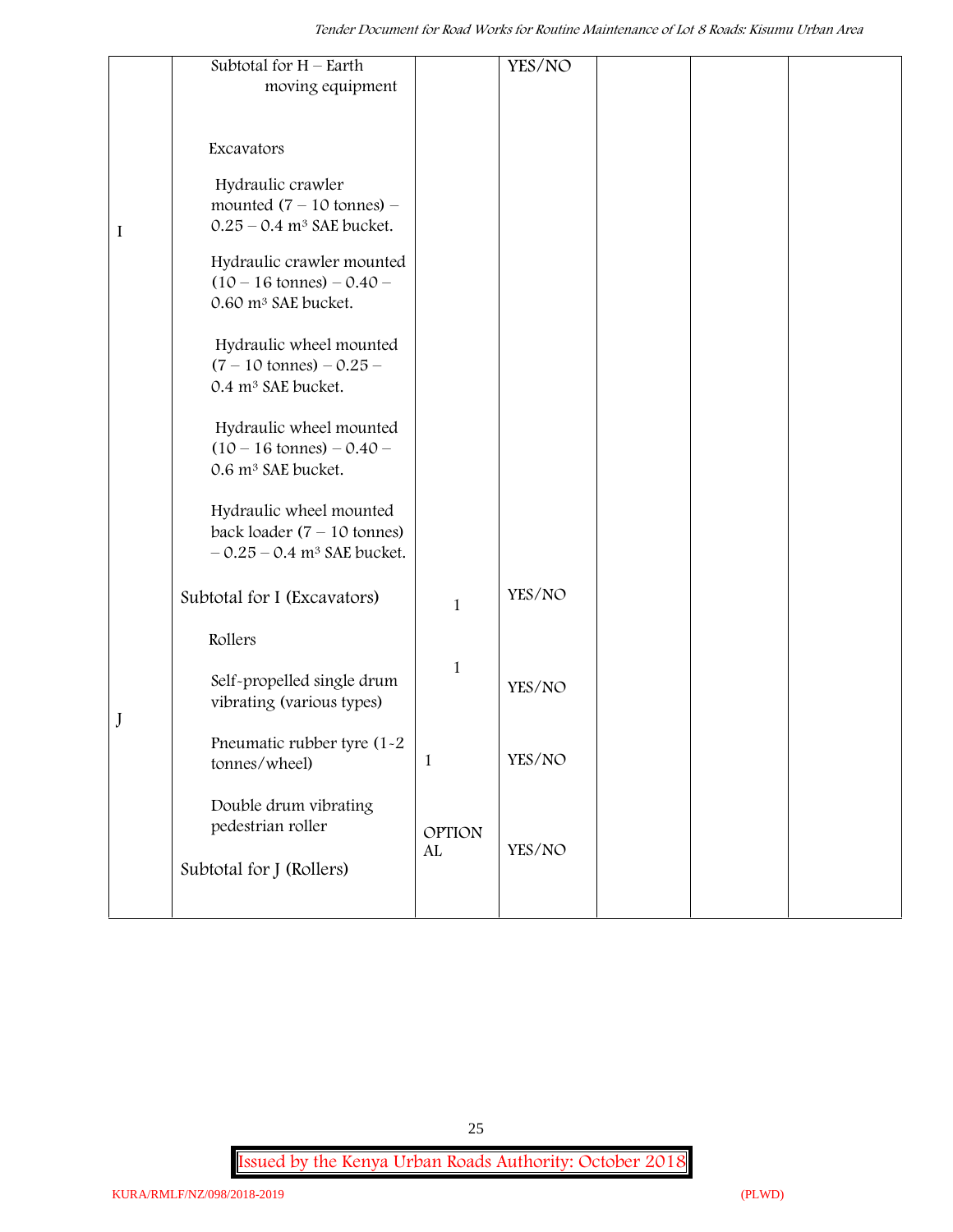# **Appendix to Instruction to Tenderers**

## **Table 1: Pre- Qualification Checklist for Completeness and Responsiveness.**

| S/No. | Completeness and<br>Responsiveness<br>Criteria                | References                                   | Requirement                                                                                                                              |  |
|-------|---------------------------------------------------------------|----------------------------------------------|------------------------------------------------------------------------------------------------------------------------------------------|--|
| 1.    | Form of Bid                                                   | Section II<br>Clause 20.2                    | Amount must be indicated<br>Properly stamped, filled and signed<br>$\ddot{\phantom{1}}$                                                  |  |
| 2.    | Appendix to Form of<br>Bid                                    | Section II<br>Clause 20.2                    | Properly stamped, filled and signed                                                                                                      |  |
| 3.    | <b>Bid Security</b>                                           | Section II<br>Clause 17                      | - The bidder must fill the Bid Securing<br>Declaration Form                                                                              |  |
| 4.    | <b>Confidential Business</b><br>Questionnaire                 | Section IX;<br>Schedule 1                    | Properly filled, stamped and signed<br>Provide all required information                                                                  |  |
| 5.    | Form of Power of<br>Attorney                                  | Section IX;<br>Schedule 2<br>Clause $5.1(a)$ | Properly filled, stamped and signed                                                                                                      |  |
| 6.    | Tax Compliance<br>Certificate                                 | Tender notice                                | - Provide valid tax compliance certificate                                                                                               |  |
| 7.    | Registration with<br>National Construction<br>Authority (NCA) | Tender notice<br>Item 1.4 of QC              | - Copy of valid certificate and practicing<br>license                                                                                    |  |
| 8.    | Certificate of<br>Incorporation                               | Tender notice<br>Item 1.4 of QC              | Copy of certificate Certified by<br>Commissioner for Oaths                                                                               |  |
| 9.    | Certificate of<br>Registration in a<br>target group           | Tender notice                                | - Certified copy of a valid certificate from<br>National or County Treasury for<br>relevant category                                     |  |
| 10.   | Priced Bill of<br>Quantities                                  | Clause 14.1<br>Section IX                    | Fill all rates, prices and amounts and<br>counter sign any alteration(s)<br>Stamp and initial all pages of BOQ's                         |  |
|       | Eligibility                                                   | Section II;<br>Schedule 1<br>Clause 4.1      | Legible copies of National ID or passport<br>for all directors<br>System generated Form CR12 (12<br>$\widetilde{\phantom{m}}$<br>months) |  |
| 11.   | Conflict of interest                                          | Section II;<br>Schedule 1<br>Clause 4.2      | - to state explicitly                                                                                                                    |  |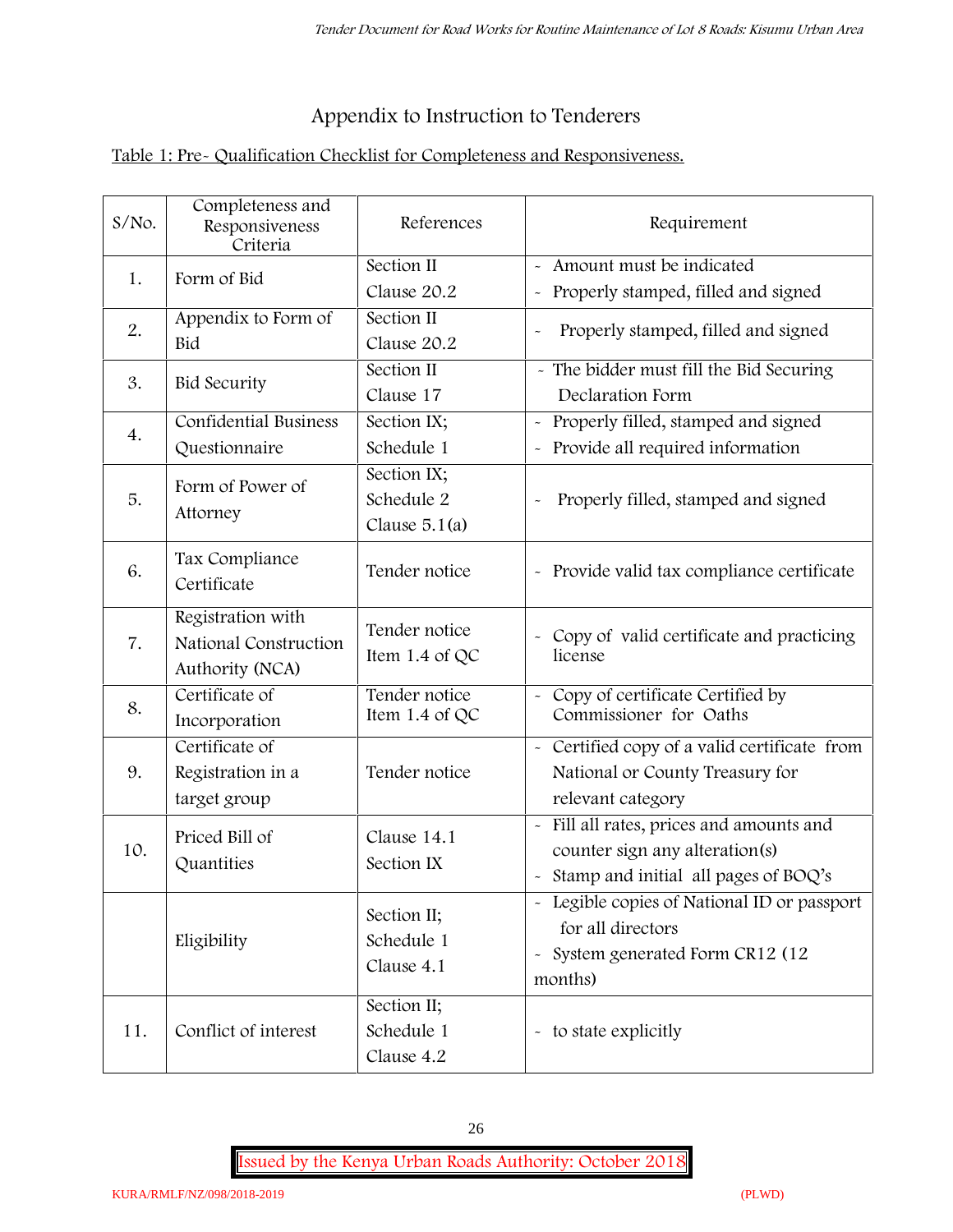| 12.            | Debarment                                                                  | Section II<br>Clause 30.4;<br>Schedule 11<br>Item 1.3 of QC | Properly filled, stamped and signed                                                                                                                                                                                                                                                                                                            |
|----------------|----------------------------------------------------------------------------|-------------------------------------------------------------|------------------------------------------------------------------------------------------------------------------------------------------------------------------------------------------------------------------------------------------------------------------------------------------------------------------------------------------------|
| 13.            | Pending Litigation                                                         | Item $2.2$ of QC                                            | Provide original sworn affidavit for the<br>specific tender                                                                                                                                                                                                                                                                                    |
| 14.            | Litigation History                                                         | Section II Clause<br>31.8; Schedule 10                      | Properly filled, stamped and signed                                                                                                                                                                                                                                                                                                            |
| 15.            | History of Non                                                             | Schedule 6B                                                 | - Fill information on non-completed                                                                                                                                                                                                                                                                                                            |
|                | performance                                                                | Item 2.1 of QC                                              | works                                                                                                                                                                                                                                                                                                                                          |
| 16.            | Certificate of<br>Tenderers Visit to Site                                  | Section II;<br>Clause 8.3                                   | - Attend pre-bid meeting/visit<br>- Certificate must be signed and stamped<br>by the Employer's representative                                                                                                                                                                                                                                 |
| 17.            | Schedule of Major<br>Items of Plant                                        | Section XI<br>Item 5 of QC;<br>Schedule 7                   | Properly filled, stamped and signed                                                                                                                                                                                                                                                                                                            |
| 18.            | Schedule of Key<br>Personnel                                               | Section XI<br>Item 6 of QC;<br>Schedule 5                   | Properly filled, stamped and signed<br>$\tilde{\phantom{a}}$                                                                                                                                                                                                                                                                                   |
| 19.            | Roadwork Completed<br>Satisfactorily                                       | Section XI;<br>Item 4 of QC<br>Schedule 6A                  | Properly filled, stamped and signed                                                                                                                                                                                                                                                                                                            |
| 20.            | Schedule of Ongoing<br>Projects                                            | Section XI;<br>Item 5.1 of QC<br>Schedule 7                 | Properly filled, stamped and signed                                                                                                                                                                                                                                                                                                            |
| 21.            | Schedule of other<br>Supplementary<br>Information /<br>Financial Standings | Section XI;<br>Item $5.1$ of QC<br>Schedule 9               | Properly filled, stamped and signed                                                                                                                                                                                                                                                                                                            |
| 22             | Declaration form for<br>bankrupt or insolvent                              | Schedule 11                                                 | Properly filled, stamped and signed                                                                                                                                                                                                                                                                                                            |
| 23             | Anti-corruption form                                                       | Schedule 12                                                 | Properly filled, stamped and signed<br>$\sim$                                                                                                                                                                                                                                                                                                  |
| 24.            | Copy of Bid Document                                                       | Clause 20.1                                                 | Replica of the original                                                                                                                                                                                                                                                                                                                        |
| 25.            | Bid documents must<br>be serialized                                        | <b>PPDA 2015</b>                                            | -All pages of the tender documents must<br>be serialized. (either the bidder serializes<br>from the first page of the tender<br>documents or serializes as continuity from<br>the KURA tender documents <i>i.e.</i> if the<br>KURA tender documents ends at page 200<br>then the next document of the bidder<br>should continue as $201, 2012$ |
| <b>REMARKS</b> |                                                                            | Clause 13.1/20.2                                            | Bid document to be complete, properly<br>filled and signed.                                                                                                                                                                                                                                                                                    |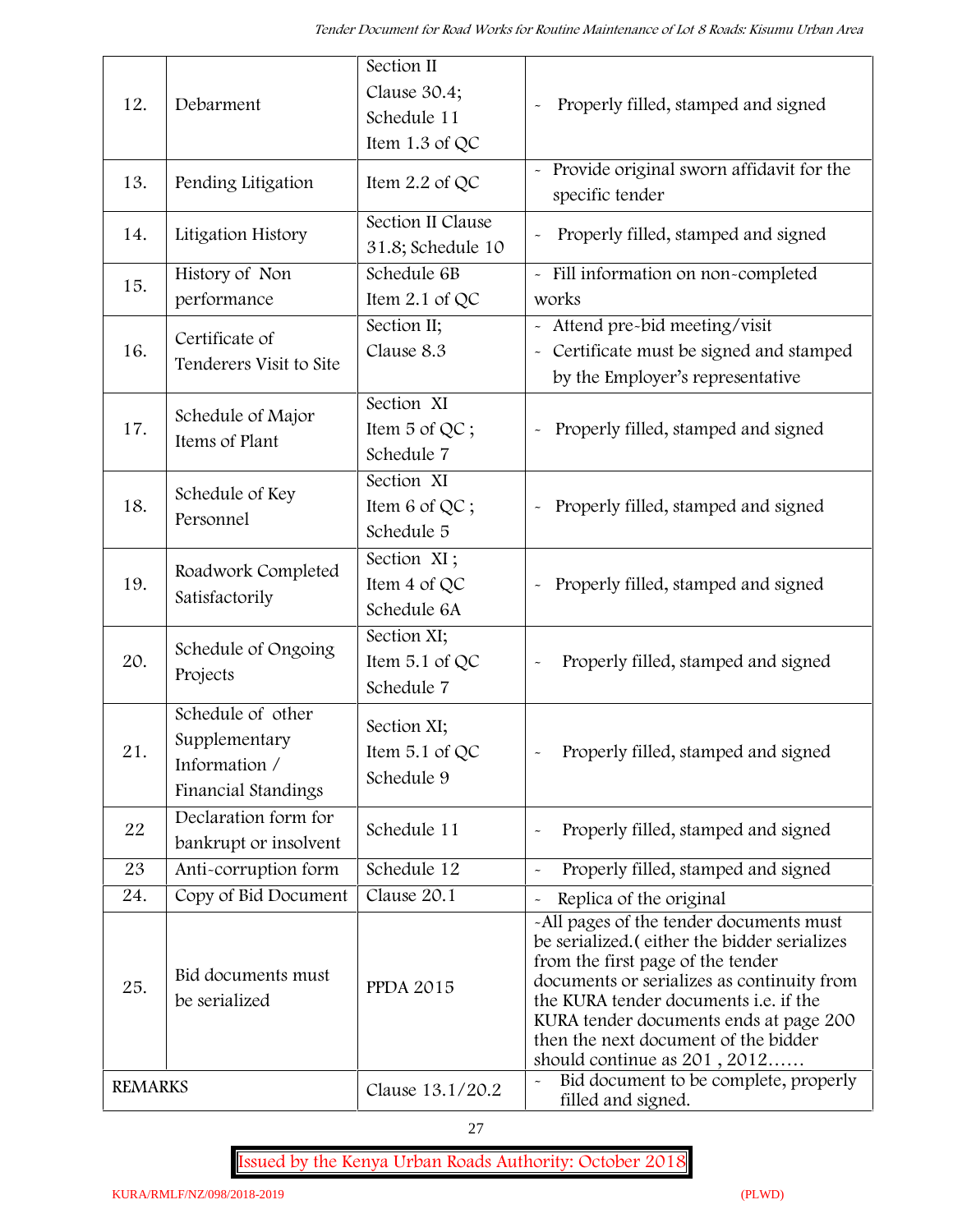## **Key:** QC – Qualification Criteria

#### **Table 2: Post- qualification Score**

| <b>FINANCIAL CAPACITY</b><br><b>Audited Statements</b><br>YES/NO<br>a<br>Cash flow statement (forecasts)<br>$\mathbf b$<br>YES/NO<br>Financial position/Ratios<br>YES/NO<br>$\mathcal{C}$<br>d<br>Turnover<br>YES/NO<br><b>EXPERIENCE</b><br>General Experience<br>YES/NO<br>Specific experience in related works<br>YES/NO<br><b>CURRENT COMMITMENTS</b><br>YES/NO<br>On-going works<br><b>KEY PERSONNEL</b><br>HQ Staff<br>YES/NO<br>Site Agent<br>YES/NO<br>Surveyor<br>YES/NO<br>Foreman<br>YES/NO<br>PLANT AND EQUIPMENT<br>Equipment capabilities<br>YES/NO<br>WORK METHODOLOGY<br>YES/NO<br>LITIGATION HISTORY<br>YES/NO<br>Business permit and office location<br>YES/NO<br><b>REMARKS</b><br>YES/NO | <b>ITEM</b>    | <b>DESCRIPTION</b> | <b>MUST</b><br><b>MEET</b><br><b>CRITERIA</b> |
|--------------------------------------------------------------------------------------------------------------------------------------------------------------------------------------------------------------------------------------------------------------------------------------------------------------------------------------------------------------------------------------------------------------------------------------------------------------------------------------------------------------------------------------------------------------------------------------------------------------------------------------------------------------------------------------------------------------|----------------|--------------------|-----------------------------------------------|
|                                                                                                                                                                                                                                                                                                                                                                                                                                                                                                                                                                                                                                                                                                              | 1              |                    |                                               |
|                                                                                                                                                                                                                                                                                                                                                                                                                                                                                                                                                                                                                                                                                                              |                |                    |                                               |
|                                                                                                                                                                                                                                                                                                                                                                                                                                                                                                                                                                                                                                                                                                              |                |                    |                                               |
|                                                                                                                                                                                                                                                                                                                                                                                                                                                                                                                                                                                                                                                                                                              |                |                    |                                               |
|                                                                                                                                                                                                                                                                                                                                                                                                                                                                                                                                                                                                                                                                                                              |                |                    |                                               |
|                                                                                                                                                                                                                                                                                                                                                                                                                                                                                                                                                                                                                                                                                                              | 2              |                    |                                               |
|                                                                                                                                                                                                                                                                                                                                                                                                                                                                                                                                                                                                                                                                                                              |                |                    |                                               |
|                                                                                                                                                                                                                                                                                                                                                                                                                                                                                                                                                                                                                                                                                                              |                |                    |                                               |
|                                                                                                                                                                                                                                                                                                                                                                                                                                                                                                                                                                                                                                                                                                              | 3              |                    |                                               |
|                                                                                                                                                                                                                                                                                                                                                                                                                                                                                                                                                                                                                                                                                                              |                |                    |                                               |
|                                                                                                                                                                                                                                                                                                                                                                                                                                                                                                                                                                                                                                                                                                              | $\overline{4}$ |                    |                                               |
|                                                                                                                                                                                                                                                                                                                                                                                                                                                                                                                                                                                                                                                                                                              |                |                    |                                               |
|                                                                                                                                                                                                                                                                                                                                                                                                                                                                                                                                                                                                                                                                                                              |                |                    |                                               |
|                                                                                                                                                                                                                                                                                                                                                                                                                                                                                                                                                                                                                                                                                                              |                |                    |                                               |
|                                                                                                                                                                                                                                                                                                                                                                                                                                                                                                                                                                                                                                                                                                              |                |                    |                                               |
|                                                                                                                                                                                                                                                                                                                                                                                                                                                                                                                                                                                                                                                                                                              | 5              |                    |                                               |
|                                                                                                                                                                                                                                                                                                                                                                                                                                                                                                                                                                                                                                                                                                              |                |                    |                                               |
|                                                                                                                                                                                                                                                                                                                                                                                                                                                                                                                                                                                                                                                                                                              | 6              |                    |                                               |
|                                                                                                                                                                                                                                                                                                                                                                                                                                                                                                                                                                                                                                                                                                              | 7              |                    |                                               |
|                                                                                                                                                                                                                                                                                                                                                                                                                                                                                                                                                                                                                                                                                                              | 8              |                    |                                               |
|                                                                                                                                                                                                                                                                                                                                                                                                                                                                                                                                                                                                                                                                                                              |                |                    |                                               |

Bidders must achieve YES in all the measured parameters to qualify.

 The bidders who pass the technical criteria will be subjected to financial evaluation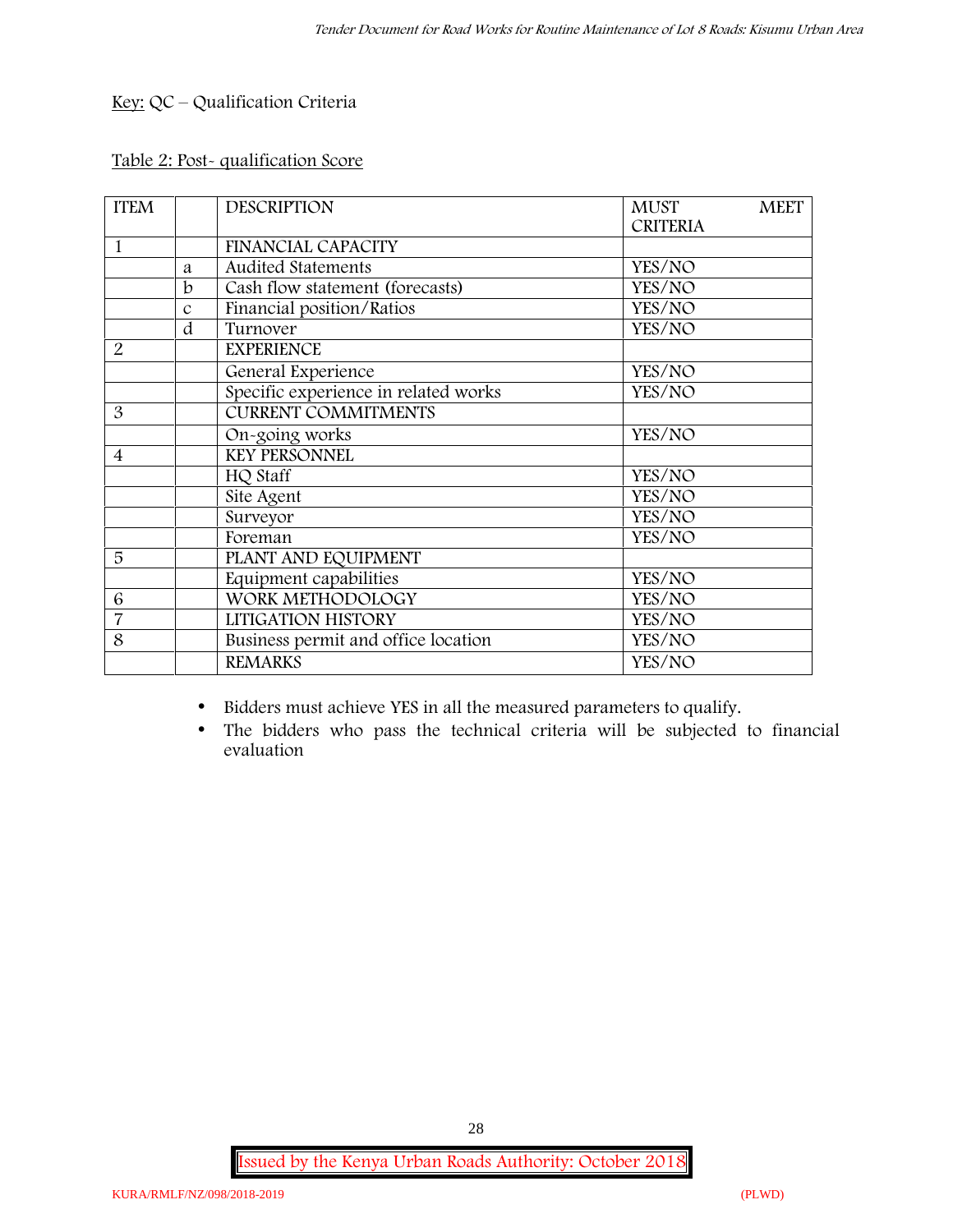# **SECTION IV: CONDITIONS OF CONTRACT PART I: GENERAL CONDITIONS OF CONTRACT**

The Conditions Of Contract Part 1 – General Conditions shall be those forming Part 1 of the Conditions of Contract for works of Civil engineering construction Fourth Edition 1987, reprinted in 1992 with further amendments, prepared by the Federation Internationale des Ingenieurs Conseils (FIDIC)

Copies of the FIDIC Conditions of Contract can be obtained from:

FIDIC Secretariat P.O. Box 86 1000 Lausanne 12 **Switzerland** Fax: 41 21 653 5432 Telephone: 41 21 653 5003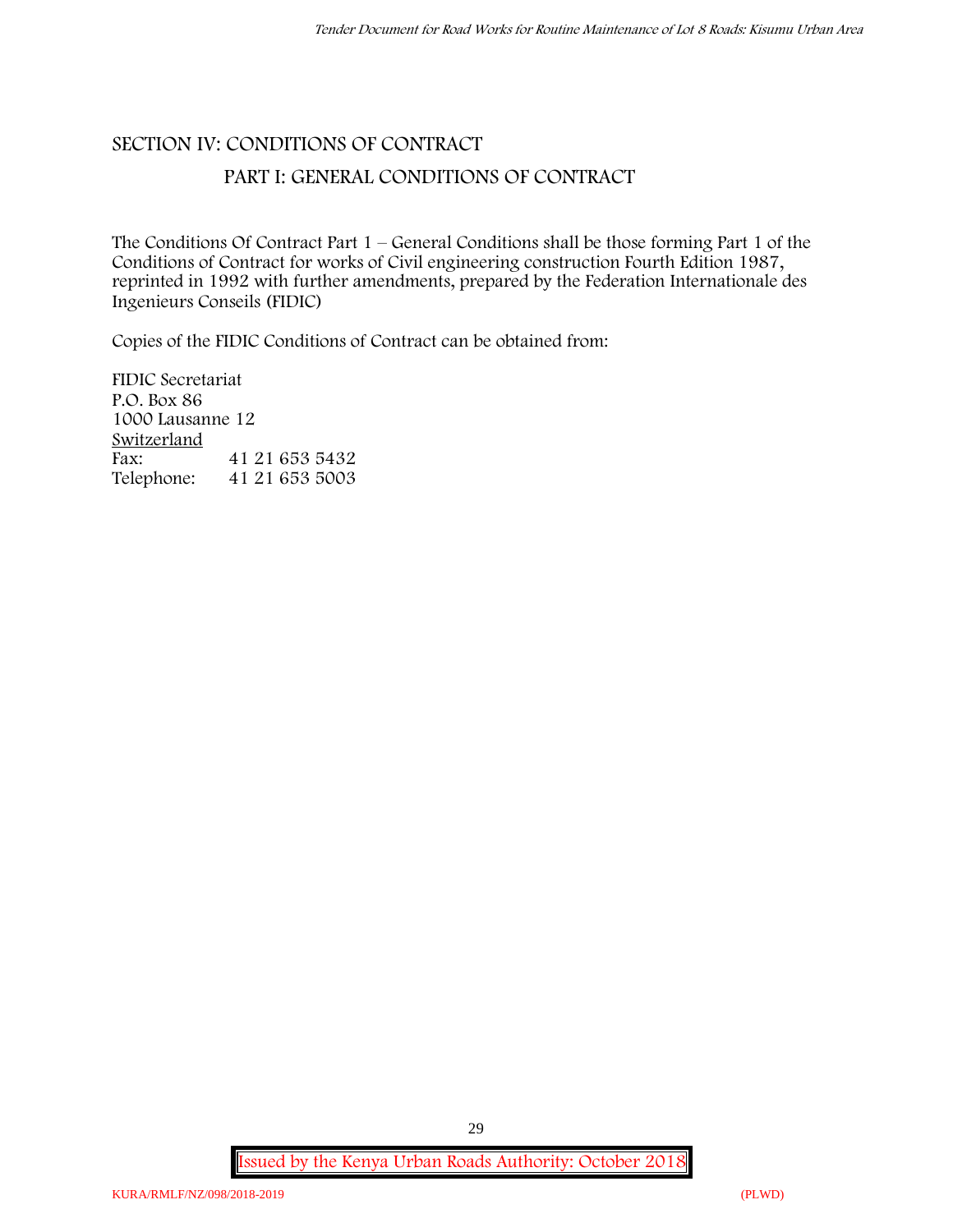## **PART II: CONDITIONS OF PARTICULAR APPLICATION**

The following Conditions of Particular Application shall supplement the General Conditions of Contract. Whenever there is a conflict, the provisions herein shall prevail over those in the General Conditions of Contract. The Particular Condition is preceded by the corresponding clause number of the General Conditions to which it relates.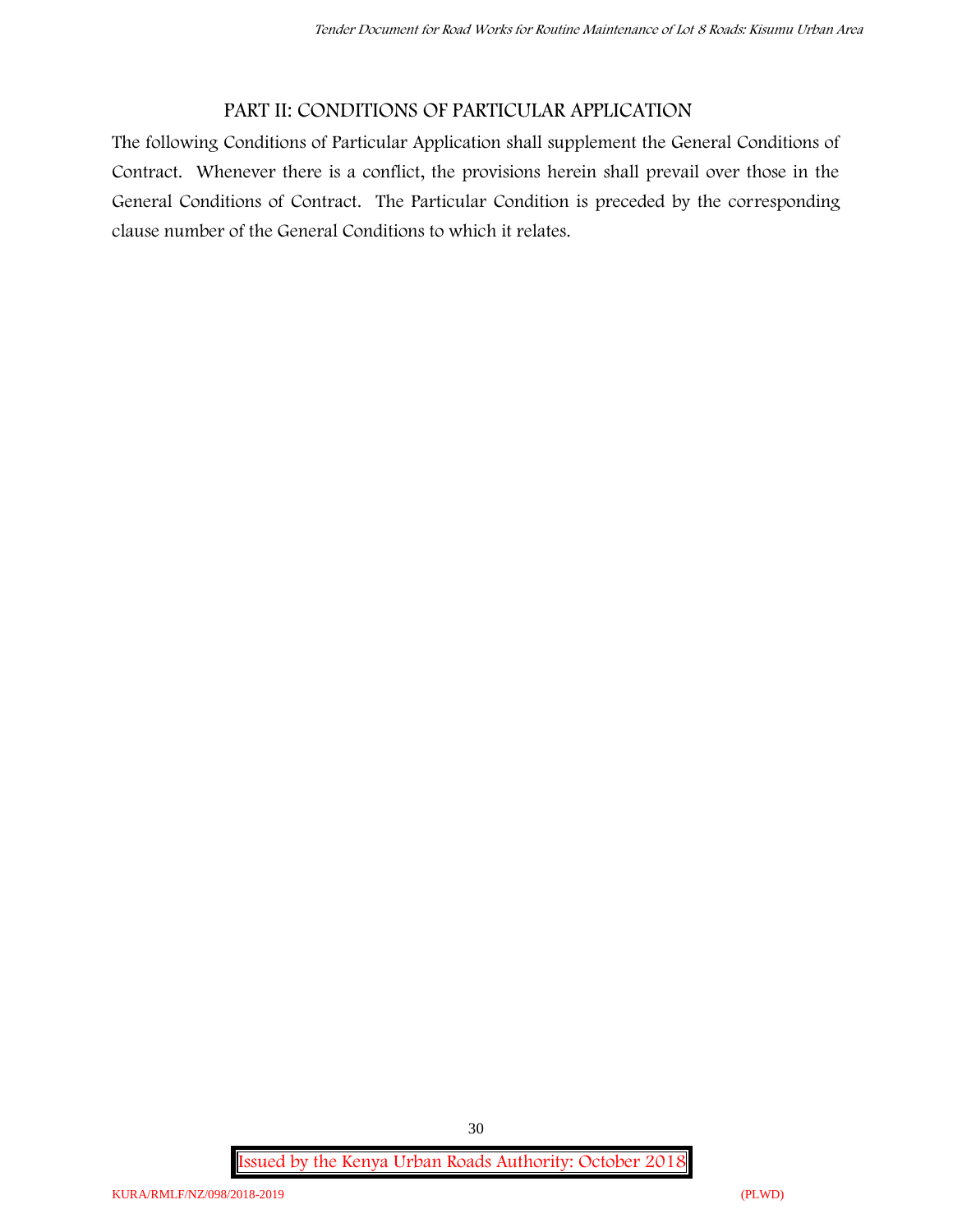#### **CONTENTS**

| SUBCLAUSE 8.2 - SITE OPERATIONS AND METHODS OF CONSTRUCTION  34            |  |
|----------------------------------------------------------------------------|--|
|                                                                            |  |
|                                                                            |  |
|                                                                            |  |
|                                                                            |  |
|                                                                            |  |
|                                                                            |  |
|                                                                            |  |
|                                                                            |  |
| SUBCLAUSE 15.2-LANGUAGE ABILITY AND QUALIFICATIONS OF CONTRACTOR'S         |  |
|                                                                            |  |
|                                                                            |  |
| SUBCLAUSE 16.3- QUALIFICATION AND LANGUAGE ABILITY OF SUPERINTENDING STAFF |  |
|                                                                            |  |
| SUBCLAUSE 19.1 - SAFETY, SECURITY AND PROTECTION OF THE ENVIRONMENT 37     |  |
|                                                                            |  |
| SUBCLAUSE 21.1 - INSURANCE OF WORKS AND CONTRACTOR 'S EQUIPMENT 38         |  |
|                                                                            |  |
|                                                                            |  |
|                                                                            |  |
|                                                                            |  |
|                                                                            |  |
|                                                                            |  |
|                                                                            |  |
|                                                                            |  |
| SUBCLAUSE 29.2 - REINSTATEMENT AND COMPENSATION FOR DAMAGES TO PERSONS     |  |
|                                                                            |  |
|                                                                            |  |
|                                                                            |  |
|                                                                            |  |
|                                                                            |  |
|                                                                            |  |
|                                                                            |  |
|                                                                            |  |
|                                                                            |  |
|                                                                            |  |
|                                                                            |  |
|                                                                            |  |
|                                                                            |  |
|                                                                            |  |
|                                                                            |  |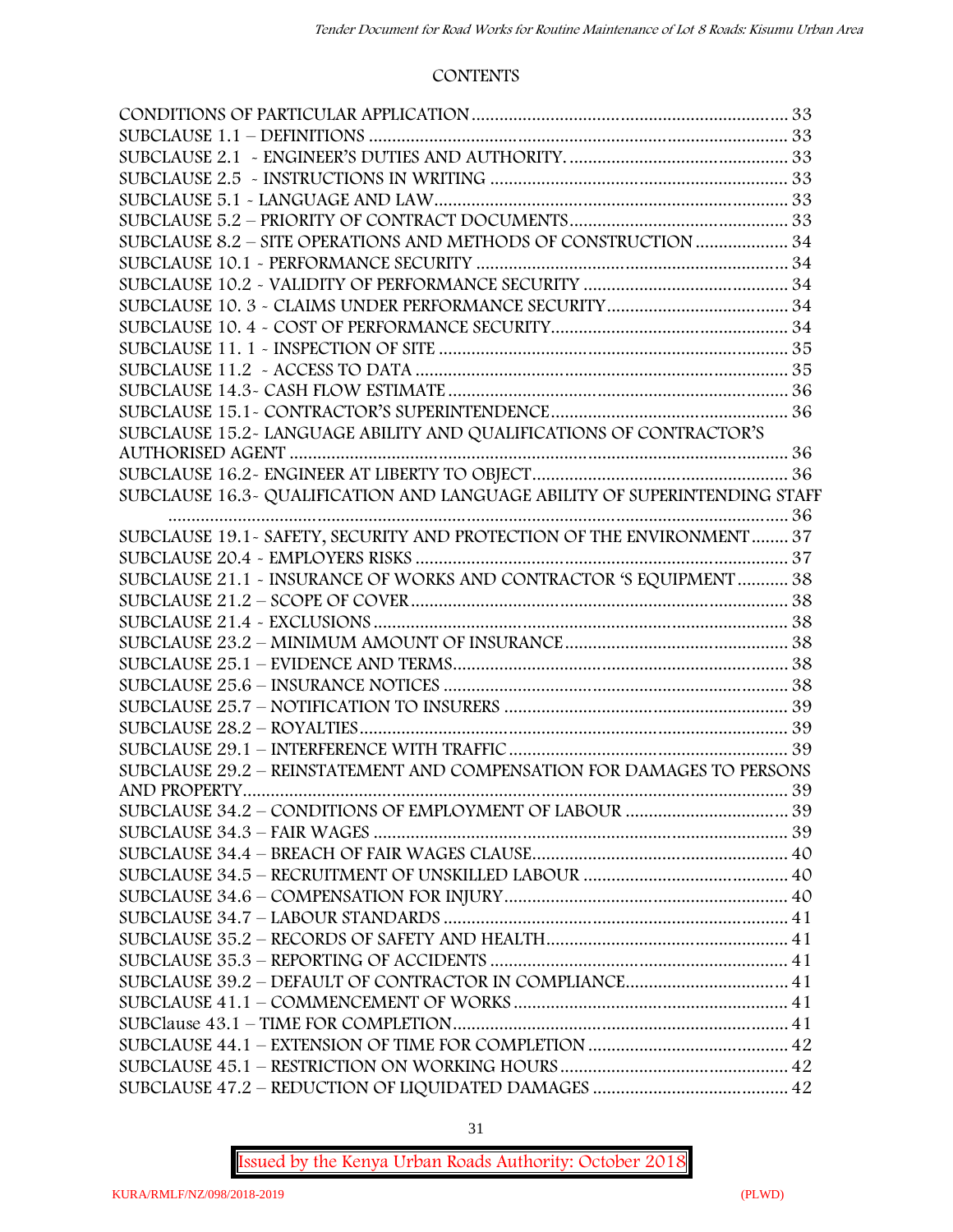| SUBCLAUSE 54.1 - CONTROCTOR'S EQUIPMENT, TEMPORARY WORKS & MATERIALS 43 |  |
|-------------------------------------------------------------------------|--|
|                                                                         |  |
|                                                                         |  |
|                                                                         |  |
|                                                                         |  |
| SUBCLAUSE 60.3 - RETENTION MONEY AND PAYMENT OF RETENTION MONEY 44      |  |
|                                                                         |  |
|                                                                         |  |
|                                                                         |  |
|                                                                         |  |
|                                                                         |  |
|                                                                         |  |
|                                                                         |  |
|                                                                         |  |
|                                                                         |  |
|                                                                         |  |
|                                                                         |  |
|                                                                         |  |
|                                                                         |  |
|                                                                         |  |
|                                                                         |  |
|                                                                         |  |
|                                                                         |  |
|                                                                         |  |
|                                                                         |  |
|                                                                         |  |
|                                                                         |  |
|                                                                         |  |
|                                                                         |  |
|                                                                         |  |
|                                                                         |  |
|                                                                         |  |
|                                                                         |  |
|                                                                         |  |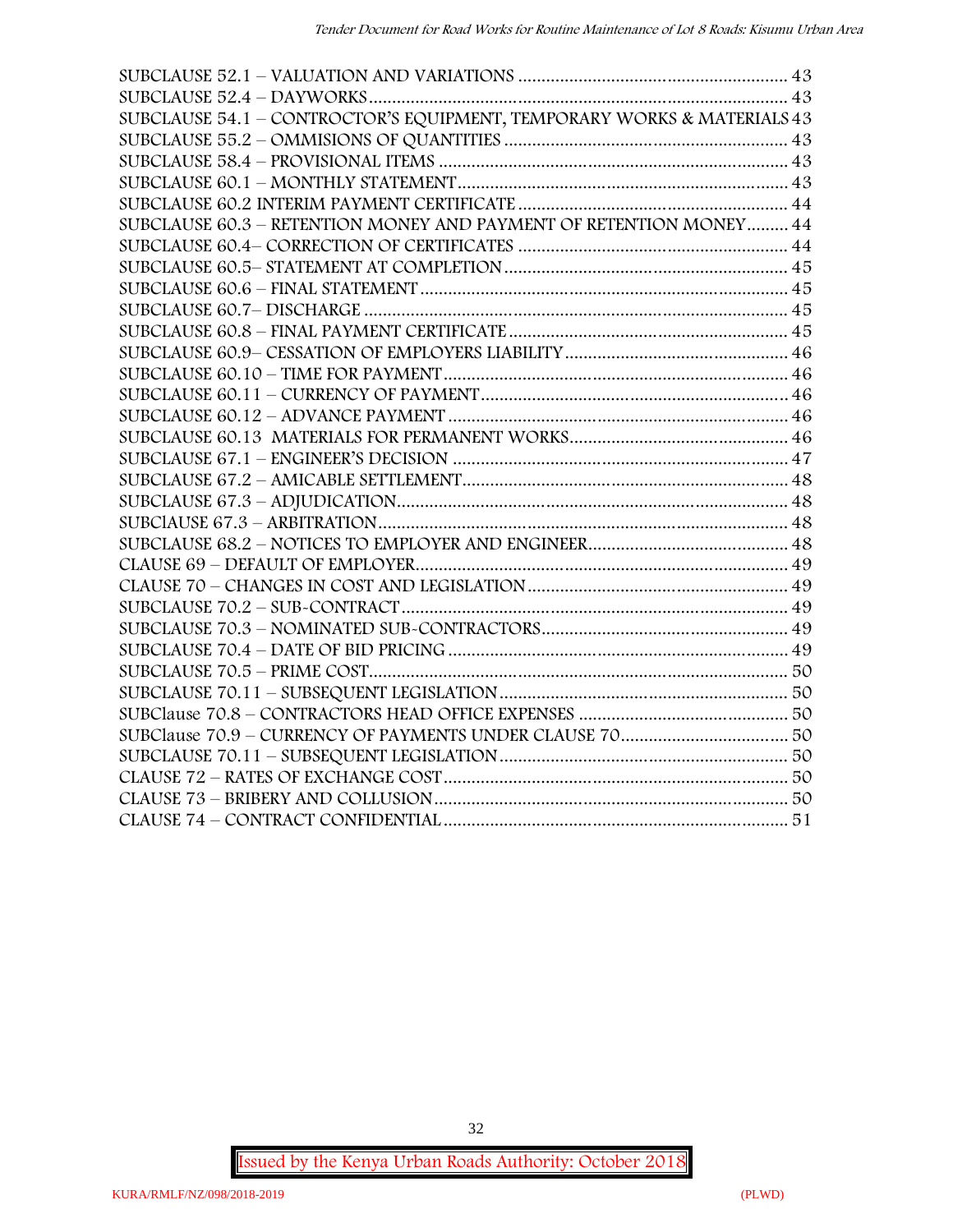#### **CONDITIONS OF PARTICULAR APPLICATION**

#### SUBCLAUSE 1.1 – DEFINITIONS

Amend this sub-clause as follows:

(a) (i) The "Employer" is the Kenya Urban Roads Authority, represented by the Director General - Kenya Urban Roads Authority.

(ii) The "Engineer" is the Director (Road Asset and Corridor Management) - Kenya Urban Roads Authority.

.(b) (i) Insert in line 2 after the Bills Of Quantities", the following, "the rates entered by the Contractor (whether or not such rate be employed in computation of the Contract Price),"

Amend subparagraph (b) (v) of Sub-Clause 1.1 by adding the following words at the end: The word "BID" is synonymous with "bid" and the word "Appendix to BID" with "Appendix to Bid" and the word "BID documents" with "bidding documents".

Add the following at the end of this sub-clause:

(h) "Materials" means materials and other things intended to form or forming part of the Permanent Works.

(i) "Quantified site instructions" means Site instructions from the Engineer or his representative to the Contractor instructing him to carry out quantified works drawn from the contract to be carried out within a specified period.

SUBCLAUSE 2.1 - ENGINEER'S DUTIES AND AUTHORITY.

With reference to Sub-Clause 2.1 (b), the following shall also apply: The Engineer shall obtain the specific approval of the Employer before taking any of the following actions specified in Part 1:

(a) Consenting to the subletting of any part of the works under Clause 4;

(b) Certifying additional cost determined under Clause 12;

(c) Determining an extension of time under Clause 44;

(d) Issuing a variation under Clause 51;

(e) Fixing rates or prices under Clause 52

#### SUBCLAUSE 2.5 - INSTRUCTIONS IN WRITING

Add at the end of sub-clause 2.5 the following: "The site instructions shall be in the form of quantiffied site instructions and the contractor shall commence execution of the site instructions within three (3) days and complete within the completion period as stipulated in the instructions.

#### SUBCLAUSE 5.1 - LANGUAGE AND LAW

The Contract document shall be drawn up in the ENGLISH LANGUAGE. Communication between the Contractor and the Engineer's Representative shall be in this given language.

The Laws applicable to this Contract shall be the Laws of the Republic of Kenya.

SUBCLAUSE 5.2 – PRIORITY OF CONTRACT DOCUMENTS

Delete the documents listed 1-6 and substitute:

33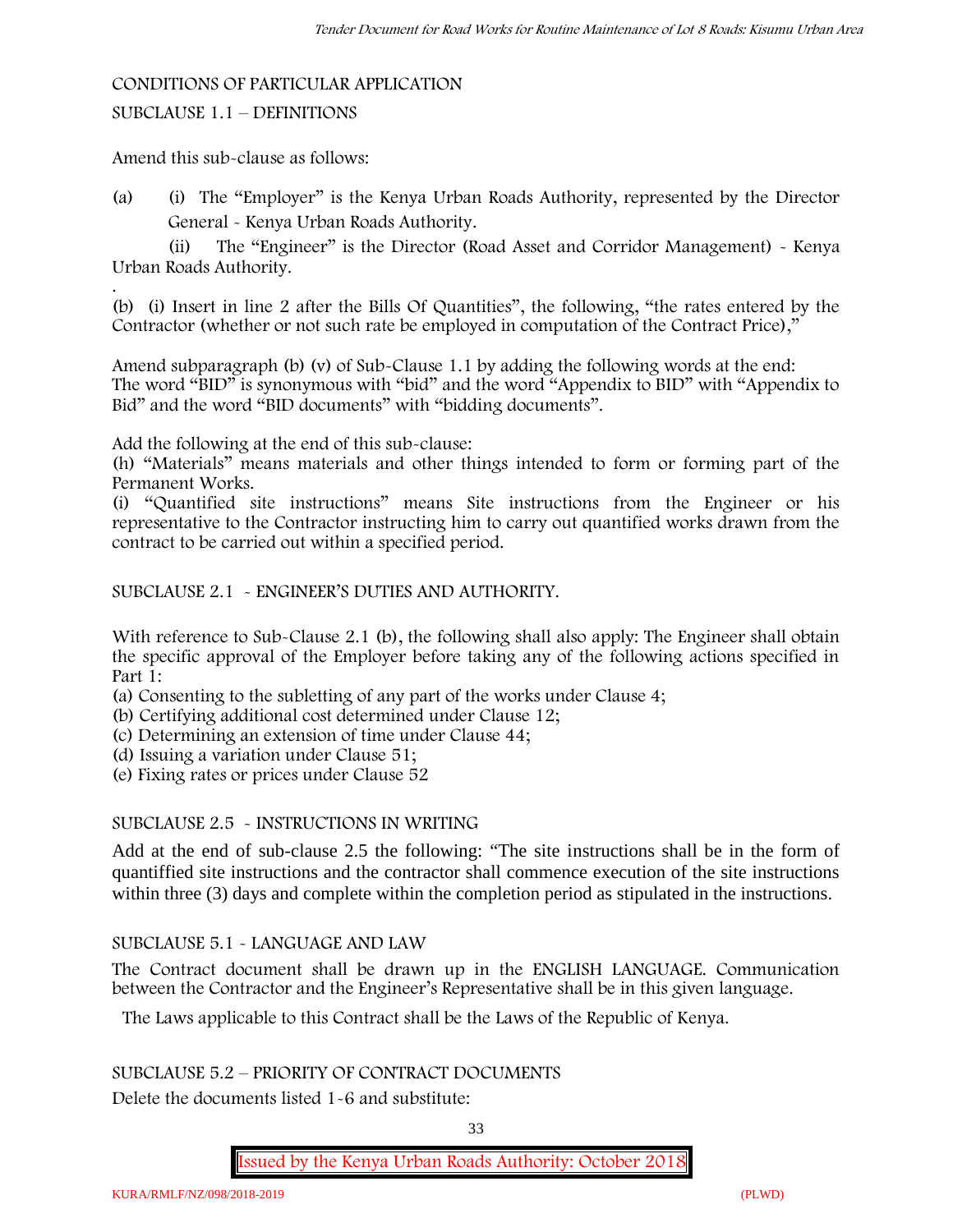- (1) The Contract Agreement (if completed)
- (2) The Letter Of Acceptance;
- (3) The Bid and Appendix to Bid;
- (4) The Conditions of Contract Part II;
- (5) The Conditions of Contract Part I;
- (6) The Special Specifications;
- (7) The Standard Specification for Road and Bridge Construction, 1986;
- (8) The Drawings;
- (9) The priced Bills of Quantities
- (10) Other documents as listed in the Appendix to form of Bid

#### SUBCLAUSE 8.2 – SITE OPERATIONS AND METHODS OF CONSTRUCTION

Add sub- clause 8.2(b) at the end as follows:

"The Contractor shall submit to the Engineer Works Methodology not later than 14 days from the date of award of the contract and general description of his proposed arrangements and methods for the execution of the Works. This shall include inter-alia temporary office, buildings, access roads, construction plant and its intended production output, working shift arrangements, labour strength, skilled and unskilled, and supervision arrangements, power supply arrangements, supply of materials including a materials utilisation programme, stone crushing, aggregate production and storage, cement handling, concrete mixing and handling, methods of excavation, dealing with water, testing methods and facilities."

#### SUBCLAUSE 10.1 - PERFORMANCE SECURITY

Replace the text of Sub-clause 10.1 with the following:

"The Contractor shall provide security for his proper performance of the Contract within 28 days after receipt of the Letter of Acceptance. The Performance Security shall be in the form of a bank guarantee as stipulated by the Employer in the Appendix to Bid. The Performance Security shall be issued by a bank incorporated in Kenya. The Contractor shall notify the Engineer when providing the Performance Security to the Employer.

"Without limitation to the provisions of the preceding paragraph, whenever the Engineer determines an addition to the Contract Price as a result of a change in cost, the Contractor, at the Engineers written request, shall promptly increase the value of the Performance Security by an equal percentage.

SUBCLAUSE 10.2 - VALIDITY OF PERFORMANCE SECURITY

The Performance Security shall be valid until a date 28 days after the date of issue of the Defects Liability Certificate. The security shall be returned to the Contractor within 14 days of expiration.

SUBCLAUSE 10. 3 - CLAIMS UNDER PERFORMANCE SECURITY

Delete the entire sub-clause 10.3.

#### SUBCLAUSE 10. 4 - COST OF PERFORMANCE SECURITY

34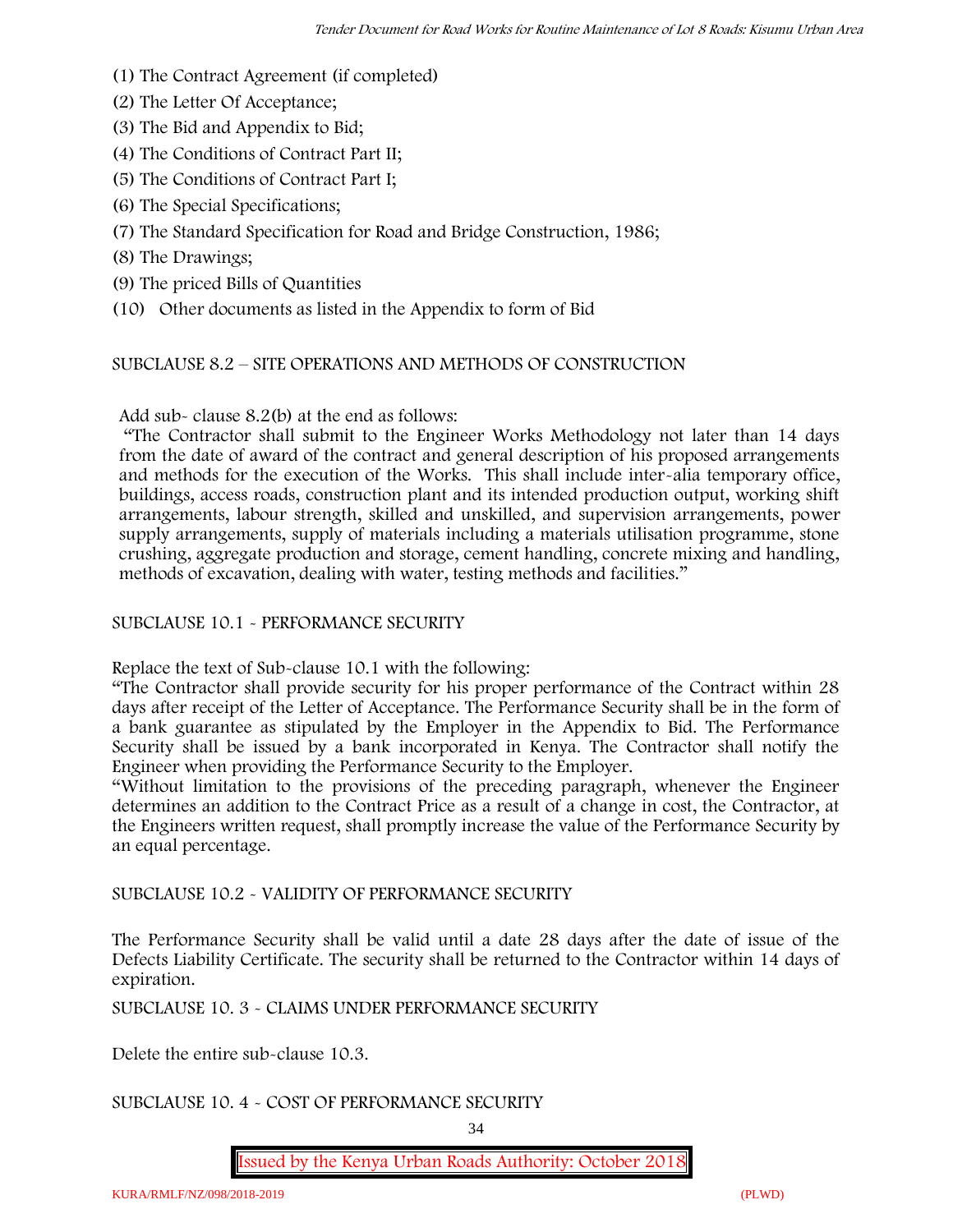The cost of complying with the requirements of this clause shall be borne by the Contractor.

#### SUBCLAUSE 11. 1 - INSPECTION OF SITE

#### In line 17 after "affect his BID" add

"and the Contractor shall be deemed to have based his BID on all the aforementioned"

Delete the last paragraph completely and replace with the following:

"The Employer in no way guarantees completeness nor accuracy of the soil, materials, subsurface and hydrological information made available to the Contractor at the time of BIDing or at any other time during the period of the Contract, and the Contractor shall be responsible for ascertaining for himself all information as aforesaid for the execution of works and his BID shall be deemed to have been priced accordingly.

#### SUBCLAUSE 11.2 - ACCESS TO DATA

Data made available by the Employer in accordance with Clause 11.1 shall be deemed to include data listed elsewhere in the Contract as open for inspection at the address stipulated in the Appendix to Bid.

#### SUBCLAUSE 14.1 PROGRAM TO BE SUBMITTED

The time within which the program shall be submitted shall be fourteen (14) days from the issuance of order to commence**.**

The programme shall be in the form of a Critical Path Method Network (CPM network) showing the order of procedure and description of the construction methods and arrangements by which he proposes to carry out the works. It should also be supplemented by a time – bar chart of the same programme.

The programme shall be coordinated with climatic, groundwater and other conditions to provide for the completion of the Works in the instruction and by the time specified. The programme shall be revised on demand by the Engineer or his representative.

During the execution of the works, the Contractor shall submit to the Engineer full and detailed particulars of any proposed amendments to the arrangements and methods submitted in accordance with the foregoing. If details of the Contractor's proposals for Temporary Works are required by the Engineer for his own information the Contractor shall submit such details within seven days of being requested to do so.

The various operations pertaining to the works shall be carried out in such a progressive sequence as will achieve a continuous and consecutive output of fully completed road works inclusive of all bridge works and culverts within the time limits specified in the Contract and the instructions. Generally the Contractor shall carry out works within the sections stated in the instructions.

The Contractor shall allow in his programme for the following 10 public holidays per calendar year in Kenya.

• New Years Day (1<sup>st</sup> January)

35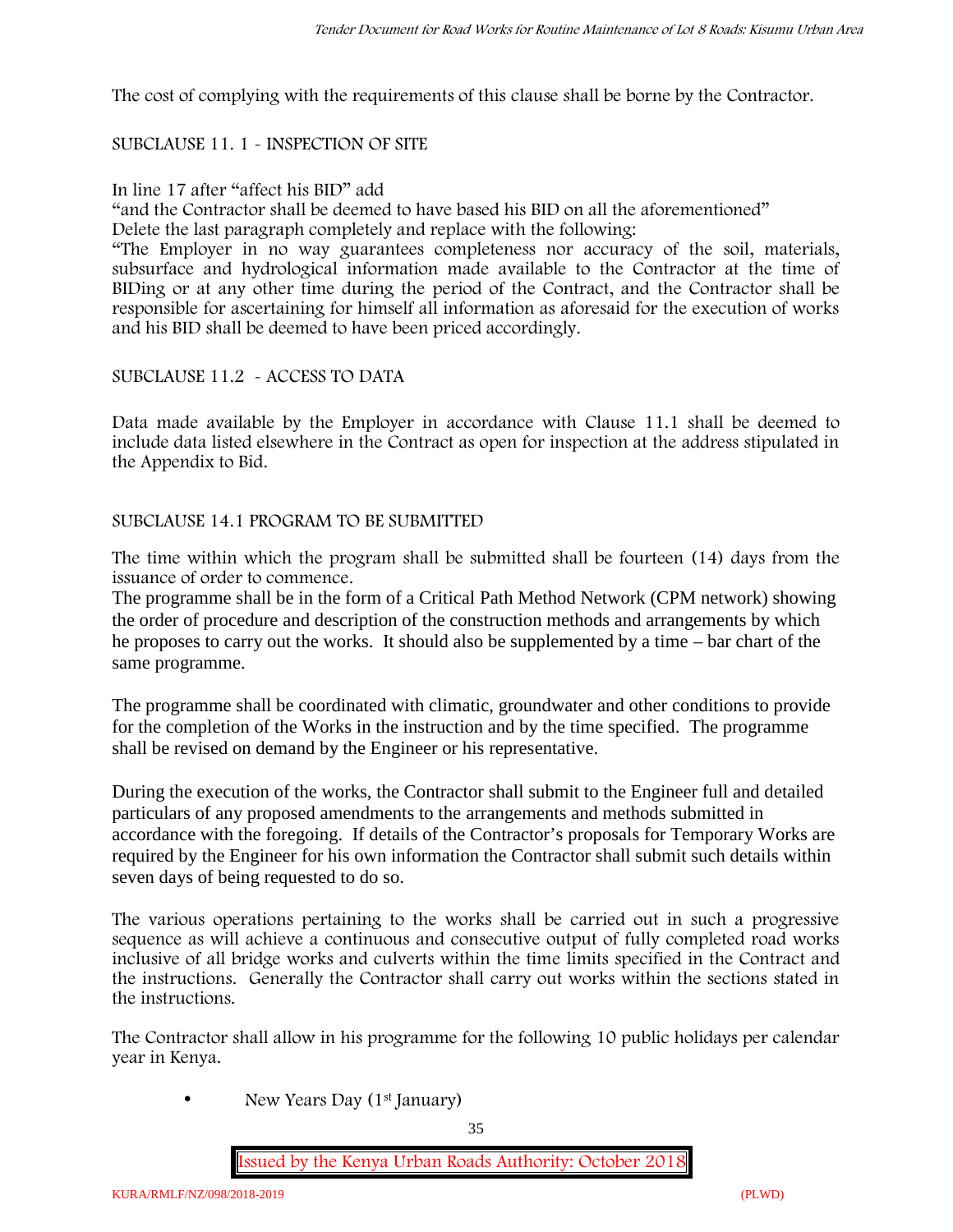- Good Friday
- **Easter Monday**
- Labour day  $(1<sup>st</sup>$  May)
- Madaraka Day (1st June)
- Idd Ul Fitr
- Mashujaa Day (20th October)
- $\bullet$  Jamhuri day (12<sup>th</sup> December)
- $\bullet$  Christmas Day (25<sup>th</sup> December)
- Boxing day (26<sup>th</sup> December)

The Contractor should also allow per calendar year for a further 2 unspecified public holidays which may be announced by the Government of Kenya with no prior notification.

Add the following at the end of this sub-clause: -

The Employer shall have the right to withhold payment at any time if the contractor fails to submit the programme or revised programme due to his negligence, failure or omission.

# SUBCLAUSE 14.3- CASH FLOW ESTIMATE

The cash flow estimates shall be submitted together with the works programme.

# SUBCLAUSE 15.1- CONTRACTOR'S SUPERINTENDENCE

Add the following at the end of the first paragraph of sub-clause 15.1:

"The Contractor shall, within seven (7) days of receipt of the Engineer's order to commence the works inform the Engineer in writing the name of the Contractor's Representative and the anticipated date of his/her arrival on site."

Add the following Sub-clause 15.2

#### SUBCLAUSE 15.2- LANGUAGE ABILITY AND QUALIFICATIONS OF CONTRACTOR'S AUTHORISED AGENT

The Contractor's Agent or Representative on the site shall have as a minimum an ordinary diploma in civil Engineering or building construction or have equivalent status approved by the Engineer and shall be able to read and write English fluently.

The Contractor's Agent or Representative shall have at least 3 years related experience.

# SUBCLAUSE 16.2- ENGINEER AT LIBERTY TO OBJECT

At the end of this Clause add

"by a competent substitute approved by the Engineer and at the Contractors own expense." Add the following Sub-Clauses 16.3 and 16.4:

SUBCLAUSE 16.3- QUALIFICATION AND LANGUAGE ABILITY OF SUPERINTENDING STAFF

The Contractor's superintending staff shall meet the following minimum qualifications: Should have a working knowledge of English or Kiswahili. Should any of the superintending staff not be able to meet this condition, the Contractor shall propose to the Engineer arrangements for provision of a sufficient number of interpreters of approved qualifications.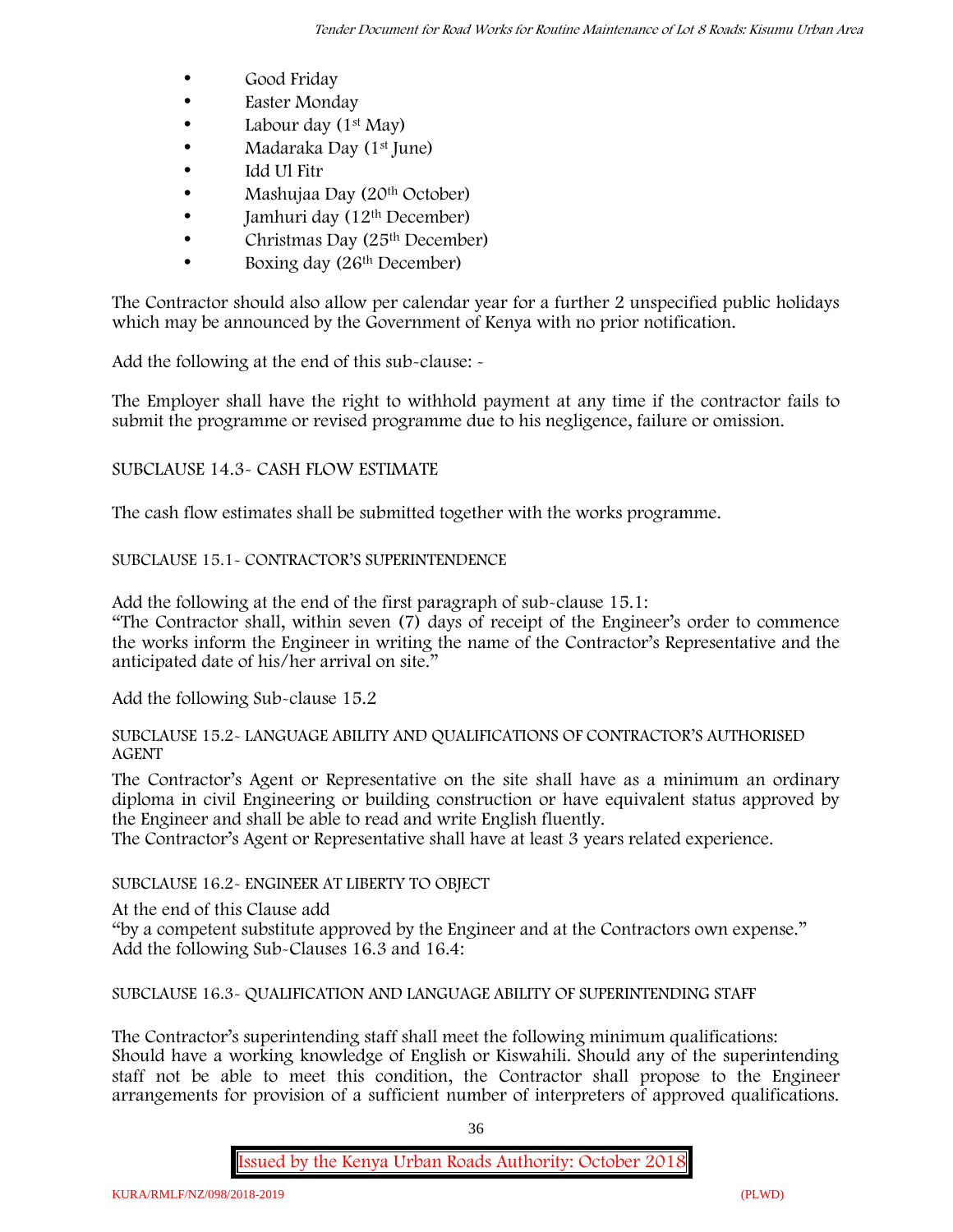The Engineer, at his discretion, may amend, approve or reject such arrangements or reject deployment of superintending staff not meeting the language requirements. The Engineer may at any time during the duration of the Contract amend any approved arrangements made for interpreters, which shall be implemented at the Contractors expense.

The key staff listed below must have academic qualifications from government-recognised institutions or equivalent institutions of the levels set out in Section 5, Part 6.

- Site Agent
- Site Engineer
- Site Surveyor
- Foremen

The key staff listed below must have minimum experience set out in Section 5, Part 6:

- Site Agent
- Site Engineer
- Site Surveyor
- Foremen

Qualifications as above shall be subject to verification and approval on site by the Engineer or his representative on site before commencement of the said works.

SUBCLAUSE 19.1- SAFETY, SECURITY AND PROTECTION OF THE ENVIRONMENT

Add Sub-Clause-paragraph (d) of Sub-Clause 19 as follows:

Notwithstanding the Contractor's obligation under Sub-Clause-paragraph (a), (b) and 9(c) of Sub-Clause 19.1 of the Conditions Of Contract, the Contractor shall observe the following measures with a view to reducing or elimination adverse environmental effects by the site works:

- (i) All quarries and borrow pits shall be filled and landscaped to their original state after extraction of construction material
- (ii) Soil erosion due to surface runoff or water from culverts or other drainage structures should be avoided by putting in place proper erosion control measures that shall include, but are not limited to grassing and planting if trees
- (iii) Long traffic diversion roads shall be avoided so as to minimize the effect of dust on the surrounding environment. In any case all diversions shall be kept damp and dust free
- (iv) Spillage of oils, fuels and lubricants shall be avoided and if spilt, shall be collected and disposed off in such a way as not to adversely affect the environment
- (v) Rock blasting near settlement areas shall be properly coordinated with the relevant officers of the Government so as to minimize noise pollution and community interference.

# SUBCLAUSE 20.4 - EMPLOYERS RISKS

Delete Sub-Clause (h) and substitute with;

- (h) any operation of the forces of nature (insofar as it occurs on site) which an experienced contractor:
	- (i) could not have reasonably foreseen, or
	- (ii) could reasonably have foreseen, but against which he could not reasonably have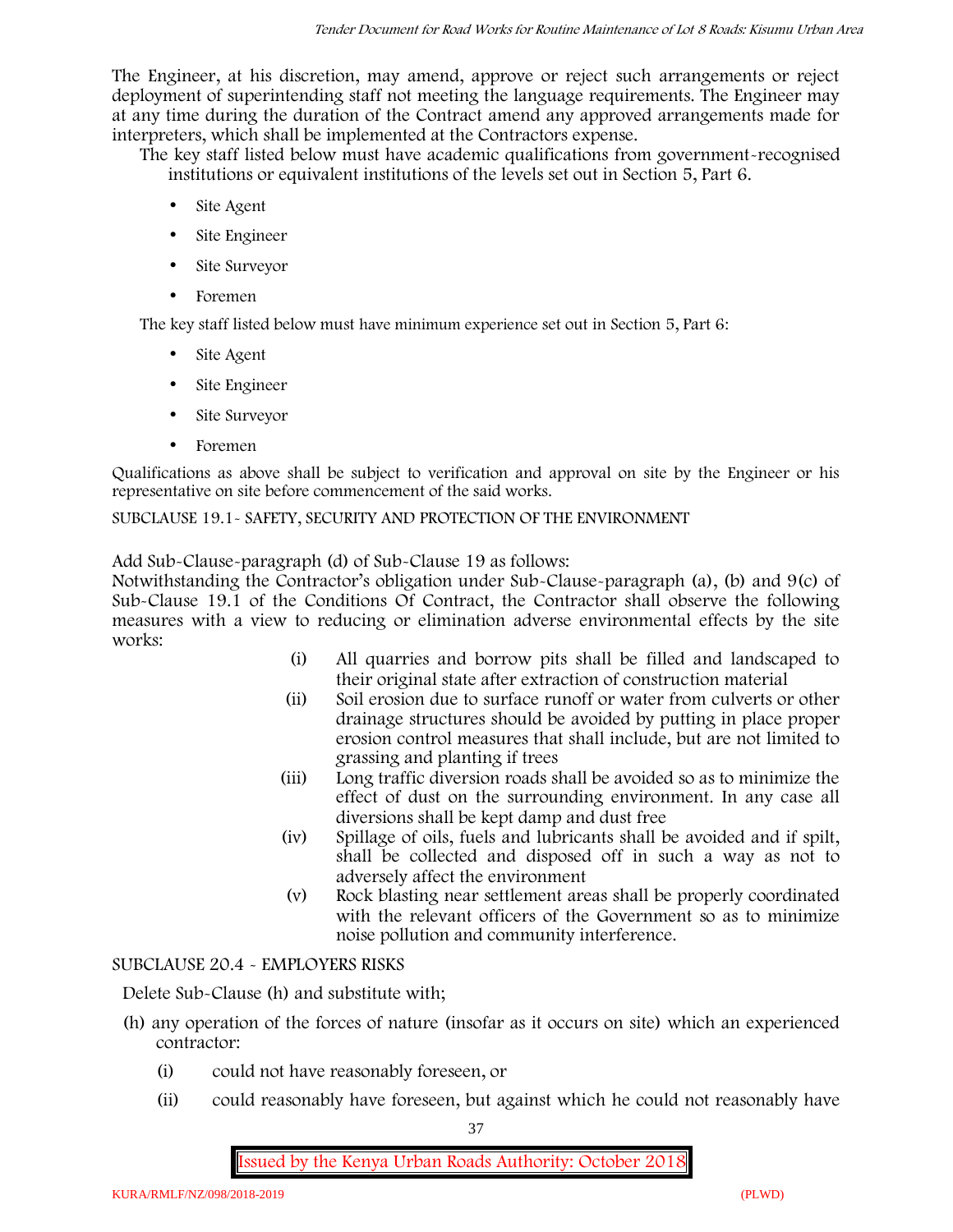taken at least one of the following measures:

- (A) prevent loss or damage to physical property from occurring by taking appropriate measures or
- (B) insure against such loss or damage

SUBCLAUSE 21.1 - INSURANCE OF WORKS AND CONTRACTOR 'S EQUIPMENT

Add the following words at the end of Sub-paragraph (a) and immediately before the last word of Sub-paragraph (b) of Sub-Clause 21.1:

"It being understood that such insurance shall provide for compensation to be payable in the types and proportions of currencies required to rectify the loss or damage incurred"

Delete the first sentence of this Clause and replace with he following:

"prior to commencement of the Works the Contractor shall, without limiting his or the Employer's obligations and responsibilities under Clause 20, insure to the satisfaction of the Employer:"

#### SUBCLAUSE 21.2 – SCOPE OF COVER

Amend sub-paragraph (a) of Sub-Clause 21.2 as follows:

Delete words "from the start of work at the site" and substitute the words "from the first working day after the Commencement Date"

Add the following as Sub-Clause (c) under Sub-Clause-Clause 21.2

(c ) It shall be the responsibility of the Contractor to notify the insurance company of any change in the nature and extent of the Works and to ensure the adequacy of the insurance coverage at all times during the period of the Contract.

SUBCLAUSE 21.4 - EXCLUSIONS

Amend Sub-Clause 21.4 to read as follows:

"There shall be no obligation for the insurances in Sub-Clause 21.1 to include loss or damage caused by the risks listed under Sub-Clause 20.4 sub-paragraph (a) (i) to(iv) of the Conditions of Particular Application."

SUBCLAUSE 23.2 – MINIMUM AMOUNT OF INSURANCE

Add the following at the end of this Clause: "... with no limits to the number of occurrences".

SUBCLAUSE 25.1 – EVIDENCE AND TERMS

Amend Sub-Claus OF INSURANCE 25.1 as follows: Insert the words "as soon as practicable after the respective insurances have been taken out but in any case" before the words "prior to the start of work at the site" Add the following Sub-Clauses 25.6, 25.7

SUBCLAUSE 25.6 – INSURANCE NOTICES

Each policy of insurance effected by the Contractor for purposes of the Contract shall include a provision to the effect that the Insurer shall have a duty to give notice in writing to the Contractor and Employer of the date when a premium becomes payable. This shall not be more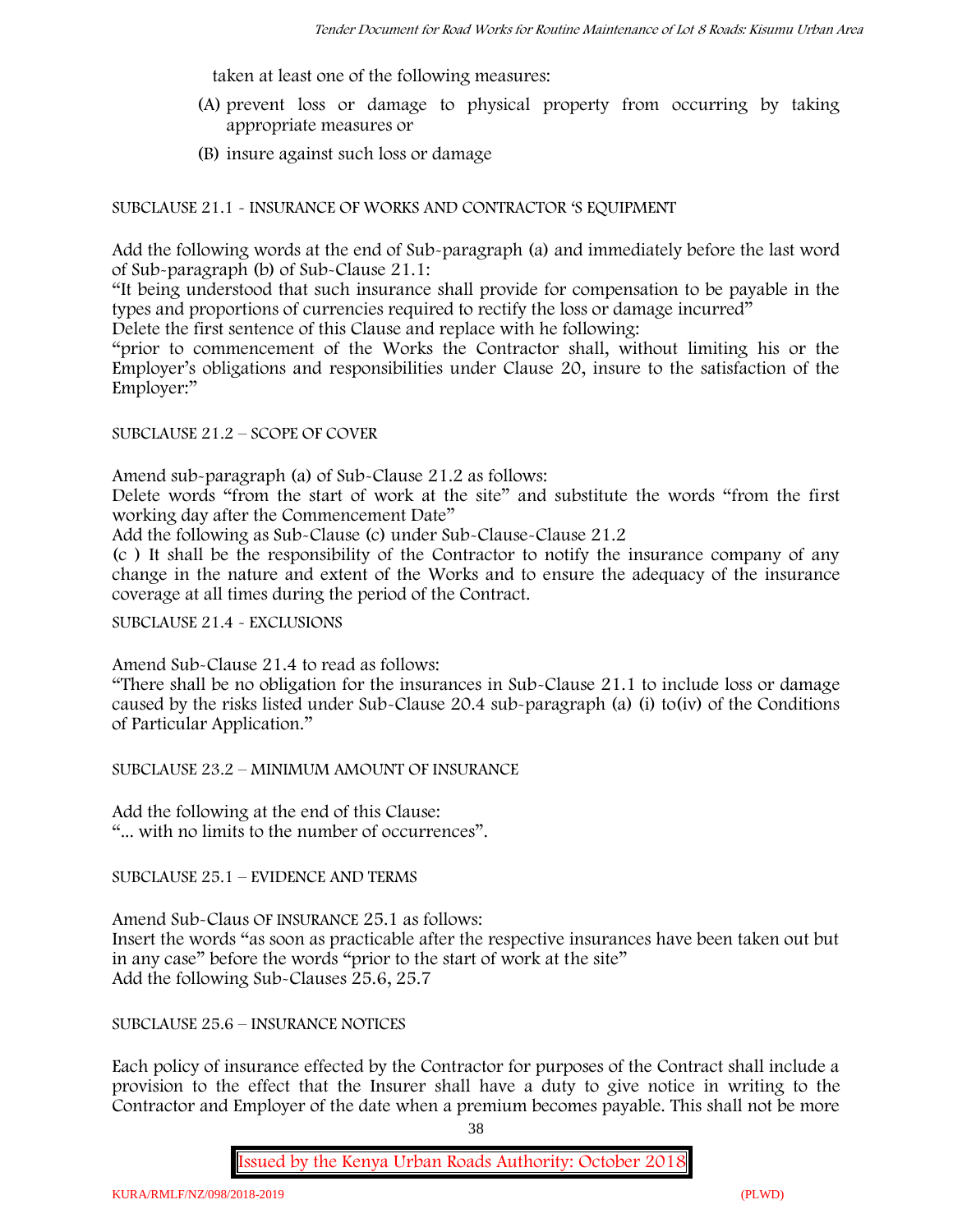than thirty (30) days before that date and the policy shall remain in force until thirty (30) days after the giving of such notice.

# SUBCLAUSE 25.7 – NOTIFICATION TO INSURERS

It shall be the responsibility of the Contractor to notify insurers under any of the insurance referred to in the preceding clauses 21, 23 and 24 on any matter or event, which by the terms of such insurance are required to be so notified. The Contractor shall indemnify and keep indemnified the Employer against all losses, claims, demands, proceedings, costs, charges and expenses whatsoever arising out of or in consequence of any default by the Contractor in complying with the requirements of this Sub-Clause whether as a result of avoidance of such insurance or otherwise.

# SUBCLAUSE 28.2 – ROYALTIES

Add at the end of this Sub-Clause the following sentence:

"The Contractor shall also be liable for all payments or compensation if any that are levied in connection with the dumping of part or all of any such material."

# SUBCLAUSE 29.1 – INTERFERENCE WITH TRAFFIC

Supplement Sub-Clause 29.1 by adding the following sentence at the end:

"The Contractor will be permitted to use existing public roads for access to the site. The Contractor shall pay vehicle license tax and road maintenance duty in accordance with relevant regulations and shall obtain any necessary permits or licenses from relevant authorities for transporting his equipment."

Add the following subclause 29.2:

# SUBCLAUSE 29.2 – REINSTATEMENT AND COMPENSATION FOR DAMAGES TO PERSONS AND **PROPERTY**

The Contractor shall reinstate all properties whether public or private which are damaged in consequence of the construction and, maintenance of the works to a condition as specified and at least equal to that prevailing before his first entry on them.

If in the opinion of the Engineer the Contractor shall have failed to take reasonable and prompt action to discharge his obligations in the matter of reinstatement, the Engineer will inform the Contractor in writing of his opinion, in which circumstances the Employer reserves the right to employ others to do the necessary work of reinstatement and to deduct the cost thereof from any money due or which shall become due to the Contractor.

The Contractor shall refer to the Employer without delay all claims which may be considered to fall within the provisions of Clause 22.1.

Add the following Sub-Clause 34.2 to 34.8

# SUBCLAUSE 34.2 – CONDITIONS OF EMPLOYMENT OF LABOUR

The Contractor shall be responsible for making all arrangements for and shall bear all costs relating to recruitment, obtaining of all necessary visas, permits or other official permission for movements of staff and labour.

# SUBCLAUSE 34.3 – FAIR WAGES

The Contractor shall, in respect of all persons employed anywhere by him in the execution of the Contract, and further in respect of all persons employed by him otherwise than in the execution of the Contract in every factory, Workshop or place occupied or used by him for the execution of the Contract, observe and fulfil the following conditions:

39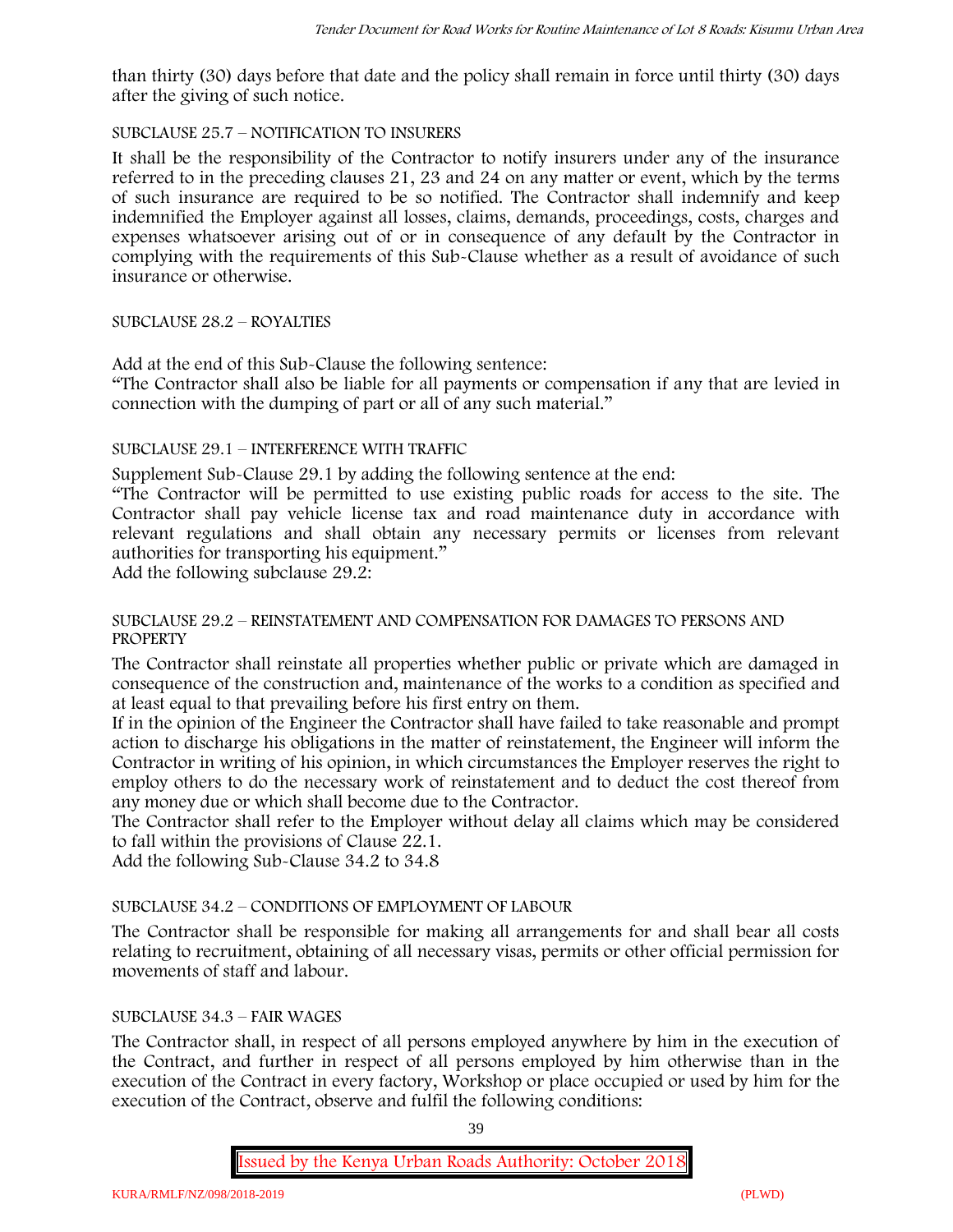(a) The Contractor shall pay rates of wages, observe hours of labour and provide conditions of labour, housing, amenities and facilities not less favourable than those required by the latest Regulation of Wages (Building and Construction Industry) Order as of the time of bid submission, and subsequent amendments thereto, or in any wage scales, hours of work or conditions agreed by the Ministry of Labour or other Government Department in consultation with the appropriate wage fixing authority and generally recognized by other employees in the district whose general circumstances in the trade or industry in which the Contractor is engaged are similar.

(b) In the absence of any rates of wages, hours or conditions of labour so established the Contractor shall pay rates of wages and observe hours and conditions of labour which are not less favourable than the general level of wages, hours and conditions observed by other Employers whose general circumstances in the trade or industry in which the Contractor is engaged are similar.

(c) Where the absence of established rates of wages, hours and conditions of labour or the dissimilarity of the general circumstances in the trade of industry in which the Contractor is engaged prevent the Contractor from observing rates of wages, hours and conditions of labour ascertained under sub-paragraph (a) and (b) above the Contractor in fixing the rates of wages, hours and conditions of labour of his employees shall be guided by the advice of the Labour Department.

(d) The Contractor shall recognize the freedom of his employees to be members of trade unions.

(e) The Contractor shall maintain records in English of the time worked by, and the wages paid to, his employees. The Contractor shall furnish to the Engineer or Employer, if called upon to do so, such particulars of the rates, wages and conditions of labour as the Employer or Engineer may direct.

(f) The Contractor shall at all times during the continuance of the contract display, for the information of his employees in every factory, workshop or place occupied or used by him for the execution of the Contract, a copy of this clause together with a notice setting out the general rates of wages, hours and conditions of labour of his employees.

(g) The Contractor shall be responsible for the observance of this clause by sub-Contractors employed in the execution of the works.

# SUBCLAUSE 34.4 – BREACH OF FAIR WAGES CLAUSE

Any Contractor or Sub-Contractor who is found to be in breach of Fair Wages Clause shall cease to be approved as a Contractor or Sub-Contractor for such period as the Permanent Secretary for the Ministry of Roads may determine.

Should a claim be made to the Employer alleging the Contractor's default in payment of Fair Wages of any workman employed on the Contract and if proof thereof satisfactory to the Employer is furnished by the Labour Authority, the Employer may, failing payment by the Contractor, pay the claims out of any monies due or which may become due to the Contractor under the Contract.

# SUBCLAUSE 34.5 – RECRUITMENT OF UNSKILLED LABOUR

Any additional unskilled labour which is required by the Contractor for the works and which is not in his employment at the time of the acceptance of the BID shall be recruited by the Contractor from the Labour Exchange or Exchange or Exchanges nearest to the site or sites of the work.

SUBCLAUSE 34.6 – COMPENSATION FOR INJURY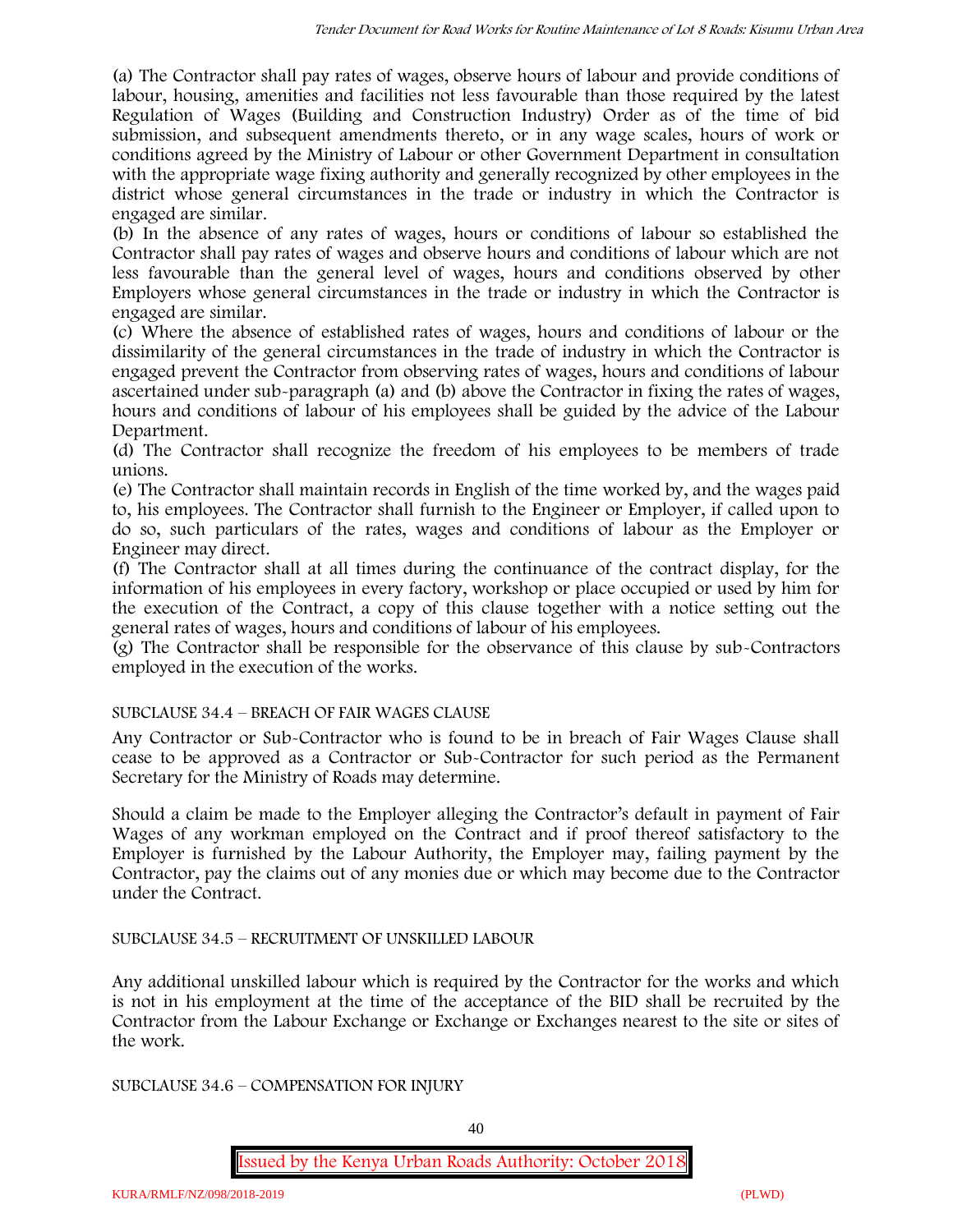The Contractor shall in accordance with the Workmen's Compensation Act of the Laws of Kenya and any other regulations in force from time to time pay compensation for loss or damage suffered in consequence of any accident or injury or disease resulting from his work to any workman or other person in the employment of the Contractor or any Subcontractor.

SUBCLAUSE 34.7 – LABOUR STANDARDS

(a) the Contractor shall comply with the existing local labour laws, regulations and labour standards

(b) the Contractor shall formulate and enforce an adequate safety program with respect to all work under his contract, whether performed by the Contractor or subcontractor. The Contractor has assurance from the Employer of cooperation where the implementation of these safety measures requires joint cooperation.

(c) Upon written request of the Employer the Contractor shall remove or replace any of his employees employed under this Contract.

Add the following Sub-Clause 35.2 and 35.3.

# SUBCLAUSE 35.2 – RECORDS OF SAFETY AND HEALTH

The Contractor shall maintain such records and make such reports concerning safety, health and welfare of persons and damage to property as the Engineer may from time to time prescribe.

SUBCLAUSE 35.3 – REPORTING OF ACCIDENTS

The Contractor shall report to the Engineer details of any accident as soon as possible after its occurrence. In the case of any fatality or serious accident, the Contractor shall, in addition, notify the Engineer immediately by the quickest available means. The Contractor shall also notify the relevant authority whenever the Laws of Kenya require such a report.

SUBCLAUSE 39.2 – DEFAULT OF CONTRACTOR IN COMPLIANCE

Add at the end of Sub-Clause 39.2 the following: "Where the contractor has no pending payments with the employer and the retention funds are less than the value of works to be carried out by the employer, the employer shall apply funds as per clause 10.3". The contract shall then stand determined clause 63 not withstanding.

SUBCLAUSE 41.1 – COMMENCEMENT OF WORKS

Amend Sub-Clause 41.1 as follows:

Delete the words "as soon as is reasonably possible" in the first sentence and replace with "within the period stated in the Appendix to Bid".

For the purposes of this clause the quantified site instructions shall be treated as the works and delay in commencement in the instructed works shall constitute breach of contract that will lead to institution of remedies under clause 63 of these conditions.

SUBCLAUSE 43.1 – TIME FOR COMPLETION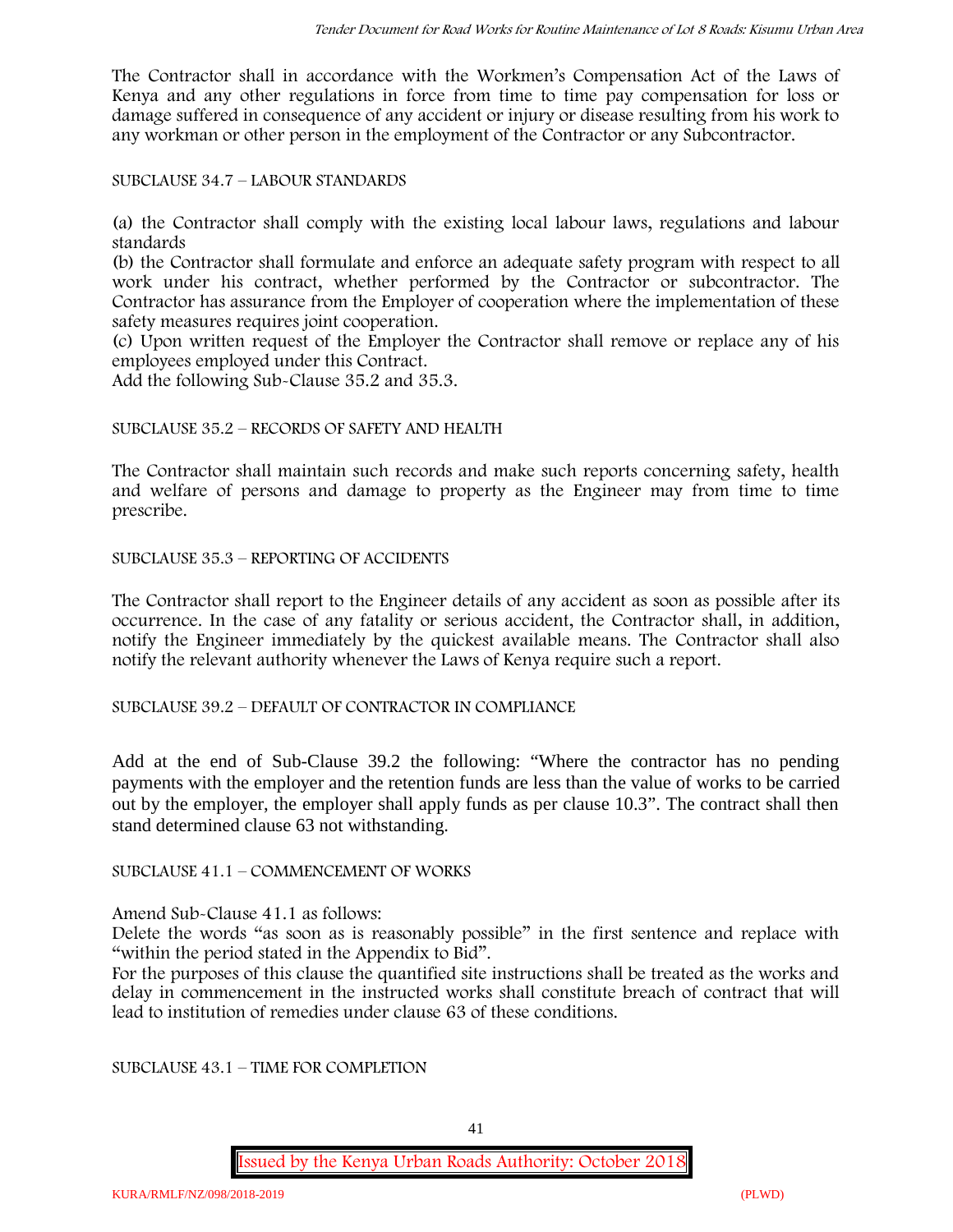Amend Sub-Clause 43.1 as follows:

Delete the words "within the time" to "such extended time" and substitute "by the date or dates stated or implied in Clause 14 of these Conditions of Particular Application.

SUBCLAUSE 44.1 – EXTENSION OF TIME FOR COMPLETION

Add at the end of Sub-Clause 44.1 the following:

"Neither rains falling within the rainy seasons as occurs in Kenya nor floods caused by such rains shall be deemed exceptional weather conditions such as may fairly entitle the Contractor to an extension of time for the completion of the work."

#### SUBCLAUSE 45.1 – RESTRICTION ON WORKING HOURS

Add at the end of Sub-Clause 45.1 the following:

"If the Contractor requests permission to work by night as well as by day, then if the Engineer shall grant such permission the Contractor shall not be entitled to any additional payments for so doing. All such work at night shall be carried out without unreasonable noise or other disturbance and the Contractor shall indemnify the Employer from and against any liability for damages on account of noise or other disturbance created while or in carrying out night work and from and against all claims, demands, proceedings, costs, charges and expenses whatsoever in regard or in relation to such liability.

"In addition the Contractor will be required to provide, for any work carried out at night or recognized days of rest, adequate lighting and other facilities so that the work is carried out safely and properly.

"In the event of the Engineer granting permission to the Contractor to work double or rotary shifts or on Sundays, the Contractor shall be required to meet any additional costs to the Employer in the administration and supervision of the Contract arising from the granting of this permission."

SUBCLAUSE 47.2 – REDUCTION OF LIQUIDATED DAMAGES

Add the following paragraphs at the end of this Sub-Clause:

"There shall be no reduction in the amount of liquidated damages in the event that a part or a section of the Works within the Contract is certified as completed before the whole of the Works comprising that Contract.

The Employer shall pay no bonus for early completion of the Works to the Contractor.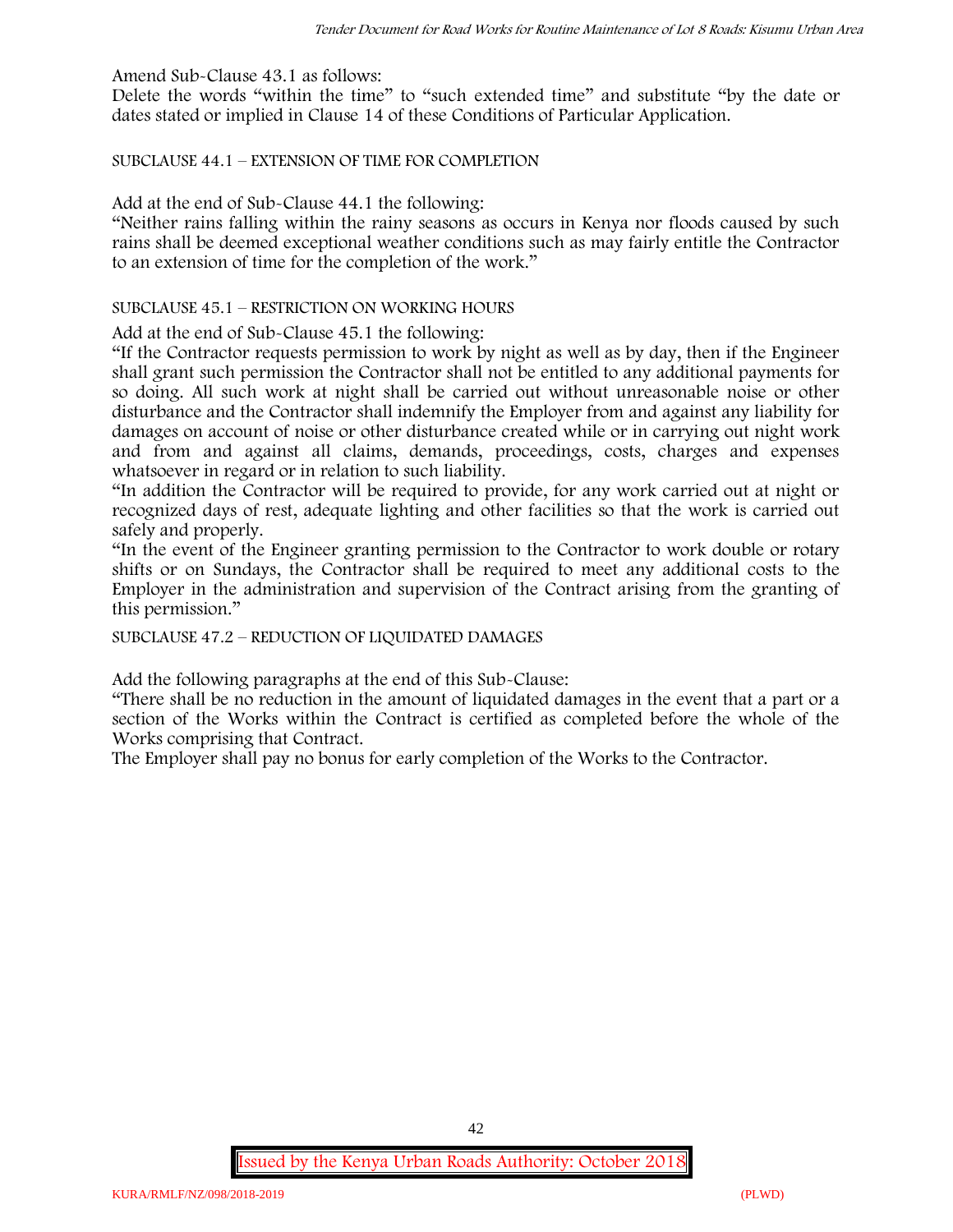SUBCLAUSE 52.1 – VALUATION AND VARIATIONS

Add new Clause 52.2(c ) No change in the unit rates or prices quoted shall be considered for items included in the schedule of Dayworks rates, or Provisional Sums and items, or for any item in the BOQ.

### SUBCLAUSE 52.4 – DAYWORKS

Add the following at the end of Sub-Clause 52.4:

The work so ordered shall immediately become part of the works under the contract. The Contractor shall, as soon as practicable after receiving the Dayworks order from the Engineer undertake the necessary steps for due execution such work. Prior to commencement of any work to be done on a Dayworks basis, the Contractor shall give an advance notice to the Engineer stating the exact time of such commencement.

# SUBCLAUSE 54.1 – CONTROCTOR'S EQUIPMENT, TEMPORARY WORKS & MATERIALS : Exclusive use for the works

Amend Sub-Clause 54.1 as follows: Line 5: add "written" between "the" and "consent". Delete Sub-Clauses 54.2 and 54.5.

SUBCLAUSE 55.2 – OMMISIONS OF QUANTITIES

Items of Works described in the Bills of Quantities for which no rate or price has been entered in the Contract shall be considered as included in other rates and prices in the Contract and will not be paid for separately by the Employer.

Add the following Sub-Clause 58:

Add the words "or Engineer's representative" where the word "Engineer" appears in clause 58.

SUBCLAUSE 58.4 – PROVISIONAL ITEMS

Provisional items shall be read as Provisional Sums and shall be operated as such in accordance with Sub-Clauses 58.1 to 58.3.

Clause 60 of the General Conditions is deleted and substituted with the following:-

SUBCLAUSE 60.1 – MONTHLY STATEMENT

The Contractor shall submit a statement to the Engineer at the end of each month, in a tabulated form approved by the Engineer, showing the amounts to which the Contractor considers himself to be entitled. The statement shall include the following items, as applicable;

- the value of the Permanent Work executed up to the end of previous month

- such amount as the Engineer may consider fair and reasonable for any Temporary Works for which separate amounts are provided in the Bill of Quantities

- any amount to be withheld under retention provisions of Sub-clause 60.3

- any other sum to which the Contractor may be entitled under the Contract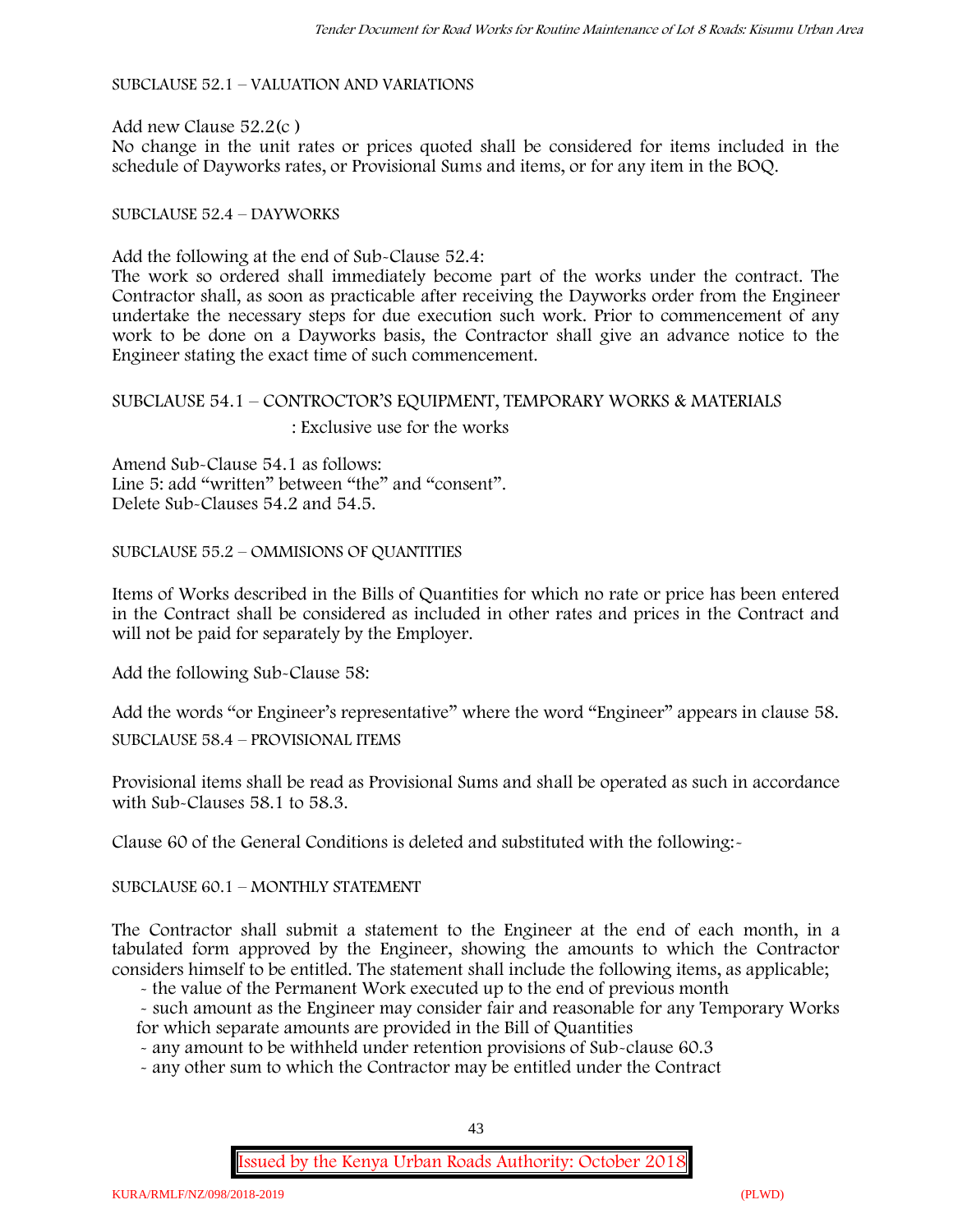If the Engineer disagrees with or cannot verify any part of the statement, the Contractor shall submit such further information as the Engineer may reasonably require and shall make such changes and corrections in the statement as may be directed by the Engineer. In cases where there is difference in opinion as to the value of any item, the Engineer's view shall prevail.

# SUBCLAUSE 60.2 INTERIM PAYMENT CERTIFICATE

The Contractor shall forward to the Engineer an Interim Payment Certificate based on the statement as corrected above and, should it be necessary in the Engineers opinion, shall promptly make any further amendments and corrections to the Interim Payment Certificate.

The Engineer shall not unreasonably withhold certifying an Interim Payment Certificate and in case of likely delay in establishing the value of an item, such item may be set aside and the remainder certified for payment.

Within 14 days after receipt of the Interim Payment Certificate and subject to the Contractor having made such further amendments and corrections as the Engineer may require, the Engineer will forward to the Employer the certified Interim Payment Certificate.

Provided that the Engineer shall not be bound to certify any payment under this Clause if the net amount thereof, after all retentions and deductions, would be less than the minimum amount of Interim Payment Certificate's stated in the Appendix to Form of Bid. However in such a case, the uncertified amount will be added to the next interim payment, and the cumulative unpaid certified amount will be compared to the minimum amount of interim payment.

SUBCLAUSE 60.3 – RETENTION MONEY AND PAYMENT OF RETENTION MONEY

A retention amounting to the percentage stipulated in the Appendix to Bid shall be made by the Engineer in the first and following Interim Payment Certificates until the amount retained shall reach the "Limit of Retention Money" named in the Appendix to Form of BID.

Upon the issue of the Taking-Over Certificate, with respect to the whole of the works one half of the retention money shall become due and shall be paid to the Contractor when the Engineer shall certify in writing that the last section of the whole works has been substantially completed.

Upon expiration of the Defects Liability Period for the works, the other half of the Retention Money shall be certified by the Engineer for payment to the Contractor.

Provided that in the event of different Defects Liability Periods being applicable to different Sections of the Permanent Works pursuant to Clause 48, the expression "expiration of the Defects Liability Period " shall, for the purpose of this sub-clause, be deemed to mean the expiration of the latest of such periods.

Provided also that if at such time, there remain to be executed by the Contractor any work instructed, pursuant to Clause 49 and 50, in respect of the works, the Engineer shall be entitled to withhold certification until completion of any such work or so much of the balance of the Retention money as shall in the opinion of the Engineer, represents the cost of the remaining work to be executed.

# SUBCLAUSE 60.4– CORRECTION OF CERTIFICATES

The Engineer may in any Interim Payment Certificate make any correction or modification to any previous Interim Payment Certificate signed by him and shall have authority, if any work is not being carried out to his satisfaction to omit or reduce the value of such work in any

44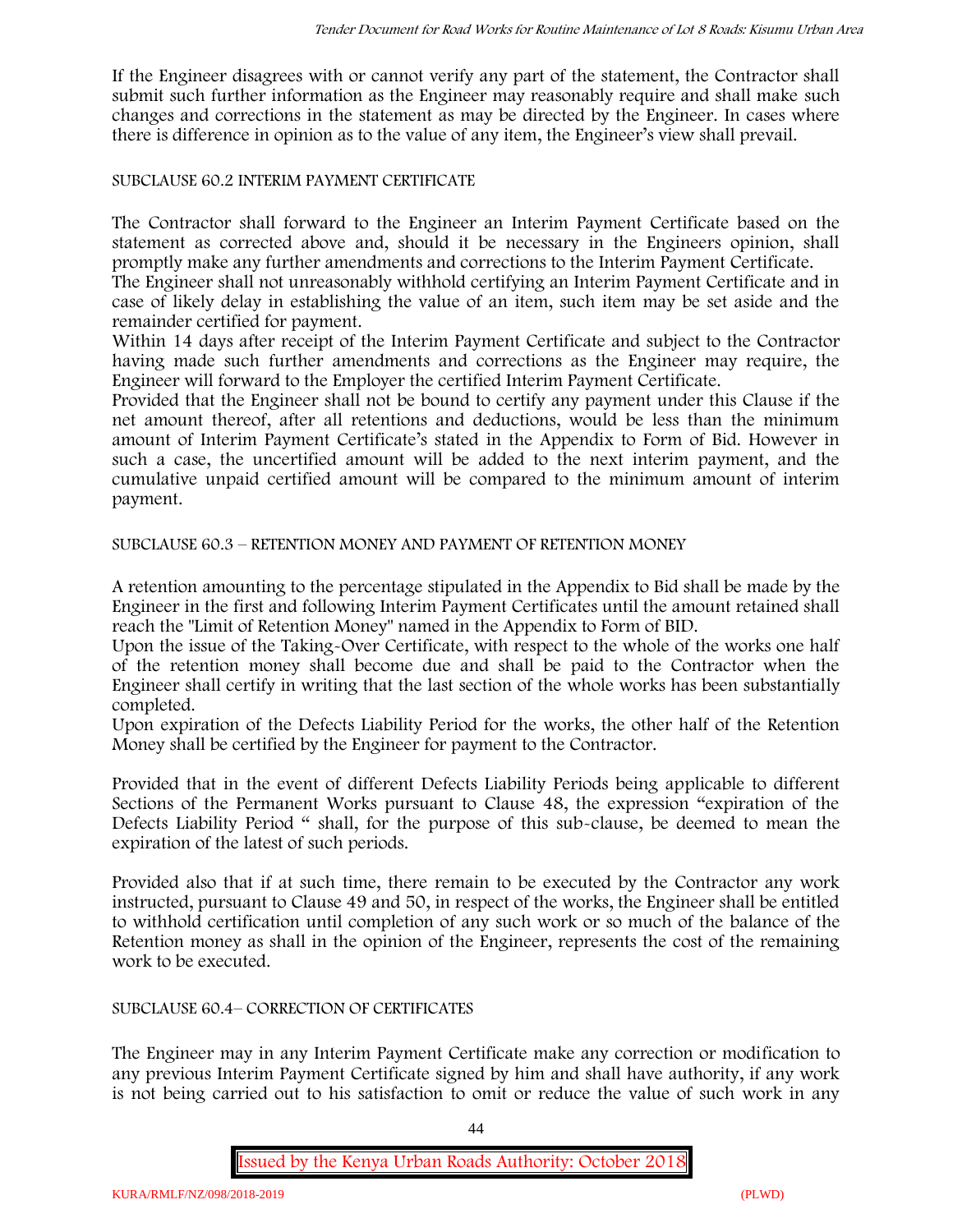Interim Payment Certificate.

SUBCLAUSE 60.5– STATEMENT AT COMPLETION

Not later than 84 days after the issue of the Taking-Over Certificate in respect of the whole of the works, the Contractor shall submit to the Engineer a statement at completion showing in detail, in a form approved by the Engineer;

The final value of all work done in accordance with the Contract up to the date stated in such Taking-Over Certificate.

Any further sums which the Contractor considers to be due; and

An estimate of amounts that the Contractor considers will become due to him under the Contract.

Estimate amounts shall be shown separately in the Statement at Completion. The Contractor shall amend and correct the Statement as directed by the Engineer and submit a Certificate at Completion to be processed as in Sub-Clause 60.2.

# SUBCLAUSE 60.6 – FINAL STATEMENT

Not later than 56 days after the issue of the Defects Liability Certificate pursuant to Sub-Clause 62.1, the Contractor shall submit to the Engineer for consideration a draft final statement with supporting documents showing in detail, in the form approved by the Engineer; The final value of all work done in accordance with the Contract;

Any further sums which the Contractor considers to be due to him.

If the Engineer disagrees with or cannot verify any part of the draft final statement, the Contractor shall submit such further information as the Engineer may reasonable require and shall make such changes in the draft as may be required.

SUBCLAUSE 60.7– DISCHARGE

Upon submission of the Final Statement, the Contractor shall give to the Employer, with a copy to the Engineer, a written discharge confirming that the total of the Final statement represents full and final settlement of all monies due to the Contractor arising out of or in respect of the Contract. Provided that such discharge shall become effective only after payment under the Final Payment Certificate issued pursuant to Sub-Clause 60.8 has been made and the Performance Security referred to in Sub-Clause 10.1 has been returned to the Contractor.

# SUBCLAUSE 60.8 – FINAL PAYMENT CERTIFICATE

Upon acceptance of the Final Statement as given in Sub-Clause 60.6, the Engineer shall prepare a Final Payment Certificate which shall be delivered to the Contractor's authorized agent or representative for his signature. The Final Payment Certificate shall state:

The final value of all work done in accordance with the Contract;

After giving credit to the Employer for all amounts previously paid by the Employer, the balance, if any, due from the Employer to the Contractor or the Contractor to the Employer.

Final Certificate shall be issued for any sum due to the Contractor even if such is less than the sum named in the Appendix to the Form of BID.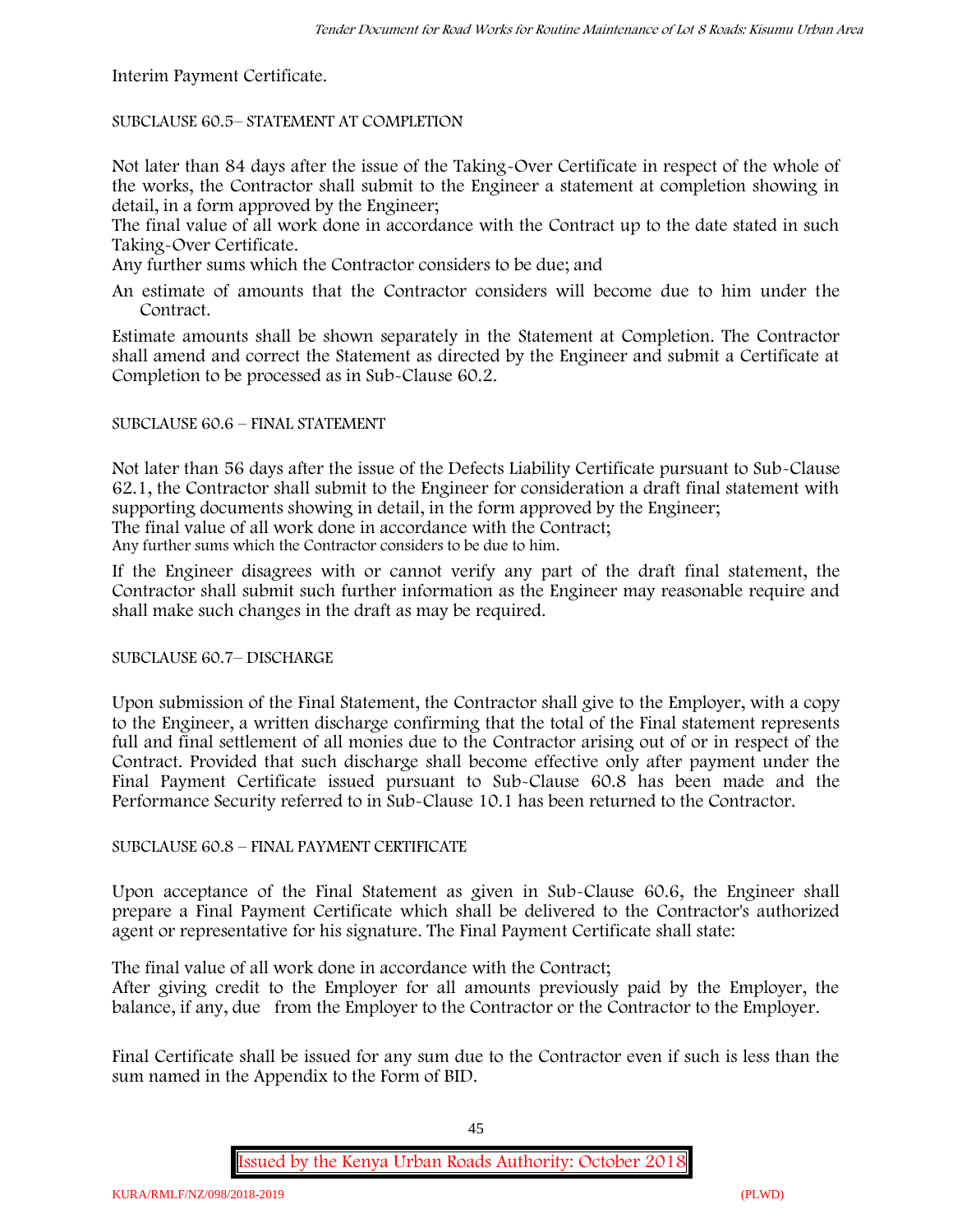# SUBCLAUSE 60.9– CESSATION OF EMPLOYERS LIABILITY

unless the Contractor notifies the Engineer of his objection to the Final Certificate within fourteen days of delivery thereof he shall be deemed to have agreed that he accepts the total Contract Price as set out in the Final Certificate as full settlement for all Work Done under the Contract including any variations and omissions thereof but excluding any variations and claims previously made in writing.

# SUBCLAUSE 60.10 – TIME FOR PAYMENT

The amount due to the Contractor under any Interim Payment Certificate or Final Payment Certificate issued pursuant to this Clause or to any other term of the Contract, shall, subject to Clause 47, be paid by the Employer to the Contractor as follows:

- (i) In the case of Interim Payment Certificate, within the time stated in the Appendix to Form of Bid, after the Engineer has signed the Interim Payment Certificate.
- (i) In the case of the Final Payment Certificate pursuant to Sub clause 60.8, within the time stated in the Appendix to Form Of Bid, after the Engineer has signed the Final Payment Certificate.
- (ii) In the event of the failure of the Employer to make payment within the times stated, the Employer shall make payment to the Contractor of simple interest at a rate equal to two percentage points above the averaged Base Lending Rate of three leading banks namely Kenya Commercial Bank, Standard Chartered Bank and Barclays Bank for the time being or as shall be the case from the time to time obtained from the Central Bank of Kenya. The provisions of this Sub clause are without prejudice to the Contractor's entitlements under Clause 69 or otherwise.

# SUBCLAUSE 60.11 – CURRENCY OF PAYMENT

The Contract Price shall be designated in Kenyan Currency.

All work performed by the Contractor under the Contract shall be valued in Kenya Shillings using the rates and prices entered in the Bills of Quantities together with such other increases to the Contract Price, except for variation of price payments in accordance with Clause 70.1.

SUBCLAUSE 60.12 – ADVANCE PAYMENT

Advance payment shall not be offered in this Contract.

# SUBCLAUSE 60.13 MATERIALS FOR PERMANENT WORKS

With respect to materials brought by the Contractor to the site for incorporation into the permanent works, the Contractor shall,

-Receive a credit in the month in which these materials are brought to site,

-Be charged a debit in the month in which these materials are incorporated in the permanent works.

Both such credit and debit to be determined by the Engineer in accordance with the following provisions.

No credit shall be given unless the following conditions shall have been met to the Engineers satisfaction

The materials are in accordance with the specifications for the works;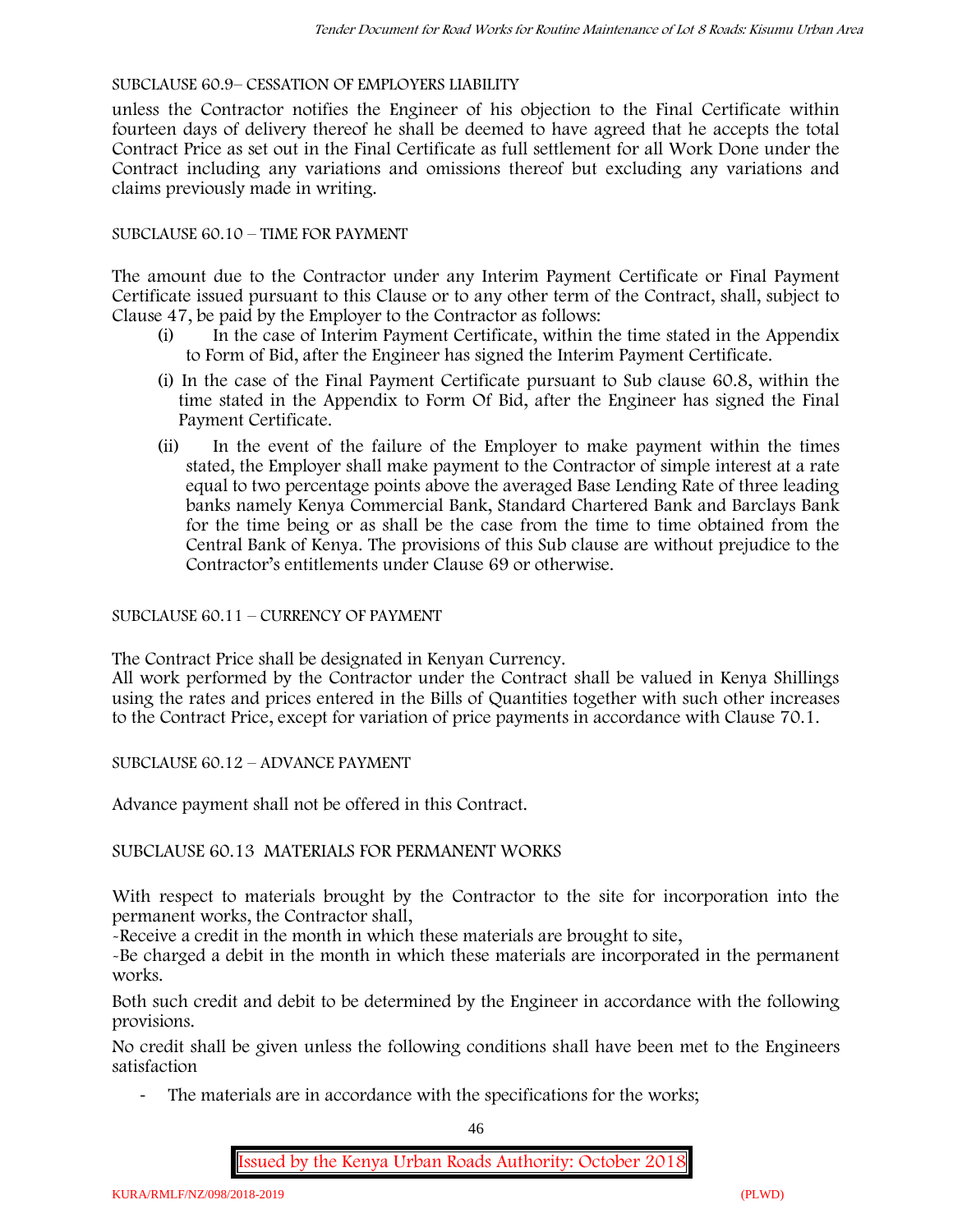- The materials have been delivered to site and are properly stored and protected against loss, damage or deterioration;
- The Contractors record of the requirements, orders receipts and use of materials are kept in a form approved by the Engineer, and such records are available for inspection by the Engineer;
- The Contractor has submitted a statement of his cost of acquiring and delivering the materials and plant to the Site, together with such documents as may be required for the purpose of evidencing such cost;
- The materials are to be used within a reasonable time.
- The amount to be credited to the Contractor shall not be more than 75% of the Contractor's reasonable cost of the materials delivered to site, as determined by the Engineer after review of the documents listed in subparagraphs (a) (iv) above;
- The amount to be debited to the Contractor for any materials incorporated into the works shall be equivalent to the credit previously granted to the Contractor for such materials pursuant to Clause (b) above as determined by the Engineer.

# SUBCLAUSE 63.1 – DEFAULT OF THE CONTRACTOR

# SUBCLAUSE 67.1 – ENGINEER'S DECISION

Delete the entire Sub clause 67.1 and add the following;

"If a dispute of any kind whatsoever arises between the Employer and the Contractor in any connection with, or arising out of, the Contract or the execution of the works, whether during the execution of the works or after their completion and whether before or after repudiation or other termination of the Contract including any dispute as to any opinion, instruction, determination, certificate or valuation of the Engineer, the matter in dispute shall, in the first place, be referred in writing to the Engineer, with a copy to the other party. Such reference shall state it is made pursuant to this clause. No later than 28 (twenty eight) day after the day on which he received such reference the Engineer shall give notice of his decision to the Employer and the Contractor. Such decision shall state it is made pursuant to this clause.

Unless the Contract has already been repudiated or terminated, the Contractor shall, in every case, continue to proceed with the works with all due diligence and the Contractor and the Employer shall give effect forthwith to every such decision of the Engineer unless and until the same shall be revised, as hereinafter provided, in an Amicable Settlement, Adjudicator's or Arbitrator's award.

If either the Employer or the Contractor be dissatisfied with the any decision of the Engineer, or if the Engineer fails to give notice of his decision on or before the 28th (twenty eighth) after the day on which he received the reference, then either the Employer or the Contractor may, on or before the 28th (twenty eighth) day after the day the day on which he received notice of such decision, or on or before the 28th (twenty eighth) day after the day the day on which the said period of 28 days expired, as the case may be, give notice to the other party, with a copy for information to the Engineer, of his intention to commence Adjudication, as hereinafter provided, as to the matter in dispute. Such notice shall establish the entitlement of the party giving the same to commence Adjudication, as hereinafter provided, as to such dispute; no adjudication in respect thereof may be commenced unless such notice is given.

If the Engineer has given notice of his decision as to a matter in dispute to the Employer and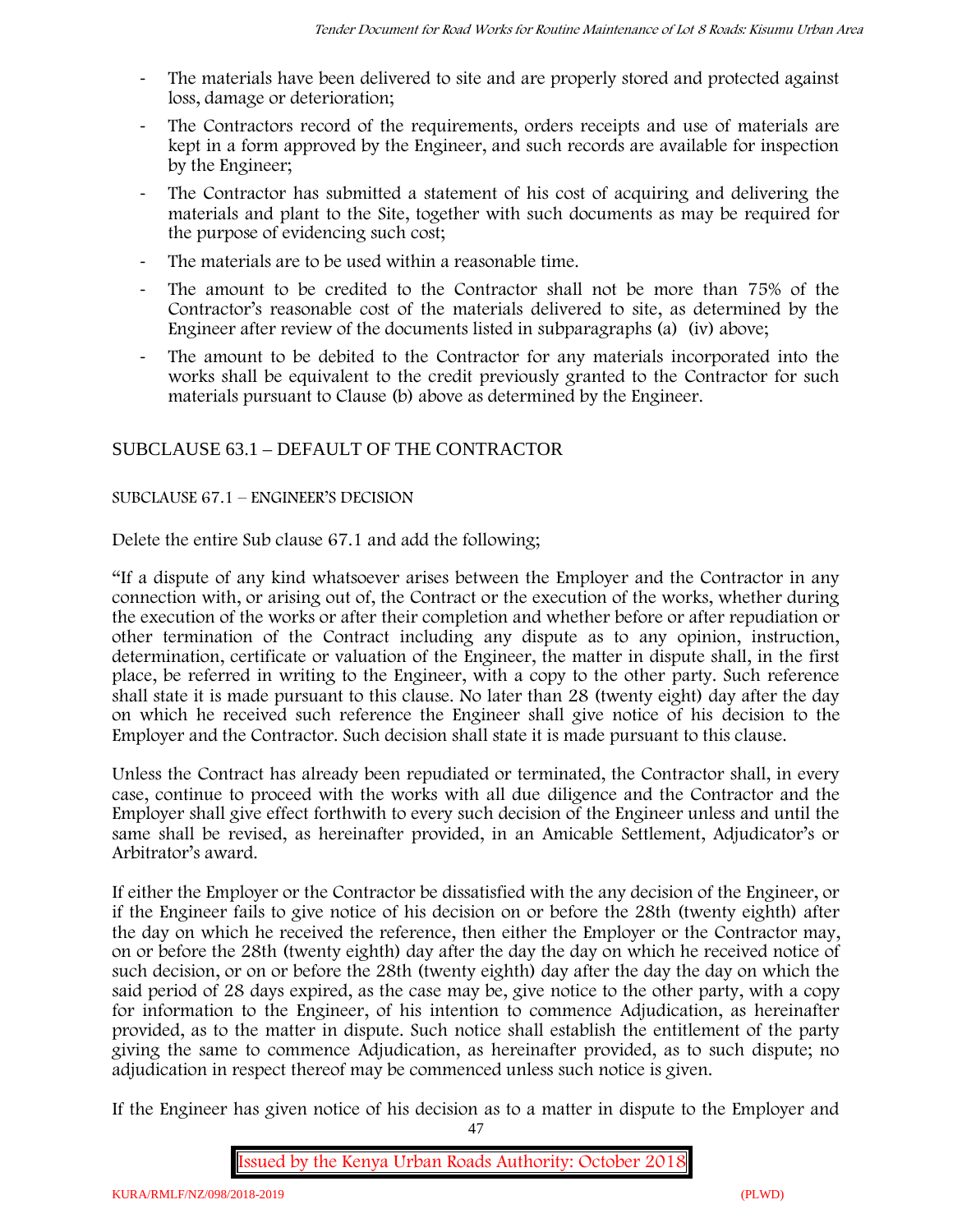the Contractor and no notice of intention to commence adjudication as to such dispute has been given by either the Employer or the Contractor on or before the twenty eighth day after the day on which the parties received notice as to such decision from the Engineer, the said decision shall become final and binding upon the Employer and the Contractor. "

SUBCLAUSE 67.2 – AMICABLE SETTLEMENT

Delete the entire subclause 67.2 and add the following;

"Where notice to of intention to commence adjudication as to a dispute has been in accordance with subclause 67.1, the parties shall attempt to settle such dispute in amicably before the commencement of Adjudication; provided that, unless the parties otherwise agree, Adjudication may be commenced on or after the 14th (fourteenth) day after the day on which notice of intention to commence adjudication of such dispute was given, even if an attempt at amicable settlement thereto has been made."

SUBCLAUSE 67.3 – ADJUDICATION

Delete the entire subclause 67.3 and add the following;

"The Adjudicator shall be appointed by the Chartered Institute of Arbitrators (Kenya) unless the appointment is agreed by the parties within 7 (seven) days of the notice to adjudication.

The adjudication process shall be conducted according to the Laws of Kenya and the Rules of the Chartered Institute of Arbitrators (Kenya)."

SUBCLAUSE 67.3 – ARBITRATION

Delete the entire subclause 67.3 and add the following;

"Any dispute in respect of which:

The decision, if any, of the Adjudicator has not become final and binding pursuant to subclause 67.1, and Amicable settlement has not been reached within the period stated in subclause 67.2,

shall be finally settled, under the Laws of Kenya and the Arbitration Rules of the Chartered Institute of Arbitrators (Kenya Branch) by one or more arbitrators appointed by the Chartered Institute of Arbitrators (Kenya Branch).

Neither party shall be limited in the in the proceedings before such arbitrator/s to the evidence or arguments put before the Adjudicator for the purpose of obtaining his said decision pursuant to subclause 67.1.

Arbitration may be commenced prior to or after completion of the works, provided that the obligations of the Employer, the Engineer and the Contractor shall not be altered by reason of the arbitration being conducted during the progress of the works.

SUBCLAUSE 68.2 – NOTICES TO EMPLOYER AND ENGINEER

Delete in Sub-Clause 68.2 the words "nominated for that purpose in Part II of these conditions".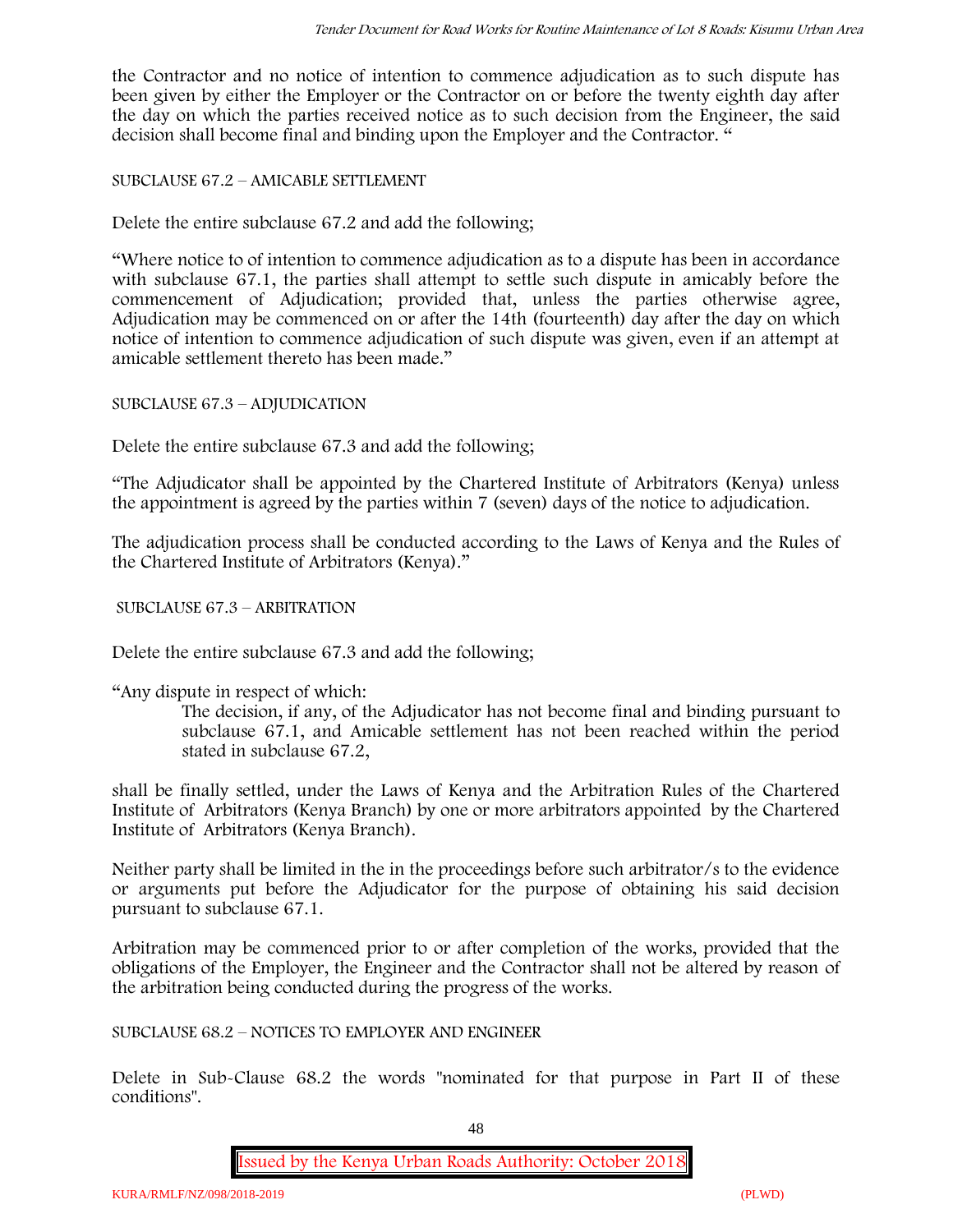- a. The Employer's address is: The Director General, Kenya Urban Roads Authority (KURA), P.O. Box 41727 - 00100 **NAIROBI**
- b. The Engineer's address is: Director (Road Asset and Corridor Management), Kenya Urban Roads Authority (KURA), P.O. Box 41727 - 00100 **NAIROBI**

SUBCLAUSE 68.4 – All letters and notices from the Contractor to the Employer and/Engineer must be signed by the Managing Director or the person given written power of Attorney.

CLAUSE 69 – DEFAULT OF EMPLOYER

Delete Sub-Clause 69.1 (c)

In Sub-Clause 69.4 add at the end of first paragraph the following "the period of such suspension shall be as agreed upon by both parties and in any case not more than six (6) months".

In Subclause 69.4 of General Conditions of Contract Part I, insert at the end -----"The amounts of such costs which shall be added to the Contrct Price shall exclude any cost due to idle time for equipment, plant and labour."

CLAUSE 70 – CHANGES IN COST AND LEGISLATION

There shall be no claims of payments for Variation of Prices (VOP) or changes in cost for legislation.

SUBCLAUSE 70.2 – SUB-CONTRACT

(a) If the Contractor shall decide subject to Clause 4 thereof to sub-let any portion of the work he shall incorporate in the sub-contract provisions to the like effect as those contained in subclause (1) of this Clause;

(b) If the price payable under a sub-contract as aforesaid is increased above or decreased below the price in such sub-contract by reason of the operation of the incorporated provisions of sub- clause (1) of this clause then the net amount of such increase or decrease shall as the case may be, be paid to or allowed by the Contractor under this contract.

SUBCLAUSE 70.3 – NOMINATED SUB-CONTRACTORS

This clause shall not apply in respect of work executed by any nominated sub-Contractor (fluctuation in relation to nominated sub-Contractors shall be dealt with under provisions in relation thereto which may be included in the appropriate sub-contract or contract of sale).

SUBCLAUSE 70.4 – DATE OF BID PRICING

49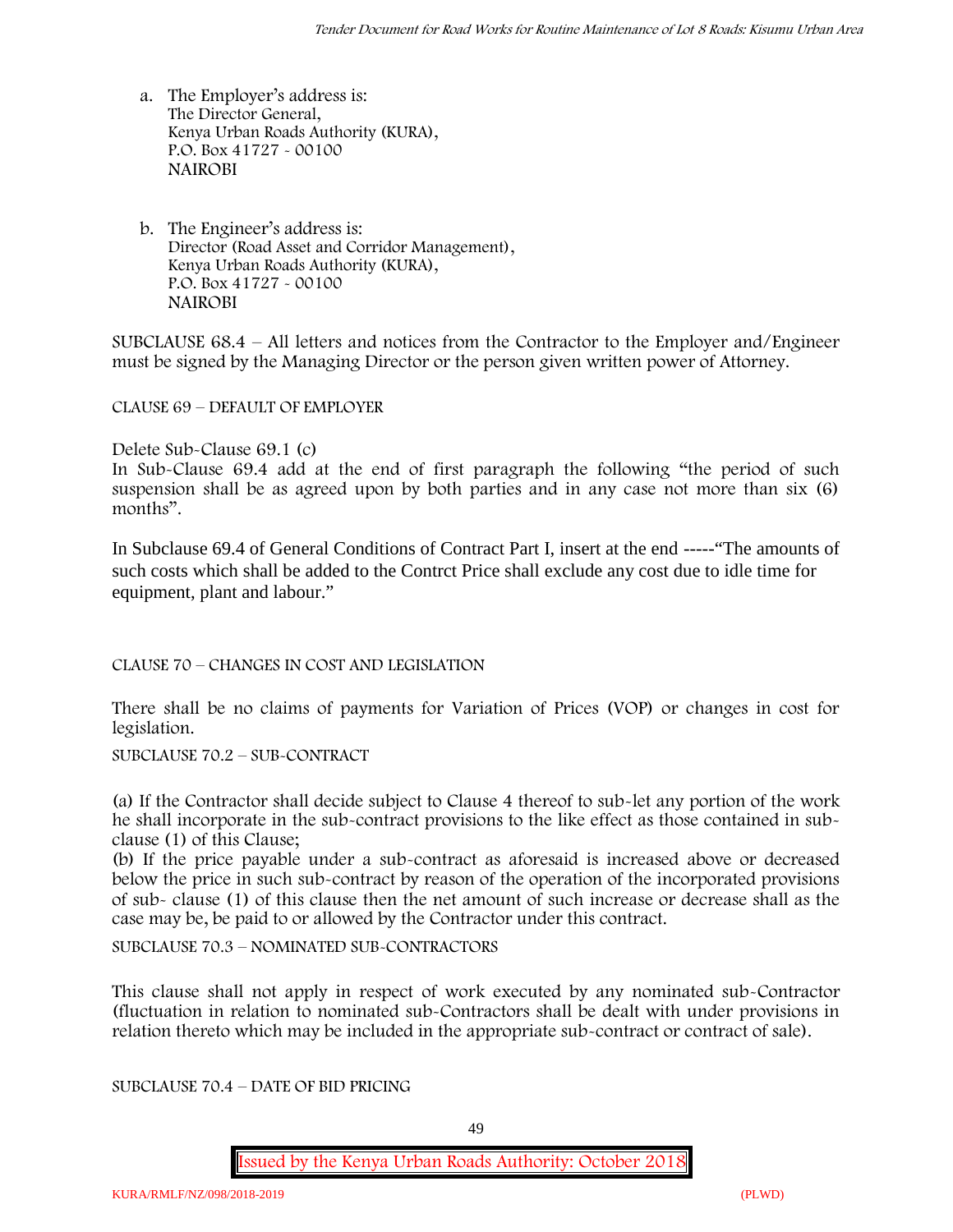The expression "the date of BID pricing" as used in this Clause means the date 30 days prior to the final date for submission of BIDs as determined by the Employer in the BID documents

SUBCLAUSE 70.5 – PRIME COST

For imported materials, the supplier's/ manufacturer's Prime costs shall be C.I.F. cost at point of entry by the same means of transport as determined by the Contractor's Basic Rate.

For locally produced materials, the supplier's or manufacturer's prime costs shall be at their nearest depot or the nearest railway station relevant to the works.

For materials that are subject to Government Price Control, payments for price variations will be determined from the difference between the control price in force at a date 30 days prior to the final date for submission of BIDs and the price in force on the date of purchase.

SUBCLAUSE 70.11 – SUBSEQUENT LEGISLATION

No payment shall be paid for changes in the prices of the materials and labour.

SUBCLAUSE 70.8 – CONTRACTORS HEAD OFFICE EXPENSES

No payments will be made for price variation related to expenses incurred by the Contractor in his Head Office in Kenya, or overseas.

SUBCLAUSE 70.9 – CURRENCY OF PAYMENTS UNDER CLAUSE 70

All payments made pursuant to Clause 70 shall be in Kenya Shillings.

SUBCLAUSE 70.11 – SUBSEQUENT LEGISLATION

Renumber sub-clause 70(2) of part I as sub-clause 70.11 and add the following:

"Notwithstanding the foregoing, such additional or reduced cost shall not be separately paid or credited as aforesaid if the same shall already have been taken into account in accordance with the provisions of sub-clause 70.1 through 70.10 of this clause.

CLAUSE 72 – RATES OF EXCHANGE COST

Delete clause 72 in its entirety and substitute the following: The currency of BID and payment is Kenya Shillings and rates of exchange requirements are not applicable.

CLAUSE 73 – BRIBERY AND COLLUSION

Add new Clause 73.1:

"The Contractor shall not:

(a) Offer or give or agree to give to any person in the service of the Government of Kenya any gift or consideration or any kind as an inducement or reward for doing or forbearing to do or for having done or forborne to do any act in relation to the obtaining or execution of this or any other contract to which the Government of Kenya is a party or for showing or forbearing

50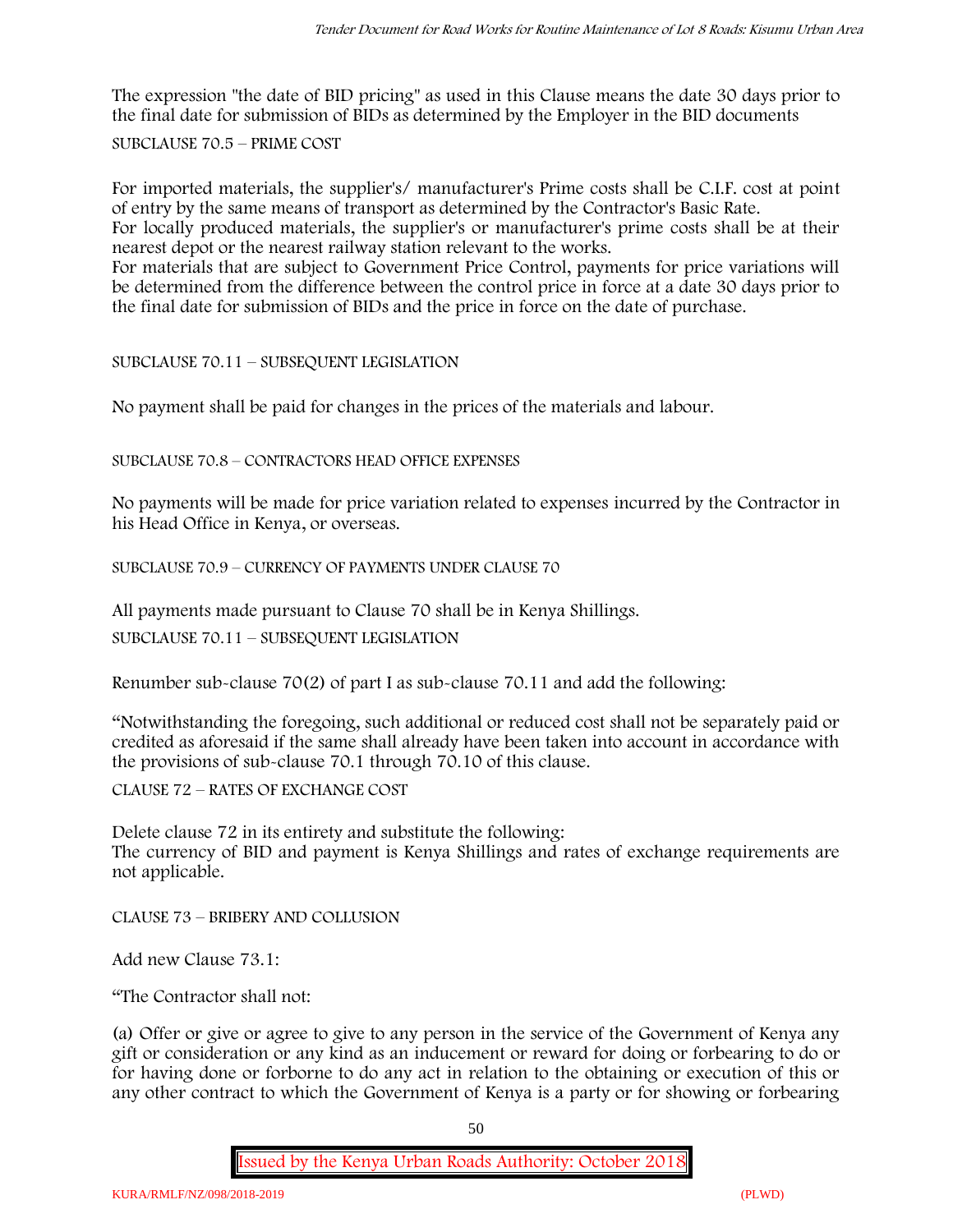to show favour or disfavour to any person in relation to this or any other contract for the Government of Kenya.

(b) Enter into this or any other contract with the Government of Kenya in connection with which commission has been paid or agreed to be paid by or on his behalf or to his knowledge, unless before the contract is made particulars of any such commission and of the terms and conditions of any agreement for the payment thereof have been disclosed in writing to the Employer.

Any breach of this condition by the Contractor or by anyone employed by him or acting on his behalf (whether with or without the knowledge of the Contractor) or the commission of any offence by the Contractor or by anyone employed by him or acting on his behalf in relation to this or any other contract to which the Government of Kenya is a party shall entitle the Employer to determine the Contract (See Condition 63 hereof) and/ or to recover from the Contractor the amount or value of any such gift, consideration or commission.

Any dispute or difference of opinion arising in respect of either the interpretation, effect or application of this condition or of the amount recoverable hereunder by the Employer from the Contractor shall be decided by the Employer, whose decision shall be final and conclusive.

# CLAUSE 74 – CONTRACT CONFIDENTIAL

Add new Clause 74.1:

The Contractor shall treat the details of this Contract as Private and Confidential and shall not publish or disclose the same or any particulars thereof in any trade or technical paper or elsewhere (save in so far as may be necessary for the purpose thereof) without the previous consent in writing of the Government. If any dispute arises as to the necessity of any publication or disclosures for the purposes of this Contract the same shall be referred to the decision of the Engineer mentioned in the said Conditions of Contract whose award shall be final.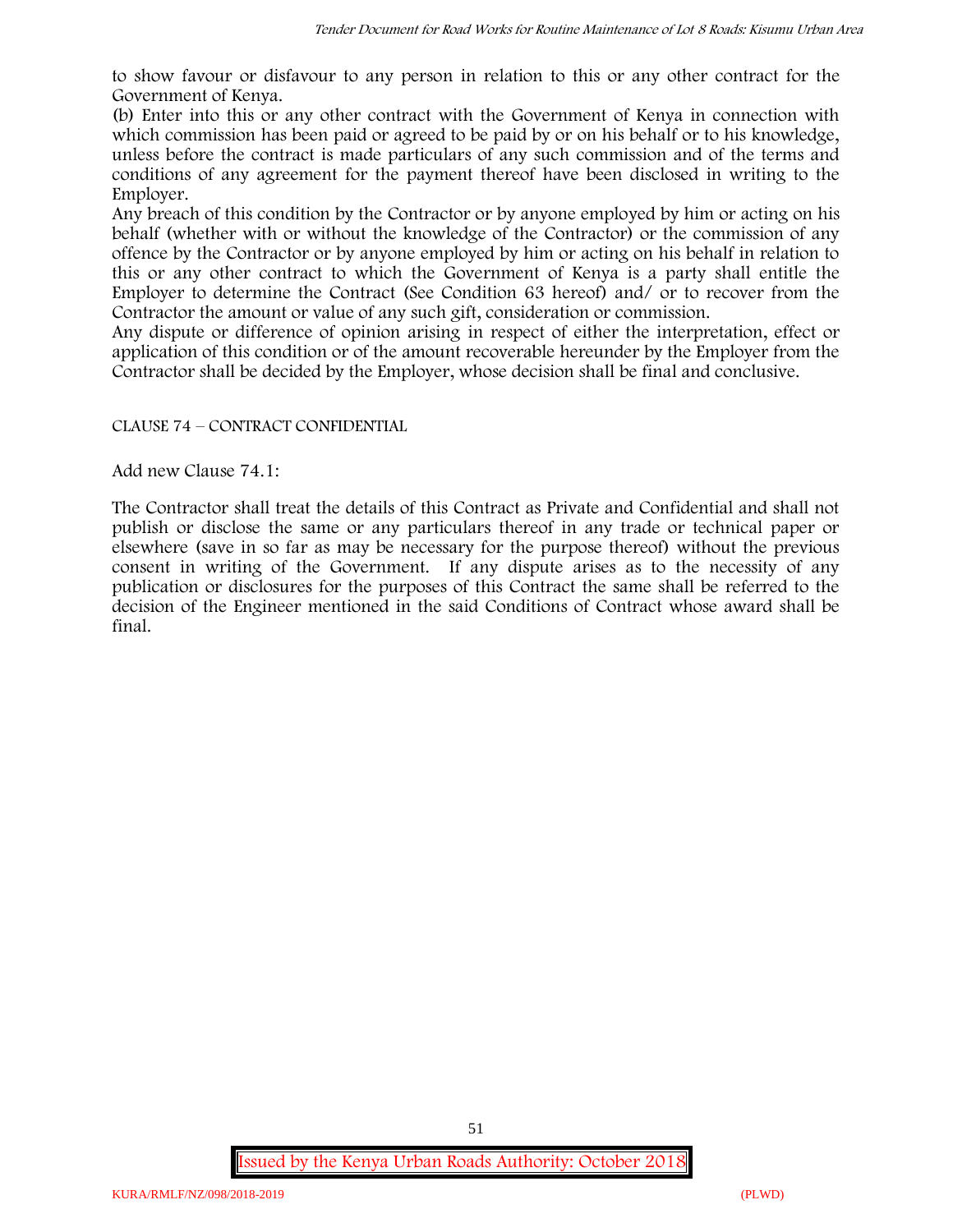# **SECTION V: SPECIFICATIONS**

**Issued by the Kenya Urban Roads Authority: October 2018**

52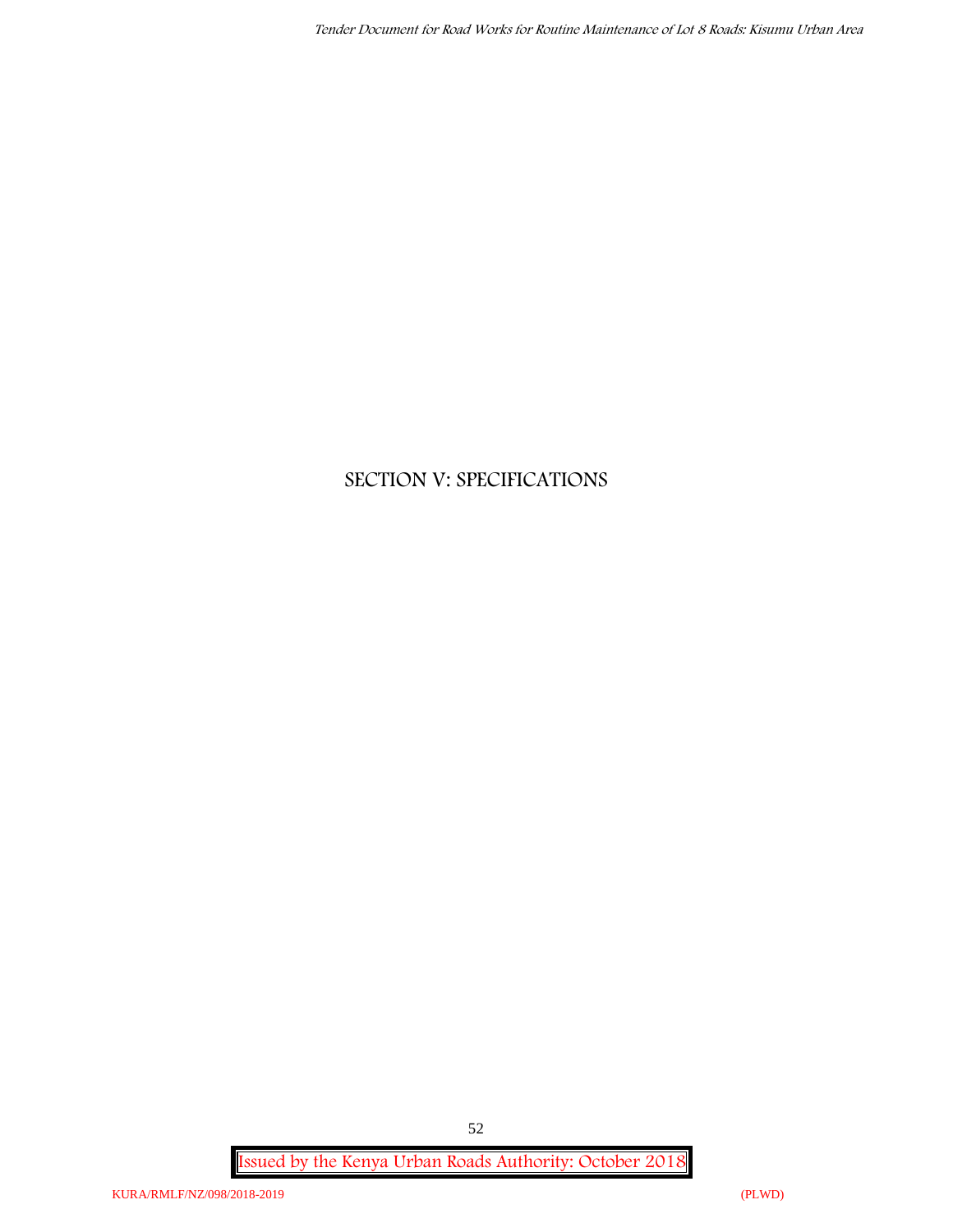# **PART I: STANDARD SPECIFICATIONS**

Standard Specifications refers to the Standard Specifications for Road and Bridge Construction, 1986 Edition.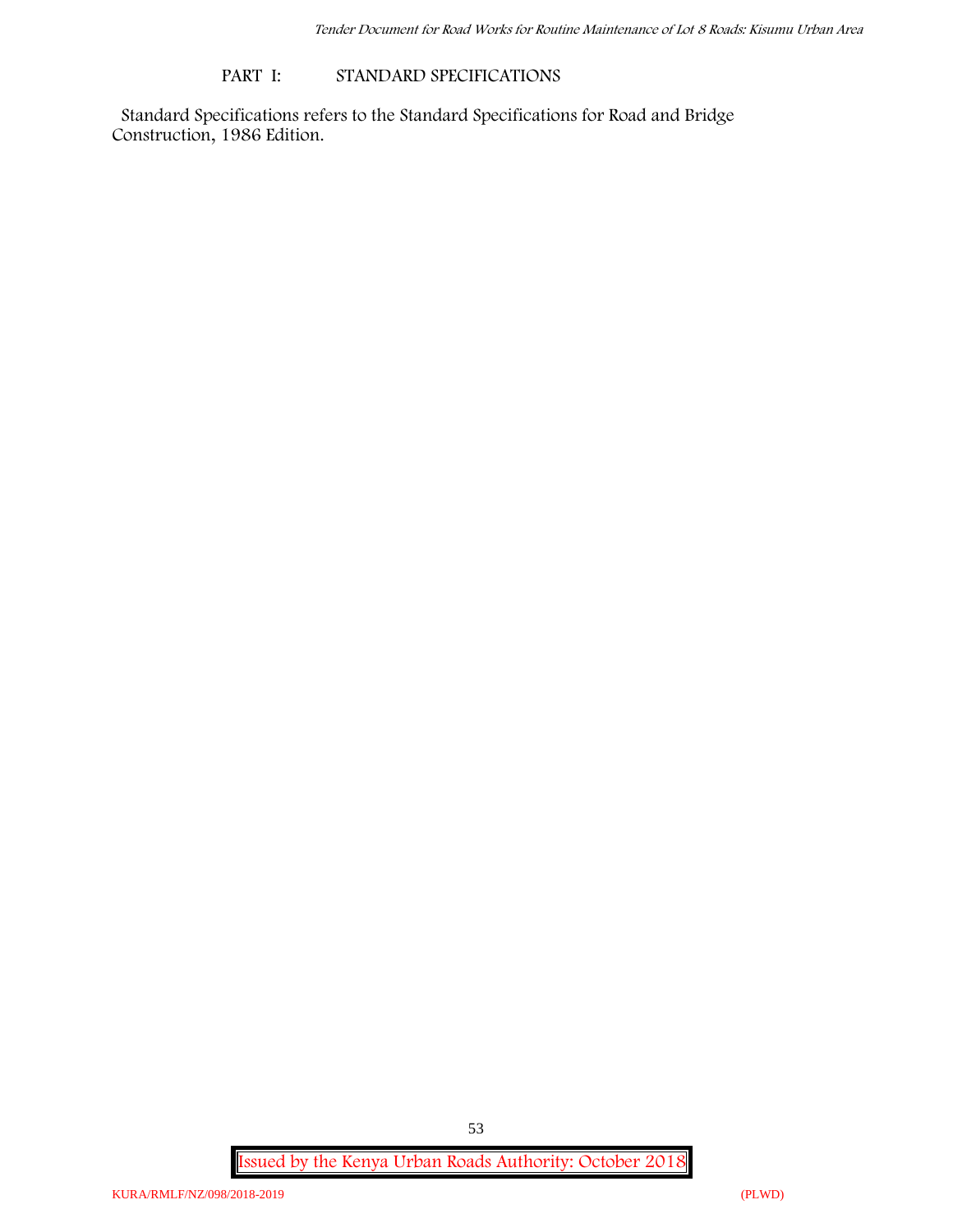**PART II: SPECIAL SPECIFICATIONS**

**SECTION 1 – GENERAL**

**101 SPECIAL SPECIFICATIONS**

Special specification is supplementary to the Standard Specifications and the two must be read in conjunction. In any case where there appears to be conflict between the two then the Special Specifications will take precedence.

**102 LOCATION OF CONTRACT.**

The works are located in Nyanza Region within Kisumu Urban Area.

The roads contained in Lot 8 are as detailed below:

| S/N <sub>O</sub> | Road                                                  | Length (Km) |
|------------------|-------------------------------------------------------|-------------|
|                  | Ondiek Highway                                        | 2.00        |
| 2                | Ondiek Highway at Sekotoure-Nyerere Road at<br>Muslim | 3.00        |
| 3                | A1-Ondiek Highway                                     | 0.30        |
| $\overline{4}$   | A1-At Dona Hostels Kondele - Kicomi                   | 1.30        |
|                  | Total                                                 | 6.60        |

# **103 EXTENT OF CONTRACT**

The works to be executed under the Contract comprise mainly of but not limited to the following: -

- **1. Road Works**
- Light bush clearing
- Light grading
- Spot gravelling with watering and compaction
- Base repairs using hand pack stones
- Spraying MC30 as prime coat to hand packed repaired areas
- Spraying K160 as tack coat to repaired areas
- Repair of failed areas and Pothole patching using hot mix
- $\bullet$
- **2. Drainage Works**
- Culvert cleaning
- Ditch excavation
- **3. Maintenance of passage of traffic through and around the works.**
- **4. Relocation of services.**
- **5. Maintenance of works during Contract Period – Defect Liability Period shall be 1 month.**

54 Any other activity not listed above in either category but deemed to be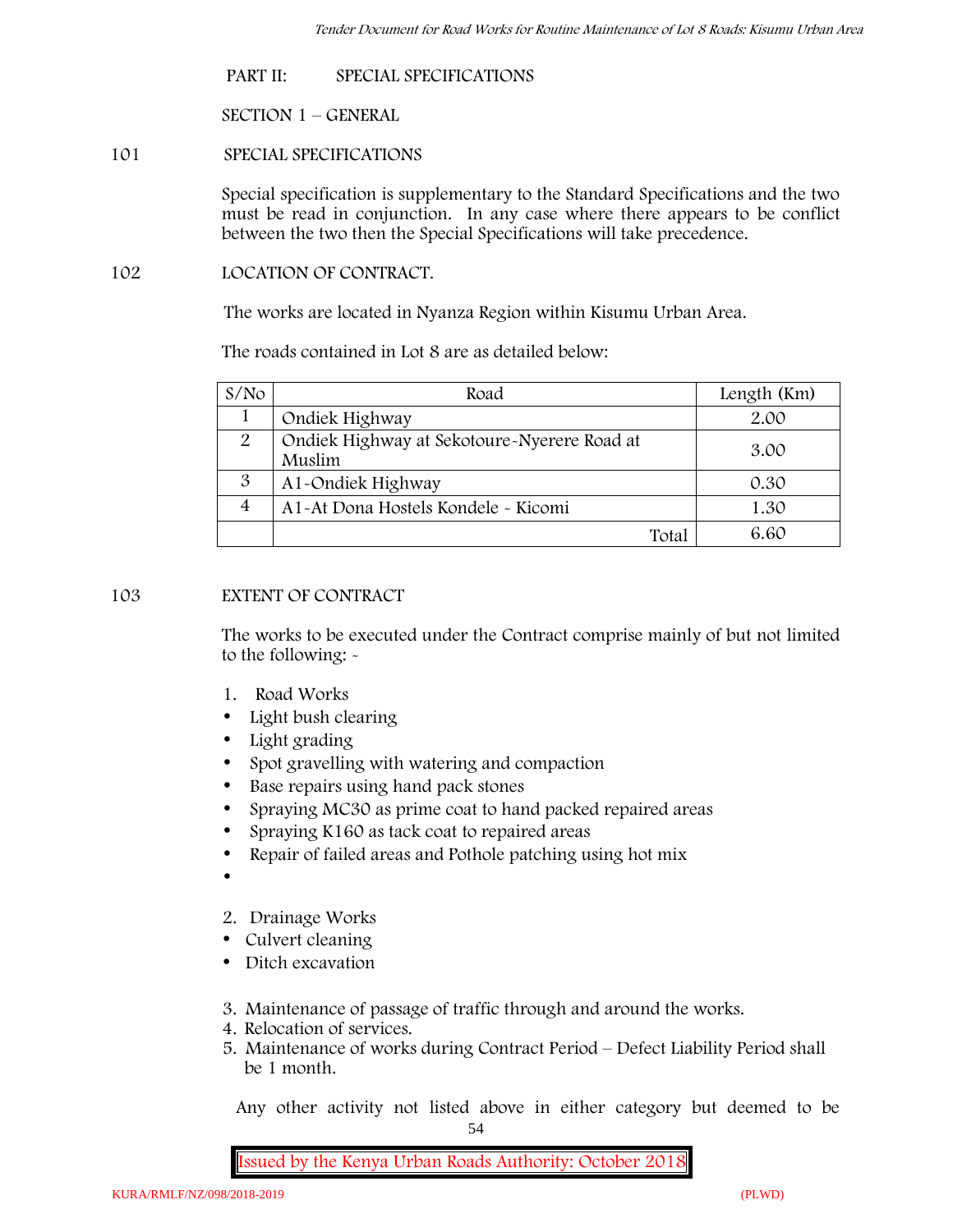necessary by the Engineer, shall be subject to the Engineer's formal instructions within the mode of payment stipulated either by day works or on a measured basis.

# **105 ORDER OF EXECUTION OF WORKS**

In addition to Clause 105 of the Standard Specification the Contractor shall carry out the Works such that a continuous and consecutive output of fully completed work is achieved.

#### **107 TAKING OVER CERTIFICATE**

The minimum length of the road for which a certificate will be issued under clause 48 of the conditions of Contract shall be the whole length of each section of the road substantially completed.

# **109 NOTICE OF OPERATIONS**

Add the following sub- Clause.

#### Notification Terms

It shall be the Contractor's responsibility to notify the Engineer when any item of works scheduled are completed and ready for approval, and the contractor shall give sufficient notice to allow control tests to be performed.

Explosive and Blasting

- (a) The requirements of the Laws of Kenya governing explosives and other requirements and regulations of Government of Kenya and other authorities shall be complied with.
- (b) No explosives of any kind shall be used without prior written consent of the Engineer.

The Contractor shall be solely responsible for the provision, handling, storage and transporting of all explosives, ancillary materials and all other items of related kind whatsoever required for blasting.

# **120 PROTECTION OF EXISTING WORKS AND SERVICES**

The Contractor shall acquaint himself with the position of all existing services such as sewers, water drains, cables for electricity and telephone, lighting and telephone poles, water mains, etc., before commencing any excavation or other work likely to affect the existing services.

The cost of all plant, equipment and materials, labour, technical and professional staff, transport and the like necessary for determining the locations of existing services, including the making good of any damage caused to such services all to the satisfaction of the Engineer, shall be deemed to be included in the tender rates. No other payment shall be made for the costs of such operations or for the making good of damage caused thereby to the existing services.

The Contractor shall be held responsible for injury to existing structures, works or services and shall indemnify and keep indemnified the Employer against any claims in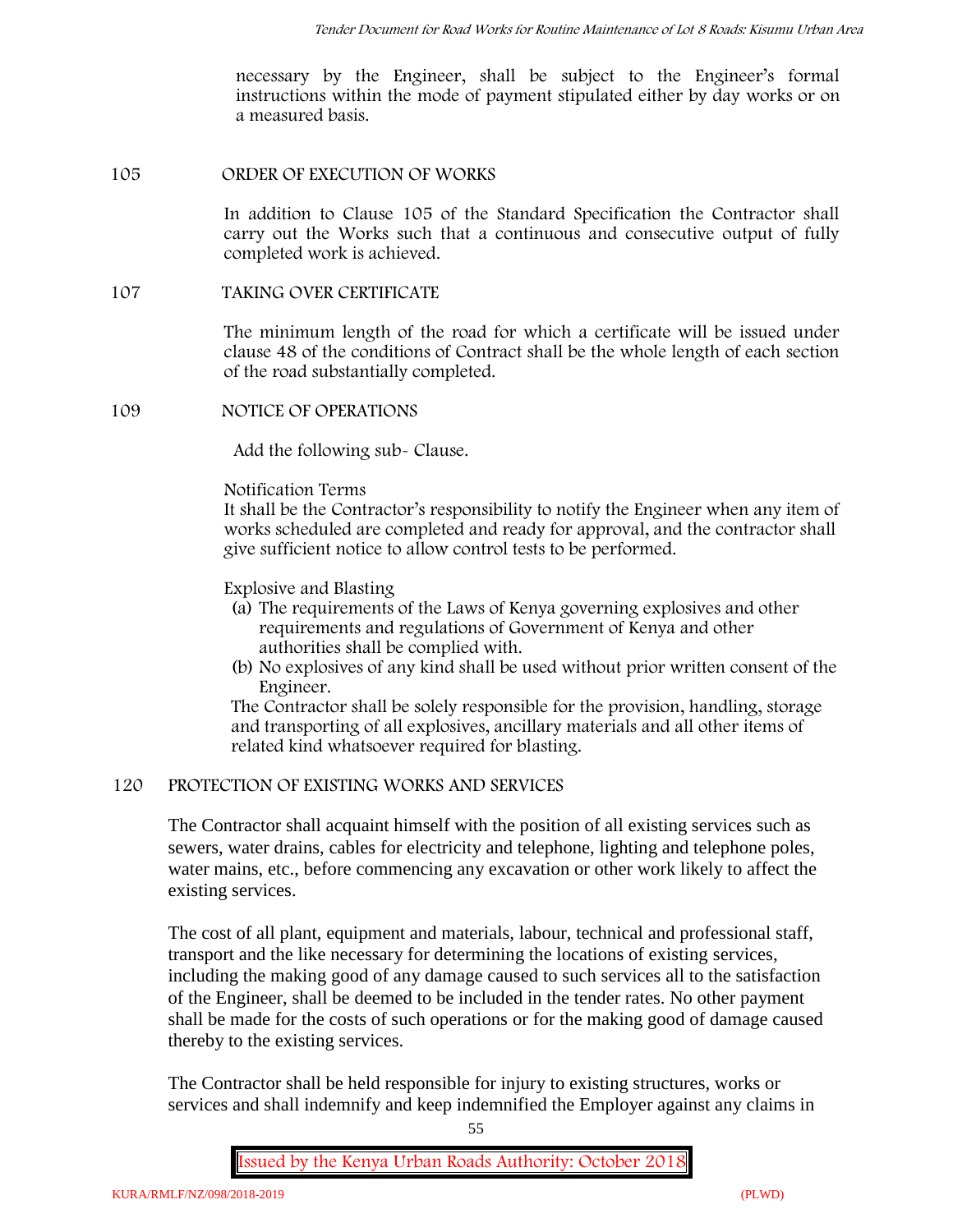this respect (including consequential damages).

# **121 DIVERSION OF SERVICES**

- (a) The Contractor shall acquaint himself with the location of all existing services such as telephone lines, electricity cables, water pipes, sewers etc., before execution of any works that may affect the services. The cost of determining the location of the existing services together with making good or repairing of any damage caused all to the satisfaction of the Engineer shall be included in the BID rates.
- (b) Subject to the agreement with the Engineer, the Contractor shall be responsible for removal of alteration and relocation of existing services.
- (c) The Contractor shall indemnify the Employer against claims originating from damage to existing services or works.

# **123 LIAISON WITH GOVERNMENT AND POLICE OFFICIALS**

The Contractor shall keep in close touch with the Police and the other Government officials of the area regarding their requirements in the control of traffic or other matters, and shall provide all assistance or facilities, which may be required by such officials in the execution of their duties.

# **124 LAND FOR ALL CAMPS SITES AND FOR THE CONTRACTOR'S OWN PURPOSES, INCLUDING TEMPORARY WORKS.**

Notwithstanding Clause 124 of the Standard Specification all requirements of land for temporary works and construction purposes shall be to the approval of the Engineer but the Contractor will make all necessary arrangements with the property owners concerned and pay all charges arising therefrom. On or before completion of the Contract, the Contractor shall remove all temporary works and shall restore all such land to the condition in which it was immediately prior to the occupation thereof as far as is reasonable and practicable. No separate payment will be made to the Contractor on account of these items and the Contractor must make due allowance for them in his rates.

Notwithstanding Clause 120 of the Standard Specifications, the Contractor shall be required to appoint competent surveyors who will liaise with the Engineer on matters related to the demarcation of the existing road reserve, site measurements, removal and reinstatement of existing services.

# **128 STORAGE OF MATERIALS**

All materials shall be stored on Site in a manner approved by the Engineer and the Contractor shall carefully protect from the weather all work and materials which may be affected thereby.

# **129 TEST CERTIFICATES**

When instructed by the Engineer the Contractor shall submit certificates of test from the suppliers of materials and goods required in connection with the works as the Engineer may require.

Such certificates shall certify that the materials or goods concerned have been

56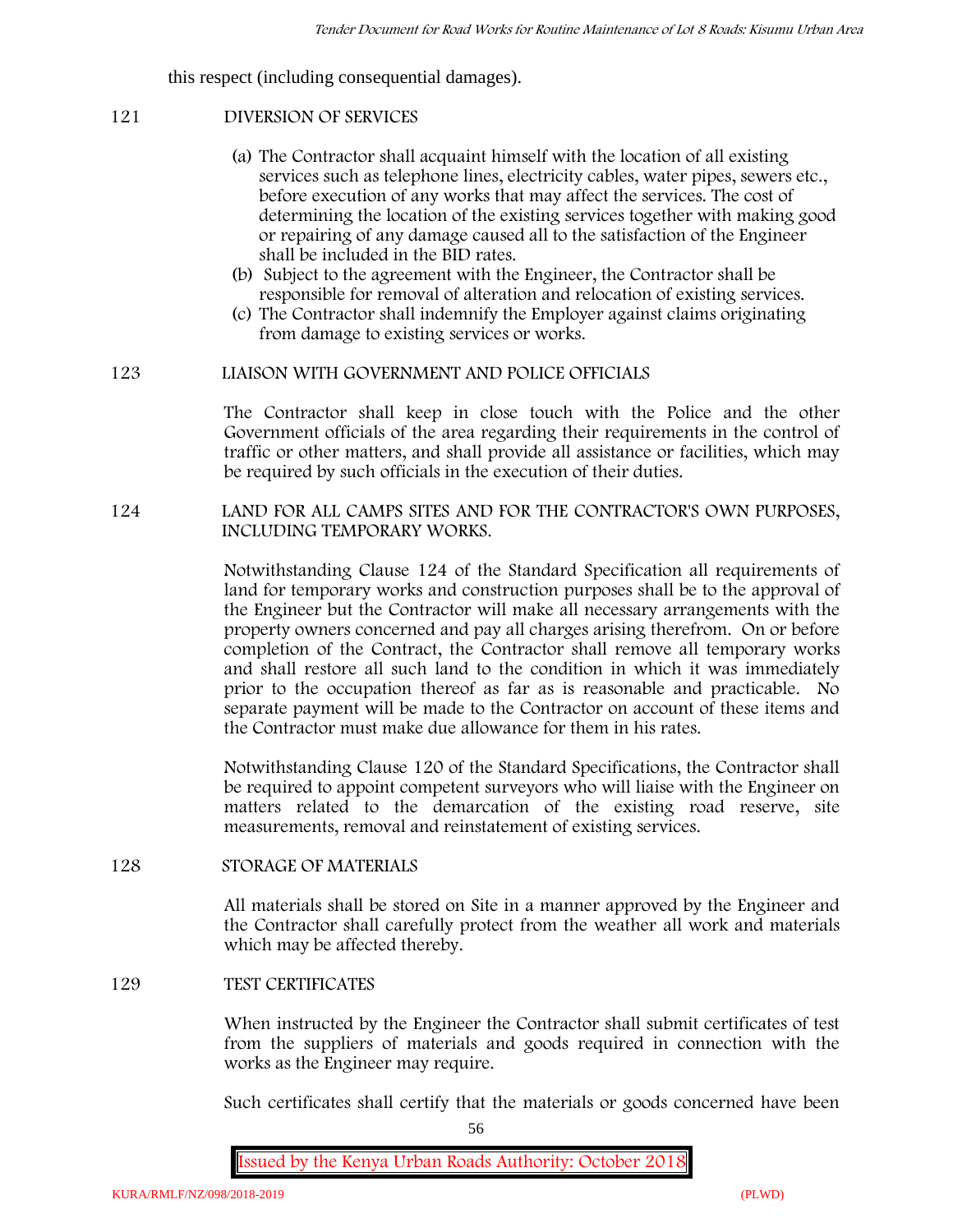tested in accordance with the requirements of the specifications and shall give the results of all the tests carried out. The Contractor shall provide adequate means of identifying the materials and goods delivered to the site with the corresponding certificates.

# **131 SIGNBOARDS**

The Contractor shall provide and erect two (2) publicity signs on the site as directed. The Engineer shall, as shown in the Drawings, direct the minimum dimensions and thickness of the steel framework and sheet. The framework and sheet shall be prepared and painted black, while the ring at the top of the supporting frames shall be painted white. The wordings and KURA's logo shall be printed on backlit sticker paper resistant to the effects of weather using reflectorised paint or material approved by the Engineer. The sticker shall be placed on both sides of the board. The colours, fonts and heights of the letters shall be as indicated on the typical drawings and as directed by the Engineer.

# **132 OFFICE FOR THE RESIDENT ENGINEER, SURVEY EQUIPMENT AND FURNITURE**

# **132.1 ENGINEER'S REPRESENTATIVE OFFICE**

The contractor, when instructed, shall for the duration of the Contract, furnish and equip Resident engineer's office located at the KURA's Regional offices. The room to be occupied by the Engineer's Representative and its front office shall be provided with a floor carpet to be approved by the Engineer. The windows shall be fitted with curtains and blinders.

A telephone shall also be provided for the Resident Engineer's office for his exclusive use. All the charges and fees related to the installation and maintenance of the telephone shall be deemed to have been included in the rates for providing and maintaining the Office. The Contractor will be reimbursed, separately, the cost of operating the telephone under appropriate bill item in the BoQ.

The offices shall be provided with day and night watchmen and security lights, the cost of which shall be deemed to have been included in the rates for the offices.

The Contractor may be instructed by the Engineer under clause 58 of the General Conditions of Contract to make payments of general receipted accounts for such items as stationery, stores, furniture and equipment, claims and allowances for supervision personnel and any miscellaneous claims or the Engineer may direct the Contractor to purchase or pay for the above. The Contractor will, on provision of receipts, be paid under appropriate bill items in the BoQ.

**The survey equipment to be provided would include:**

1. Engineer's automatic level Wild NAK 2 or similar 2No

2.Total station reading 1'' with tripod and setting on

pole with datalogger and survey software to match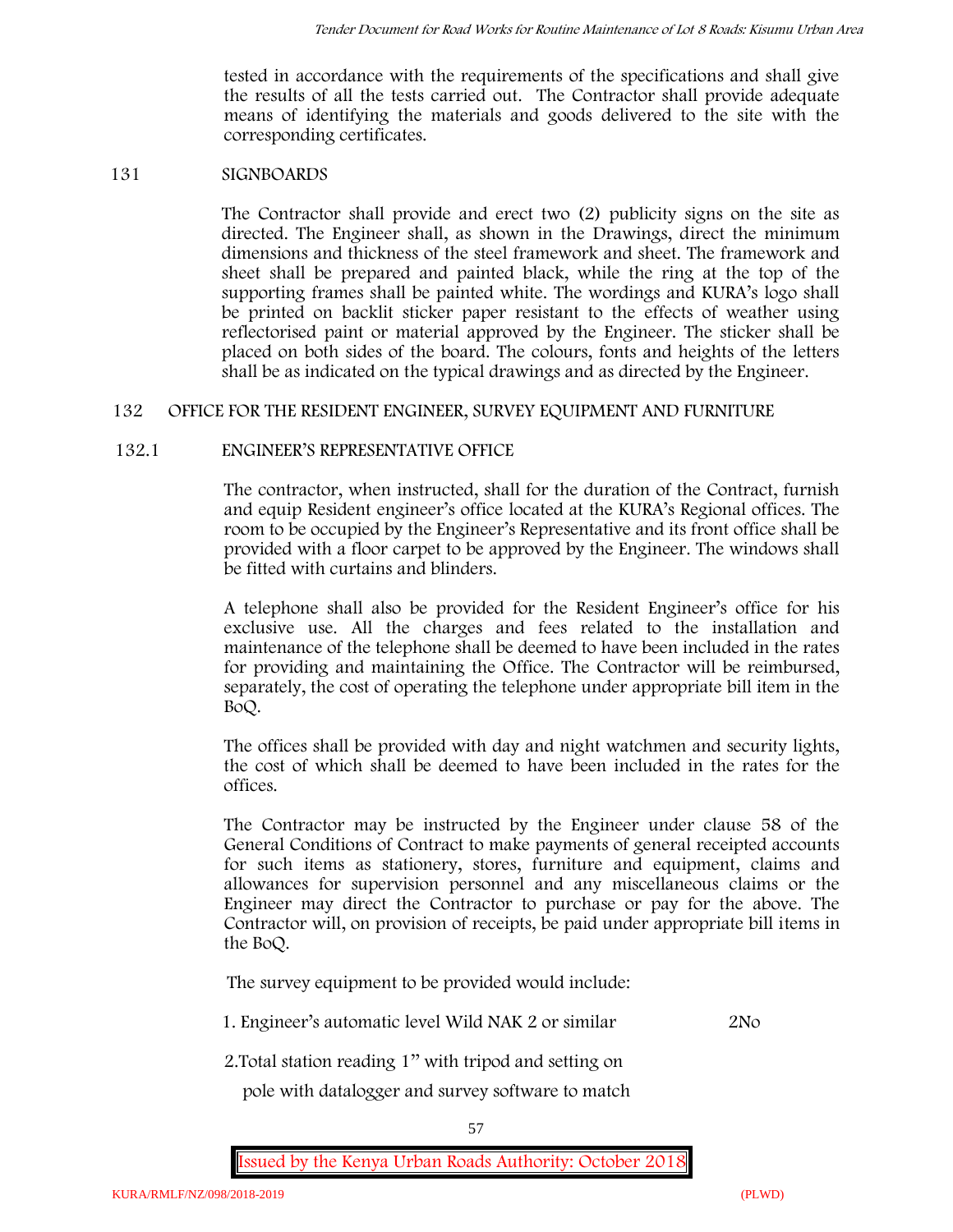| Total Station Datalogger. Include data transfer program,<br>and plotting modes, setting out calculations |                 |
|----------------------------------------------------------------------------------------------------------|-----------------|
| and Cogo facilities                                                                                      | 1No             |
| 3. Levelling staff 5m. with levelling bubble Wild GNLE                                                   |                 |
| or similar                                                                                               | 4No             |
| 4. 50 m. steel band measuring tape                                                                       | 2N <sub>O</sub> |
| 5. 30 m. linen measuring tape                                                                            | 2No.            |
| 6. 3m. aluminium straight edge                                                                           | 2N <sub>O</sub> |
| 7. 1m. stainless steel straight edge                                                                     | 1N <sub>o</sub> |
| 8. 100m. steel band tape                                                                                 | 2No.            |
| 9. Draughtsman's stool                                                                                   | 3No.            |
| 10. Complete set of highway curves                                                                       | 1N <sub>o</sub> |
| 11. Programmable scientific calculators FX 880P or                                                       |                 |
| equivalent                                                                                               | 4No             |
| 12. Survey umbrella                                                                                      | 2No.            |
| 13. Roll of tracing paper                                                                                | 10No            |
| 14. Protractor 360                                                                                       | 2N <sub>O</sub> |
| 15. Graph paper A3 size                                                                                  | 100No           |
| 16. Drawing table                                                                                        | 2No.            |
| 17. Erasing shield                                                                                       | 4No.            |
| 18. 3m. ranging rods                                                                                     | 9N <sub>o</sub> |
| 19. Marker pens                                                                                          | 30No.           |

The contractor may be directed to pay for stationery, equipment or reagents that are foresaid and also pay for servicing and repair of the laboratory equipment being used on the project.

The Contractor shall provide, install and maintain in a good state of repair, such survey and other equipment as listed for the duration of the contract.

Such equipment shall be of approved manufacture, and shall be made available to the Engineer for the Engineer's exclusive use throughout the Contract, not later than three (3) weeks after the Engineer's order to supply. All equipment shall be ready to use and complete to perform the tests. The equipment shall revert to the Employer on completion of the Contract.

Any delays to the Contractor or the Contractor's activities caused by the Engineer being unable to perform survey work, field or laboratory tests due to the contractor's failure to supply and/or maintain the said equipment shall be deemed to have been caused entirely by the Contractors own actions, and any consequences of such delays shall be interpreted as such.

The payment to comply with this requirement is provided in the Bill of Quantities and ownership of all equipment paid for as instructed above shall revert to the Employer after the completion of the Works.

Failure by the Contractor to provide or maintain the equipment shall make him responsible to bear all costs that may be incurred as a result of the Engineer's staff using alternative means of communication, including delays in supervision and approval of Works by the Engineer.

- **(a) Mobile phones**
- **132.3 COMMUNICATION FOR THE ENGINEEER**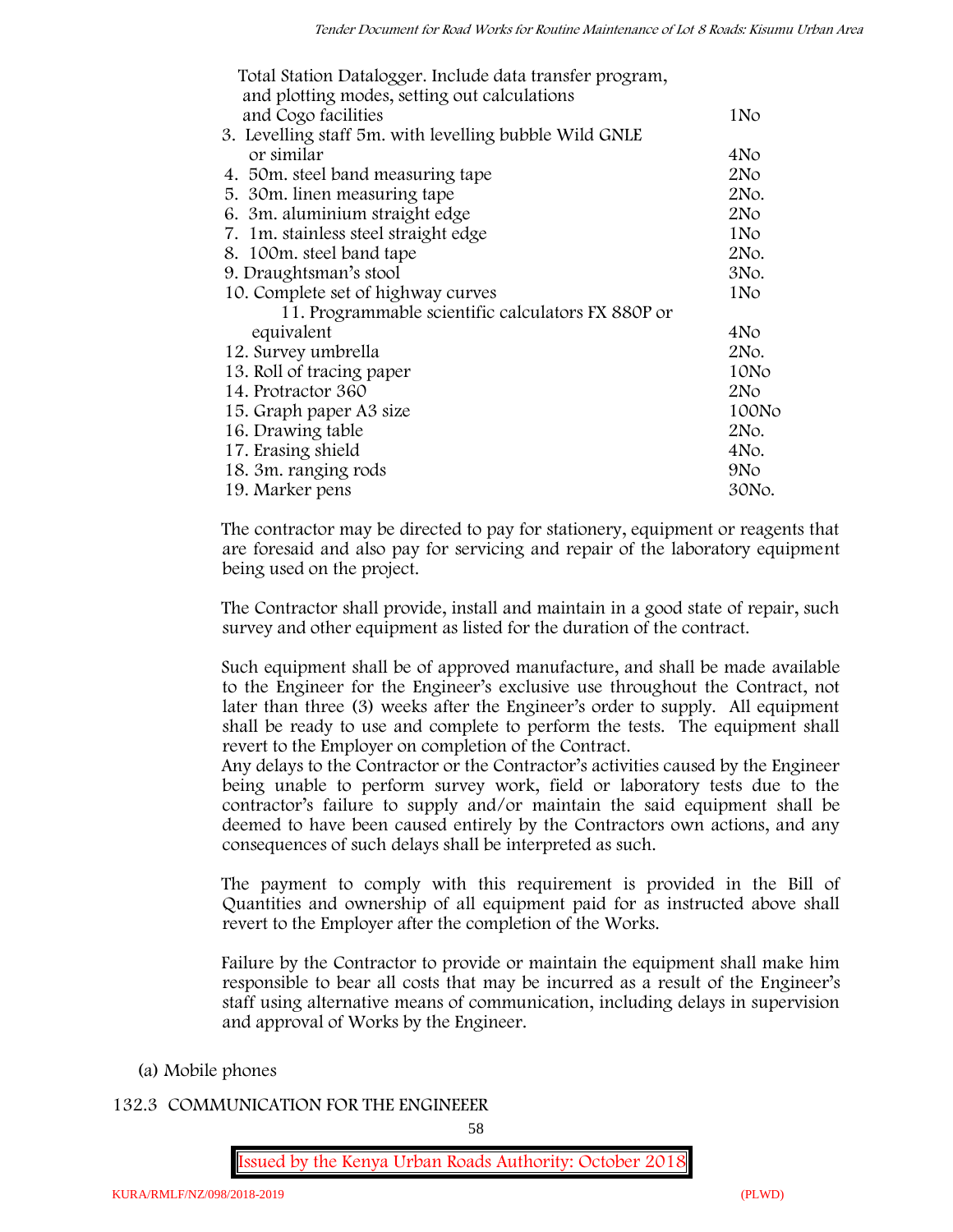The Contractor shall provide, connect and maintain mobile phones for the exclusive use by the Engineer for the duration of the contract. The Contractor shall include for the cost of providing the mobile units complete with charger unit, "hands free" headset for each unit, connection to the network and all service charges applicable all as directed by the Engineer. The Contractor shall provide air-time with each mobile phone which shall be paid for under prime cost sum allowed for in the bills of quantities. The mobile telephones shall be WAP enabled with e-mail capabilities and integrated camera of a minimum of 3.0 mega pixels. Payment for these mobiles and associated costs is included in the Bill of Quantities, and ownership of mobile phones will revert to the Employer after completion of the Works.

# **(b) Internet and e-mail services**

Where directed, the contractor shall provide 24 hours terrestrial or wireless internet connectivity with minimum throughput speed of 128kilobytes per second for the exclusive use by the Engineer, including all accessories and Terminal Equipment and pay for all associated installation, maintenance and usage charges throughout the duration of the contract.

The contractor shall allow for the provision and maintenance of internet connectivity and associated costs as per Appendix to item 1.17 of the Bills of Quantities.

# **137 ATTENDANCE UPON THE ENGINEER AND HIS STAFF**

In addition to the staff stated in Clause 135, the following staff will be provided for the supervision of work: 1No. Artisans, 2No. Labourers, 1No. Office assistants, 2No. Lab attendants. Additional attendant staff, as required by the Engineer, shall be paid for under Item 01-80-030 of the Bill of Quantities.

# **138 VEHICLES AND DRIVERS FOR THE ENGINEER AND HIS STAFF AND METHOD OF PAYMENT**

In addition to provisions of the Clause 138 of the Standard Specification, the Contractor shall when instructed, provide and maintain in good working condition for the exclusive use of the Engineer and his staff throughout the Contract, the following types and numbers of brand new vehicles or as specified. The Engineer shall approve the type of vehicles and confirm the number of each type to be provided. The Contractor shall insure the vehicles comprehensively for any licensed drivers and shall provide competent drivers during normal working hours and whenever required by the Engineer. The cost of provision of the vehicle shall be inclusive of the first 4,000 kilometers travelled in any month.

.Should any vehicle supplied not be in roadworthy condition, the Contractor shall provide an acceptable equivalent replacement vehicle until such a time as the original vehicle is repaired to the satisfaction of the Engineer and returned for use.

# **(a) Type 1 Vehicles (Double Cabin 4WD Pick up)**

Type 1 Vehicles should be four Wheel Drive (4WD), with power assisted steering, Double wishbone independent suspension at front axle and rigid axle with leaf springs at rear, diesel propelled engine maximum 2,500 cc. The starting mileage of the vehicles shall not exceed 60,000km odometer reading. The vehicles should be fitted with other accessories below:

- (a) Spare tyre and wheel jack;
- (b) FM radio and CD player;
- (c) Power Windows;
- (d) Full Air-conditioning;
- (e) Immobilizer and antitheft security system;
- (e) Driver and passenger SRS Airbags;

59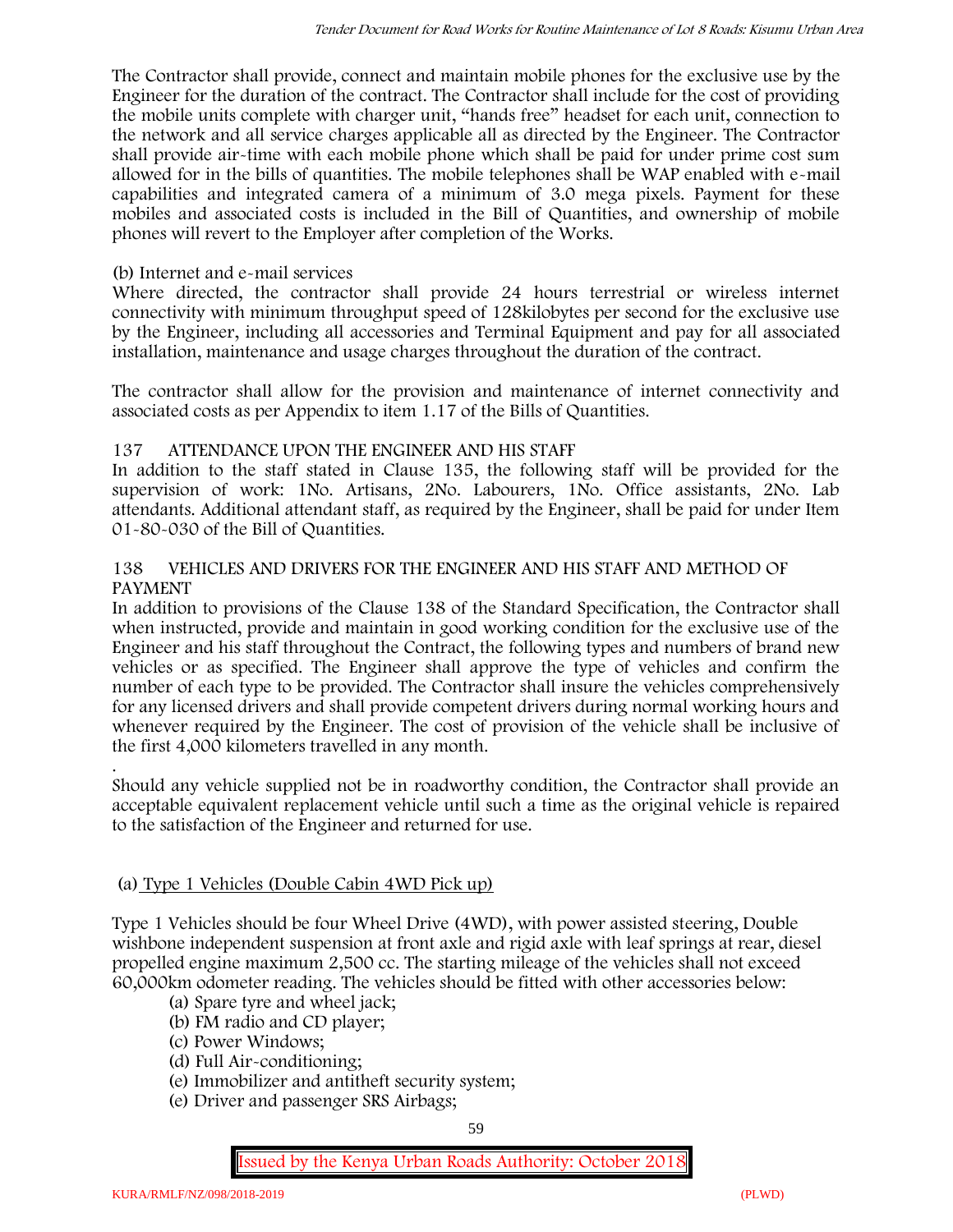(f) Canvas cover over the carrying deck at the back.

At the end of the contract, all type 1 vehicles shall revert to the Contractor.

# **(c) Type 2 Vehicles (station wagon/saloon)**

Specifications for Type 2 Vehicles shall be station wagon/saloon vehicles; petrol propelled engine maximum 1,800 cc. The starting mileage of the vehicles shall not exceed 60,000km odometer reading and shall in addition be fitted with a fibre glass body or similar and two columns of sitting benches on the carting deck at the back.

The Contractor shall insure comprehensively the vehicles for any licensed drivers and shall provide competent drivers during normal working hours and whenever required by the Engineer.

At the end of the contract, all type 2 vehicles shall revert to the Contractor.

Payment of vehicle shall be per vehicle month in item 01-80-017/18 of the BOQ.

# **139 MISCELLANEOUS ACCOUNTS**

The Contractor maybe instructed by the Engineer to make payments of general miscellaneous accounts for such items as stationary, stores and equipment and miscellaneous supervision personnel and claims or the Engineer may direct the Contractor to purchase or pay for the above. The Contractor will be paid on a prime cost basis plus a percentage for overheads and profits under appropriate items in the Bills of Quantities.

# **142 ENVIRONMENTAL PROTECTION**

The Contractor shall comply with the Statutory Regulations in force in Kenya regarding environmental protection and waste disposal, and shall liaise with the National Environmental Management Agency (NEMA).

The Contractor shall ensure so far as is reasonably practicable and to the satisfaction of the Engineer; that the impact of the construction on the environment shall be kept to a minimum and that appropriate measures are taken to mitigate any adverse effects during the construction.

- (a) The Contractor shall exercise care to preserve the natural landscape and shall conduct his construction operations so as to prevent any unnecessary destruction, scarring, or defacing of the natural surroundings in the vicinity of the work. Except where clearing is required for permanent works, all trees, native shrubbery, and vegetation shall be preserved and shall be protected from damage by the Contractor's construction operations and equipment. All unnecessary destruction, scarring, damage or defacing resulting from the Contractor's operations shall be repaired, replanted, reseeded or otherwise corrected as directed by the Engineer, and at the Contractor's expense.
- (b) The Contractor shall ensure that measures are in place to control soil erosion and water pollution, by use of berms, dykes, silt fences, brush barriers, dams, sediment basins, filter mats, netting, gravel, mulches, grasses, slope drains, contour banks, and other erosion control devices and methods. Temporary erosion control provisions shall be coordinated with permanent erosion control features to assure economical, effective and continuous measures throughout the period of the works. The Contractor's attention is drawn to the requirements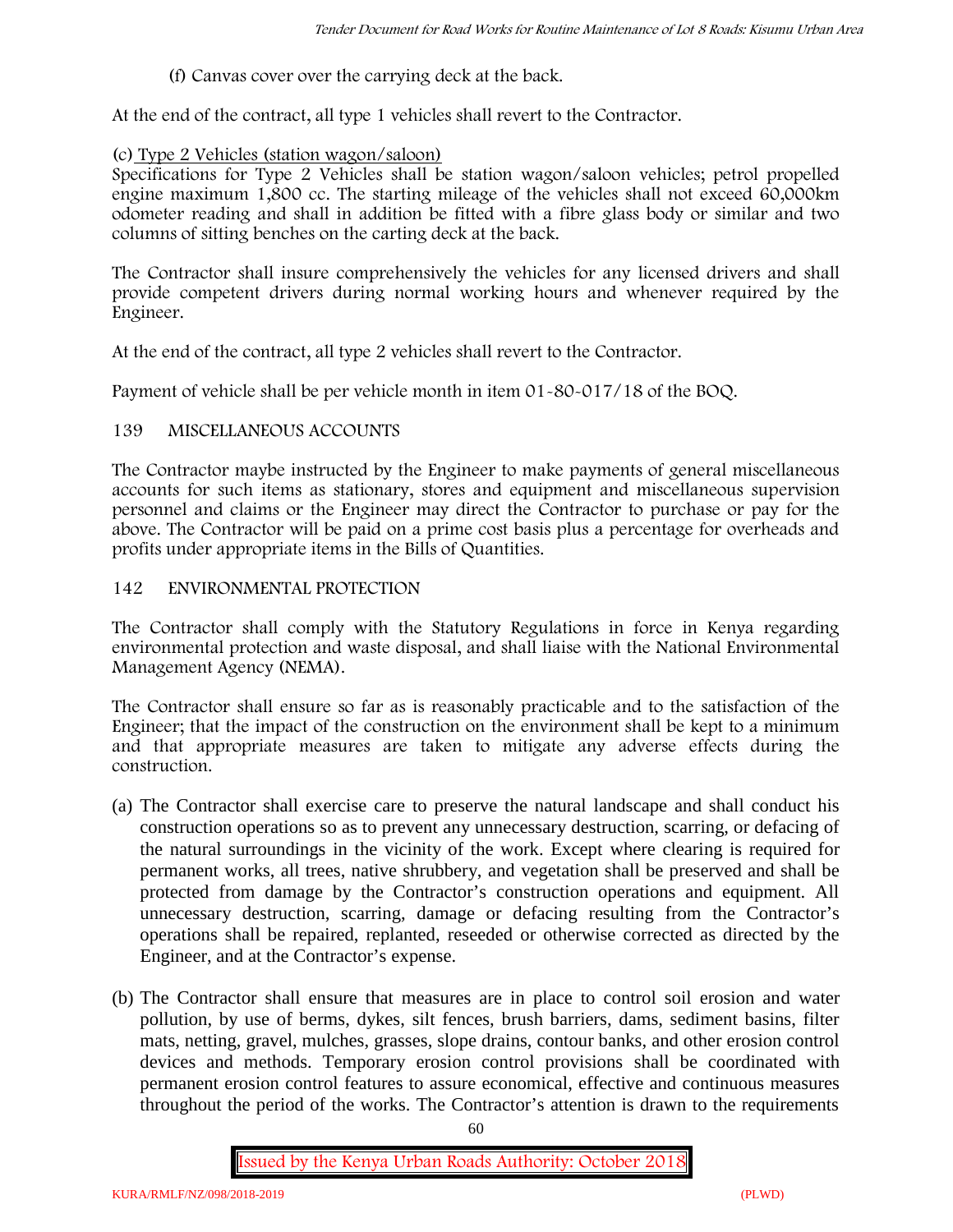of Clause 502, in that works need to be progressively finished so that permanent vegetation can establish quickly to mitigate soil erosion and erosion of drains.

- (c) The Contractor shall provide all the labour, equipment, materials, and means required and shall carry out proper and efficient measures wherever and as often as necessary to minimise the dust nuisance.
- (d) The Contractor shall comply with all applicable Kenyan laws, orders and regulations concerning the prevention, control and abatement of excessive noise. Blasting, use of jackhammers, pile driving, rock crushing, or any other activities producing high-intensity impact noise may be performed at night only upon approval of the Engineer.
- (e) Immediately after extraction of materials, all borrows pits shall be backfilled to the satisfaction of the Engineer. In particular borrow pits near the project road shall be backfilled in such a way that no water collects in them.
- (f) Spilling of bitumen fuels Oils and other pollutants shall be cleared up.
- (g) The Contractor's attention is drawn to the requirements of the Standard Specification in regard to the environment and in particular to the following clauses:

| Clause 115: Construction Generally                                  |
|---------------------------------------------------------------------|
| Clause 116: Protection from Water                                   |
| Clause 136: Removal of Camps                                        |
| Clause 605: Safety and Public Health Requirements Clause            |
| Clause 607: Site Clearance and Removal of Topsoil and<br>Overburden |

(h) No additional payment will be made to the Contractor to cover costs arising from the requirements for this Clause and the Contractor must include these costs in the rates inserted into the Bills of Quantities.

# **143 STAFF TRAINING**

The Contractor shall allow for training of engineers, technicians and other support staff as may be instructed by the Engineer.

The payment of the allowances of such staff shall be made as instructed by the Engineer under the relevant provisions in the Bills of Quantities.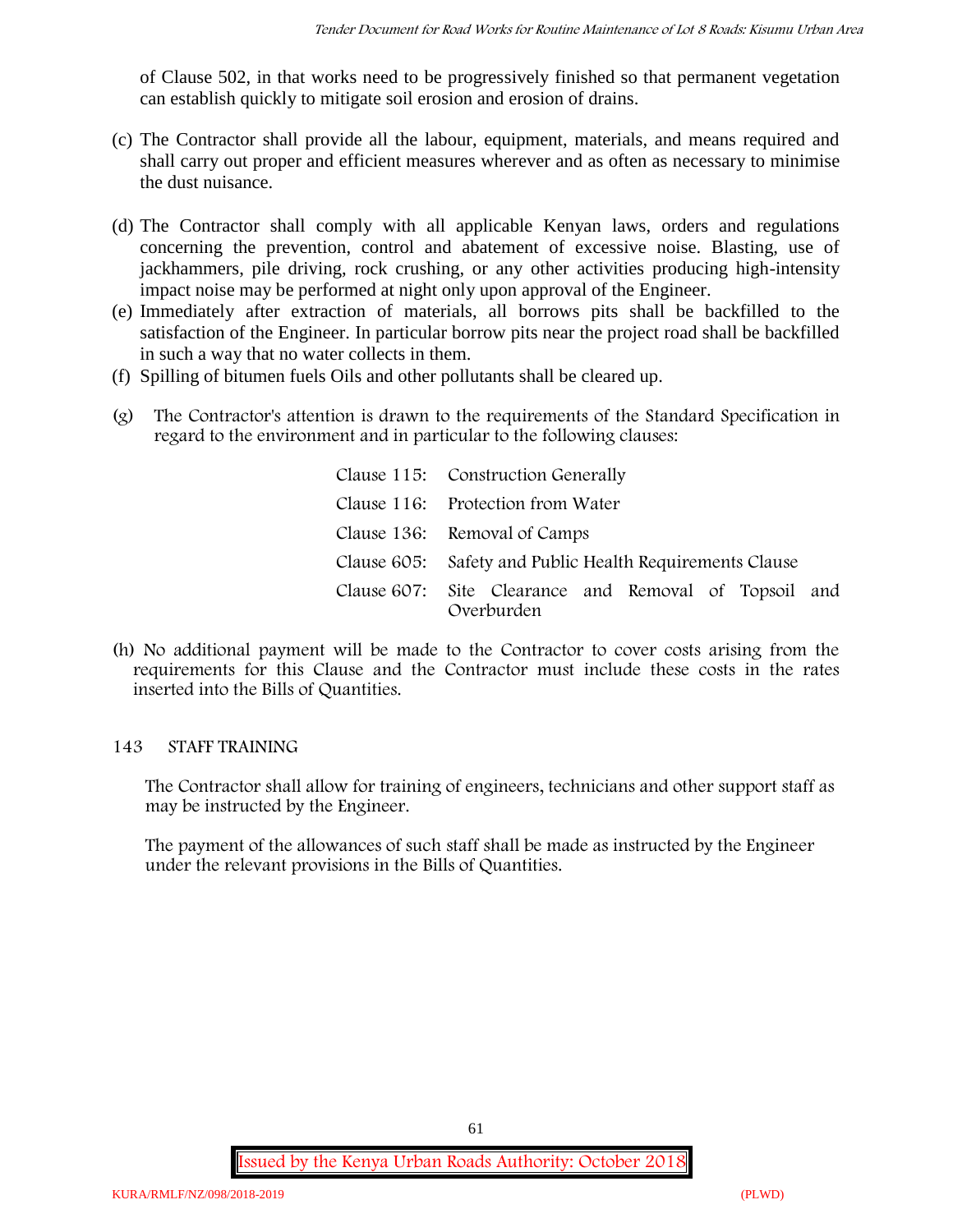# **SECTION 2 - MATERIALS AND TESTING OF MATERIALS**

All materials testing shall be in accordance with Section 2 of the Standard Specifications.

#### **SECTION 3 - SETTING OUT & TOLERANCES**

#### **301 SETTING OUT**

a) In addition to the provisions of clause 3.01(a) if the traverse points to be used for the setting out are close to the existing carriageway and interfere with construction works then the Contractor will have to relocate them to a location where they will not be disturbed. The co ordinates and heights of all traverse points so located shall be listed and provided to the Engineer for checking and/or approval. Contractor shall also monument the new centreline every 200m along straight and all salient points along curves by a pin in the concrete beacon before commencement of any works.

The road reserve boundary posts shall have 12mm diameter steel pins embedded in concrete, 200mm long with 25mm exposed to the air, sticking out form its top surface. This pin shall be co-ordinated and heighted and result of the same shall be provided to the Engineer for approval. Cost of these works shall be included in the rates as no separate item has been provided.

Commencement of the works shall not be permitted until this basic survey data has been provided and approved by the Engineer for at least 2 Kms of the road.

b) Detailed Setting Out

Reference pegs shall be 50mm by 50mm in section 600mm long driven 400mm firmly into ground and painted white above the ground. The offset from centre line shall be indicated by small nail 20mm to 25mm long with its head driven flush with the top of the peg.

Chainages, offset and reference elevation shall be clearly indicated to the sides of the peg to the satisfaction of the Engineer.

After cutting of benches and prior to commencement of earthworks or subgrade works, Contractor shall take cross-sections again and submit the copy of the same to Engineer for agreement. These cross-sections shall then be used as basis of measurement for all subsequent layers, unless otherwise stated.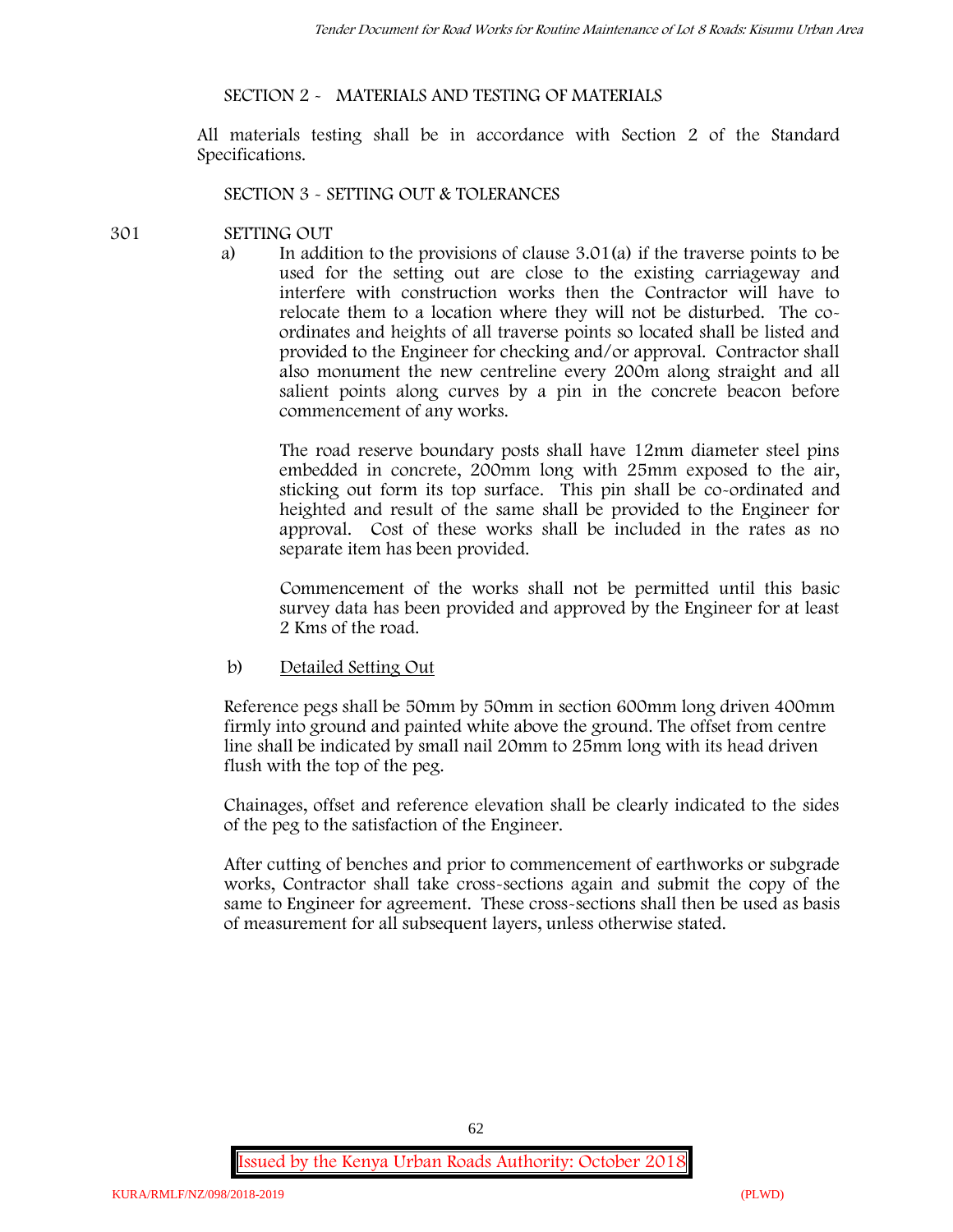### **SECTION 4- SITE CLEARANCE AND TOP SOIL STRIPPING**

#### **401 SITE CLEARANCE**

Site Clearance shall be carried out as directed by the Engineer.

#### **402 REMOVAL OF TOPSOIL**

Topsoil shall include up to 200mm depth of any unsuitable material encountered in existing or newly constructed drains, drainage channels, and accesses.

**403 REMOVAL OF STRUCTURES, FENCES AND OBSTRUCTIONS**

When instructed by the Engineer, the Contractor shall demolish or remove any structure and payment for this shall be made on day works basis.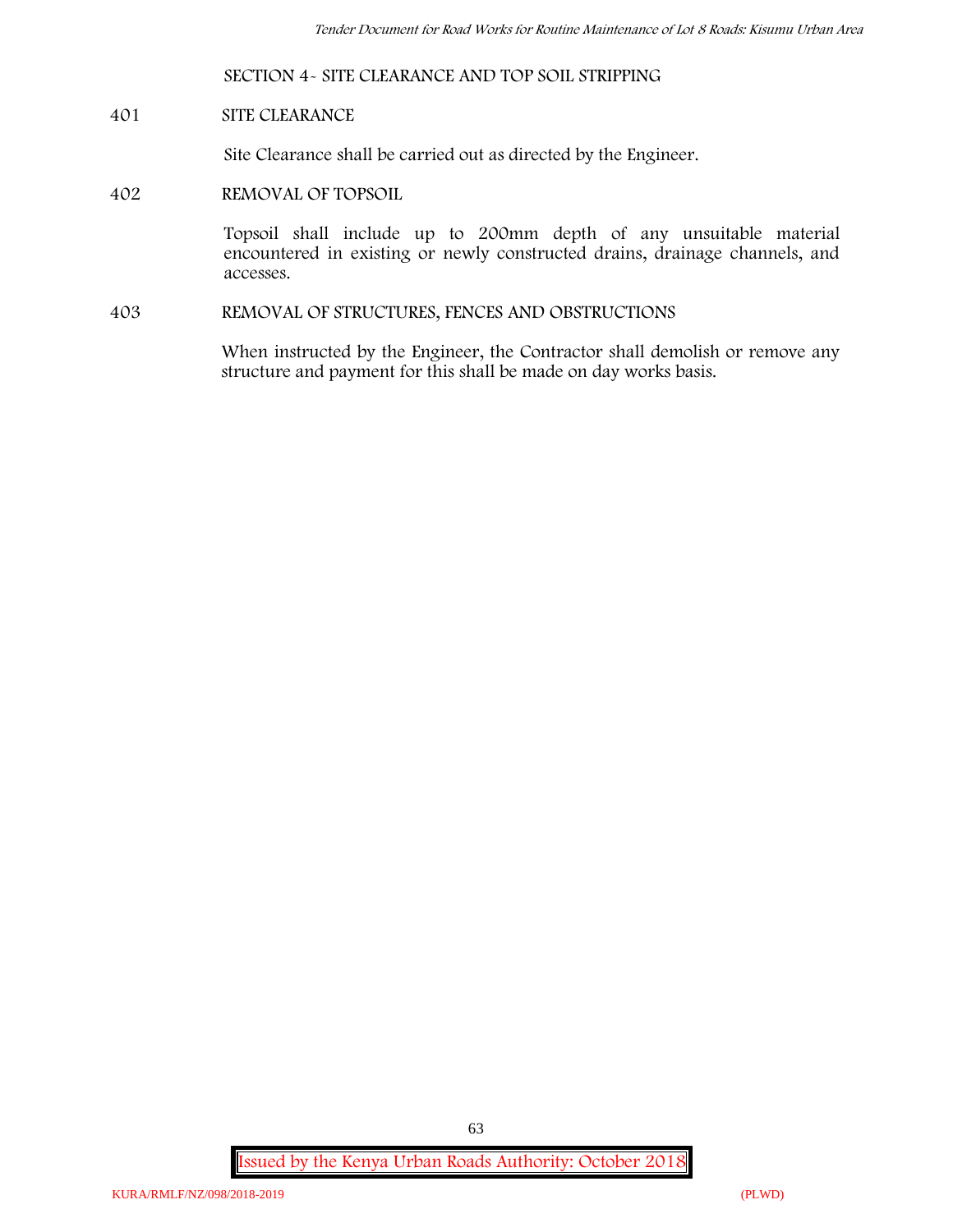# **SECTION 5 - EARTHWORKS**

#### **504 PREPARATION PRIOR TO FORMING EMBANKMENT**

Where benching is required for existing pavement to accommodate earthworks subgrade or subbase for widening the road, the rate for compaction of existing ground shall be deemed to cover this activity.

Excavation in the pavement of the existing road shall be kept dry. In the event of water penetrating the underlying layer, construction of the subsequent layers shall be postponed until the underlying layers are dry enough to accommodate the construction plant without deforming or otherwise showing distress.

Step construction shall be carried out per layer at the joint where excavating both vertically and perpendicular to the direction of the travel. The step shall be 500mm perpendicular to the direction of the travel and 150mm vertical unless otherwise instructed by the Engineer.

Special care shall be taken when compacting the new material at the joint ensuring that specified density is achieved.

#### **505 CONSTRUCTION OF EMBANKMENTS**

Only material approved by the Engineer shall be used for fill in embankments. Material with high swelling characteristics or high organic matter content and any other undesirable material shall not be used, unless specifically directed by the Engineer. Unsuitable material shall include:

- (i) All material containing more than 5% by weight or organic matter (such as topsoil, material from swamps, mud, logs, stumps and other perishable material)
- (ii) All material with a swell of more than 3% (such as black cotton soil)
- (iii) All clay of plasticity index exceeding 50.
- (iv) All material having moisture content greater than 105% of optimum moisture content (Standard Compaction)

Subgrade: Shall mean upper 300mm of earthworks either insitu or in fill and subgrade shall be provided for as part of earthworks operation and payment shall be made as "fill". The material for subgrade shall have a CBR of not less than 8% measured after a 4 day soak in a laboratory mix compacted to a dry density of 100% MDD (AASHTO T99) and a swell of less than 1%.

Subgrade repair: Where directed by the Engineer, any localized failure in the subgrade shall be repaired by filling in selected soft, hard or natural of minimum CBR 30% and compacted in accordance with clauses in the specifications applying to normal subgrade.

Embankment repair: Where directed by the Engineer, any localized filling in soft, hard or natural; selected material requirements shall be executed in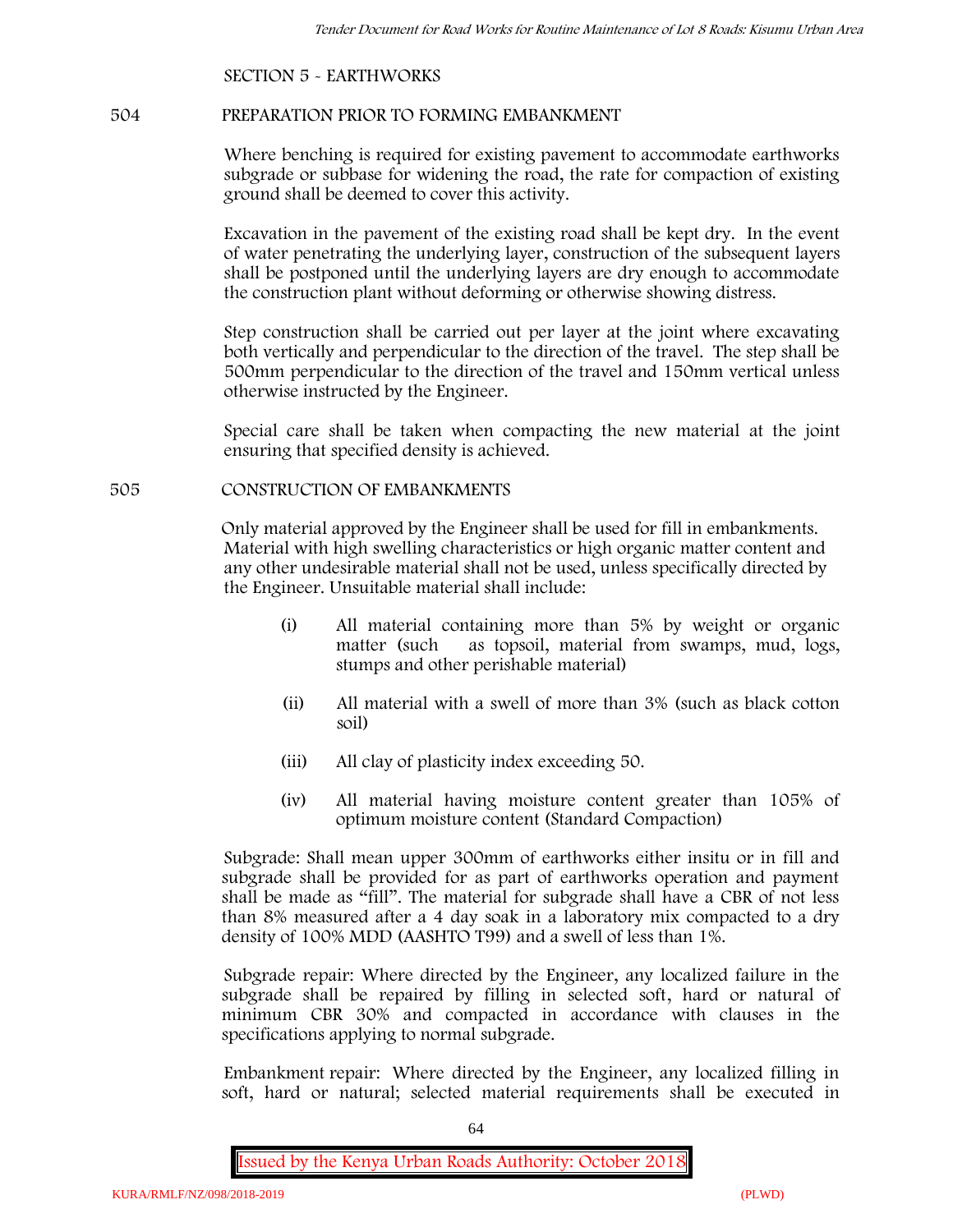accordance with Clause 505.

# **508 COMPACTION OF EARTHWORKS**

At pipe culverts, all fill above ground level around the culverts shall be compacted to density of 100% MDD (AASHTO T.99) up to the level of the top of the pipes or top of the surround(s), if any and for a width equal to the internal diameter of the pipe on either side of the pipe(s) or surround(s) as applicable.

At locations adjacent to structures, all fill above ground level upto the underside of the subgrade shall be compacted to density of 105% MDD (AASHTO T.99). In case of fill around box culverts this should be carried out for the full width of the fill and for a length bounded by the vertical plane passing through the ends of the wingwalls.

Notwithstanding the provision of clause 503 of the standard Specification, Compaction of subgrade material (i.e. material immediately below formation) in cut areas shall not be carried out by the contractor in areas where the formation is formed in hard material, unless specific instructions to the contrary are issued by the Engineer.

Where improved sub-grade material shall be required, this shall be compacted and finished to the same standards and tolerances as those required for normal subgrade and clauses in the specifications applying to normal subgrade shall also apply.

# **511 BORROW PITS**

The first part of the Standard Specification is amended as follows:-

Fill material which is required in addition to that provided by excavation shall be obtained from borrow pits to be located and provided by the Contractor but to the approval of the Engineer contrary to what has been stated.

# **517 MEASUREMENT AND PAYMENT**

Notwithstanding the provisions of clause 517 of the standard specifications, the rate for compaction of fill in soft material shall allow for the requirements of clause 508 of the special specification and no extra payment shall be made for compaction around pipe culverts (100% MDD AASHTO T.99).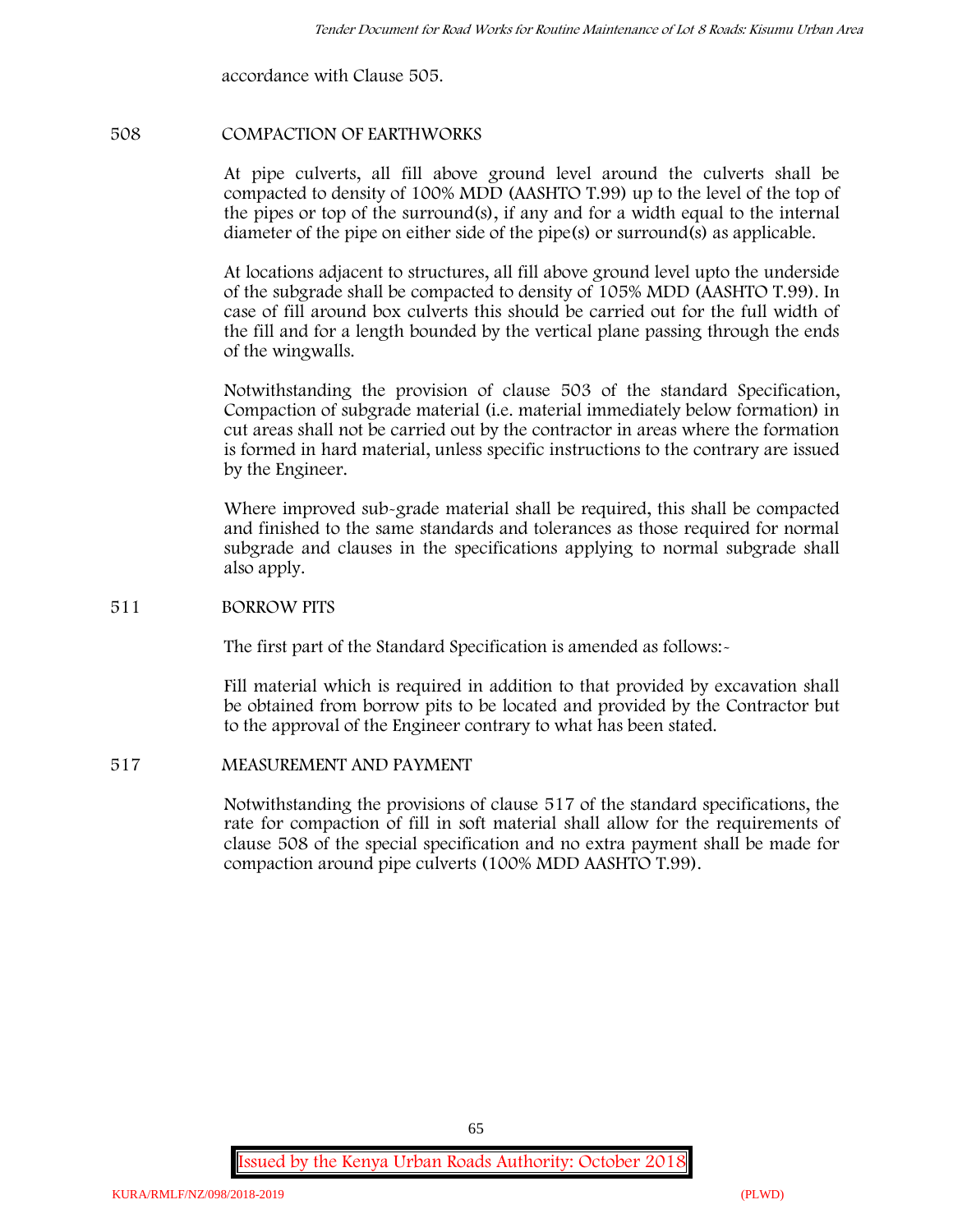# **SECTION 6 - QUARRIES, BORROW PITS, STOCKPILES AND SPOIL AREAS**

#### **601 GENERAL**

Notwithstanding any indications to the contrary in the Standard specification the Engineer will not make available to the Contractor any land for quarries, borrow pits, stockpiles and spoil areas, except for those areas in road reserves specifically approved by him.

The contractor will be entirely responsible for locating suitable sources of materials complying with the Standard and Special Specifications, and for the procurement, Wining, haulage to site of these materials and all costs involved therein. Similarly the contractor will be responsible for the provision and costs involved in providing suitable areas for stockpiling materials and spoil dumps. Should there be suitable sites for spoil dumps or stockpiles within the road reserve forming the site of the works the Contractor may utilise these subject to the approval of the Engineer.

No additional payment will be made to the Contractor to cover costs arising from the requirements for this Clause and the Contractor must include these costs in the rates inserted into the Bills of Quantities.

#### **602 MATERIAL SITES**

The information on possible material sites is given for the general guidance of bidders. Bidders are however advised to conduct their own investigation as the information contained therein is neither guaranteed nor warranted

#### **603 PROVISION OF LAND**

Notwithstanding any indications to the contrary in the Standard specification the Engineer will not make available to the Contractor any land for quarries, borrow pits, stockpiles and spoil areas, except for those areas in road reserves specifically approved by him.

The contractor will be entirely responsible for locating suitable sources of materials complying with the Standard and Special Specifications, and for the procurement, Wining, haulage to site of these materials and all costs involved therein. Similarly the contractor will be responsible for the provision and costs involved in providing suitable areas for stockpiling materials and spoil dumps. Should there be suitable sites for spoil dumps or stockpiles within the road reserve forming the site of the works the Contractor may utilise these subject to the approval of the Engineer.

No additional payment will be made to the Contractor to cover costs arising from the requirements for this Clause and the Contractor must include these costs in the rates inserted into the Bills of Quantities.

#### **605 SAFETY AND PUBLIC HEALTH REQUIREMENTS**

In addition to clause 605, the contractor shall allow for professionals to conduct lectures to the workers regarding the spread of HIV/Aids. **SECTION 7 - EXCAVATION AND FILLING FOR STRUCTURES**

66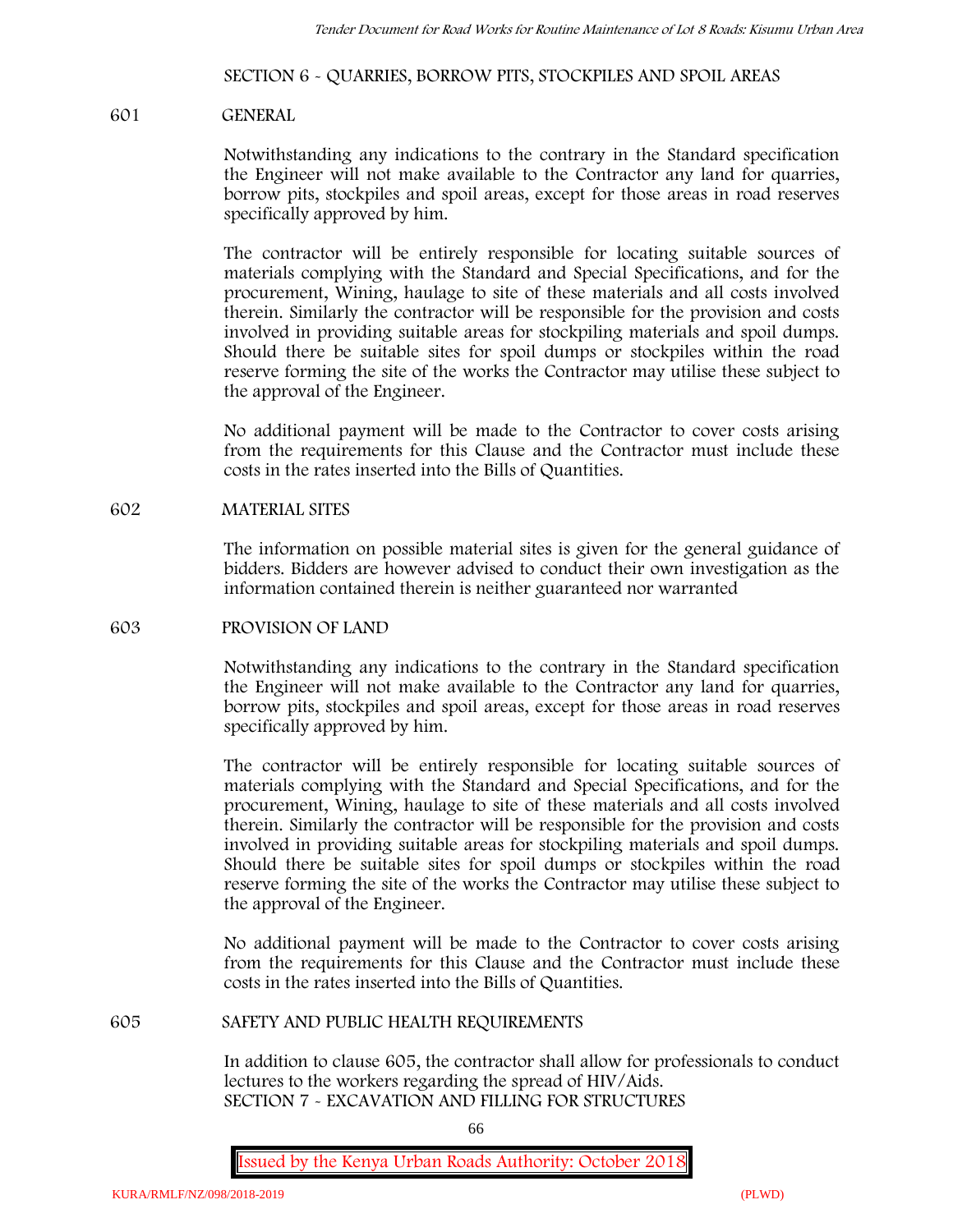# **703 EXCAVATION OF FOUNDATIONS FOR STRUCTURES**

Unless otherwise instructed by the Engineer, all excavated surfaces in material other than hard material, on which foundations for structures shall be placed, shall be compacted to 100% MDD (AASHTO T.99) immediately before structures are constructed.

Paragraph 4, last line: - Replace "95%" with "100%".

**707 BACKFILLING FOR STRUCTURES**

Unless otherwise instructed by the Engineer, all backfilling material shall be compacted to a minimum of 100% MDD (AASHTO T.99).

#### **709 EXCAVATIONS FOR RIVER TRAINING AND NEW WATER COURSES**

Payments for river training and establishment of new watercourses shall only be made where such work constitute permanent works. Works done for road deviation or other temporary works shall not qualify for payment.

#### **710 STONE PITCHING**

Stone pitching to drains, inlets and outlets of culverts to embankments and around structure shall consist of sound unweathered rock approved by the Engineer.

The stone as dressed shall be roughly cubical in shape with minimum dimensions of 150 x 150mm for normal thickness of stone pitching.

The surface to receive the pitching shall be compacted and trimmed to slope and the stone laid, interlocked and rammed into the material to give an even finished surface.

In areas where stone pitching has been damaged, the Contractor shall identify such areas and notify the Engineer for his agreement of the extent of the Works required and his approval and instructions to proceed with the Works. Stone Pitching Repair and Reconstruction shall be carried out in accordance with Clause 710 of the Standard Specifications.

The Works shall involve removal of the damaged stone pitching and reconstruction of the said areas in accordance with Clause 710 of the Standard Specifications by use of the sound salvaged material together with any necessary additional material where all such materials shall comply with Section 7 of the Standard Specifications.

Contrary to clause 713 of the standard specifications, the rates inserted for stone pitching shall allow for grouting. **711 GABIONS**

> Where instructed by the Engineer the Contractor will install gabions as protection works to washout areas or bridge Piers and or Abutments. Gabions shall be constructed in accordance with Clause 711 of the Standard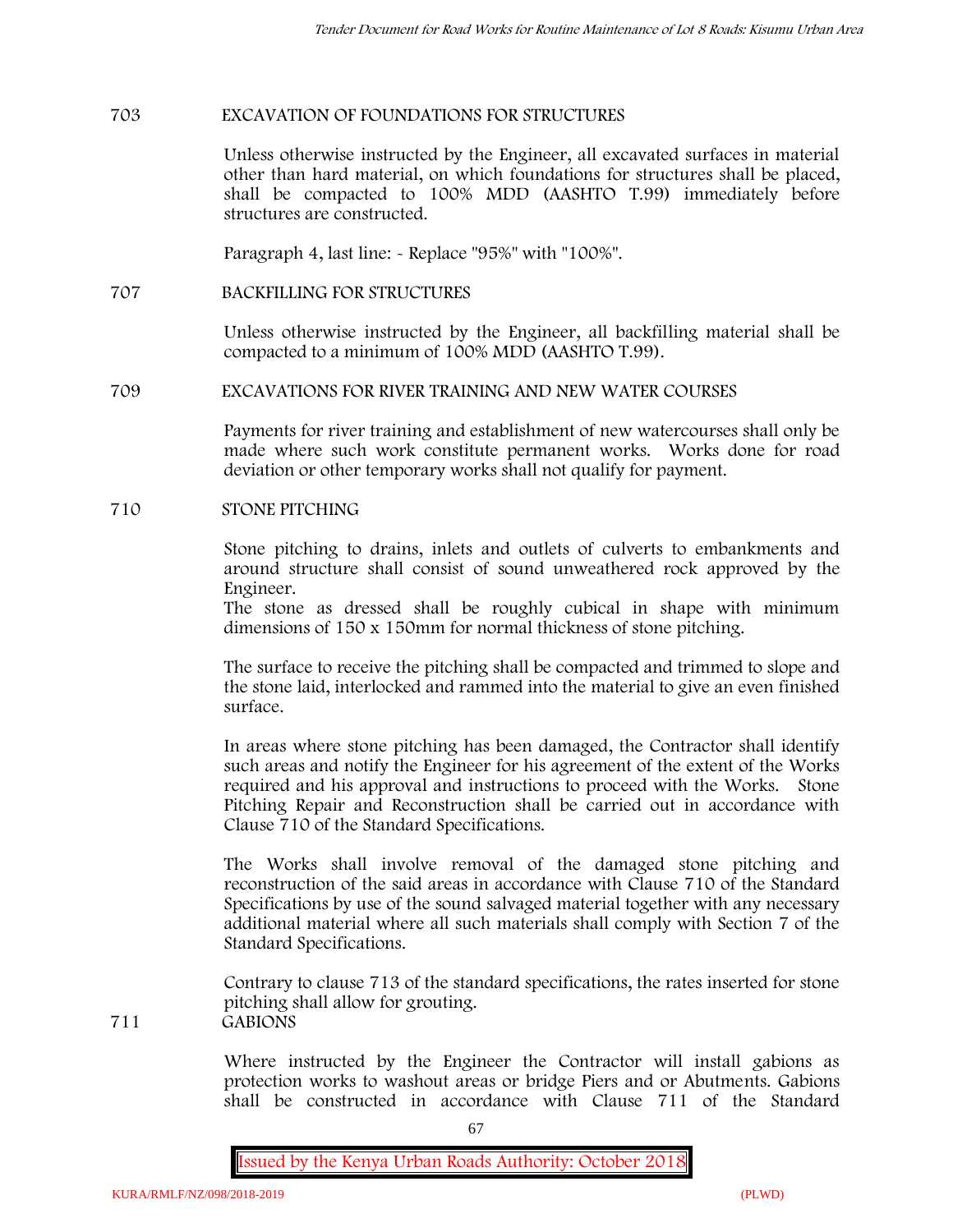# Specification.

I n cases where existing gabions have been damaged, the Contractor shall identify them and notify the Engineer for his agreement of the extent of the Work required and his approval and instructions to proceed with the Works.

The Works shall involve removal of the damaged gabions / rocks, excavation to the correct levels and grades as directed by the Engineer, and in accordance with Clause 711 of the Standard Specifications and reconstruction with new gabions and other necessary materials as necessary. The damaged gabions shall be recovered and transported to the nearest KURA'S Yard or M.O. R &P.W Department depot.

# **712 RIP-RAP PROTECTION WORK**

Quarry waste or similar approved material shall be used to backfill scoured and eroded side, outfall and cut-off drain. The material shall be compacted to form a flat or curved surface preparatory to stone [pitching of drainage channels, existing and new scour checks as directed by the Engineer.

The surface to receive the pitching shall be compacted and trimmed to slope and the stone hand laid, interlocked and rammed into the material to give an even finished surface. The interstices of the Pitching shall be rammed with insitu material. The insitu material immediately behind the pitching shall be compacted to minimum density of 100% MDD compaction (AASHTO T.99)

# **714 BACKFILL BELOW STRUCTRURES**

Where instructed this shall be carried out in compliance with the requirements of Clause 507 and 804 of the Standard Specification.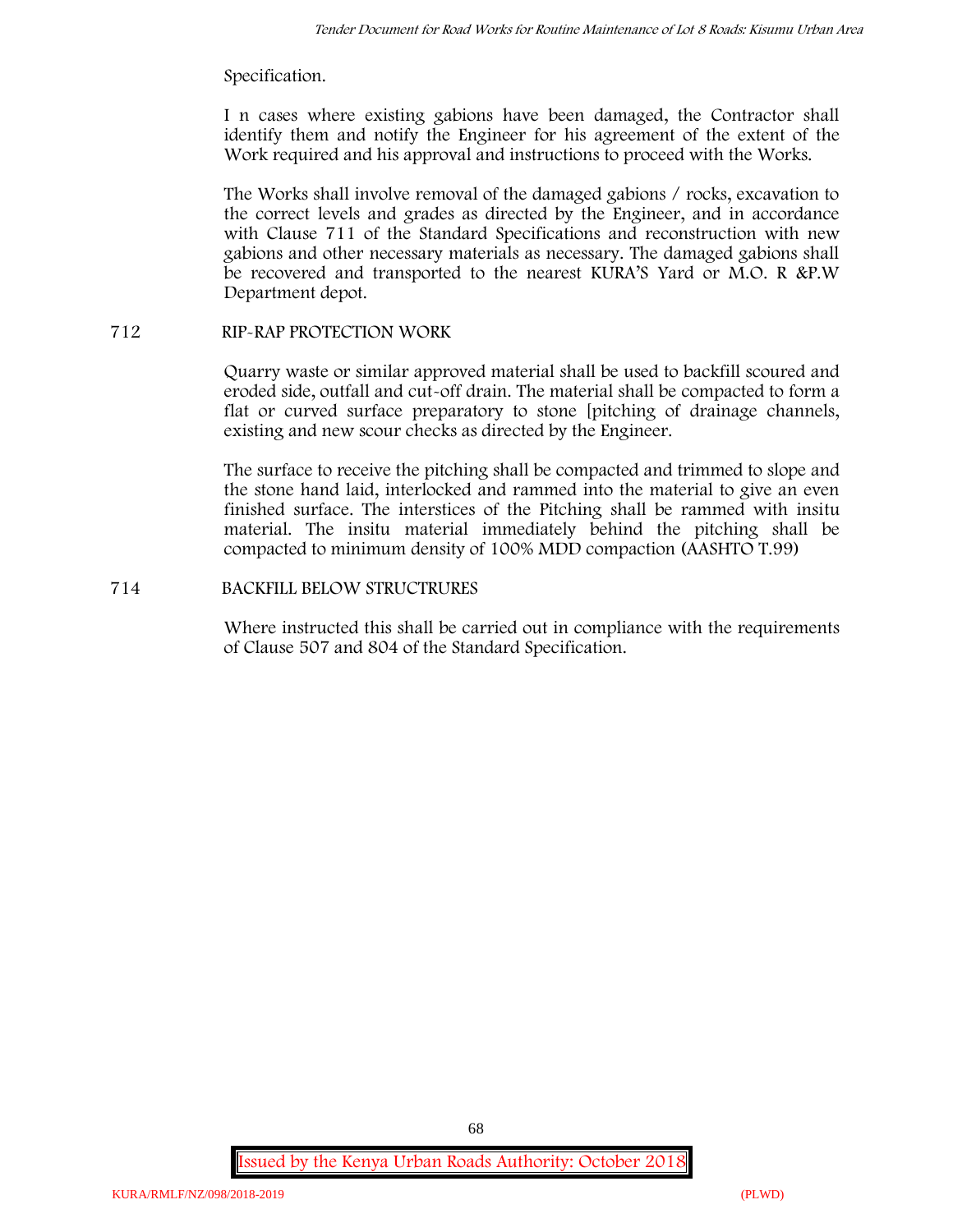# **SECTION 8 - CULVERTS AND DRAINAGE WORKS**

#### **801 SCOPE OF SECTION**

The operations specified in this section apply to the installation of drainage works and reinstatement and improvement of the same.

In addition, this Section covers: -

- Extending of existing 450mm, 600mm and 900mm diameter pipes to be compatible with the increased road width or access.
- Desilting and cleaning of existing pipes and outfall drains to make them free flowing.

**804 EXCAVATION FOR CULVERTS AND DRAINAGE WORKS**

In the Standard Specifications, make the following amendments: -

- (a) In paragraph 6, line 3, and in paragraph 7, line 5 and in paragraph 11, line 6, delete "95%" and insert "100%".
- (b) Removal of Existing Pipe Culverts

Where instructed by the Engineer, the Contractor shall excavate and remove all existing blocked or collapsed culvert pipes of 450mm, 600mm and 900mm diameter including concrete surround, bedding, inlet and outlet structure.

The void left after removal of culvert pipes shall be widened as necessary to accommodate new concrete bedding, pipe and haunching. The payment of this work shall be per linear metre of pipes removed,

and the volume in m<sup>3</sup> of inlet/outlet structure removed. The void left by removal of these pipes shall be carefully preserved in order to accommodate replacement of 450mm, 600mm or 900mm diameter pipe culverts as shall be directed by the Engineer.

- (c) Removal of Other Existing Drainage Structures When instructed by the Engineer, the Contractor shall demolish or remove any other structure and payment for this shall be made on day work basis.
- (d) Excavation for Culverts and Drainage Works The Contractor shall carry out all excavations for new culverts and drainage works to the lines, levels, inclinations, and dimensions shown on the drawings or as instructed by the Engineer.

#### **805 EXCAVATION IN HARD MATERIAL**

In the Standard Specifications, Sub-clauses 805(a) and 805 (b) delete "95%" and insert "100%".

In sub-clause 809(a), paragraph 1, line 1, substitute "95%" with "100%".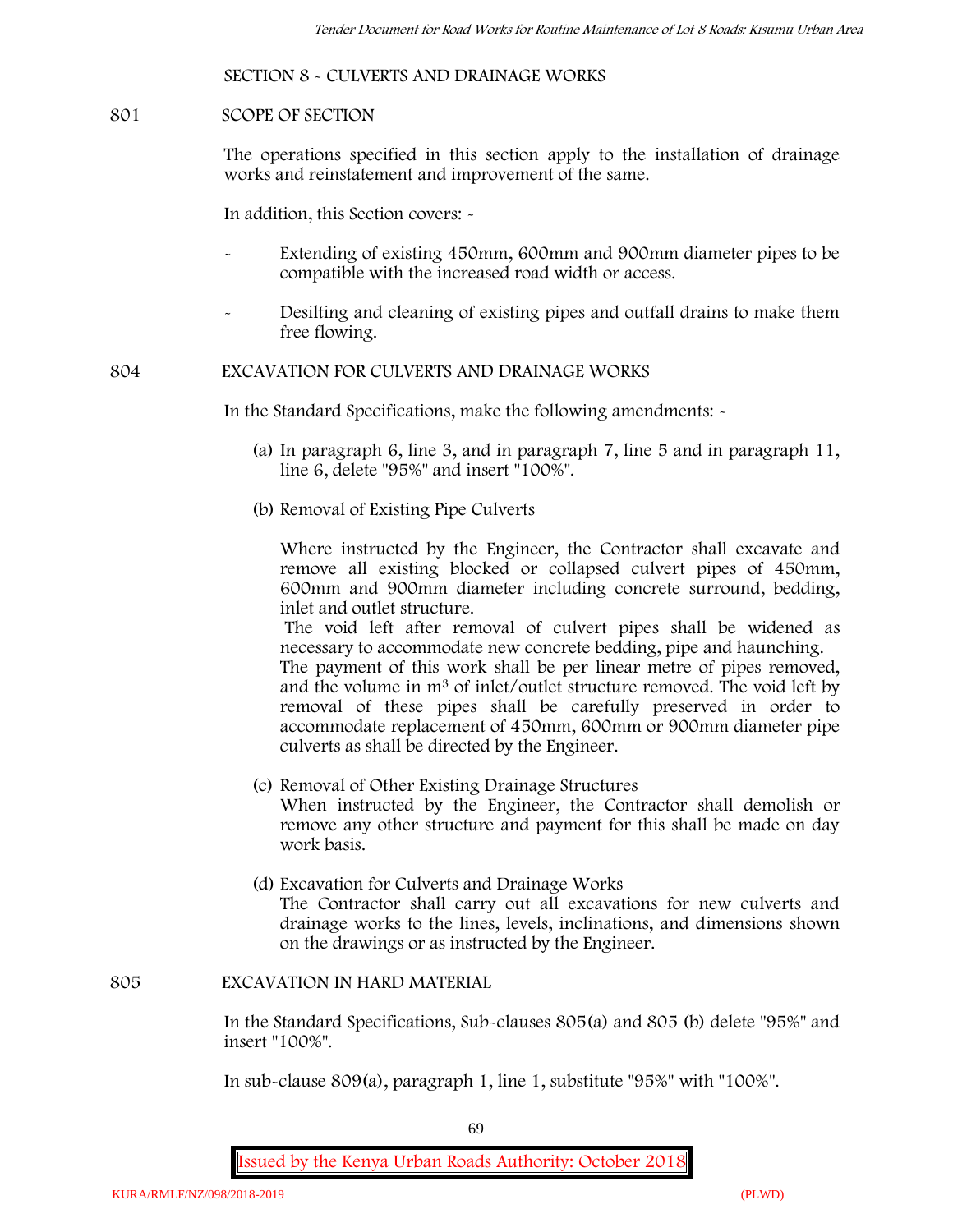In sub-clause 809(c), paragraph 2, line 4, between the words "compacted" and "and shaped" insert the words "to 100% MDD (AASHTO T.99)".

Hard material is material that can be excavated only after blasting with explosives or barring and wedging or the use of a mechanical breaker fitted with a rock point in good condition and operated correctly. Boulders of more than 0.2m<sup>3</sup> occurring in soft material shall be classified as hard material.

### **809 BEDDING AND LAYING OF PIPE CULVERTS**

Concrete pipes shall be laid on a 150mm thick concrete bed of class 15/20 and the pipes shall be bedded on a 1:3 cement: sand mortar at least 50mm thick, 150mm wide and extending the full length of the barrel.

The rates inserted shall allow for compaction of the bottom of excavation to 100% MDD (AASHTO T.99).

**810 JOINTING CONCRETE PIPES**

The concrete pipes for the culverts shall have ogee joints and will be jointed by 1:2 cement: sand mortar and provided with fillets on the outside as described in clause 810 of the Standard Specification.

# **812 BACKFILLING OVER PIPE CULVERTS**

In the Standard Specifications, clause 812

a) Wherever the expression "dry density of 95% MDD (AASHTO T. 99)" occurs delete and replace with "dry density of 100% MDD (AASHTO T.99)".

The rates entered for laying of pipe culverts shall allow for backfilling to pipe culverts and compacting to 100% MDD (AASHTO T.99) and these works shall not be measured and paid for separately.

# **814 SUBSOIL DRAINS**

In the event of excavation for repairs exposing local seepage, springs or unacceptably high water table, the Engineer may instruct the provision of counter fort or French drains.

These drains shall consist of a trench excavated to the alignment, width, depth and gradient instructed by the Engineer, and backfilled with approved compacted clean hard crushed rock material as specified in clause 815 of the standard specification. Where these drains lie within the carriageway the carriageway shall be reinstated with compacted stabilised gravel and surfaced with hot asphalt or a surface dressing as instructed by the Engineer.

# **815 INVERT BLOCK DRAINS AND HALF ROUND CHANNELS**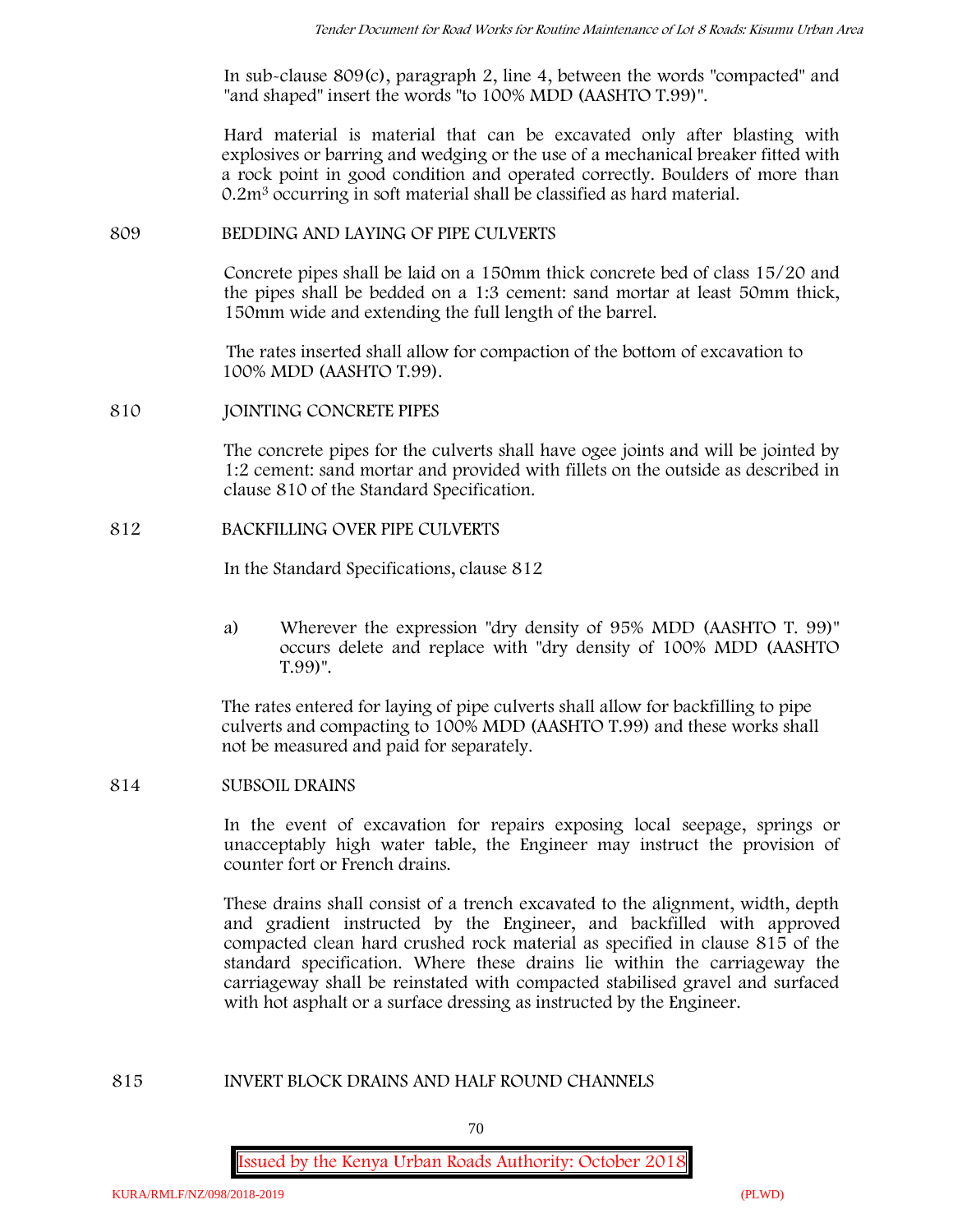Invert Block Drains and Half Round Channels shall be constructed as shown in the drawings provided in accordance with the Standard Specifications where directed by the Engineer.

- **817 REPAIRS TO DRAINS**
- **817.1 Cleaning and Repair of Existing Drains**

In areas of existing side drains, mitre or outfall drains where such are blocked, the Engineer shall instruct the Contractor to clean and clear the drains to free flowing condition.

The work shall consist of:

- (a) Stripping and removal of any extraneous material to spoil including vegetation and roots in the drains to the satisfaction of the engineer.
- (b) Spreading of any spoil to the satisfaction of the Engineer.

Shaping the drains to free flowing condition as directed by the Engineer. Removing any broken side slabs for inverted block drains and replacing with a new removing any broken inverted block drains and replacing with a new one well jointed.

Measurement and Payment for cleaning drains shall be by linear metre of drain cleaned measured as the product of plan area and vertical depth of extraneous material instructed to be removed. No extra payment will be made for removal of vegetation and roots.

**817.2 Channels**

The Engineer may instruct that the Contractor provides open channels in place of existing subdrains where the latter may be damaged or in any other place. The rates entered by the Contractor in the bills of quantities must include for removal and disposal of any subdrain material, excavation to line and level, backfilling and compaction as directed by the engineer. The channels shall be constructed of precast class 20/20 concrete of minimum 80mm thickness and lengths or widths not exceeding 1000mm. Joints shall be at least 15mm wide filled with 1:2 cement sand mortar.

**817.3 Rubble fills for protection work**

Quarry waste or similar approved material shall be used to back fill scoured and eroded side, outfall and cut-off drains. The material shall be compacted to form a flat or curved surface preparatory to stone pitching of drainage channels, existing and new scour checks as directed by the Engineer.

# **817.4 Stone Pitching**

Stone pitching shall be constructed in accordance with clause 710 of the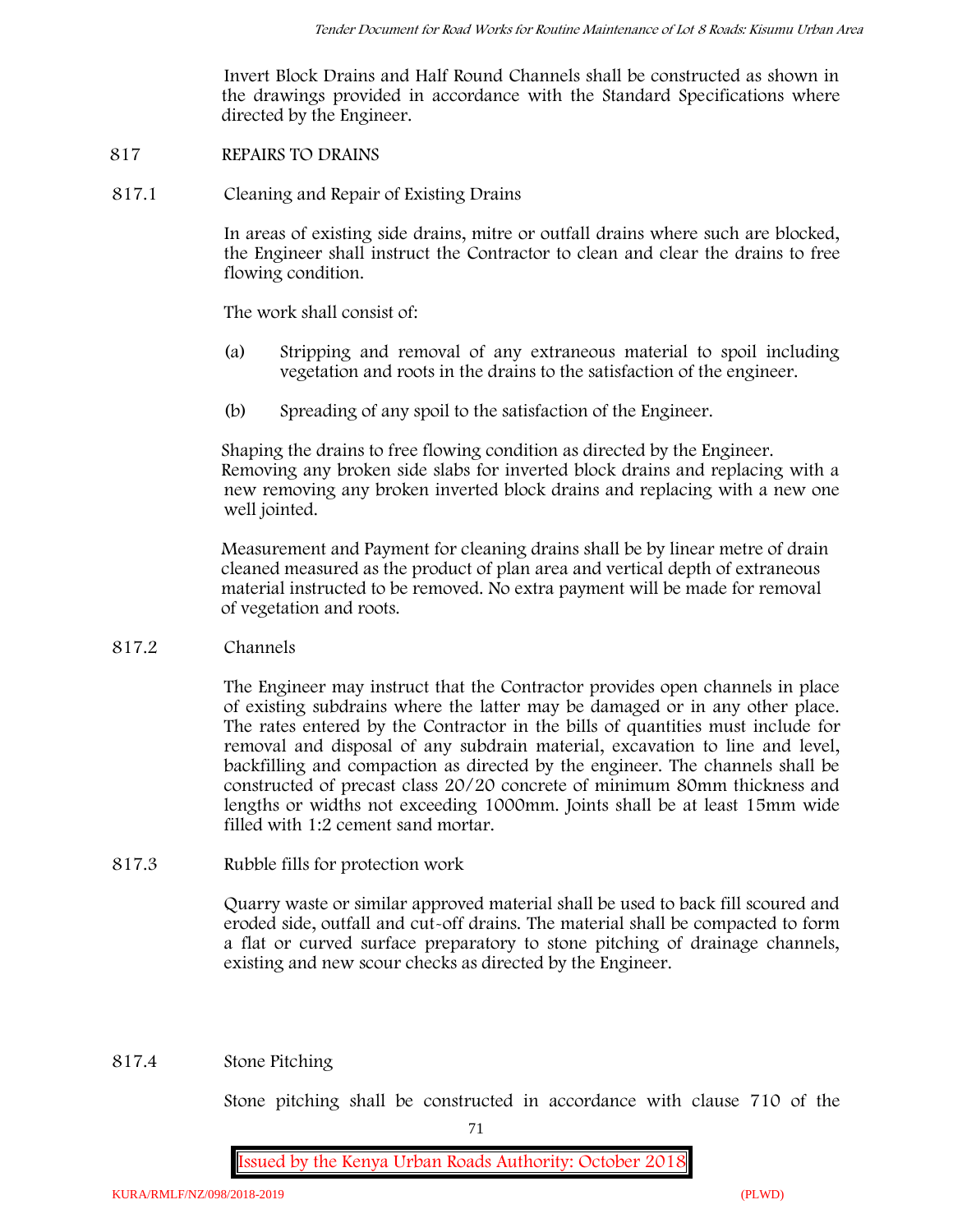standard Specification.

## **817.5 Gabions**

Gabions shall be constructed in accordance with clause 711 of the standard Specification.

## **817.6 Spoil Material**

The Contractor shall be responsible for removal from site of all materials excavated in the course of undertaking works in this section of the specifications, unless suitable for re-use, and deposit of the material in a spoil dump to be approved by the Engineer.

## **818 SCOUR CHECKS**

Scour checks are to be constructed in mass concrete in accordance with clause 818 of the standard Specifications and the drawings as shall be provided.

## **819 CLEANING AND MAINTENANCE**

## **819.1 Desilting of Pipe Culverts**

Where instructed, Contractor shall desilt the existing pipe culverts by removing all the material from the pipe to make them clean and free flowing.

Measurement and payment shall be by the linear metres of pipes de-silted, regardless of diameter size.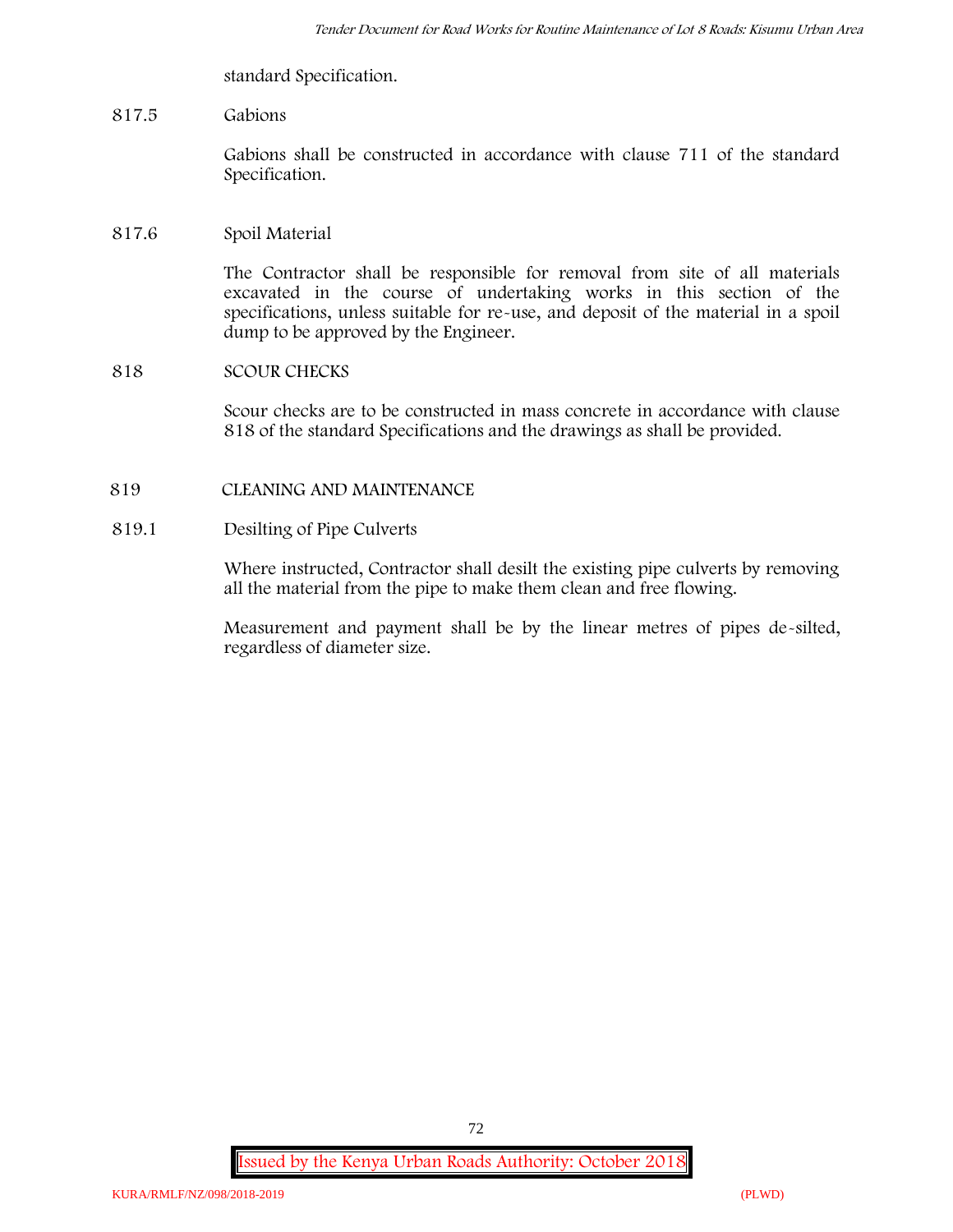## **SECTION 9 - PASSAGE OF TRAFFIC**

#### **901 SCOPE OF THE SECTION**

The Contractor shall so arrange his work to ensure the safe passage of the Traffic at all times and if necessary construct and maintain an adequate diversion for traffic complete with all the necessary road traffic signs.

The contractor shall provide to the satisfaction of the Engineer adequate warning signs, temporary restriction signs, advance warning signs, barriers, temporary bumps and any other device and personnel equipped with two way radios to ensure the safe passage of traffic through the works.

When carrying out the Works the Contractor shall have full regard for the safety of all road users.

The Contractor shall also provide sign posts and maintain to the satisfaction of the Engineer all deviations necessary to complete the works. The contractor should allow for the costs of complying with the requirements of this clause in his rates.

The contractor will be deemed to have inspected the site and satisfied himself as to the adequacy of his bid for these works and no additional payments will be made to the contractor for any expenditure on traffic control or the provision of deviations. The employer shall not be liable for inadequate prior investigations of this nature by the contractor.

### **903 MAINTENANCE OF EXISTING ROADS**

The Contractor shall when instructed, maintain the existing project road ahead of works using compacted asphalt concrete type I in accordance with the provisions in clause 1601B – 1607B of the Special Specifications or gravel material depending on the nature of the wearing course surface.

### **904 CONSTRUCTION OF DEVIATIONS**

(a) **General**

In addition to requirement of this clause, the Contractor shall when instructed construct and complete deviations to the satisfaction of the Engineer before commencing any permanent work on the existing road. Also during these works the contractor is supposed to provide a detour of adequate pipe culverts for pedestrian and traffic crossing where there is bridge works.

Subject to the approval by the Employer, the Contractor may maintain and use existing roads for deviation. Payment for this, made in accordance with clause 912 (a) (i), shall be by the Kilometre used depending on the type of road used, whether bituminous or earth/gravel. The rates shall include for the provision of materials and the works involved.

b) **Geometry**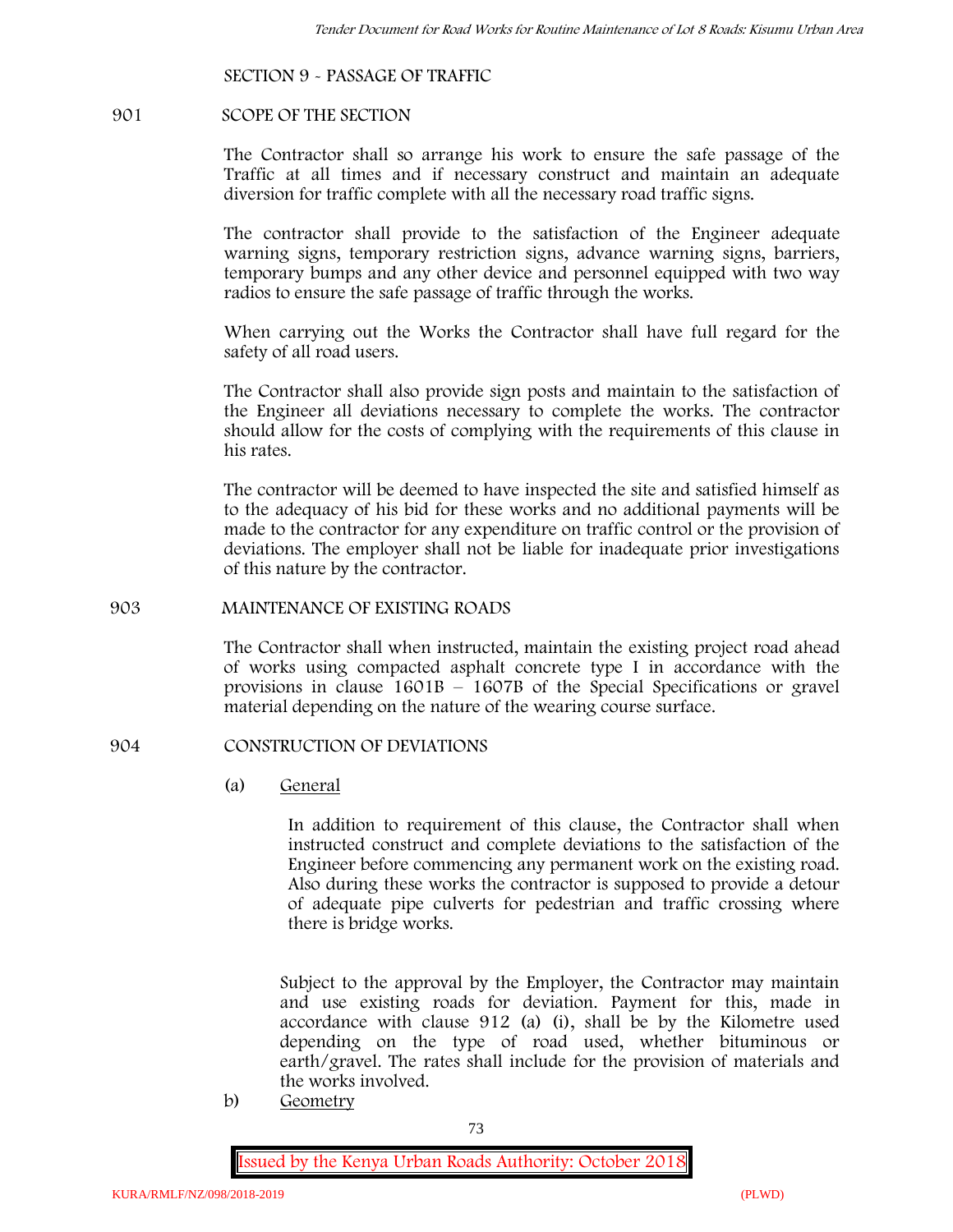The carriageway width of the deviations shall not be less than 6m wide and suitable for 2-way lorry traffic unless otherwise specified.

c) **Construction**

Unless otherwise instructed gravel wearing course for the deviation shall be 150mm compacted thickness complying with section 10 of the Standard Specification. The Contractor shall allow in his rate for removal of any unsuitable material before placing of gravel wearing course, as this will not be paid for separately.

In addition to provision of this clause, Contractor is required to sprinkle water at least 4 times a day at the rate of1 to 1.4 litres/M<sup>2</sup> in regular interval to minimise the effects of dust. Latest sprinkling time shall be one hour before the sunset.

Where existing neighbouring roads are used as deviation, Contractor shall carry out repairs and maintenance in parent materials used for the existing base and surfacing of the road being used.

## **906 PASSAGE OF TRAFFIC THROUGH THE WORKS**

The Contractor shall arrange for passage of traffic through the works during construction whenever it is not practicable to make deviations.

Any damage caused by passing traffic through the works shall be made good at the contractor's own cost.

## **907 SIGNS, BARRIERS AND LIGHTS**

Contractor shall provide signs, barriers and lights as shown in the drawing in Book of Drawings at the locations where the traffic is being carried off the existing road to the deviation and back again to existing road. The Contractor shall provide ramps and carry out any other measures as instructed by the Engineer to safely carry traffic from the road to deviation.

Contrary to what has been specified in this clause the road signs provided shall be fully reflectorised and in conformity with clause 9.1 of the "Manual for Traffic Signs in Kenya Part II".

## **909 ASSISTANCE TO PUBLIC**

In addition to provision of clause 909, Contractor shall maintain close liaison with the relevant authorities to clear any broken down or accident vehicles from the deviations and the main road, in order to maintain smooth and safe flow of the traffic. Further, the Contractor shall provide a traffic management plan to be approved by the Engineer before the commencement of any construction works and execute the same, to the satisfaction of the Engineer, during the entire period of project implementation. A draft traffic management plan shall be submitted with Bid.

**912 MEASUREMENT AND PAYMENT**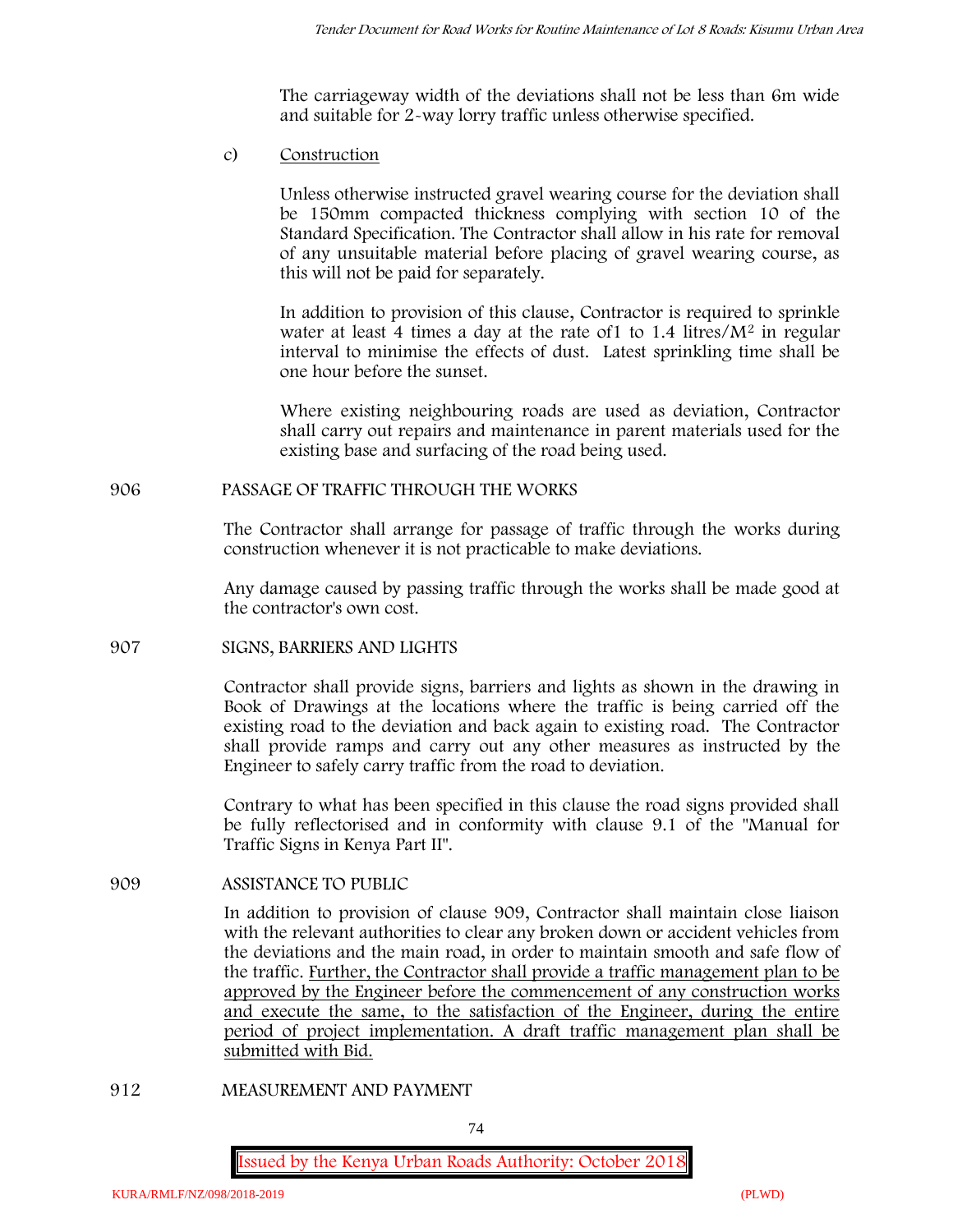## **Construct Deviation**

## **Road Deviation**

The Contractor shall be paid only 50% of the rate for this when he completes deviation road to the satisfaction of the Engineer. The balance shall be paid in equal monthly instalments over the contract period, as he satisfactorily maintains the deviation (as per clause 904 and 905 above) when it is in operation.

Where existing neighbouring road has been used as deviation, payment shall be by the kilometre rate and shall include the cost of repairs and maintenance of the road carried out in parent base and subbase materials.

## **Deviation using Pipe Culverts**

The Contractor shall be paid only 50% of the rate for this when he completes deviation to the satisfaction of the Engineer. The balance shall be paid in equal monthly instalments over the contract period, as he satisfactorily maintains the deviation when it is in operation. The Contractor shall be paid full amount when the bridge under construction will be in use.

## **Maintain existing road**

Asphalt Concrete or gravel for maintaining the existing road shall be measured by the cubic metre placed and compacted upon the road

## **Passage of traffic through the works**

Payment shall be made on Lump Sum basis.

## **Assistance to Public**

The Contractor will be deemed to have included cost of this item in other items and no separate payment shall be made.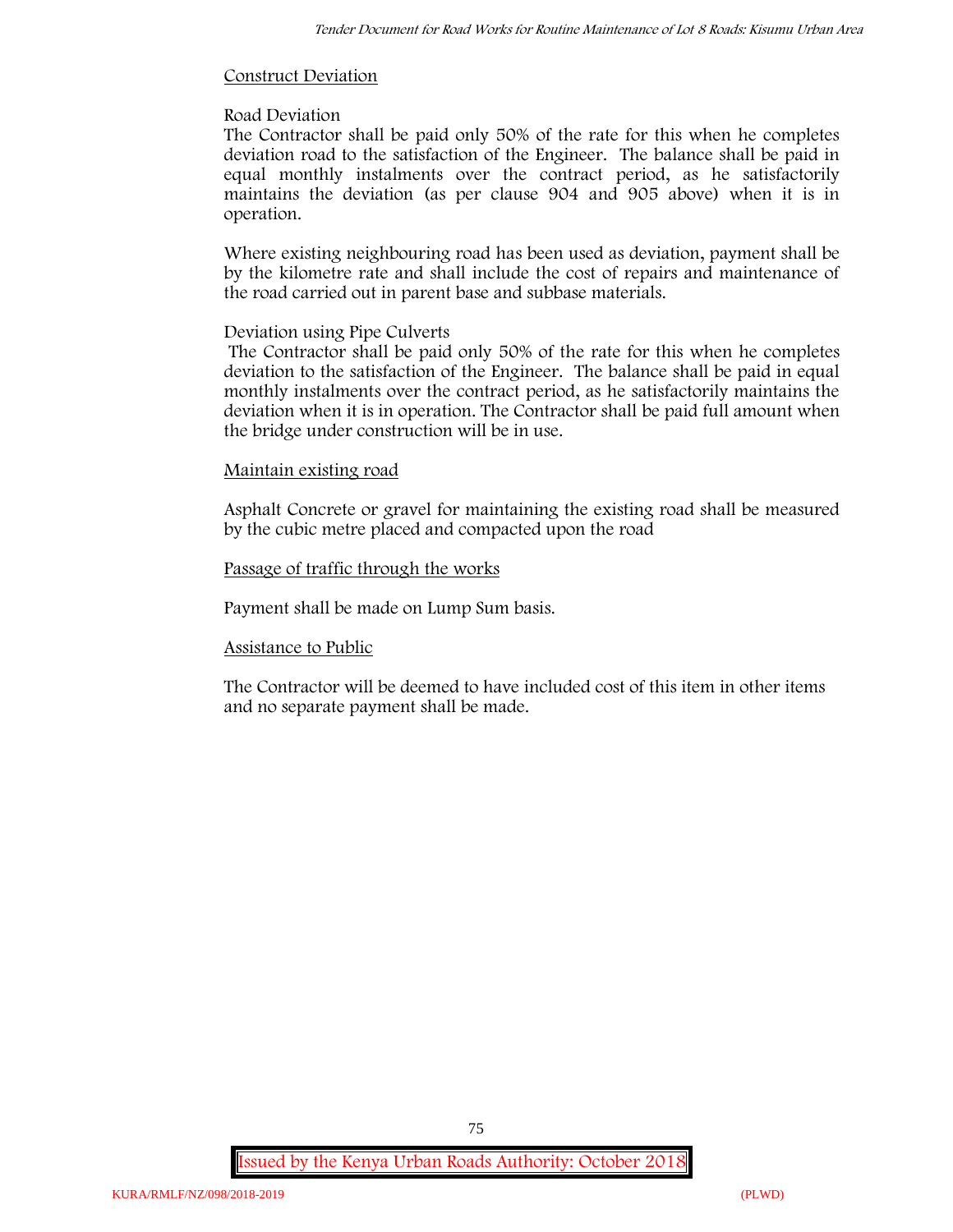## **SECTION 10 – GRADING AND GRAVELLING**

### **1001 GENERAL**

Grading covers the works involved in the reinstatement of the road carriageway to the camber by removing the high points and filling up gullies, corrugations and wheel ruts to restore smooth running surface. Gravelling consists of excavation, loading, hauling, spreading, watering and compaction of gravel or softstone wearing course material on the formation of the road carriageway.

### Ditch and Shoulder grading

The activity consists of cutting of a  $V$  – ditch and reinstating or reforming of the shoulders of road using either Towed or Motor grader.

### Carriageway grading

### **(i) Light grading**

This consists of trimming of the carriageway to control roughness and corrugations using either a towed grader or a motorized grader.

### **(ii) Heavy grading**

This consists of scarifying the existing carriageway surface, cutting high spots and moving materials to fill potholes, corrugations and wheel ruts and reshaping of the surface to the specified camber, using either a towed grader or a motorized grader. All loose rocks, roots, grasses shall be removed and disposed well clear off the drains.

Heavy grading will be considered if 70% of the road has potholes, corrugations and wheel ruts of over 200mm deep.

The material shall be bladed toward the center of the road starting from both edges until the specified camber is achieved.

#### **1002 MATERIALS**

Gravel shall include lateritic gravel, quartzitic gravel, calcareous gravel, decomposed rock, softstone/quarry waste material, clayey sand and crushed rock.

#### **1003 MATERIAL REQUIREMENTS**

Gravel material shall conform to the requirements given below:

GRADING REQUIREMENTS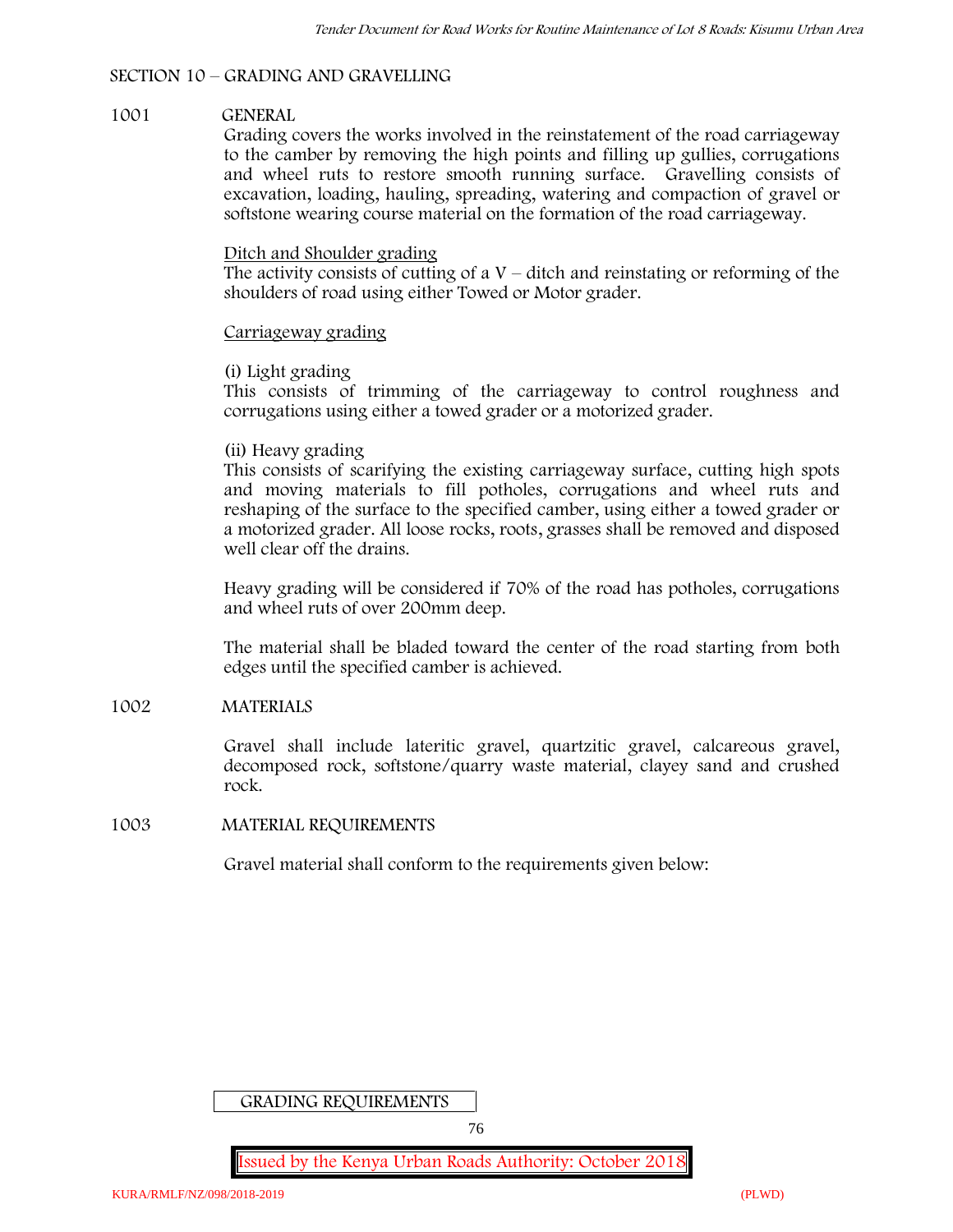|                | <b>AFTER COMPACTION</b>          |     |
|----------------|----------------------------------|-----|
| Sieve          | % by weight                      |     |
| (mm)           | passing                          |     |
| 40             | 100                              |     |
| 28             | $95 - 100$                       |     |
| 20             | $85 - 100$                       |     |
| 14             | $65 - 100$                       |     |
| 10             | $55 - 100$                       |     |
| 5              | $35 - 92$                        |     |
| $\overline{2}$ | $23 - 77$                        |     |
| 1              | $18 - 62$                        |     |
| 0.425          | $14 - 50$                        |     |
| 0.075          | $10 - 40$                        |     |
|                | PLASTICITY INDEX REQUIREMENTS PI |     |
| Zone           | Min                              | Max |
| <b>WET</b>     | 5                                | 15  |
| DRY            | 10                               | 25  |

| BEARING STRENGTH REQUIREMENTS                   |            |                |
|-------------------------------------------------|------------|----------------|
| Traffic                                         | <b>CBR</b> | DCP Equivalent |
| Commercial                                      |            | mm/Blow        |
| VPD                                             |            |                |
| Greater than                                    | $2\Omega$  | 11             |
| 15                                              |            |                |
| Less than 15                                    | 15         | 14             |
| CBR at 95% at MDD, Modified AASHTO and 4        |            |                |
| days soak                                       |            |                |
| Lower quality material (CBR 15) may be accepted |            |                |
| if no better material can be found              |            |                |

NB: Wet Zone – mean annual rainfall greater than 500mm Dry Zone – mean annual rainfall less than 500mm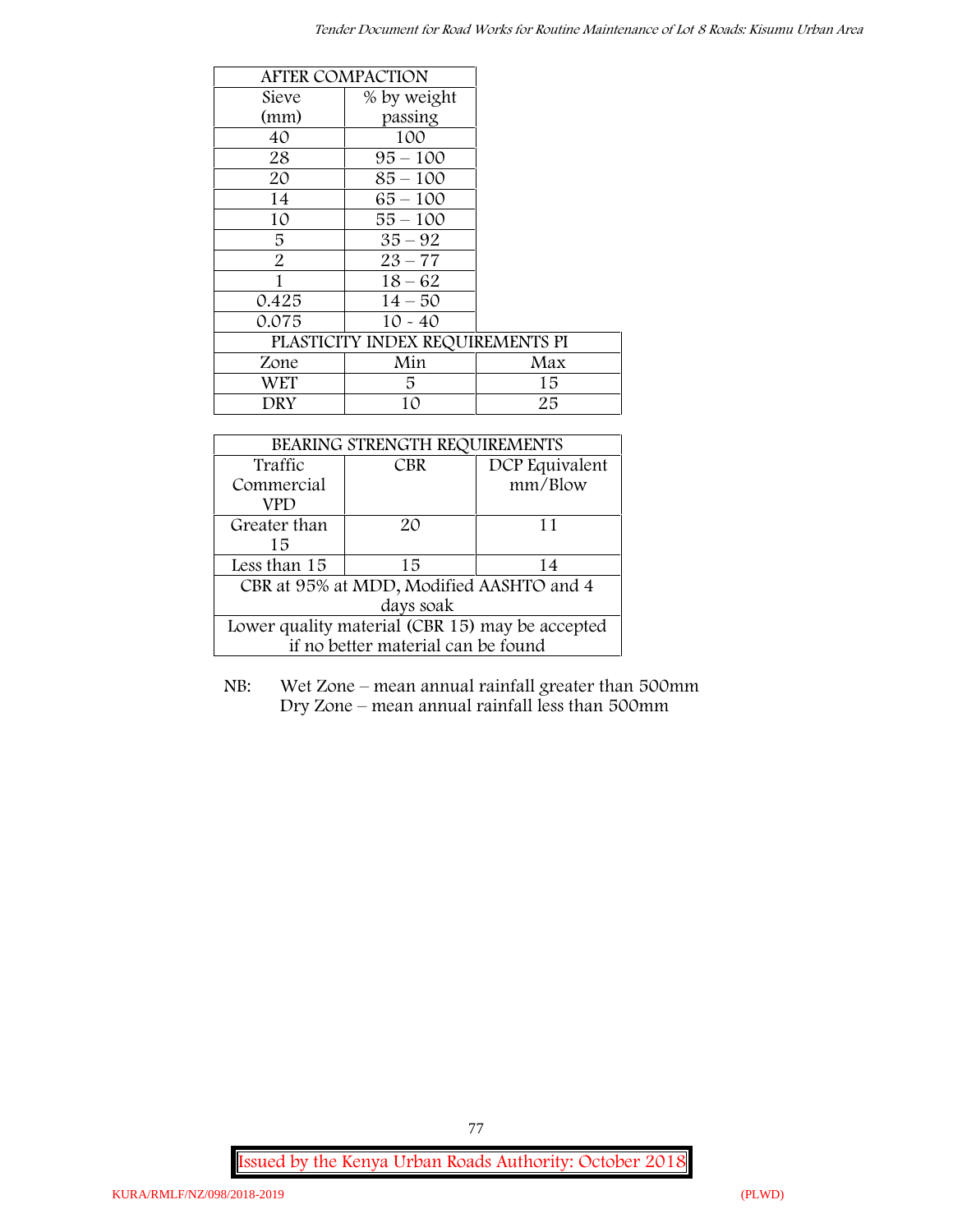## **SECTION 11 – SHOULDERS TO PAVEMENT**

### **1101 GENERAL**

Shoulders shall be constructed in accordance with guidelines given in 1102 and as directed by the Engineer.

For sections where shoulders are extremely low and requires fill material before the shoulder is reconstructed, the construction of fill embankment shall be in accordance with Section 5 of this specification.

### **1102 MATERIAL FOR CONSTRUCTION OF SHOULDERS**

The shoulders shall be 1.0m wide both sides and shall be formed of 150mm thick well compacted soft stone material and topsoiled with red coffee soil and planted with grass.

Low shoulder shall be reconstructed by cutting benches, filling and compacting approved fill material to form the formation to the shoulders.

Shoulder reconstruction shall be same in all sections including the slip roads.

### **1105 SURFACE TREATMENT OF SHOULDERS**

The shoulders shall be planted with creeping type kikuyu grass.

### **1106 MEASUREMENT AND PAYMENT**

Payment for shoulder construction shall be in accordance with the relevant clauses in sections 11, 12, 14, 15 and 23 of the relevant Specifications. Payment for fill material on shoulder shall be in accordance with Section 5 of this specification.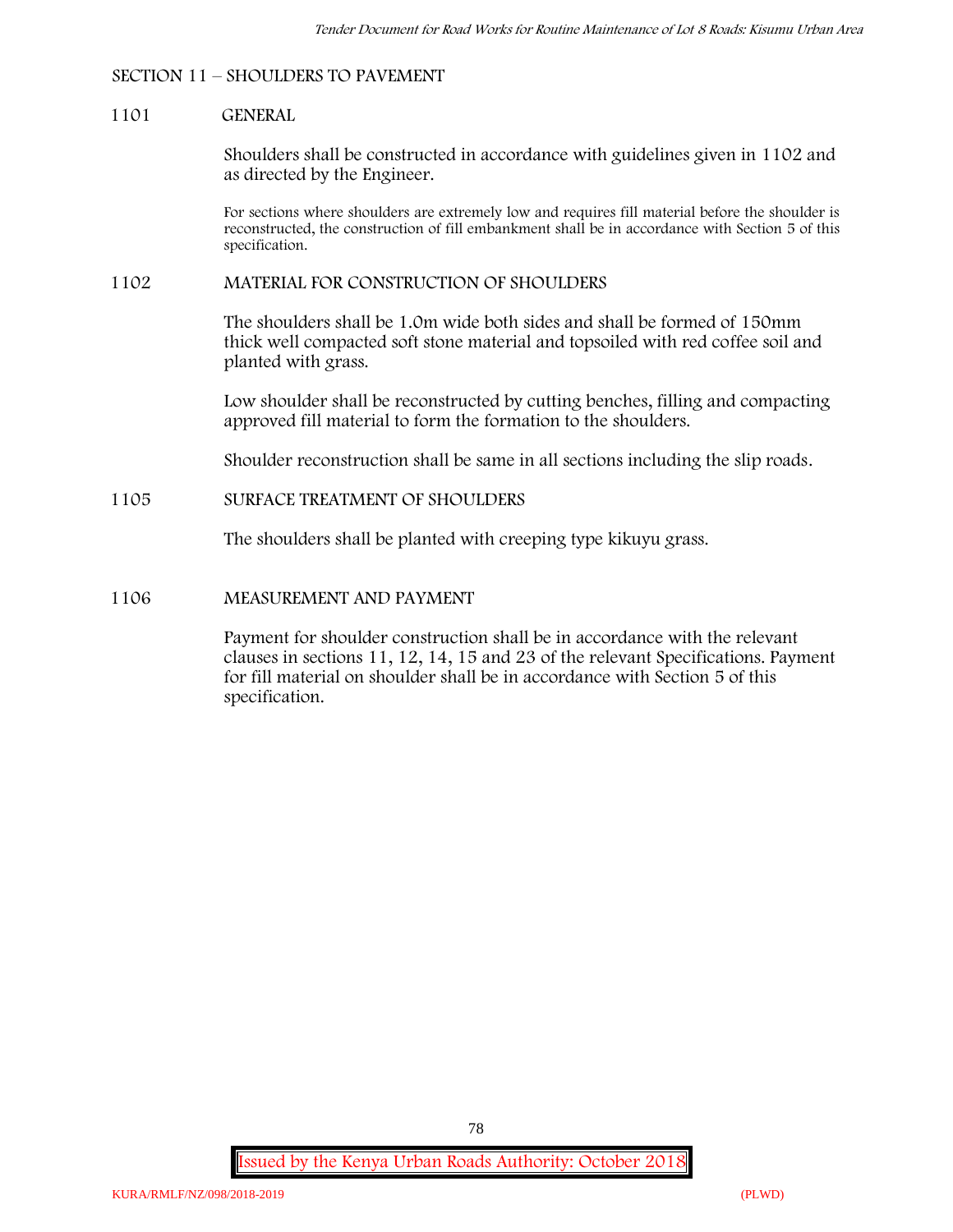### **SECTION 12 - NATURAL MATERIAL SUBBASE AND BASE**

#### **1201 GENERAL**

Where instructed by the Engineer, the Contractor shall undertake repairs, widening and reprocessing to the existing carriageway and shoulders in accordance with sections 12 and 14 of the Special Specifications.

**a) Areas to be scarified and reprocessed**

The contractor will scarify, add new material and reprocess sections as determined by the Engineer.

**b) Pavement repairs**

The Contractor will carry out repairs to base and subbase as directed by the Engineer and according to Specifications given in Sections 12 and 14 of the Standard Specifications.

**c) Pavement widening**

The Contractor shall, as directed by the Engineer, bench and compact the subgrade to 100% MDD (AASHTO T99), provide lay and compact material for subbase and base as directed by the Engineer and in accordance with Sections 5 and 12 of the Standard Specifications.

#### **1203 MATERIAL REQUIREMENTS**

Natural materials for base and subbase shall conform to the specifications given in Section 12 of the Standard Specifications for Road and Bridge Construction for cement and lime improved base and subbase.

#### **1209 MEASUREMENT AND PAYMENT**

Natural material for subbase and base shall be measured by the cubic metre placed and compacted upon the road calculated as the product of the compacted sectional area laid and the length.

#### **1210 HAND PACKED STONE**

Hand packed stone base is a layer of hand laid stone of defined size and durable in nature, laid in a manner such that when proof rolled and compacted it forms a stable and dense matrix as a road base.

### **a) Material for Hand Packed Stone Base**

This shall consist of durable stone with nominal base dimensions of 75 mm square and minimum height of 150 mm or when compacted to give a layer of 150 mm. The stone shall be class C with the following requirements:

| LAA        | 45 max |  |
|------------|--------|--|
| ACV        | 32 max |  |
| <b>SSS</b> | 12 max |  |

79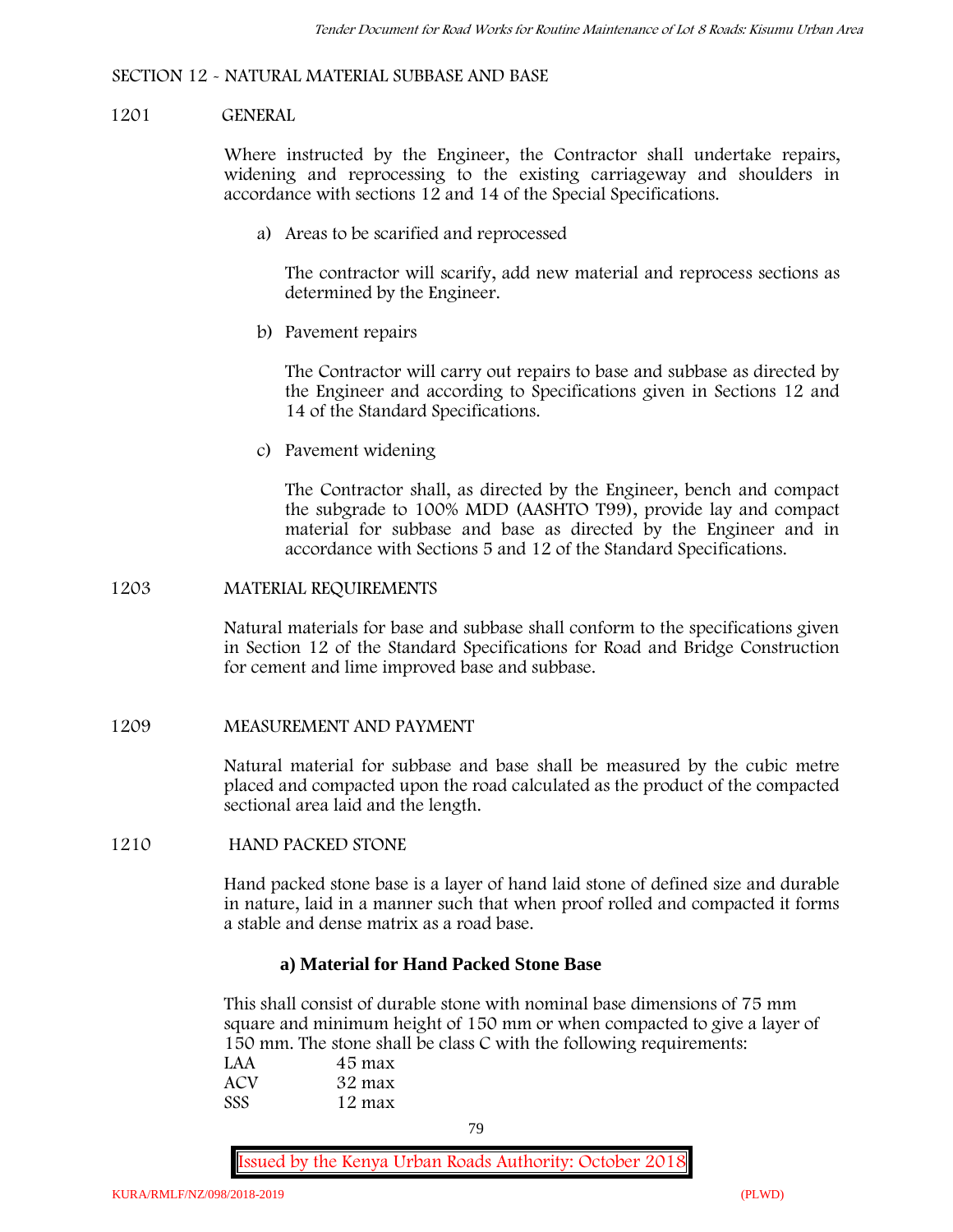| FI | 30 max  |
|----|---------|
| CR | 60 min. |

It shall be free from foreign matter. The fines passing 0.425 mm sieve shall be **NONPLASTIC**

## **b) Laying**

The stone shall be laid by hand closely together. The stone shall be carefully bedded and tightly wedged with suitable spalls. The base of the stone shall alternate with the apex in all directions or as directed by the Engineer. The layer shall be proof rolled with a loaded scrapper or truck with a minimum axle load of 8 tonnes in the presence of the Engineer who shall approve of its stability before compaction.

## **c) Compaction**

This shall be by a steel wheeled roller of at least five tonnes per metre width of roll. It shall consist of four static runs or until there is no movement under the roller. There shall follow vibratory compaction until an average dry density of 85% minimum of specific gravity of stone has been achieved. No result shall be below 82% of specific gravity. The surface of the compacted layer shall then be levelled by quarry dust (0/6 mm). The dust shall have the following specifications:

| Grading       |            |
|---------------|------------|
| Sieve Size    | % Passing  |
| 10            | 100        |
| 6.3           | $90 - 100$ |
|               | 75-95      |
| $\mathcal{P}$ | $50 - 70$  |
|               | $33 - 50$  |
| 0.425         | 20-33      |
| 0.300         | 16-28      |
| 0.150         | $10 - 20$  |
| 0.075         | $6 - 12$   |

The stone shall be class C

The dust shall be free from foreign matter and fines passing 0.425 mm sieve shall be **NON-PLASTIC**. The maximum layer shall be 40 mm or as directed by the Engineer

## **d) Measurement and Payment**

Payment shall be by the cubic metre laid (m<sup>3</sup>). Measurement of volume shall be determined as the product of length and compacted thickness laid. The rate quoted for this item should include the cost for laying the levelling quarry dust layer, as no extra payment shall be made for this layer.

## **1211 REPROCESSING EXISTING PAVEMENT LAYERS**

## **(b) General**

The existing surfacing and the base shall be reprocessed with additional material and the composite mixture shall be compacted to form the subbase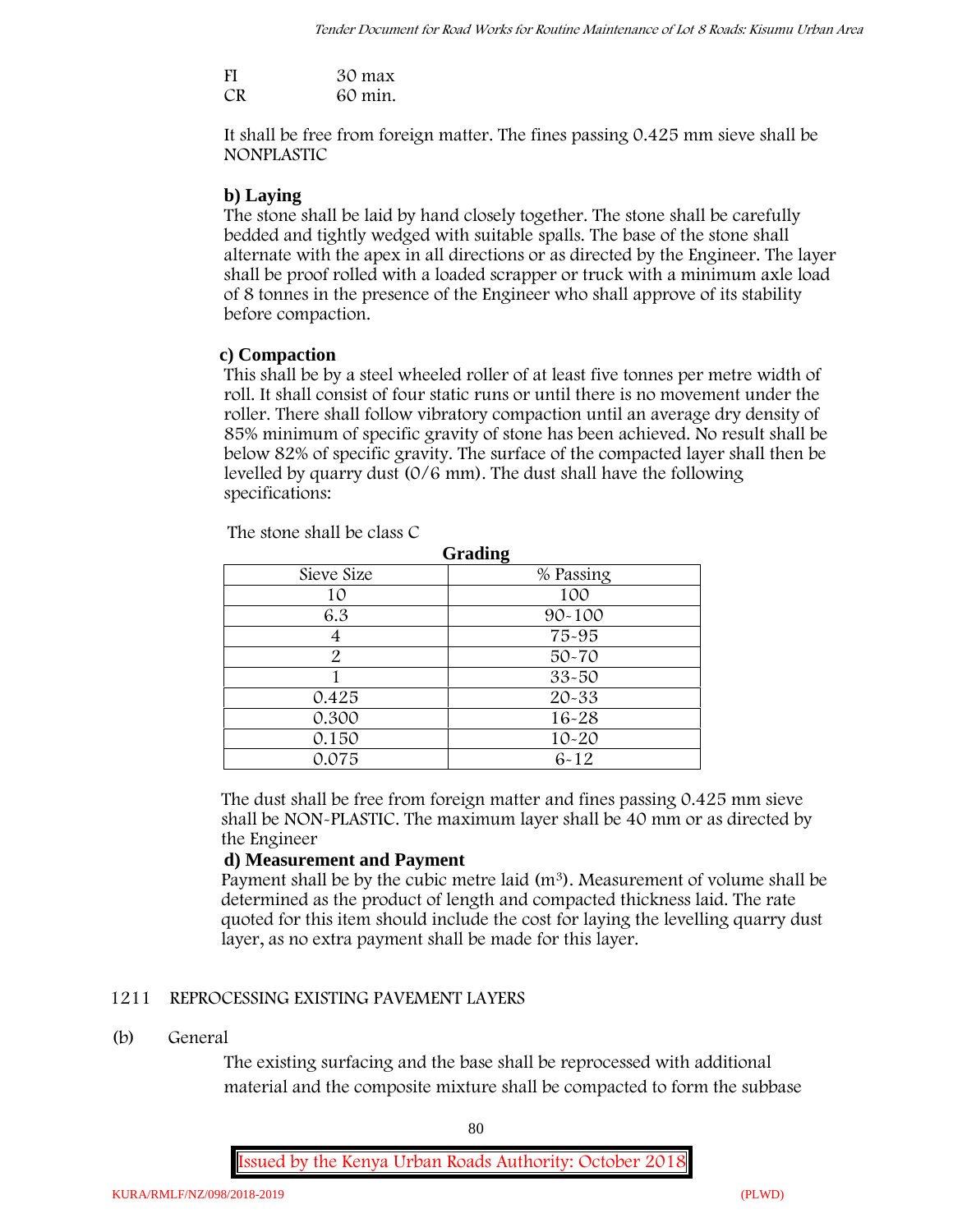layer.

Before commencement of the work the Contractor shall propose plants and equipments he proposes to use for this activity.

The Contractor after approval of his proposal shall carry out test section in accordance with Section 3 of the Standard Specifications.

- (c) The existing surfacing and base course shall be broken up to specified depth and reprocessed in place, where required. The underlying layers shall not be damaged, and material from one layer may normally not be mixed with that of another layer. Where unauthorized mixing occurs or where the material is contaminated in any way by the actions of the Contractor, and the contaminated material does not meet the specified requirements of for the particular layer, he shall remove such material and replace it with other approved material, all at his own expense.
- (d) Any mixture composition of the new layer must not contain more than 30% of the bituminous material by volume. The mixture must not contain pieces of bound bituminous material larger than 37.5mm, and any such material shall be removed at the Contractor's cost.
- (e) The requirements for imported material used in the respective pavement layers shall comply with the limitations, norms, sizes and strengths specified in the Standard Specifications clause 1203(b) and (d) and shall be worked as per Section 14 of the Standard Specification.
- (f) Material reworked in-situ or that obtained from existing pavement is not expected to comply with the material requirements but the reworking should achieve the specified requirements.
- (g) Where the thickness of any existing pavement layer requires to be supplemented within reprocessing and the thickness of the additional material after compaction will be less than 100mm, the existing layer shall be scarified to a depth that will give a layer thickness of at least 100mm after compacting the loosened existing and the additional material.

# **Controlling the Reworked Depth**

The Contractor shall submit a proven method to method to control the depth of excavation, or layer to be reworked, to the Engineer for approval. The Engineer may order a trial section to be reprocessed before any major length of the road is rehabilitated.

# **Excavations**

Excavations in the pavement shall be kept dry. In the event of water penetrating the underlying layers, construction of the consecutive layers shall be postponed until the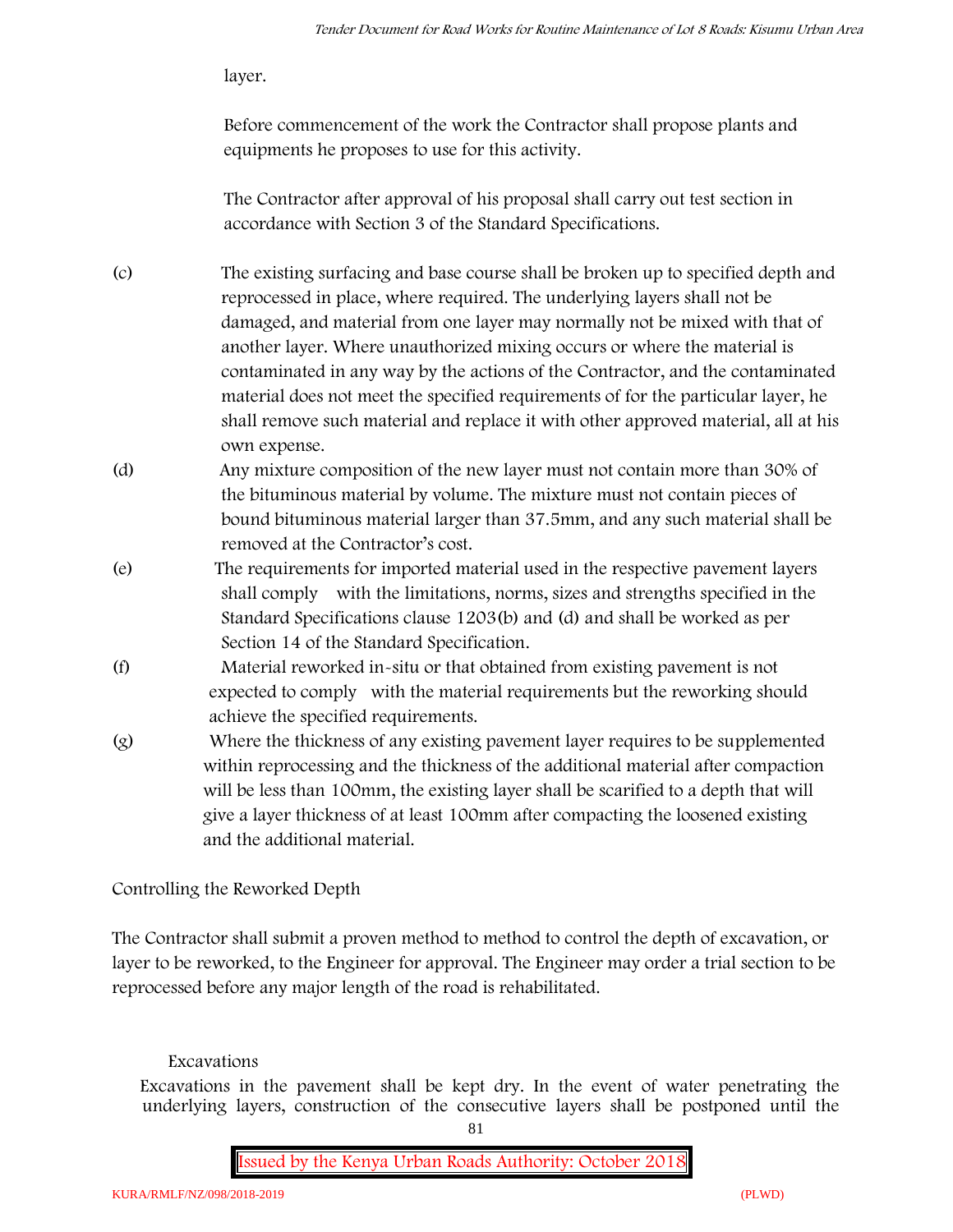underlying layers are dry enough to accommodate the construction plant without deforming or otherwise showing distress.

Step construction shall be carried out per layer at the joint when excavating, both longitudinally (if appropriate) and perpendicular to the direction of travel. The step width shall be 500mm perpendicular to the direction of travel, and 150mm long longitudinally, unless otherwise instructed by the Engineer.

Special care shall be taken when compacting the new material at the joint, ensuring that the specified density is achieved.

## **Measurement and Payment**

(a) Item: In-situ reprocessing of existing pavement layers as subbase compacted to specified density (95% MDD AASHTO T180) and thickness.

## Unit: M<sup>3</sup>

The tendered rate shall include full compensation for breaking up the existing pavement layer to specified depth, breaking down and preparing the material and the spreading and mixing in of any additional material

(b) Item: The addition of extra gravel to subbase.

Unit: M<sup>3</sup>

The tendered rate shall include full compensation for procuring and addition of the material to the in-situ scarified layers and the transportation of the material over unlimited free-haul distance. The tendered rates will also include full compensation for prospecting for materials and any payments necessary to acquire the specified quality material.

## (c) Excavation of existing bituminous pavement materials including unlimited free-haul.

Unit:  $M^3$ 

The tendered rates shall include full compensation for excavating the existing bituminous material from the pavement layers and for loading, transporting the material for unlimited free-haul, off-loading and disposing of the materials as specified.

## (d) Excavation of the existing pavement

Unit:  $M^3$ 

The tendered rate shall include full compensation for excavating the existing material from the pavement layers and for loading, transporting the material for unlimited free-haul distance, off-loading and disposing of the material as specified.

Payment will only be made for breaking up and excavating existing pavement layers to the specified depth if the material is to be removed to spoil.

## **SECTION 15 - BITUMINOUS SURFACE TREATMENTS**

## **1501B PREPARATION OF SURFACE**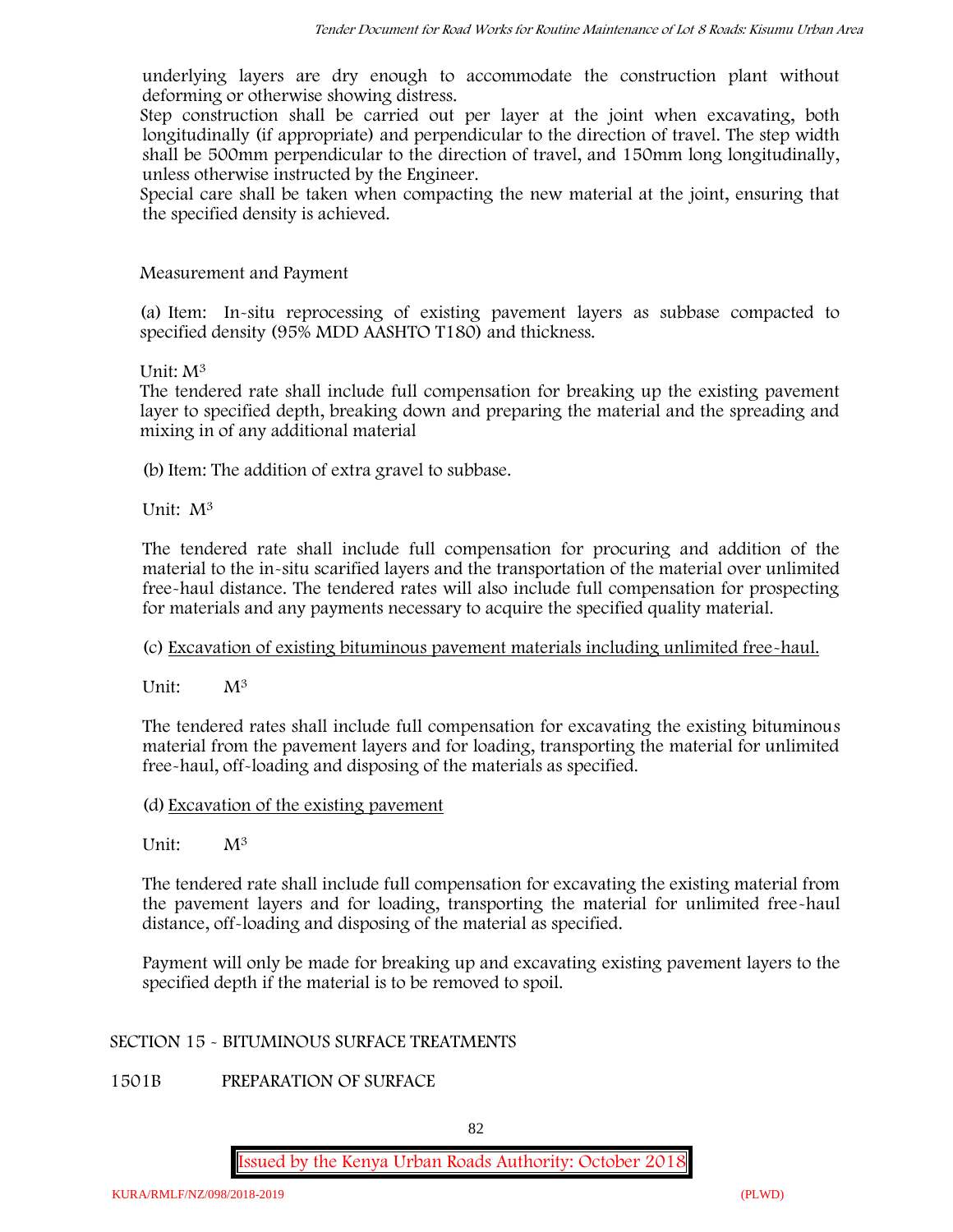In addition to requirements of Clause 1503B of the Standard Specifications, the contractor shall prepare and Repair Cracks, Edges, Potholes and Other Failures as follows: **-**

a) **Cracks 3.0mm or less in width**

The entire crack area shall be cleaned by brushing with a wire brush and then blowing with a compressed air jet and the crack sealed with 80/100 cutback bitumen using a pouring pot or pressure lance and hand squeegee. The surface shall then de dusted with sand or crushed dust.

b) **Cracks greater than 3.0mm in width**

Before these cracks are filled a steel wire brush or router shall be used to clean them and then a compressed air jet shall be used to clean and remove any foreign or lose material in the crack until the entire crack area is clean.

When the crack and surrounding area have been thoroughly cleaned, dry sand shall be forced into the crack until it is sealed in the manner specified for cracks less than 3.0mm width.

c) **Potholes, edges and other repair areas**

Where instructed, the Contractor shall prepare areas for the repair of potholes, road edges and other repair areas by excavating off unsuitable or failed material and debris, trimming off excavated edges, cleaning and compacting the resulting surfaces and applying MC 30 or MC 70 cut-back bitumen prime coat at a rate of 0.8-1.2 litres/m2, all as directed by the Engineer. Measurement and payment shall be made under the relevant item of Bill No 15. Where the surface repair on potholes and edges are to be carried out, Asphalt Concrete Type I (0/14gradation) shall be used. Bituminous material for repair of failures and other repair areas shall be paid for under the relevant item of Bill No 16

## **PART B - PRIME COAT**

## **1502B MATERIALS FOR PRIME COAT AND TACK COAT.**

For prime coat, the binder shall be a medium-curing cutback MC 70 unless otherwise directed by the Engineer.

The rate of spray of bituminous prime coat refers to the gross volume of the cutback bitumen, that is to say the volume of the bitumen plus dilatants.

Prime coat shall be applied to gravel areas that are to receive bituminous mixes as directed by the Engineer.

The tack coat shall consist of bitumen emulsion KI-60 unless otherwise directed by the Engineer.

The rates of spray of the binder shall be as instructed by the Engineer and shall generally be within the range 0.8-1.2 litres/square metre.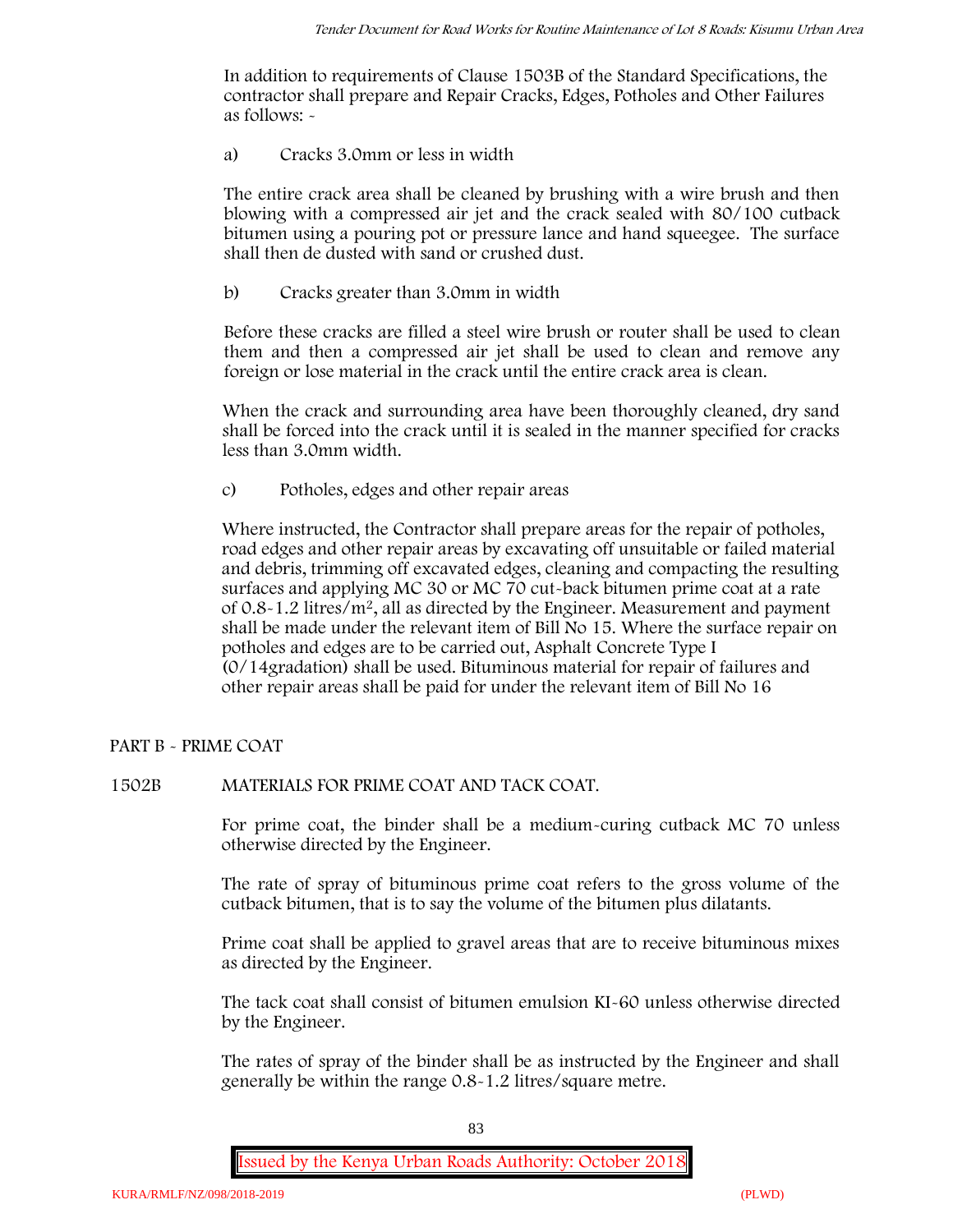## **1511C MEASUREMENT AND PAYMENT**

(a) Seal coat

Seal coats shall be measured by the litre, for each type of bituminous binder for each seal coat, calculated as the product of the area in square metres sprayed and the rate of application in litres/square metres, corrected to 15.6  $\circ$  C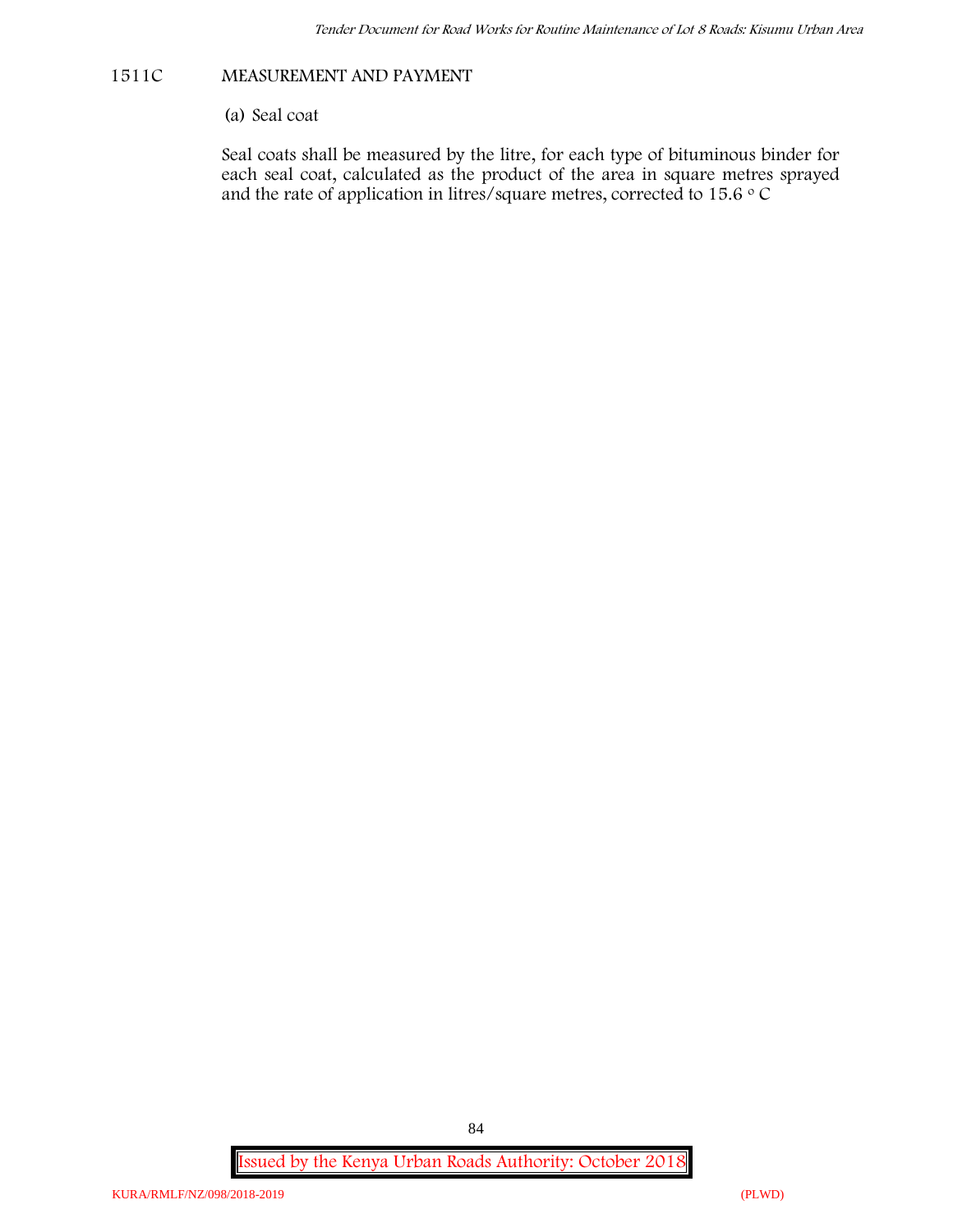**SECTION 16 - BITUMINOUS MIX BASES, BINDER COURSES AND WEARING COURSES**

This section covers different types of bituminous mixes for base and surface (wearing and binder courses) and is divided into the following parts: -

- Part A General
- Part B Asphalt Concrete for carriageway

## **PART A –GENERAL**

### **1601A SCOPE OF PART A**

Part A comprises all the general requirements for bituminous mixes, which apply to Part B as well.

### **1602A REQUIREMENTS FROM OTHER SECTIONS**

The following sections of this Specification apply to Part B of this section and shall be read in conjunction therewith:-

| Materials and Testing of Materials                 |
|----------------------------------------------------|
| Setting Out and Tolerances                         |
| Quarries, Borrow Pits, Stockpile and Spoil Areas   |
| Bituminous Surface Treatments and Surface Dressing |
|                                                    |

## **1603A CONSTRUCTION PLANT**

(a) **General**

The Contractor shall submit to the Engineer in accordance with Section 1 of its Specification, full details of the construction plant he proposes to use and the procedures he proposes to adopt for carrying out the permanent Works.

The Engineer shall have access at all times to construction plant for the purposes of inspection. The Contractor shall carry out regular calibration checks in the presence of the Engineer and shall correct forthwith any faults that are found.

All construction plant used in the mixing, laying and compacting of bituminous mixes shall be of adequate rated capacity, in good working condition, and shall be acceptable to the Engineer. Obsolete or worn-out plant will not be allowed on the work.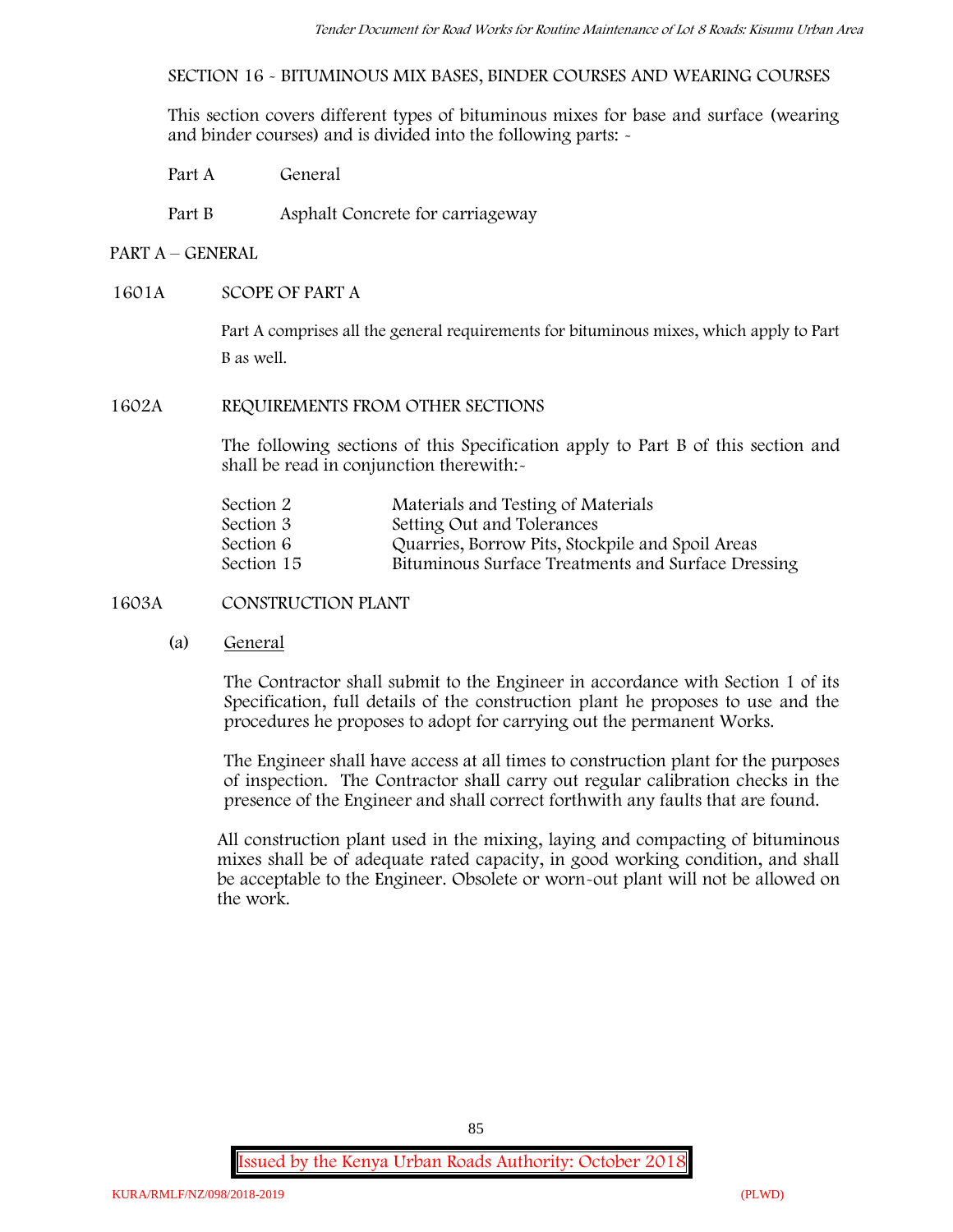## (b) **Mixing Plant**

Bituminous materials shall be mixed in a plant complying with ASTM Designation D995 and shall be located on the Site unless otherwise agreed by the Engineer. It shall be equipped with at least three bins for the storage of heated aggregates and a separate bin for filler. All bins shall be covered to prevent the ingress of moisture.

The plant may be either the batch-mix type or the continuous-mix type and shall be capable of regulating the composition of the mixture to within the tolerances specified in Clause 1614A of this Specification.

The bitumen tank shall be capable of maintaining its contents at the specified temperature within a tolerance of  $5^{\circ}$ C and a fixed thermometer easily read from outside the tank. Any bitumen that has been heated above  $180^{\circ}$ C or has suffered carbonisation from prolonged heating shall be removed from the plant and disposed of.

## (c) **Laying Plant**

Bituminous materials shall be laid by a self-propelled spreader finisher equipped with a hopper, delivery augers and a heated adjustable vibrating screed. It shall be capable of laying bituminous materials with no segregation, dragging, burning or other defects and within the specified level and surface regularity tolerance. Delivery augers shall terminate not more than 200mm from the edge plates.

## (d) **Compaction Plant**

The Contractor shall provide sufficient rollers of adequate size and weight to achieve the specified compaction. Prior to commencing the laying of bituminous mixes in the permanent Works the Contractor shall carry out site trials in accordance with Section 2 of this Specification to demonstrate the adequacy of his plant and to determine the optimum method of use and sequence of operation of the rollers.

It is important to achieve as high a density as possible at the time of construction and it is expected that vibrating rollers will be required to produce the best results. However, it is essential that thorough pre-construction trials are carried out to ensure that:-

- (a) The roller is set up to have the optimum amplitude and frequency of vibration for the particular material being laid
- (b) That the roller does not cause breakdown of the aggregate particles.
- (c) That the optimum compaction temperatures are established which allow compaction without causing ripple effects or other distortions of the surfacing.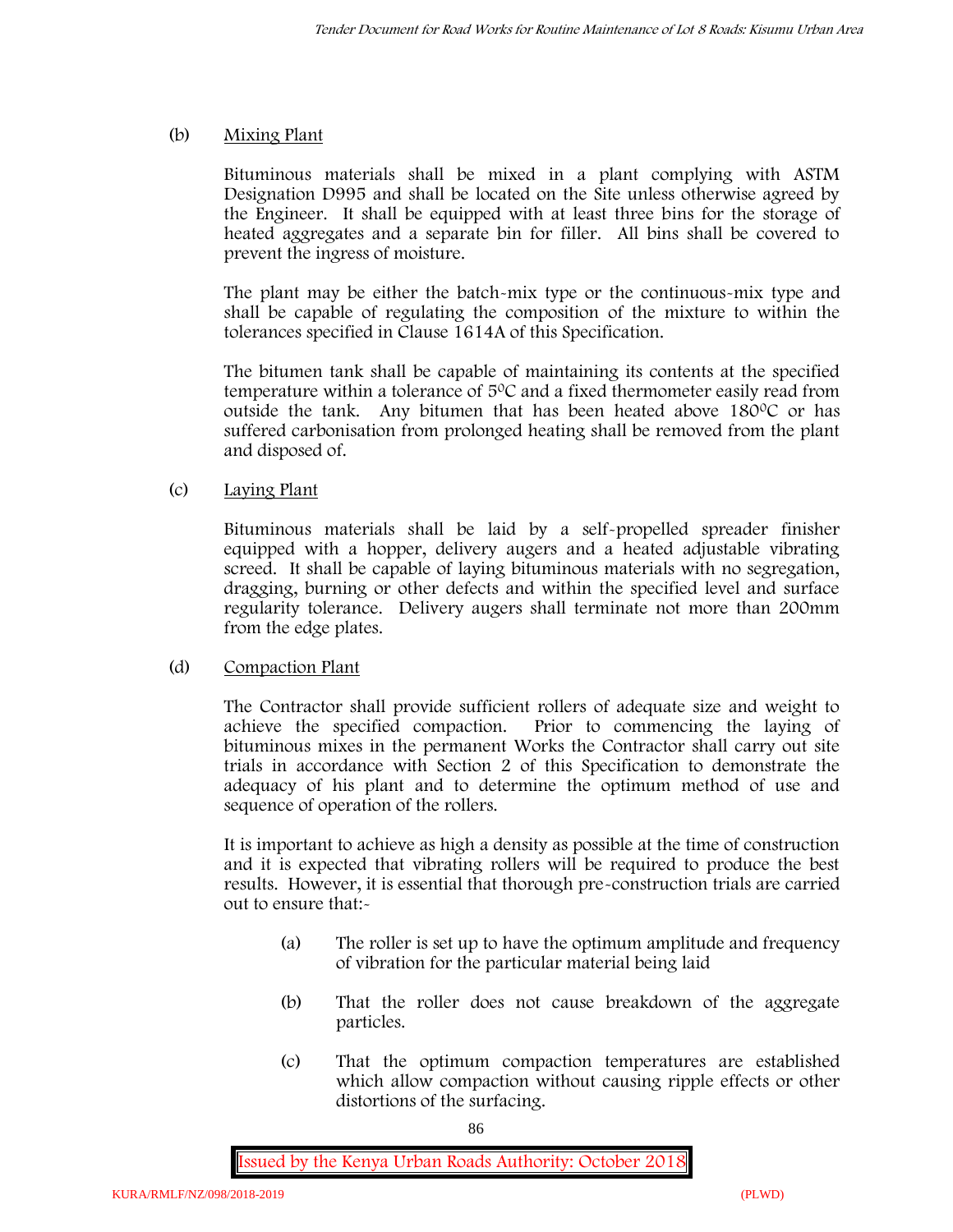## **1604A PREPARATION OF SURFACE**

Immediately before placing the bituminous mix in the pavement, the existing surface shall be cleaned of all material and foreign matter with mechanical brooms or by other approved methods. The debris shall be deposited well clear of the surface to be covered.

Any defect of the surface shall be made good and no bituminous mix shall be laid until the Engineer has approved the surface.

A tack coat shall be applied in accordance with Section 15 of this Specification. If the Engineer considers a tack coat is required prior to laying the bituminous mix or between layers of the bituminous mix, due solely to the

Contractor's method of working, then such tack coat shall be at the Contractor's expense.

#### **1605A DESIGN AND WORKING MIXES**

At least two months prior to commencing work using a bituminous mix, the Contractor shall, having demonstrated that he can produce aggregates meeting the grading requirements of the Specification, submit samples of each constituent of the mix to the Engineer. The Engineer will then carry out laboratory tests in order to decide upon the proportion of each constituent of the initial design mix or mixes to be used for site trials to be carried out in accordance with Clause 1606A of this Specification.

Should the Engineer conclude from the site trials that the mix proportion or aggregate grading are to be changed, the Contractor shall submit further samples of the constituents and carry out further site trials all as directed by the Engineer.

The Engineer may instruct the alteration of the composition of the -75 micron fraction of the aggregates by the addition or substitution of mineral filler. The Engineer may also instruct the alteration of all or part of the -6.3mm fraction of the aggregates by the addition or substitution of natural sand.

The Contractor shall make the necessary adjustments to his plant to enable the revised mix to be produced.

Following laboratory and site trials the Engineer will determine the proportions of the working mix and the Contractor shall maintain this composition within the tolerances given in Clause 1614A.

Should any changes occur in the nature or source of the constituent materials, the Contractor shall advise the Engineer accordingly. The procedure set out above shall be followed in establishing the new mix design.

#### **1606A SITE TRIALS**

Full scale laying and compaction site trials shall be carried out by the Contractor on all asphalt pavement materials proposed for the Works using the construction plant and methods proposed by the Contractor for constructing the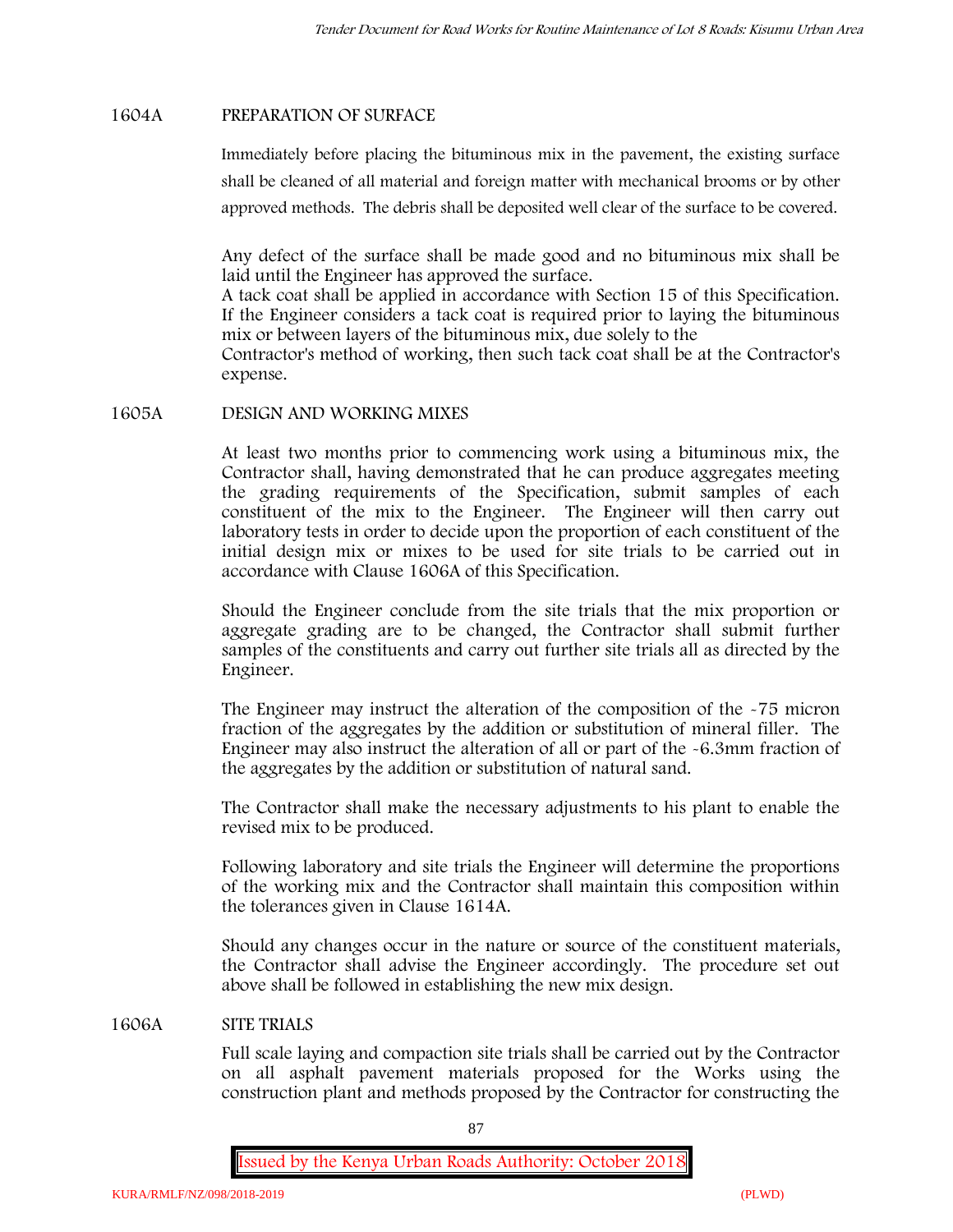Works. The trials shall be carried out with the agreement, and in the presence of the Engineer, at a location approved by the Engineer.

The trials shall be carried out to: -

- a) Test materials, designed in the laboratory, so that a workable mix that satisfies the specification requirements can be selected.
- b) To enable the Contractor to demonstrate the suitability of his mixing and compaction equipment to provide and compact the material to the specified density and to confirm that the other specified requirements of the completed asphalt pavement layer can be achieved.

Each trial area shall be at least 100 metres long and to the full construction width and depth for the material. It may form part of the Works provided it complies with this Specification. Any areas that do not comply with this Specification shall be removed.

The Contractor shall allow in his programme for conducting site trials and for carrying out the appropriate tests on them. The trial on any pavement layer shall be undertaken at least 21 days ahead of the Contractor proposing to commence full-scale work on that layer.

The Contractor shall compact each section of trial over the range of compactive effort the Contractor is proposing and the following data shall be recorded for each level of compactive effort at each site trial:  $\sim$ 

- i. The composition and grading of the material including the bitumen content and type and grade of bitumen used.
- ii. The moisture content of aggregate in the asphalt plant hot bins.
- iii. The temperature of the bitumen and aggregate immediately prior to entering the mixer, the temperature of the mix on discharge from the mixer and the temperature of the mix on commencement of laying, on commencement of compaction and on completion of compaction. The temperature of the mixture is to be measured in accordance with BS 598, Part 3, Appendix A.
- iv. The type, size, mass, width of roll, number of wheels, wheel load, tyre pressures, frequency of vibration and the number of passes of the compaction equipment, as appropriate for the type of roller.
- v. The target voids and other target properties of the mix together with the results of the laboratory tests on the mix.
- vi. The density and voids achieved.
- vii. The compacted thickness of the layer.
- viii. Any other relevant information as directed by the Engineer.

At least eight sets of tests shall be made by the Contractor and the Engineer on each 100 metres of trial for each level of compactive effort and provided all eight sets of results over

the range of compactive effort proposed by the Contractor meet the specified requirements for the material then the site trial shall be deemed successful. The above data recorded in the trial shall become the agreed basis on which the particular material shall be provided and processed to achieve the specified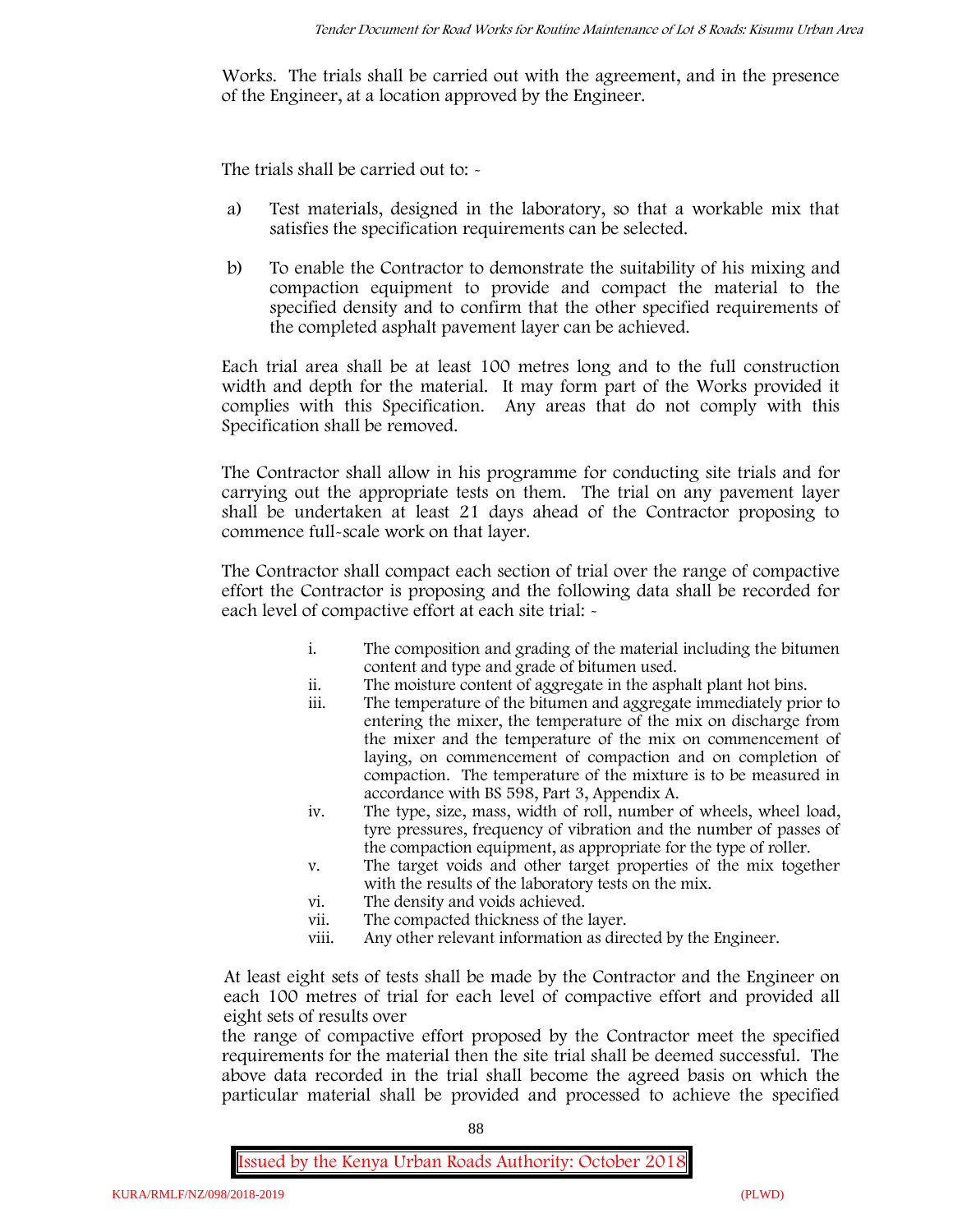requirements.

## **1607A MIXING OF AGGREGATES AND BITUMEN**

The bitumen shall be heated so that it can be distributed uniformly and care shall be taken not to overheat it. The temperature shall never exceed  $170^{\circ}$ C for 80/100-penetration grade bitumen.

The aggregates shall be dried and heated so that they are mixed at the following temperatures: -

125-1650C when 80/100 bitumen is used

The dried aggregates shall be combined in the mixer in the amount of each fraction instructed by the Engineer and the bitumen shall then be introduced into the mixer in the amount specified. The materials shall then be mixed until a complete and uniform coating of the aggregate is obtained.

The mixing time shall be the shortest required to obtain a uniform mix and thorough coating. The wet mixing time shall be determined by the Contractor and agreed by the Engineer for each plant and for each type of aggregate used. It shall normally not exceed 60 seconds.

## **1608A TRANSPORTING THE MIXTURE**

The bituminous mix shall be kept free of contamination and segregation during transportation. Each load shall be covered with canvas or similar covering to protect it from the weather and dust.

## **1609A LAYING THE MIXTURE**

Immediately after the surface has been prepared and approved, the mixture shall be spread to line and level by the laying plant without segregation and dragging.

The mixture shall be placed in widths of one traffic lane at a time, unless otherwise agreed by the Engineer. The compacted thickness of any layer shall be at least 2.5 times the maximum size of the aggregate for wearing course and at least 2 times for binder course. The minimum thickness shall be 25mm.

Only on areas where irregularities or unavoidable obstacles make the use of mechanical laying impracticable, may the mixture be spread and compacted by hand.

## **1610A COMPACTION**

Immediately after the bituminous mixture has been spread, it shall be thoroughly and uniformly compacted by rolling.

The layer shall be rolled when the mixture is in such a condition that rolling does not cause undue displacement or shoving.

The number, weight and type of rollers furnished shall be sufficient to obtain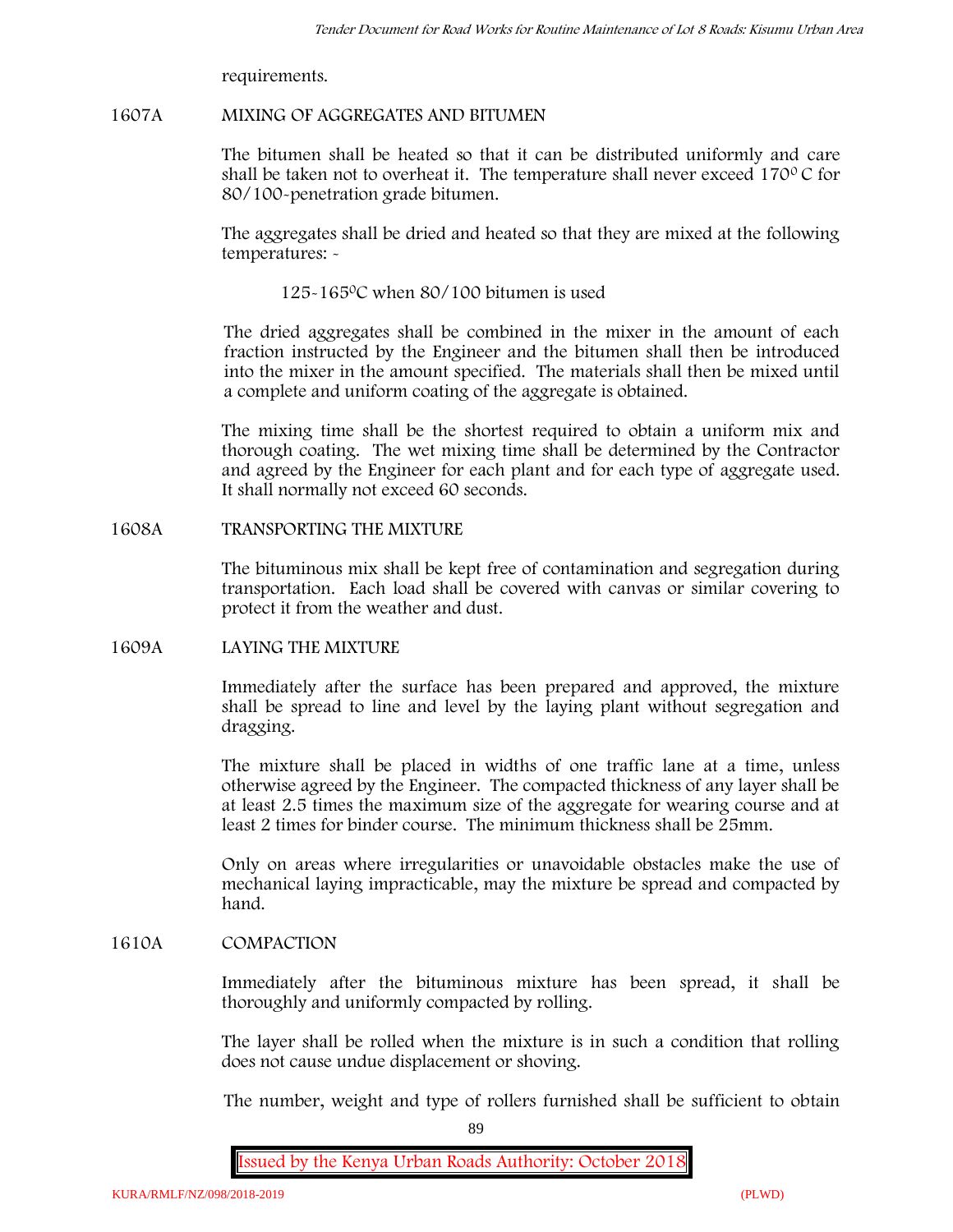the required compaction while the mixture is in a workable condition. The sequence of rolling operations shall be as agreed with the Engineer and proved during site trials. Initial rolling

with steel tandem or three-wheeled roller shall follow the laying plant as closely as possible. The rollers shall be operated with the drive roll nearest the laying plant, at a slow and uniform speed (not exceeding 5 Km/Hr).

Rolling shall normally commence from the outer edge and proceed longitudinally parallel to the centreline, each trip overlapping one half of the roller width. On super elevated curves, rolling shall begin at the low side and progress to the high side. Where laying is carried out in lanes care must be taken to prevent water entrapment.

Intermediate rolling with a pneumatic-tyred or vibratory roller shall follow immediately. Final rolling with a steel-wheeled roller shall be used to eliminate marks from previous rolling.

To prevent adhesion of the mixture to the rollers, the wheels shall be kept lightly moistened with water.

In areas too small for the roller, a vibrating plate compactor or a hand tamper shall be used to achieve the specified compaction.

## **1611A FINISHING, JOINTS AND EDGES**

Any mixture that becomes loose and broken, mixed with dirt or foreign matter or is in any way defective, shall be removed and replaced with fresh hot mixture, which shall be compacted to conform to the surrounding area.

Spreading of the mixture shall be as continuous as possible. Transverse joints shall be formed by cutting neatly in a straight line across the previous run to expose the full depth of the course. The vertical face so formed shall be painted lightly with hot 80/100 penetration grade bitumen just before the additional mixture is placed against it.

Longitudinal joints shall be rolled directly behind the paving operation. The first lane shall be placed true to line and level and have an approximately vertical face. The mixture placed in the abutting lane shall then be tightly crowded against the face of the previously placed lane. The paver shall be positioned to spread material overlapping the joint face by 20-30mm. Before rolling, the excess mixture shall be raked off and discarded.

When the abutting lane is not placed in the same day, or the joint is destroyed by traffic, the edge of the lane shall be cut back as necessary, trimmed to line and painted lightly with hot 80/100 penetration grade bitumen just before the abutting lane is placed.

Any fresh mixture spread accidentally on the existing work at a joint shall be carefully removed by brooming it back on to uncompacted work, so as to avoid formation of irregularities at the joint. The finish at joints shall comply with the surface requirements and shall present the same uniformity of finish, texture and density as other sections of the work.

The edges of the course shall be rolled concurrently with or immediately after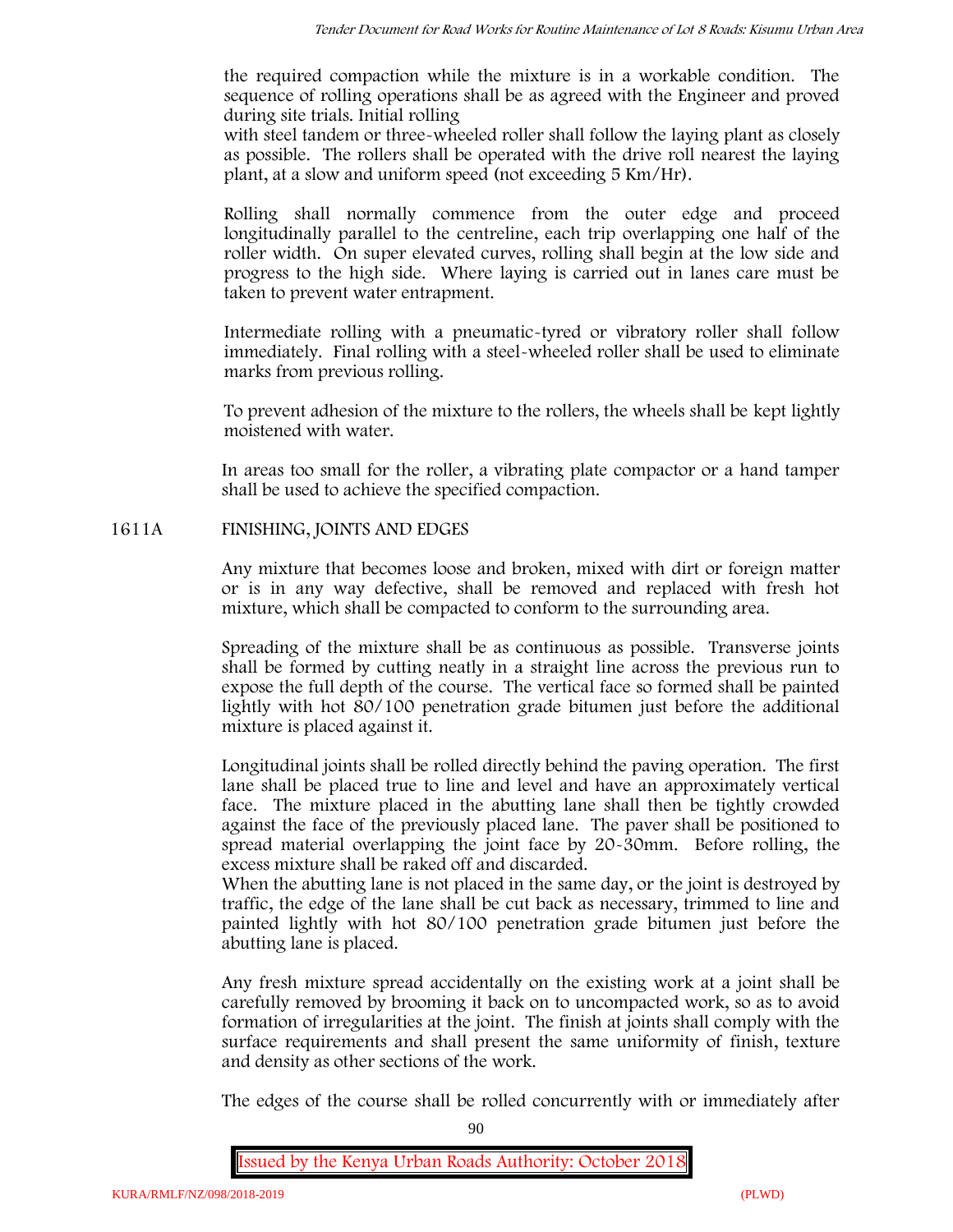the longitudinal joint. In rolling the edges, roller wheels shall extend 50 to 100mm beyond the edge.

### **1612A SAMPLING AND TESTING OF BITUMINOUS MIXTURES**

The sampling of bituminous mixtures shall be carried out in accordance with AASHTO T168 (ASTM Designation D979).

### **1613A QUALITY CONTROL TESTING**

During mixing and laying of bituminous mixtures, control tests on the constituents and on the mixed material shall be carried out in accordance with Clause 1612A and Section 2 of this Specification.

If the results of any tests show that any of the constituent materials fail to comply with this Specification, the Contractor shall carry out whatever changes may be necessary to the materials or the source of supply to ensure compliance.

If the results of more than one test in ten on the mixed material show that the material fails to comply with this Specification, laying shall forthwith cease until the reason for the failure has been found and corrected. The Contractor shall remove any faulty material laid and replace it with material complying with this Specification all at his own expense.

### **1614A TOLERANCES**

Surfacing courses and base shall be constructed within the geometric tolerances specified in Section 3 of this Specification.

The Contractor shall maintain the composition of the mixture as determined from the laboratory and site trials within the following tolerances, per single test: -

| Bitumen Content         | 0.3% (by total weight of total mix)                               |
|-------------------------|-------------------------------------------------------------------|
| Passing 10mm sieve      | 6% (by total weight of dry aggregate                              |
| and larger sieves       | including mineral filler)                                         |
| Passing sieves between  | 4% (by total weight of dry aggregate                              |
| 10mm and 1.0mm sieves   | including mineral filler)                                         |
| Passing sieves between  | 3% (by total weight of dry aggregate                              |
| 1.0mm and 0.075mm sieve | including mineral filler)                                         |
| Passing 0.075mm sieve   | 2% (by total weight of dry aggregate<br>including mineral filler) |

The average amount of bitumen in any length of any layer, calculated as the product of the bitumen contents obtained from single tests and the weight of mixture represented by each test, shall not be less than the amount ordered.

The average amount of bitumen for each day's production calculated from the checked weights of mixes shall not be less than the amount ordered.

91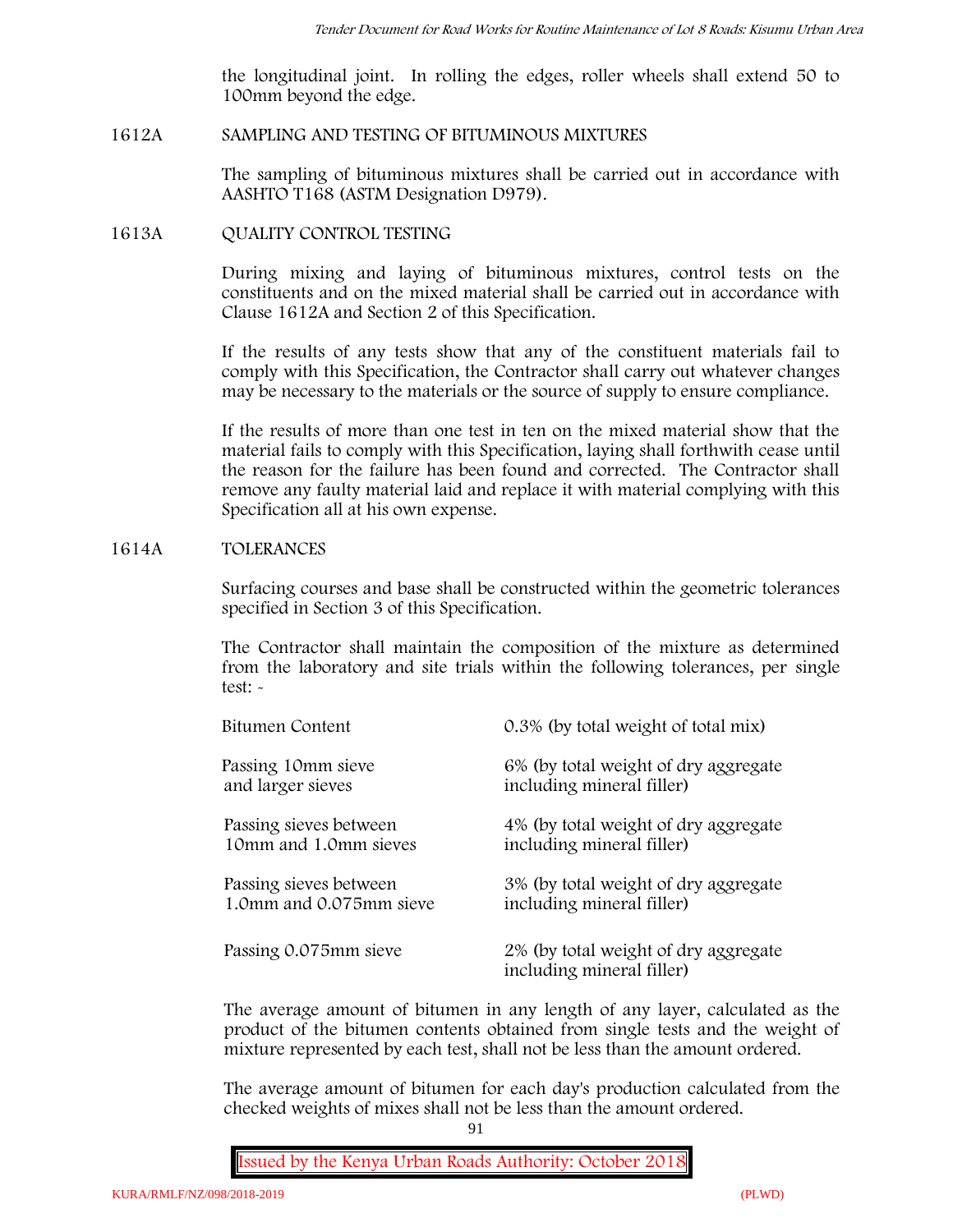The average amount of bitumen in any length of any layer, calculated as the product of the bitumen contents obtained from single tests and the weight of mixture represented by each test, shall not be less than the amount ordered.

The average amount of bitumen for each day's production calculated from the checked weights of mixes shall not be less than the amount ordered.

The final average overall width of the upper surface of a bituminous mix layer measured at six equidistant points over a length of 100m shall be at least equal to the width specified. At no point shall the distance between the centreline of the road and the edge of the upper surface of a bituminous mix layer be narrower than that specified by more than 13mm.

## **1615A MEASUREMENT AND PAYMENT**

No separate measurement and payment shall be made for complying with the requirements of Clauses 1601A to 1614A inclusive and the Contractor shall be deemed to have allowed in his rates in Parts B and C of Section 16 of this Specification for the costs of complying with the requirements of Part A of Section 16 of this Specification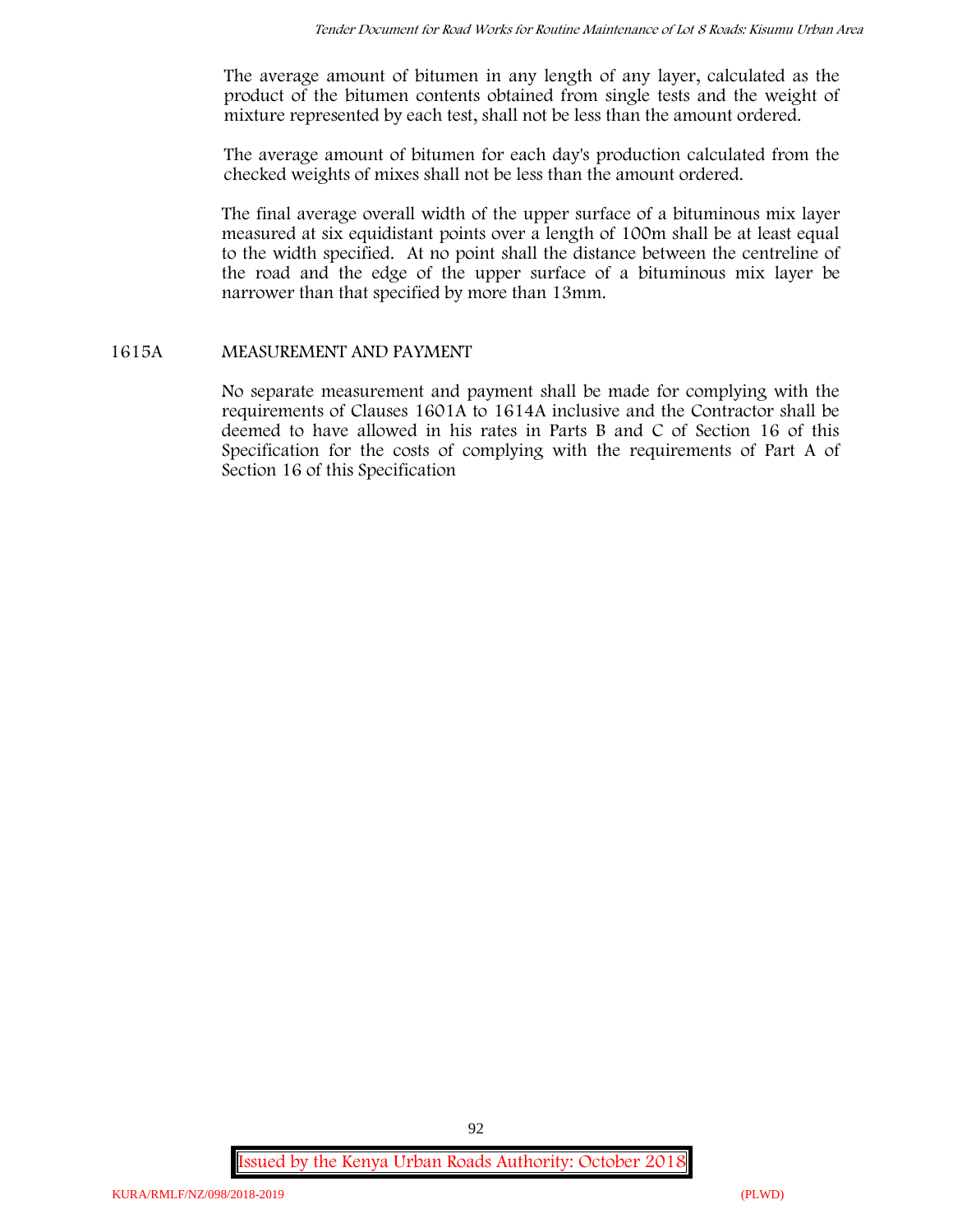## **PART B - ASPHALT CONCRETE FOR SURFACING**

### **1601B DEFINITION**

Asphalt concrete means a thoroughly controlled, hot-mixed, hot-laid, plant mixture of well-graded dried aggregate and penetration grade bitumen, which, when compacted forms a dense material.

A distinction is drawn between asphalt concrete Type I (High Stability) and asphalt concrete Type II (Flexible). The asphalt concrete type to be used will be Type I.

### **1602B MATERIALS FOR ASPHALT CONCRETE TYPE 1**

a) **Type of bituminous material**

The type of material to be used on severe sites will be of the continuously graded type similar to Asphaltic Concrete or Close Graded Macadam. It is essential that these materials are sealed with a single or double surface dressing or a Cape seal.

b) **Penetration Grade Bitumen**

Bitumen shall be 80/100 penetration grade since material is being laid at an altitude of more than 2,500m.

c) **Aggregate**

Coarse aggregate (retained on a 6.3mm sieve) shall consist of crushed stone free from clay, silt, organic matter and other deleterious substances. The aggregate class will be specified in the Special Specification and it shall comply with the requirements given in Table 16B-1(b). The grading for 0/20 mm for carriageway and 0/14mm for shoulders for binder course is as specified below:

| Sieve size | 0/20       | 0/14       |
|------------|------------|------------|
| 28         | 100        |            |
| 20         | $90 - 100$ | 100        |
| 14         | 75-95      | $90 - 100$ |
| 10         | 60-82      | 70-90      |
| 6.3        | $47 - 68$  | $52 - 75$  |
| 4          | $37 - 57$  | $40 - 60$  |
| 2          | 25-43      | $30 - 45$  |
|            | 18-32      | $20 - 35$  |
| 0.425      | $11 - 22$  | $12 - 24$  |
| 0.300      | $9 - 17$   | $10 - 20$  |
| 0.150      | $5 - 12$   | $6 - 14$   |
| 0.075      | $3 - 7$    | $4 - 8$    |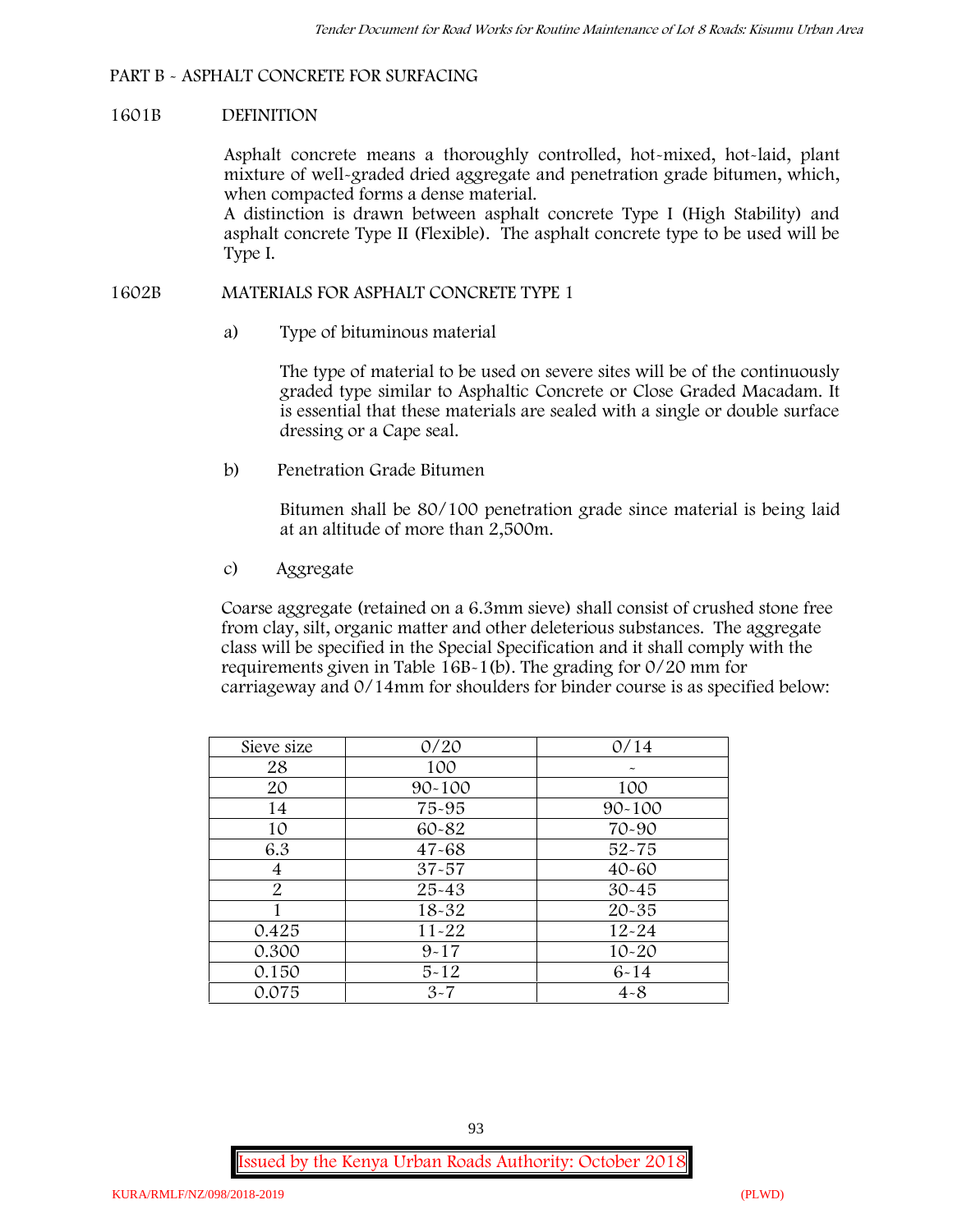## **TABLE 16B-1(b) - REQUIREMENTS FOR COARSE AGGREGATE**

| Coarse Aggregate<br>(Retained on a 6.3mm Sieve) |                      |
|-------------------------------------------------|----------------------|
| Test                                            | Maximum Value        |
| LAA<br><b>ACV</b><br>SSS<br>FI                  | 30<br>25<br>12<br>25 |

Fine aggregate (passing a 6.3mm sieve) shall be free from clay, silt, organic and other deleterious matter and shall be non-plastic. Unless otherwise specified in the Special Specification it shall consist of entirely crushed rock produced from stone having a Los Angeles Abrasion of not more than 40. The Sand Equivalent of the fine aggregate shall not be less than 40 and the SSS not more than 12.

### **b) Mineral Filler**

Mineral Filler shall consist of ordinary Portland Cement

### **1603B GRADING REQUIREMENTS**

The grading of the mixture of coarse and fine aggregate shall be within and approximately parallel to the grading envelopes given in Table 16B-1(b), for 0/14mm as specified for binder course, as described below.

#### **GRADING REQUIREMENTS**

To arrive at a suitable design it is necessary to investigate a number of gradings so that a workable mix, which also retains a minimum of 3 % voids at refusal density, is identified.

The largest particle size used should not be more than 25mm so that the requirements of the Marshall test method can be complied with.

Although the complete range of nominal maximum particle sizes is shown in the Tables, the total thickness of material laid should not be more than 75mm.

#### **1604B REQUIREMENTS FOR ASPHALT CONCRETE TYPE 1**

The mixture shall comply with the requirements given in Table 16B-2 as specified in the Specification. In addition, minimum Marshall Stability for 2 x 75 blows shall be 9 kN and maximum 18 kN and at compaction to refusal shall have 3% VIM.

The proportion, by weight of total mixture, of bitumen shall be  $5.0 - 6.5 %$  for  $0/14$  mm and  $4.5 - 6.5$  % for  $0/20$ mm. This shall be termed the nominal binder content. The binder content of the working mix will be instructed by the Engineer following laboratory and site trials.

94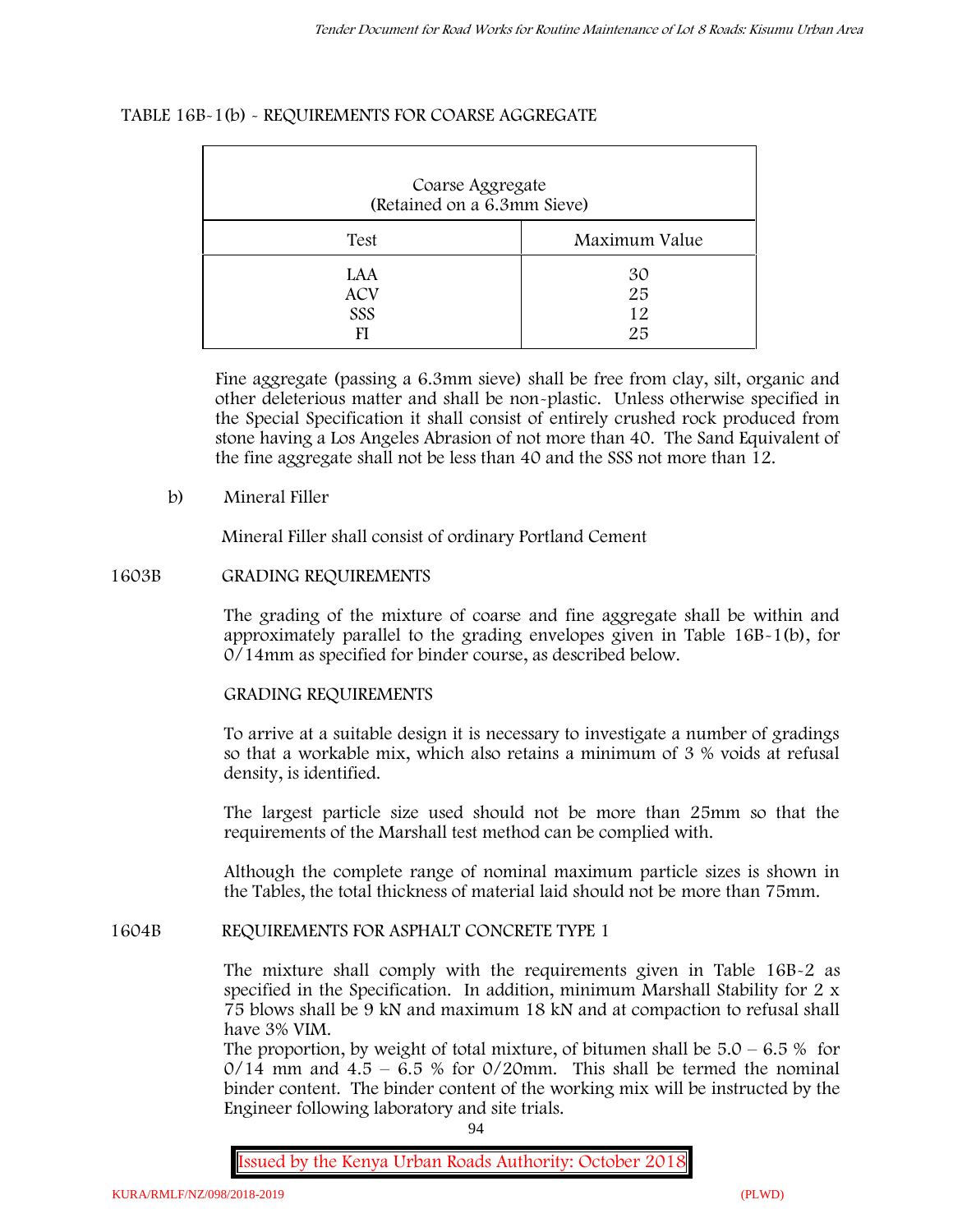In order to determine the suitability of a coarse aggregate source a Marshall test programme shall be carried out. It will be advantageous to use a crushed rock which is known from past experience to give good results in this test procedure. A grading conforming to the Type I Binder Course detailed in Table 16B-1(a) 0/20 of this Specification should be tested (but with 100% passing the 25mm sieve) and it shall meet the requirements of Table 16B-2 of this Specification.

Having established the suitability of the aggregate source several grading shall be tested in the laboratory, including that used for the Marshall test, to establish relationships between bitumen content and VIM at refusal density. For each mix, samples will be made up to a range of bitumen contents and compacted to refusal using a gyratory compactor and a vibratory hammer in accordance with the procedure described in BS 598 (Part 104 : 1989), with one revision.

It should first be confirmed that compaction on one face of the sample gives the same refusal density as when the same compaction cycle is applied to both faces of the same sample. The procedure, which gives the highest density, must be used.

From the bitumen content-VIM relationship it will be possible to identify a bitumen content which corresponds to a VIM of  $3 \times 7\%$ . If it is considered that the workability of the mix may be difficult then compaction trials should be undertaken. It is advisable to establish two or more gradings for compaction trials.

The mixes identified for compaction trials should be manufactured to the laboratory design bitumen content and to two other bitumen contents of +0.5% and +1% additional bitumen. Cores will be cut to determine the density of the compacted material, having completed this the core will then be reheated to  $145+/-5$  C in the appropriate mould and compacted torefusal in the vibrating hammer test. To be acceptable the cores cut from the compaction trial must have a density equivalent to at least 95% of refusal density.

The compaction trials will identify a workable mix which can be made to a bitumen content which gives 3% VIM at refusal density.

**1605B MIXING AND LAYING HEAVY DUTY ASPHALT**

The temperature of the bitumen and aggregates when mixed shall be  $110+/$ 3C above the softening point (R&B) of the bitumen.

Compaction should commence as soon as the mix can support the roller without undue displacement of material and completed before the temperature of the mix falls below 900C.

The minimum thickness of individual layers should be as follows:-

| a) | For the 37.5mm mix | 65mm |  |
|----|--------------------|------|--|
| b) | For the 25.0mm mix | 60mm |  |
| C) | For the 19.0mm mix | 50mm |  |
| d) | For the 12.5mm mix | 40mm |  |

**1606B COMPACTION**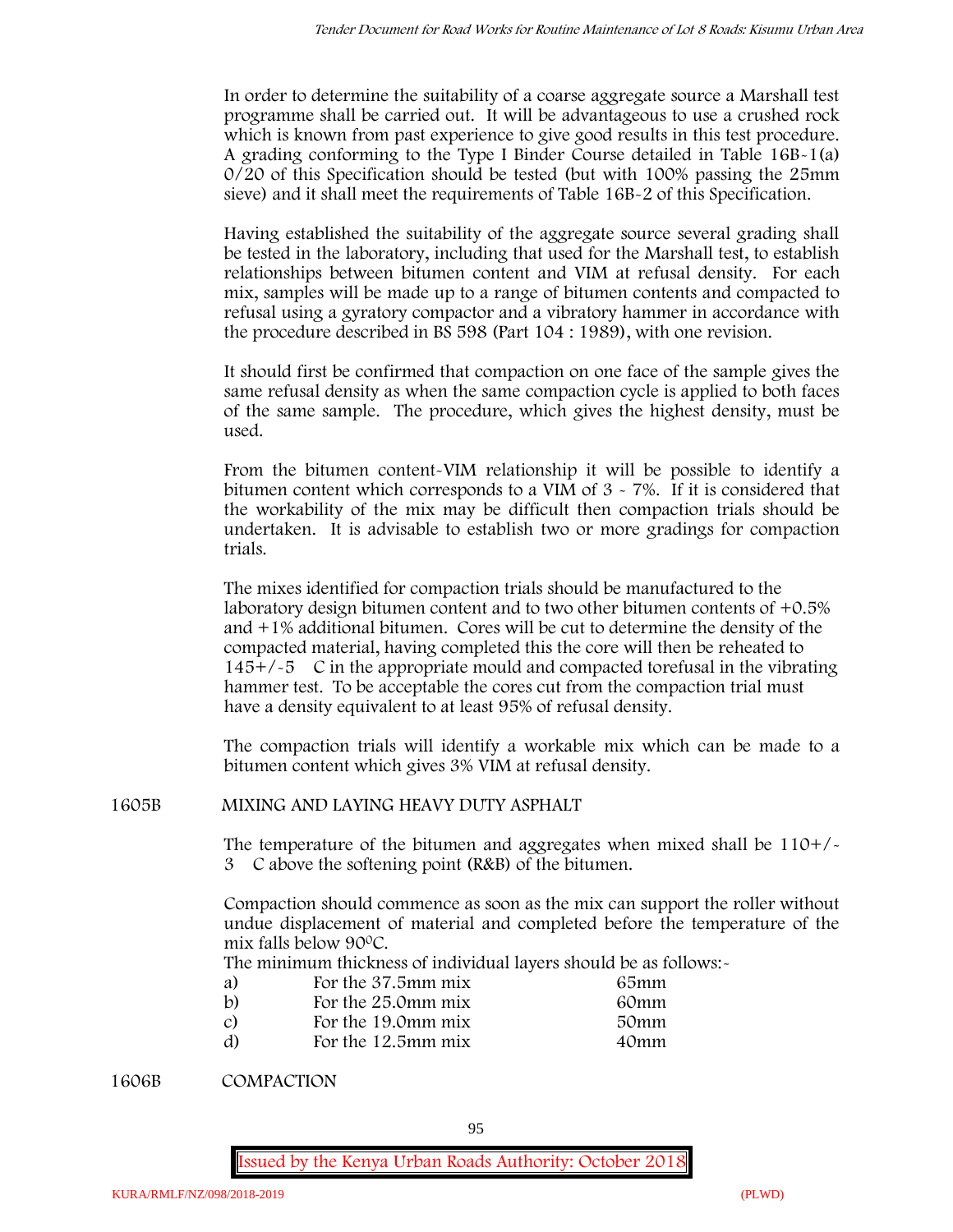Rolling shall be continued until the voids measured in the completed layer are in accordance with the requirement for a minimum density of 98% of Marshall optimum, or, a minimum mean value of 95% of refusal density (no value less than 93%) as appropriate.

**1607B MEASUREMENT AND PAYMENT**

- a) Item : Asphalt Concrete
	- Unit : m<sup>3</sup> of Asphalt Concrete Used

Asphalt concrete shall be measured by the cubic metre compacted on the road calculated as the product of the length instructed to be laid and the compacted cross-sectional area shown on the Drawings or instructed by the Engineer.

The rate for asphalt concrete shall include for the cost of providing, transporting, laying and compacting the mix with the nominal binder content and complying with the requirements of Parts A and B of Section 16 of this Specification.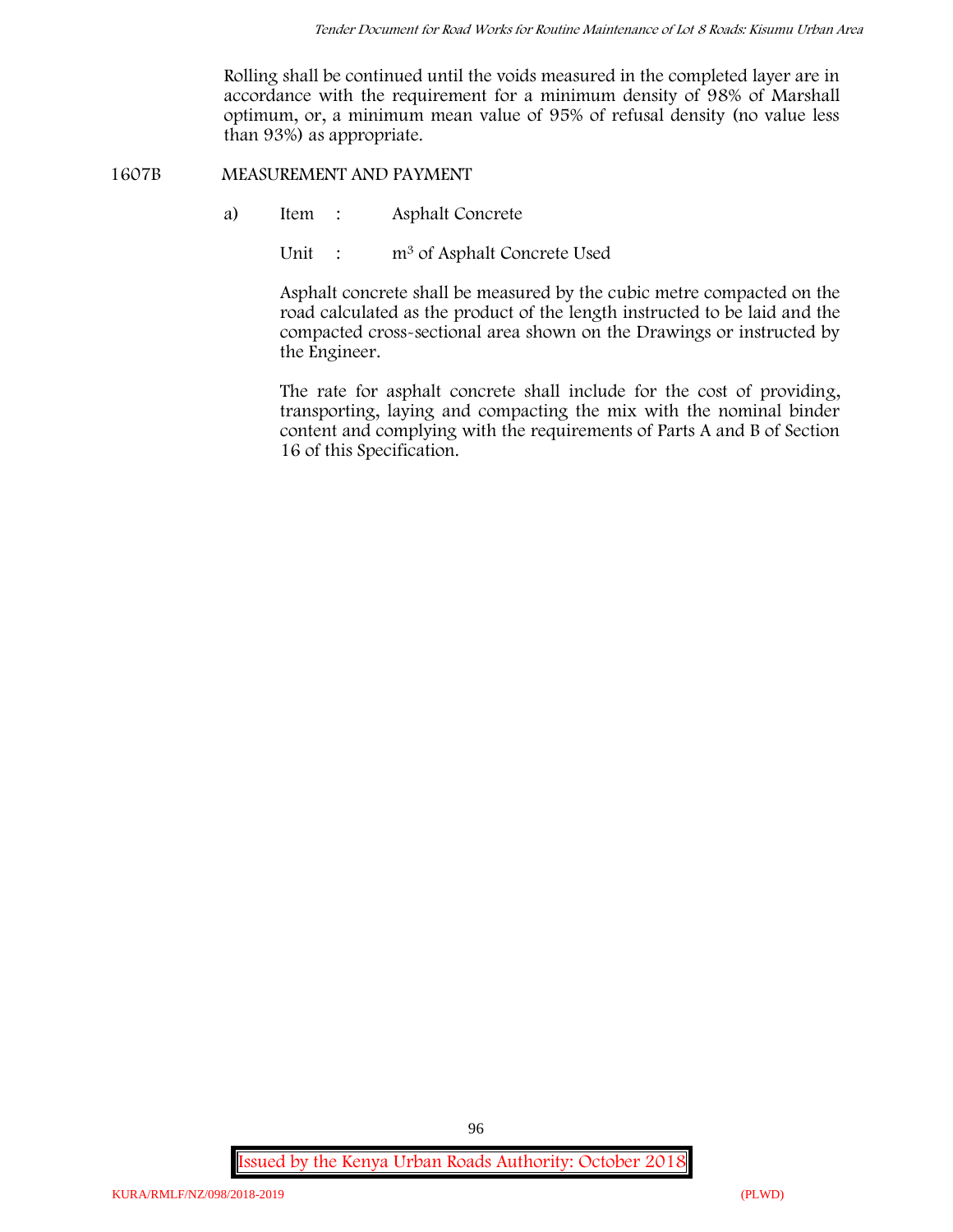## **SECTION 17 - CONCRETE WORKS**

### **1703 MATERIALS FOR CONCRETE**

This work shall consist of placing selected approved material of 250mm minimum diameter on the foundation put after excavation to receive levelling concrete in accordance with these specifications and in conformity with the lines, grades and cross sections shown on the Drawings as directed by the Engineer.

(a) **Materials**

Selected rock: The selected rock builders to be placed for this work shall be hard, sound, durable quarry stones as approved by the Engineer. Samples of the stone to be used shall be submitted to and approved by the Engineer before any stone is placed.

The maximum size of the stone boulders shall be 300mm.

(b) **Construction Method**

After completion of the structural excavation the surface of the loose soil shall be levelled and compacted. Then the stone of the above sizes shall be placed in one layer of 250mm over the compacted bed where the bottom slab will rest. Coarse sand shall be spread to fill up the voids in the stone boulders, and compaction with vibratory compactors should be performed to make this layer dense whereon a concrete of levelling course shall be placed.

(c) **Measurement and payment**

Measurement for the bedding materials shall be made in cubic metres for the completed and accepted work, measured from the dimension shown on the Drawings, unless otherwise directed by the Engineer.

Payment for the bedding Materials for Levelling Concrete Works shall be full compensation for furnishing and placing all materials, all labour equipment, tools and all other items necessary for proper completion of the work in accordance with the Drawings and specifications and as directed by the Engineer.

## **1703(A) LEVELLING CONCRETE (CLASS 15/20) FOR BOTTOM SLAB INCLUSIVE OF COST OF FORM WORKS**

This work shall consist of placing and levelling lean concrete class 15/20 over the prepared bed of stone boulders in the foundation for bottom slab and wingwalls in accordance with these specifications and which conformity with the lines, grades, thickness and typical cross-sections shown on the drawings unless otherwise directed by the Engineer.

(a) **Materials for Levelling Concrete**

Requirement for the concrete class 15/20 is specified as follows:- Design compressive strength (28) days :  $15N/mm^2$ 

97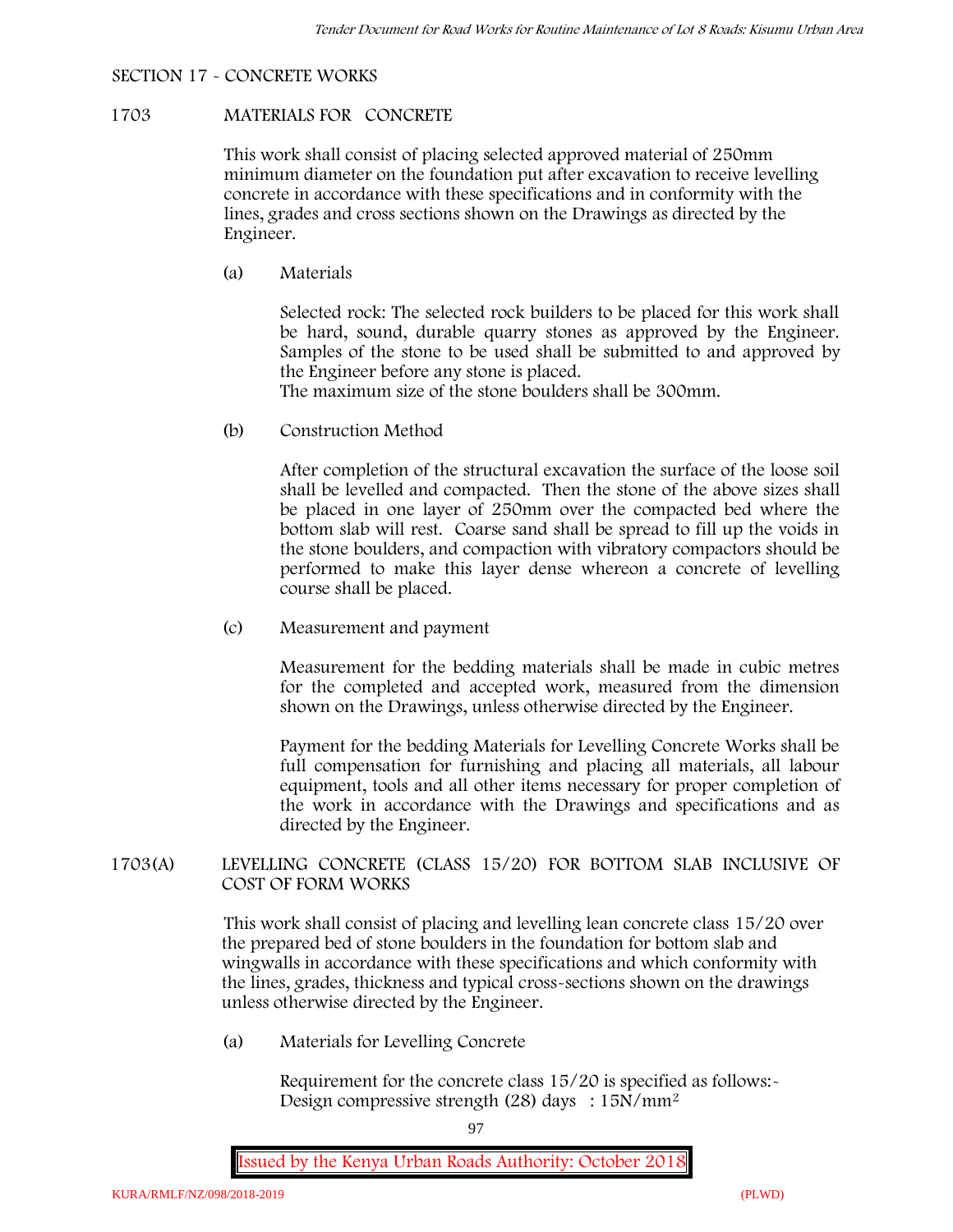| Maximum size of coarse aggregate                       | : 20mm                   |
|--------------------------------------------------------|--------------------------|
| Maximum cement content                                 | : $300 \text{ kg/m}^3$ . |
| Maximum water/cement ration of 50% with slump of 80mm. |                          |

## (b) **Construction Method**

The bed of stone boulders upon which the levelling concrete will be placed shall be smooth, compacted and true to the grades and crosssection shall be set to the required lines and grades.

## **36.2** (c) **Measurement and payment**

Measurement for levelling concrete (class 15/20) shall be made in cubic metres completed and accepted levelling concrete work measured in place which is done in accordance with the Drawings and the Specifications.

Payment for this work shall be the full compensation for furnishing and placing all materials, labour, equipment and tools, and other incidentals to Specifications and as directed by the Engineer.

Pay item No. 17/02 Levelling Concrete Works (Class 15/20) for Box Culvert and wingwalls inclusive of Cost of Form works.

## **1703 (C) FORMWORK FOR CULVERT WALLS**

This work shall consist of all temporary moulds for forming the concrete for culvert walls and slabs together with all temporary construction required for their support. Unless otherwise directed by the Engineer all formworks shall be removed on completion of the walls and slabs.

(a) **Materials**

Forms shall be made of wood or metal and shall conform to the shape, lines and dimensions shown on the Drawings.

All timber shall be free from holes, loose material, knots, cracks, splits and warps or other defects affecting the strength or appearance of the finished structure.

Release Agents – Release agents shall be either neat oils containing a surface activating agent, cream emulsions, or chemical agents to be approved by the Engineer.

- (b) **Construction Method**
	- (i) **Formworks**

Formworks shall be designed to carry the maximum loads that may be imposed, and so be rigidly constructed as to prevent deformation due to load, drying and wetting, vibration and other causes. After forms have been set in correct location, they shall be inspected and approved by the Engineer before the concrete is placed.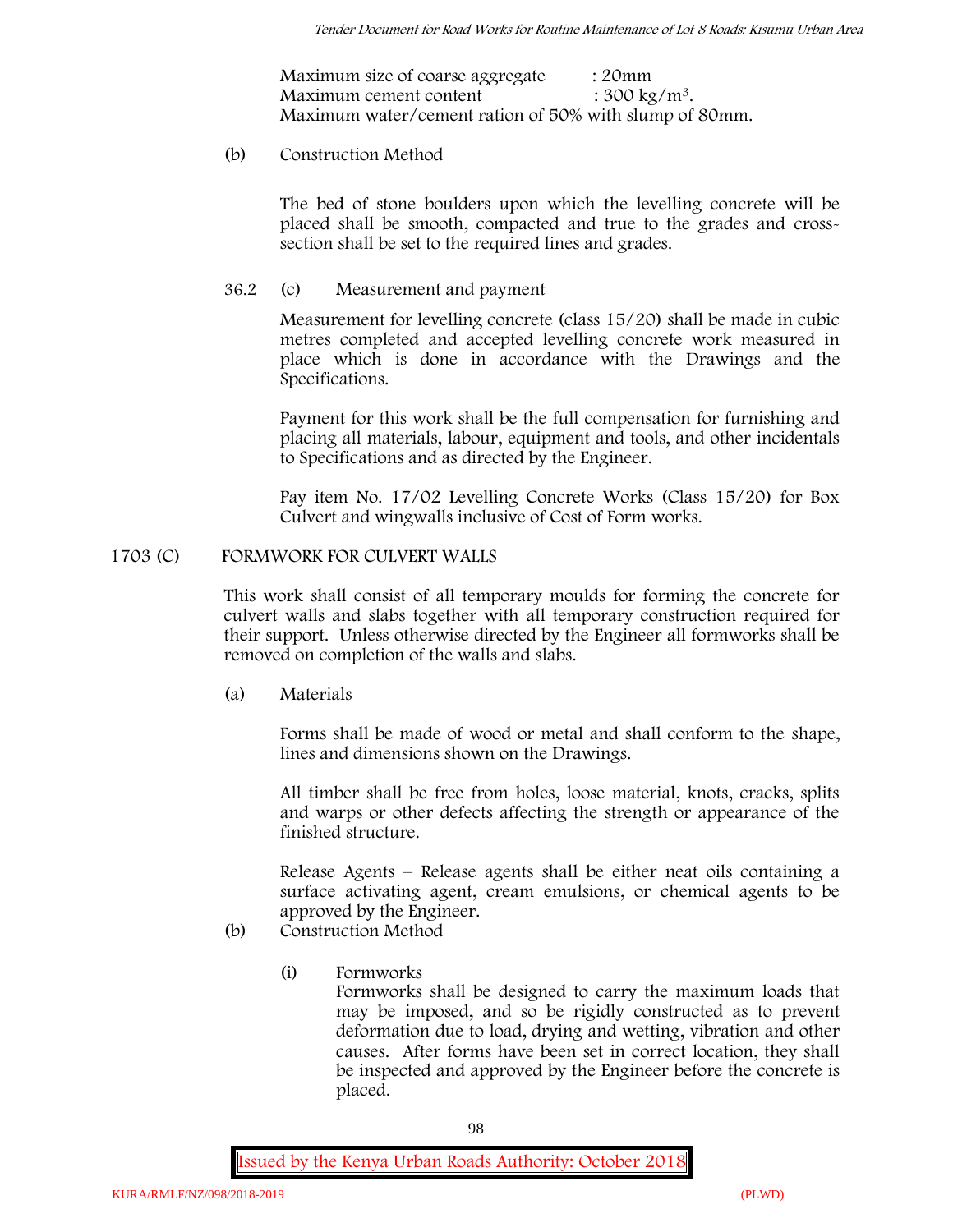If requested, the contractor shall submit to the Engineer working drawings of the forms and also, if requested, calculations to certify the rigidity of the forms.

## **1703(D) CONCRETE WORKS (CLASS 20/20) OF CULVERT WALLS AND SLABS**

This work shall consist of furnishing, mixing, delivering and placing of the concrete for the construction of culvert walls and slabs, in accordance with these Specifications and in conformity with the requirements shown on the Drawings.

Concrete class 20/20 shall be used for Culvert walls and slabs.

**(a) Concrete Materials**

(i) Cement: Cement shall be of Portland type and shall conform to the requirements of BS 12 or equivalent.

The contractor shall select only one type or brand of cement or others. Changing of type or brand of cement will not be permitted without a new mix design approved by the Engineer. All cement is subject to the Engineer's approval; however, approval of cement by the Engineer shall not relieve the Contractor of the responsibility to furnish concrete of the specified compressive strength.

Conveyance of cement by jute bags shall not be permitted. Storage in the Contractor's silo or storehouse shall not exceed more than two (2) months, and age of cement after manufacture at mill shall not exceed more than four (4) months. The Contractor shall submit to the Engineer for his approval the result of quality certificate prepared by the manufacturer.

Whenever it is found out that cement have been stored too long, moist, or caked, the cement shall be rejected and removed from the project.

**(b) Aggregates**

Fine and coarse aggregates must be clean, hard, strong and durable, and free from absorbed chemicals, clay coating, or materials in amounts that could affect hydration, bonding, strength and durability of concrete. Grading of aggregates shall conform to the following requirements:

**(i) Grading of Fine Aggregates**

| Percentage by Weight Passing |
|------------------------------|
|                              |

99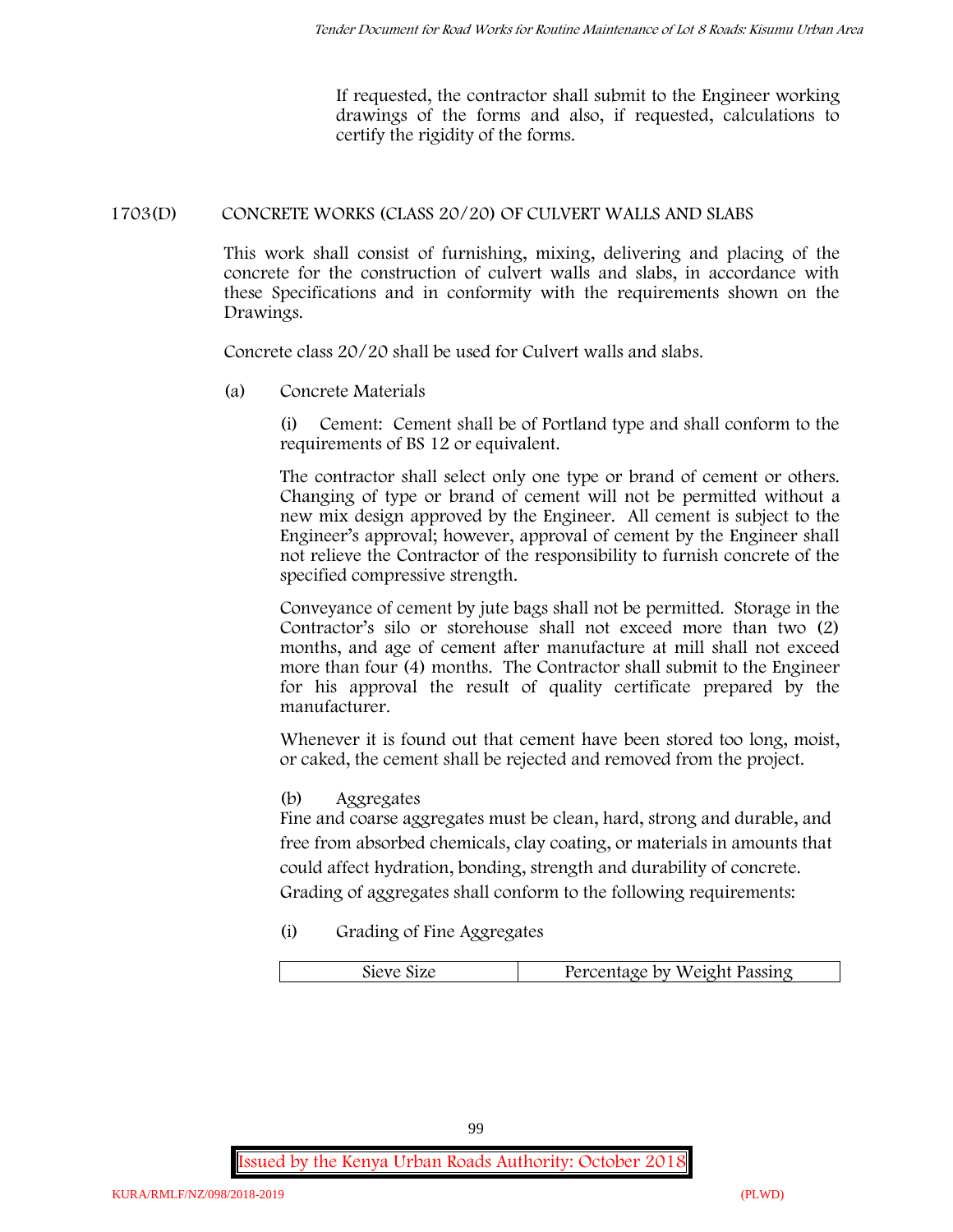*Tender Document for Road Works for Routine Maintenance of Lot 8 Roads: Kisumu Urban Area*

| 10<br>mm          | 100        |
|-------------------|------------|
| 5<br>mm           | 89-100     |
| $2.5$ mm          | 60-100     |
| $1.2$ mm          | $30 - 100$ |
| $0.6$ mm          | $15 - 54$  |
| $0.3$ mm          | $5 - 40$   |
| $0.15 \text{ mm}$ | $0 - 15$   |

## **(ii) Grading of Coarse Aggregates**

| Size     |                       |                           |    | of Amounts finer than each standard sieve percentage by |    |       |          |
|----------|-----------------------|---------------------------|----|---------------------------------------------------------|----|-------|----------|
| Coarse   | weight                |                           |    |                                                         |    |       |          |
| Aggregat | 40                    | 30                        | 25 | 20                                                      | 15 |       | 局        |
|          | 2.5                   |                           |    |                                                         |    |       |          |
|          | 100                   | $\widetilde{\phantom{m}}$ |    | $90 - 100$ -                                            |    | 30-69 | $0 - 10$ |
|          | $\tilde{\phantom{a}}$ |                           |    |                                                         |    |       |          |

Other requirements for aggregates are as follows:

**(iii) Fine Aggregates**

| Fitness Modulus, AASHTO M-6                           | $: 2.3 - 3.1$         |
|-------------------------------------------------------|-----------------------|
| Sodium Sulphate Soundness, AASHTO T104: Max. 10% loss |                       |
| Content of Friable Particles AASHTO 112               | : Max $1\%$ by weight |
| Sand Equivalent, AASHTO T176                          | : Min. 75             |

**(iv) Coarse Aggregate**

Abrasion, AASGTO T96 : Max. 405 loss Soft Fragment and shale, AASHTO M80 : Max. 5% by weight Thin and elongated Pieces, AASHTO M80 : Max. 15%

**(v) Water**

All sources of water to be used with cement shall be approved by

the Engineer. Water shall be free from injurious quantities of oil,

alkali, vegetable matter and salt as determined by the Engineer.

**(vi) Admixture**

Only admixture, which have been tested and approved in the site laboratory through trial mixing for design proportion shall be used. Before selection of admixture, the Contractor shall submit to the Engineer the specific information or guarantees prepared by the admixture supplier.

The contractor shall not exclude the admixture from concrete proportions.

**Concrete class 20/20**

Concrete class 20/20 shall be used for culvert walls and slabs. The requirements of Concrete class 20/20 are provided as follows unless otherwise the Engineer will designate any alteration.

100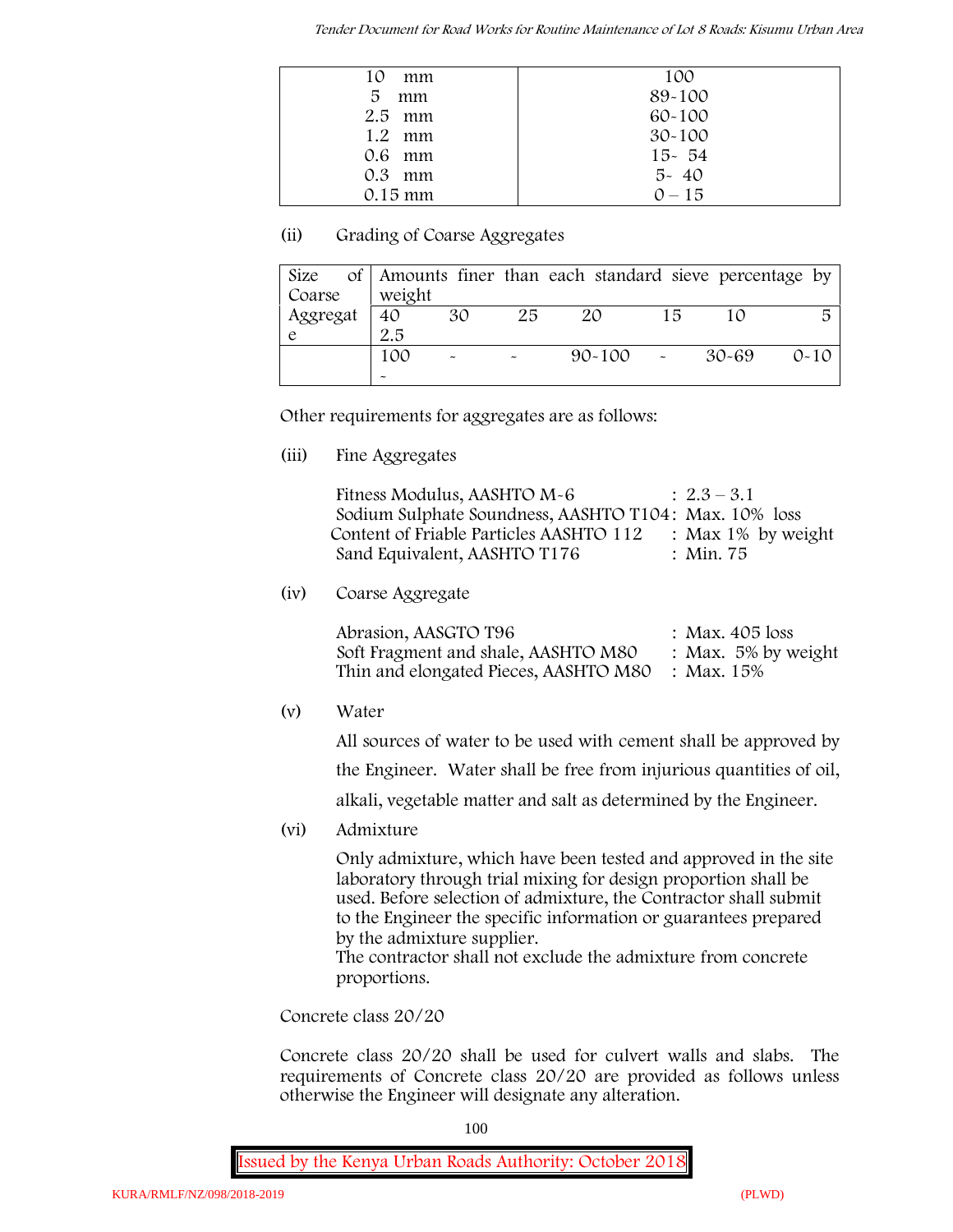Design compressive strength (28 days) : 20N/mm<sup>2</sup> Maximum size of coarse aggregates : 20mm Maximum water/cement ratio of 45% with slump of 80mm

(d) **Proportioning Concrete**

The Contractor shall consult with the Engineer as to mix proportions at least thirty (30) days prior to beginning the concrete work. The actual mix proportions of cement, aggregates, water and admixture shall be determined by the Contractor under supervision of the Engineer in the site laboratory.

The Contractor shall prepare the design proportions which has 120% of the strength requirement specified for the designated class of concrete.

No class of concrete shall be prepared or placed until its job-mix proportions have been approved by the Engineer.

## (e) **Concrete Work**

**(ii) Batching**

Batching shall be done by weight with accuracy of:

| Cement              | $\frac{1}{2}$ percent |
|---------------------|-----------------------|
| Aggregate           | $\frac{1}{2}$ percent |
| Water and Admixture | : 1 percent.          |

Equipment should be capable of measuring quantities within these tolerances for the smartest batch regularly used, as well as for larger batches.

The accuracy of batching equipment should be checked every month in the presence of the Engineer and adjusted when necessary.

**(iii) Mixing and delivery**

Slump of mixed concrete shall be checked and approved at an accuracy of +25mm against designated slump in these specifications.

**(iv) Concrete in hot weather**

No concrete shall be placed when the ambient air temperature is expected to exceed thirty three degrees celsius (330c) during placement operations).

**(v) Concreting at night**

No concrete shall be mixed, placed or finished when natural light is insufficient, unless an adequate approved artificial lighting system is operated; such night work is subject to approval by the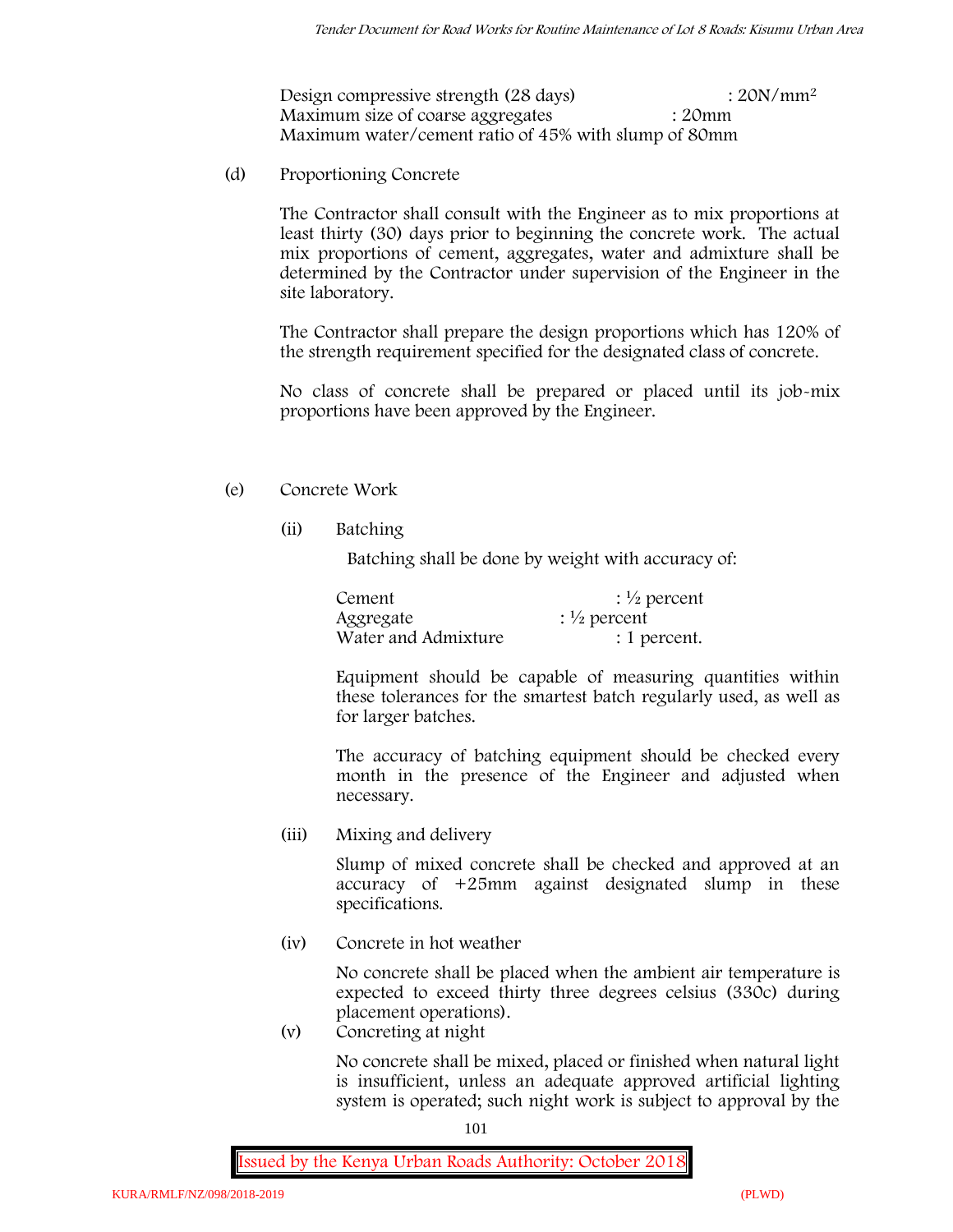engineer.

**(vi) Placing**

In preparation of the placing of concrete, the interior space of forms shall be cleaned and approved by the engineer prior to placing concrete. All temporary members except tie bars to support forms shall be removed entirely from the forms and not buried in the concrete. The use of open and vertical chute shall not be permitted unless otherwise directed by the engineer.

The Contractor shall provide a sufficient number of vibrators to properly compact each batch immediately after it is placed in the forms.

(f) **Measurement and Payment**

Measurements for the Concrete Works Class 20/20 of culvert walls and slabs shall be made in cubic metres for the walls and slabs actually constructed, measured from their dimensions shown on the Drawings. Payment for the Concrete Works (Class 20/20) of culvert walls and slabs shall be the full compensation for furnishing all materials of the concrete mixing, delivering, placing and curing the concrete, equipment and tools, labour and other incidental necessary for the completion of the work in accordance with the Drawings and these Specifications and as directed by the Engineer.

## **SECTION 20 - ROAD FURNITURE**

## **2001 ROAD RESERVE BOUNDARY POSTS**

Road reserve boundary posts shall be provided as directed by the Engineer and in compliance with Standard Specification clause 2001. They shall be placed at 50m intervals along the boundary of the road reserve.

## **2003 EDGE MARKER POST**

Edge marker post shall be provided as directed by the Engineer and in compliance with Standard Specification clause clause 2003

## **2004 PERMANENT ROAD SIGNS**

Permanent Road Signs shall be provided as directed by the Engineer and in compliance with the requirements of the "Manual for Traffic Signs in Kenya" Part II and standard Specification clause 2004.

## **2004B EXISTING ROAD SIGNS**

Where directed by the Engineer, the Contractor shall take down road signs including all posts, nuts, bolts and fittings, and remove and dispose of the concrete foundation and backfill the post holes. The signs shall be stored as directed by the Engineer.

Measurement and payment for taking down road signs shall be made by the number of

102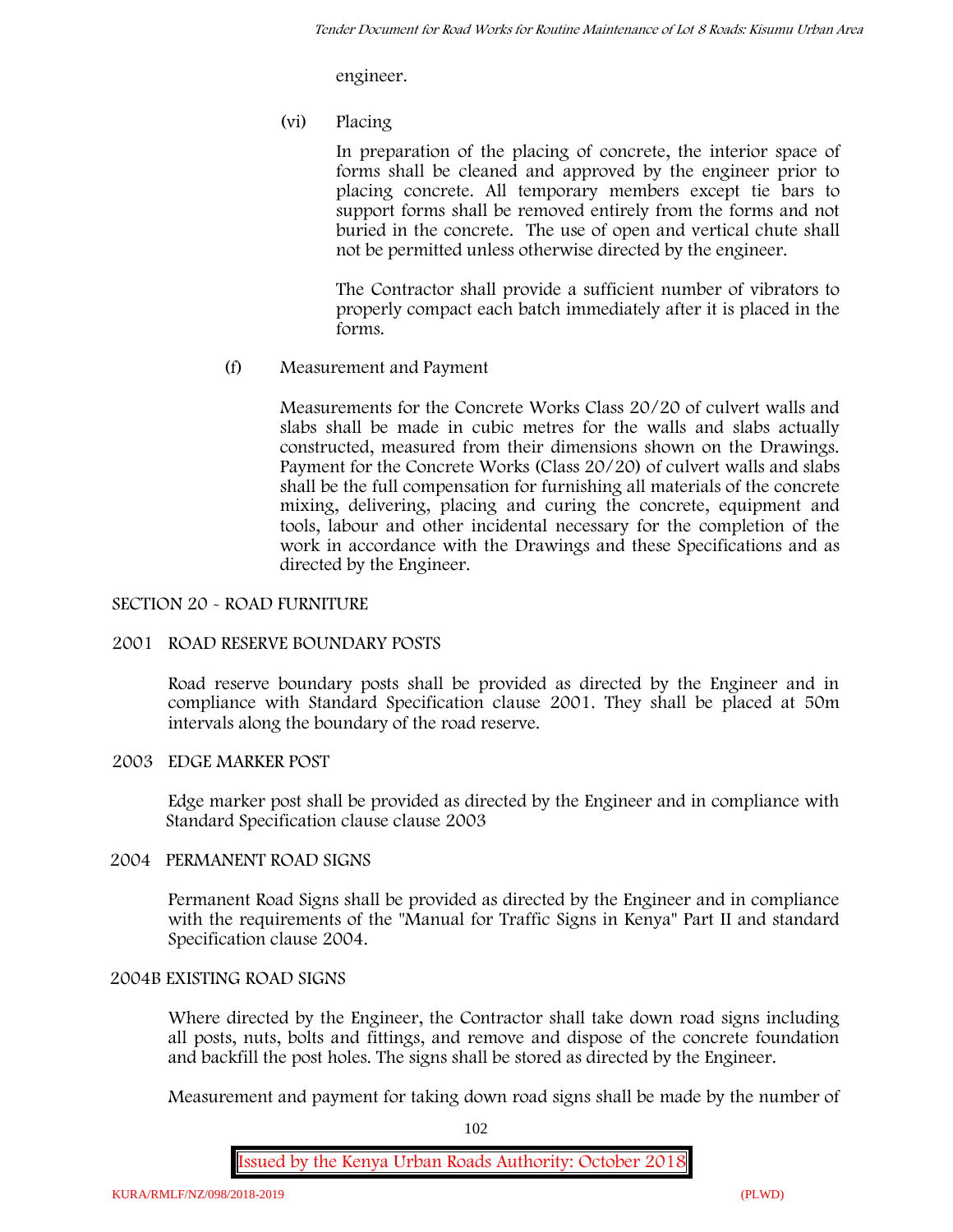signs of any type and size taken down, cleaned and stored as directed.

## **2005 ROAD MARKING**

Paint for road marking shall be internally reflectorised hot applied thermoplastic material in accordance with Clause 219 of the Standard Specification.

The rates inserted in the Bills of Quantities for road marking shall include for prior application of approved tack coat.

## **2005A RAISED PAVEMENT MARKERS – ROAD STUDS**

## **MATERIAL**

Road studs are moulded of acrylonitrile butadiene styrene (ABS) conforming to ASTM Specification D1788 – 68, class 5-2-2 shell filled with inert, thermosetting compound and filler. The lens portion of the marker of the marker is of optical menthly methacrylic.

## **CONSTRUCTION**

The road studs shall be constructed of high impact ABS containing a multi-biconvex glass lens reflector system. It shall be of monolithic construction, and not less than 98.5. m2. The height of the marker shall not exceed 17mm and the underside shall contain a non-honeycomb base (flat).

## **REQUIREMENTS**

The markers shall conform to the following requirements

**Colour**

Shall be white, yellow or red as specified and the Retro – reflectance values should conform to the testing procedures of ASTME 809.

**Impact Resistance**

The market shall not crack or break when tested using a 1000**-**gram weight from a height of 1 metre. (ASTM D 2444) or BS 3900 Part E3.

**Resistance to Water Penetration**

Shall not have water penetration behind the lens after submerged in a water bath at 70 + 50 oF for 10 minutes. And it should still meet the reflectance Requirement. BS 998.

**Heat Resistance**

Shall comply with the initial brightness as per BS 873 Part IV of 1978

## **Night Visibility**

The marker shall be bright as per BS 873 Part IV of 1978

103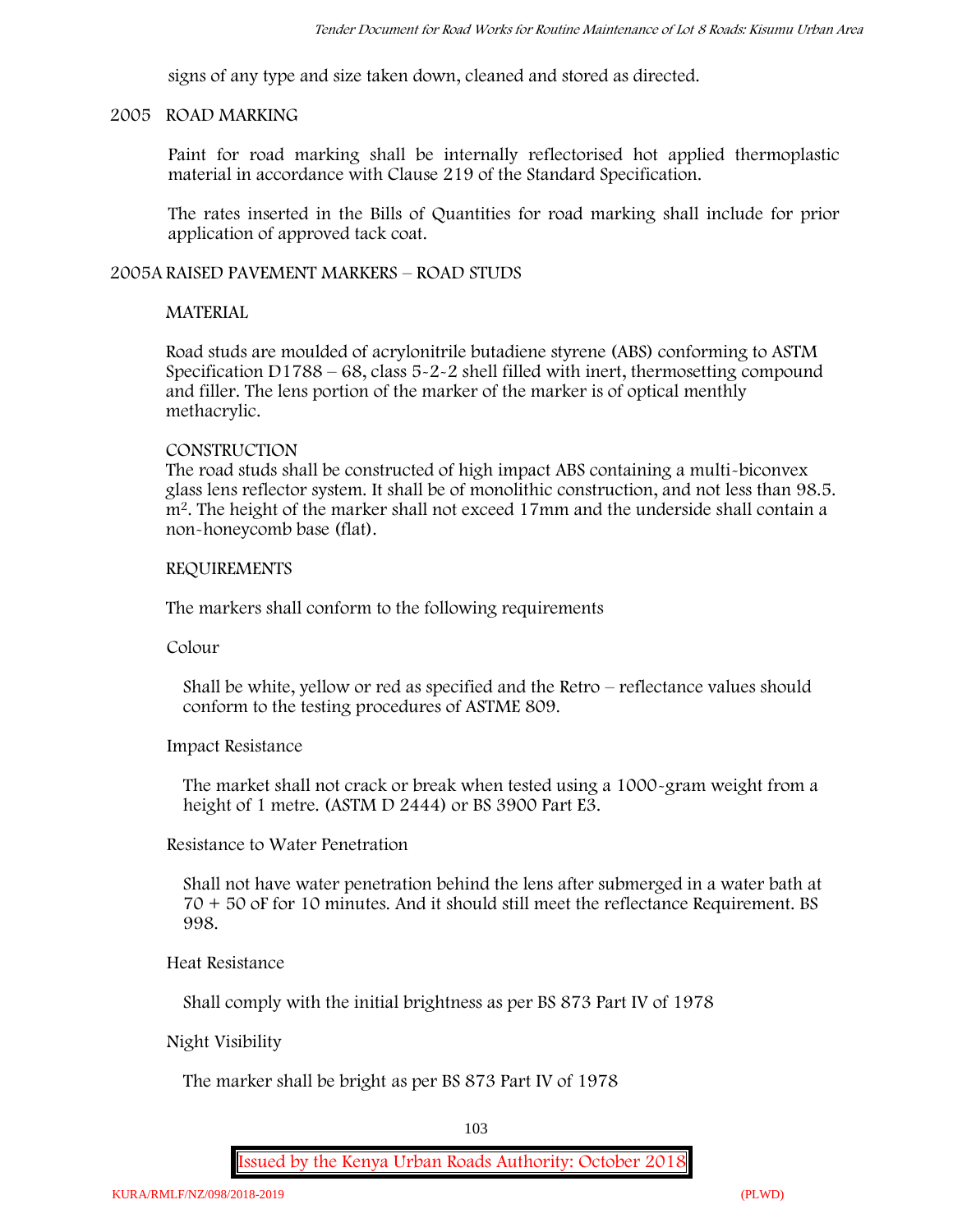#### **Compression Resistance**

There shall be no cracking sound at a pressure lower than 25 tones as per BS 873 Part IV of 1978.

**Corrosion Resistance**

After immersing a sample of Road stud in a solution containing 30g/1 of sodium chloride for 30 days, there shall not be any signs of corrosion **-**(BS998).

**NOTE**: These markers are intended for application directly to pavement surfaces and are compatible with raised pavement makers. These adhesives should be of high quality and tested for conformance to customer requirements.

### **ADHESIVES**

They shall be of Resin Type–Epoxy of 2 different components part 1 and 2 i.e Adhesive and Reactor without any volatile solvents in both.

| Pot life:             | not less than 20 minutes at 20 $\degree$ C  |
|-----------------------|---------------------------------------------|
| Rotational cure time: | between 20 and 30 minutes at 20 $\degree$ C |
| Hard cure:            | Between 40 and 60 minutes at 20 $\degree$ C |

## **APPLICATION INSTRUCTION**

**Preparation of Pavements**

Make sure that the road surface is absolutely dry and free of oil and grease**.**

**Mixing of Adhesive**

Pour component B into the container of component A. Stir mixture by hand with a wooden or metal stick until uniform Grey Tint without a striae is obtained.

#### **Installation**

Pour the mixture on to the underside of the road stud. Then place the road stud firmly on the road surface. Adhesive should stand out for about 5mm to 10 mm over the edges of the stud.

**Protection from the Traffic**

Protect studs from traffic for 2 hours until the adhesive has properly hardened. Try by touching the adhesive.

**NUMBER OF STUDS NEEDED FOR LABORATORY TESTS.**

In order to approve a particular type of road stud, 4 sample road studs of each colour shall be submitted.

### **2006 GUARDRAILS**

Contrary to the Standard Specification, guardrail posts shall be concrete 200 mm diameter set vertically at least 1.2m into the shoulder as directed by the Engineer.

104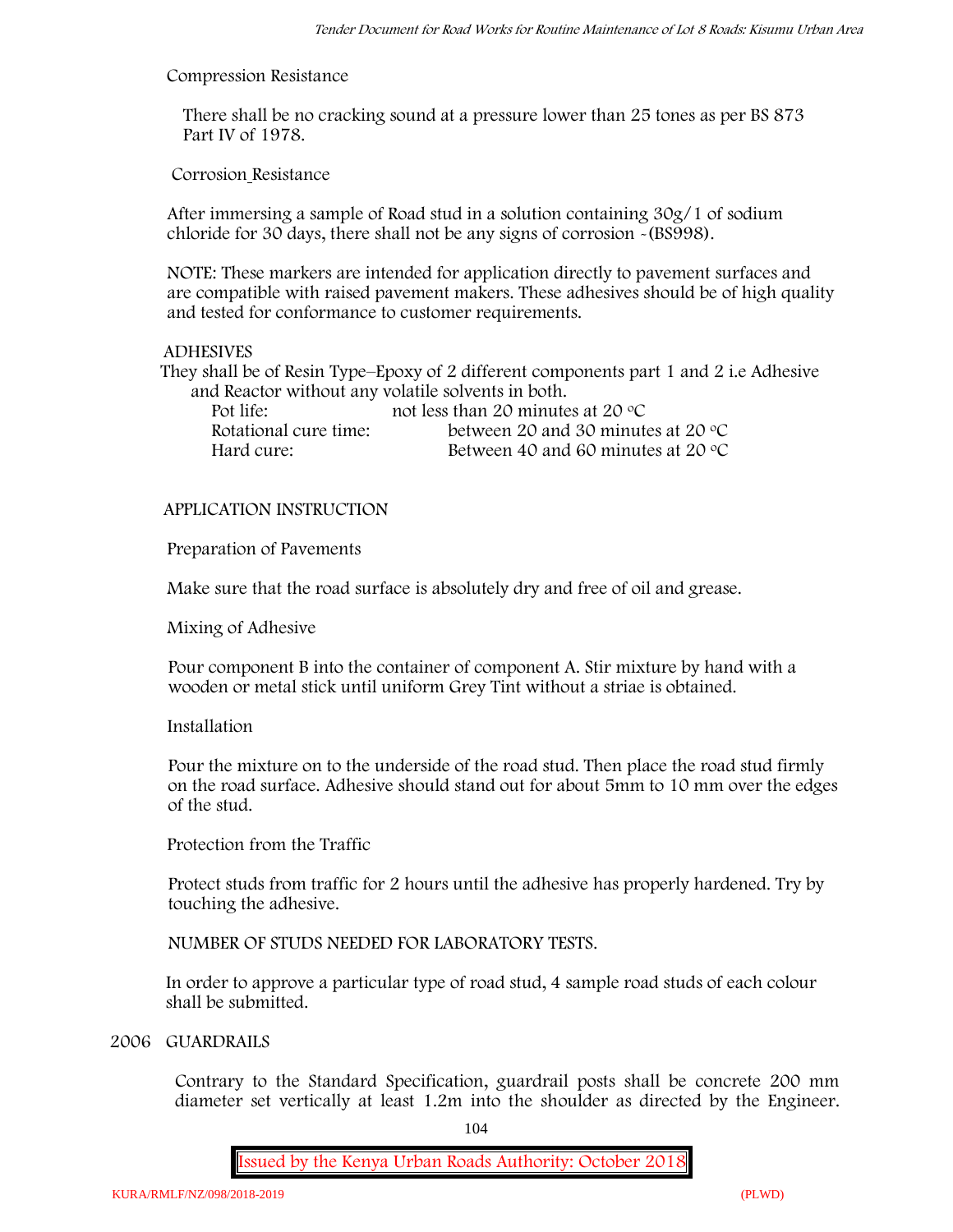Spacer blocks shall also be made of concrete.

Beams for guardrails shall be "Armco Flexbeam" or similar obtained from a manufacturer approved by the Engineer.

## **2007 KERBS**

## a) **Vertical Joints**

Vertical joints between adjacent Kerbs shall not be greater than 5 mm in width and shall be filled with a mortar consisting of 1:3 cement: sand by volume.

## b) **Transition between flush and raised kerbs**

The transition between flush and raised kerbs (e.g. at bus bays) shall be termed as ramped kerbs. The transition between flush and raised kerbs shall occur within a length of 2.0 m.

## **2008 KILOMETRE MARKER POSTS**

Kilometre marker posts shall be provided as directed by the Engineer and in compliance with Standard Specification clause 2008.

## **2009 RUMBLE STRIPS**

Where directed by the Engineer, the Contractor shall provide, place, trim, shape and compact to line and level asphalt concrete rumble strips on the finished shoulders. This shall be done to the satisfaction of the Engineer

## **2011 MEASUREMENT AND PAYMENT**

## **Road reserve boundary posts**

Road reserve boundary posts shall be measured by the number erected

## **Permanent road signs**

Permanent road signs shall be measured by the number of each particular size erected.

## **Road marking**

Road markings in yellow or white material shall be measured in square metres calculated as the plan area painted.

## **Road Studs**

Road studs shall be measured by the number of each particular size erected.

#### **Guardrail**

Guardrail shall be measured by the metre as the length of the guardrail constructed.

105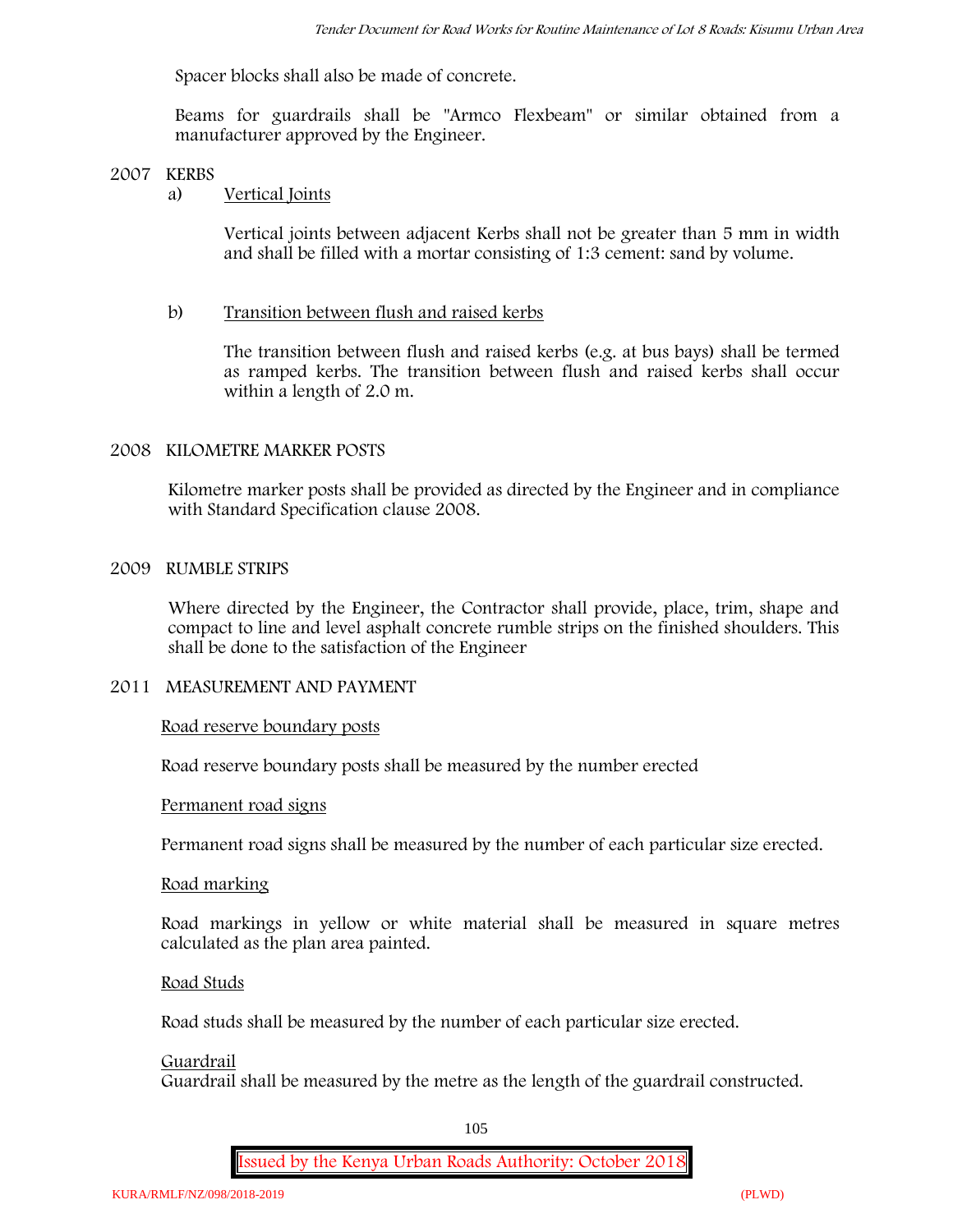## **Kerbs**

Kerbs shall be measured by the metre as the length of kerb constructed

## **SECTION 22-DAYWORKS**

### **2202 MEASUREMENTS AND PAYMENT**

(a) Plant

Where items of major plant listed in the schedule of Day works are specified by type (e.g. Concrete mixer etc.) the power rating if such items of plant are provided by the Contractor shall not be lower than the power ratings of such plant manufactured within the last two years prior to the date of BID. Any item of major plant employed upon Dayworks that has a power rating lower than specified above shall be paid for at rates lower than those in the schedule of Dayworks. The reduction in the rate payable shall be in proportion to the reduction in power rating below that specified above.

## SECTION 23: CONCRETE PAVING BLOCKS

This works shall consist of providing, laying and fixing of concrete paving blocks and concrete paving slabs on a sand base on the driveway and walkways and other areas as directed by the Engineer.

## **a. Concrete Paving Blocks**

The paving blocks shall be of type S of any shape fitting within a 295 mm square coordinating space and a work size thickness of at least 30 mm. The blocks shall confirm to the requirements of BS 6717:Pt. 1:1986 or Kenya standard equivalent.

The laying shall be broken at intervals of 50 m by concrete ribs of class 25 concrete.

The blocks shall be laid on a 40 mm minimum sand base whose specifications are as in section (b) of this specification.

## **b. Sand For Sand Base**

Sand used as bedding for paving blocks and slabs shall be natural sand either pit or river sand. The grading shall conform and be parallel as much as possible to KS02 – 95 Parts 1 &2: 1984 for zones 1,2 or 3. The other requirements shall be as specified in section 1703 (c ) of Standard Specifications.

## **c. Measurement and Payment**

Payment for paving blocks and paving slabs shall be by square metre laid. The rate quoted would include the cost of haulage to site of the blocks, slabs and sand, as no extra payment shall be made for haulage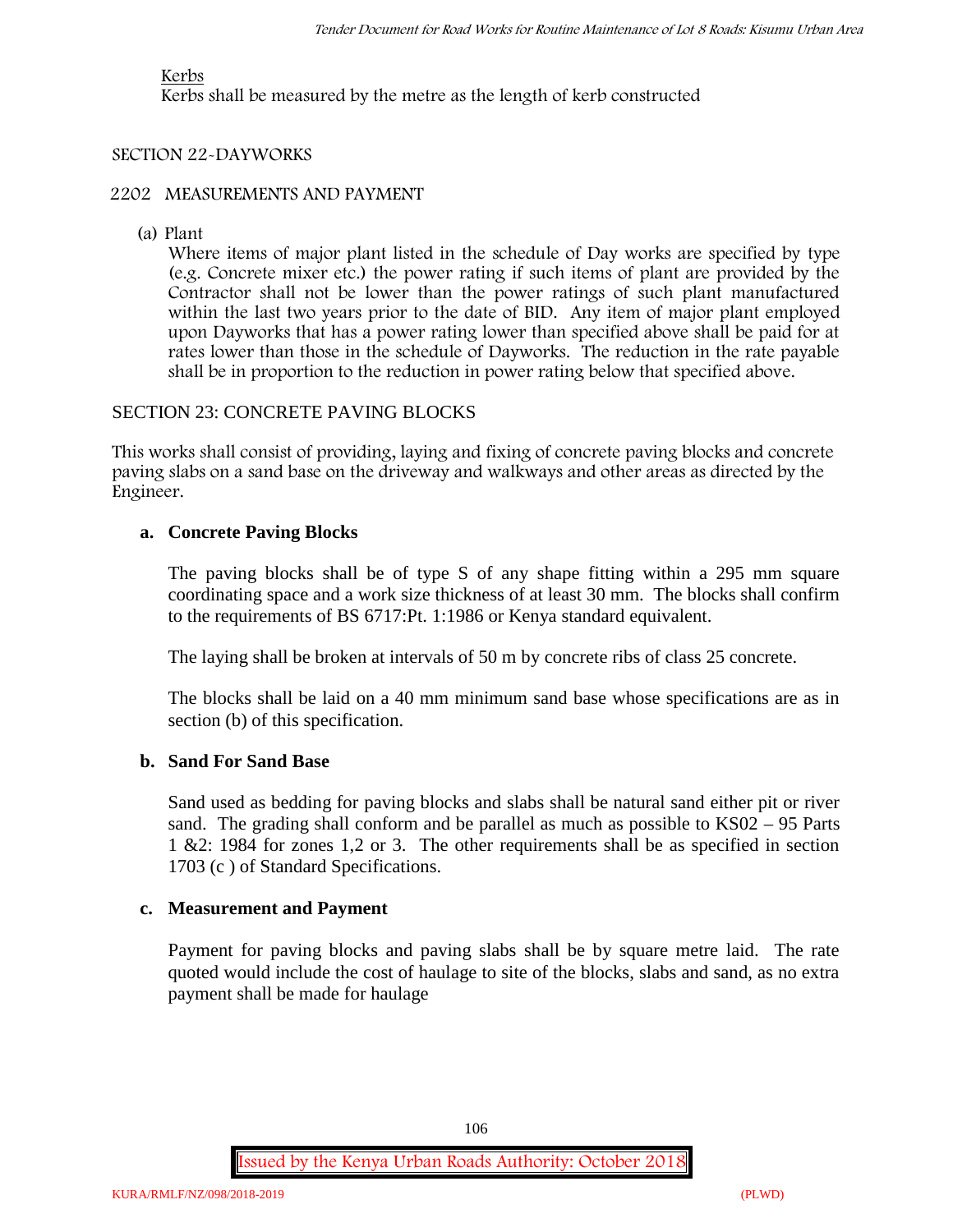**SECTION VI: SUPERVISION AND CONTRACT EVALUATION MANUAL 2012**

The Manual refers to the Ministry of Roads 'Supervision and Contract evaluation Manual for Road Maintenance Works 2012.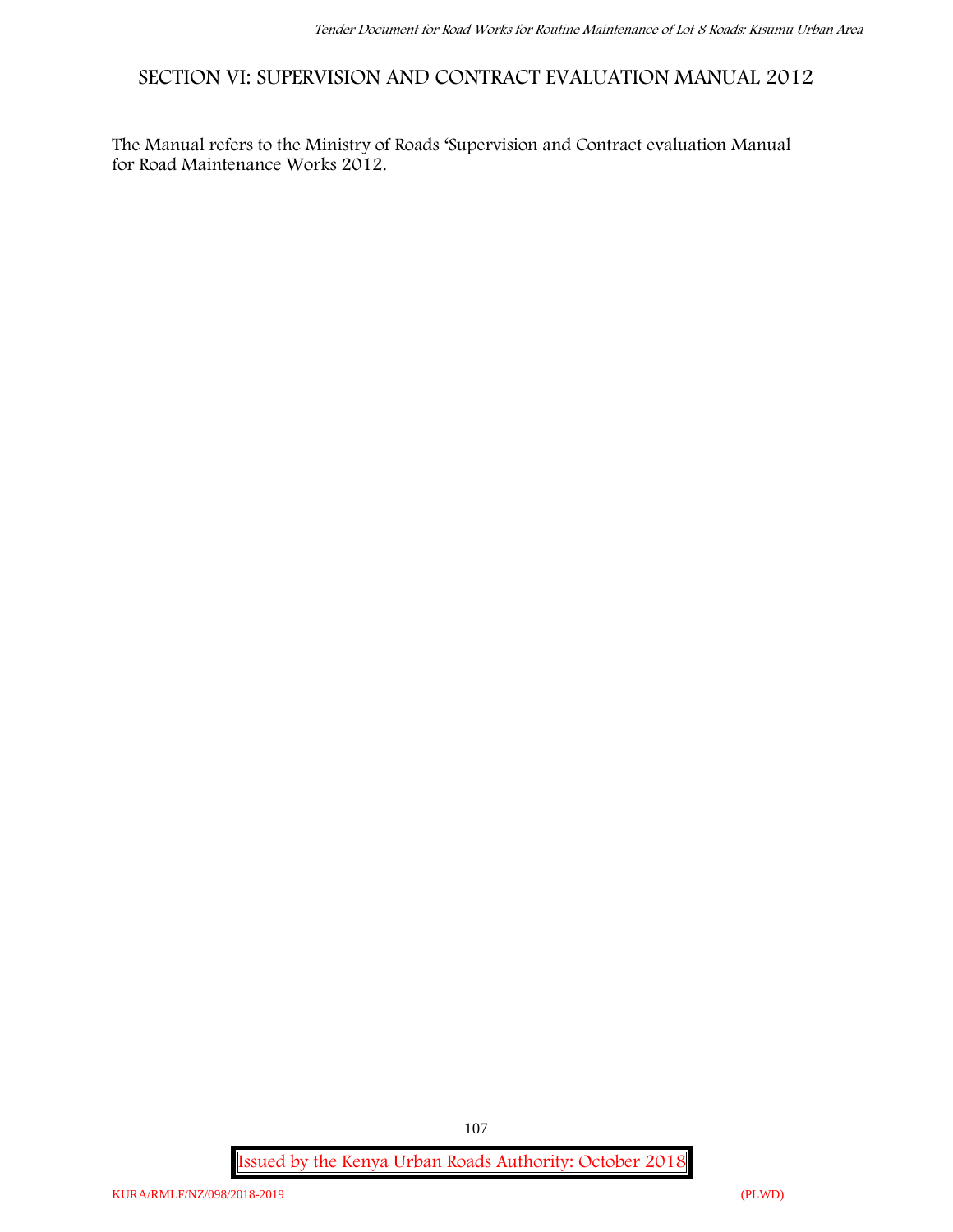# **SECTION VII: DRAWINGS**

The bidder shall provide design drawings on A3 sheets including plan and profile, typical cross-sections, layouts and standard drawings, setting out data and design reports which should include design standards used and key project features as described in section 14.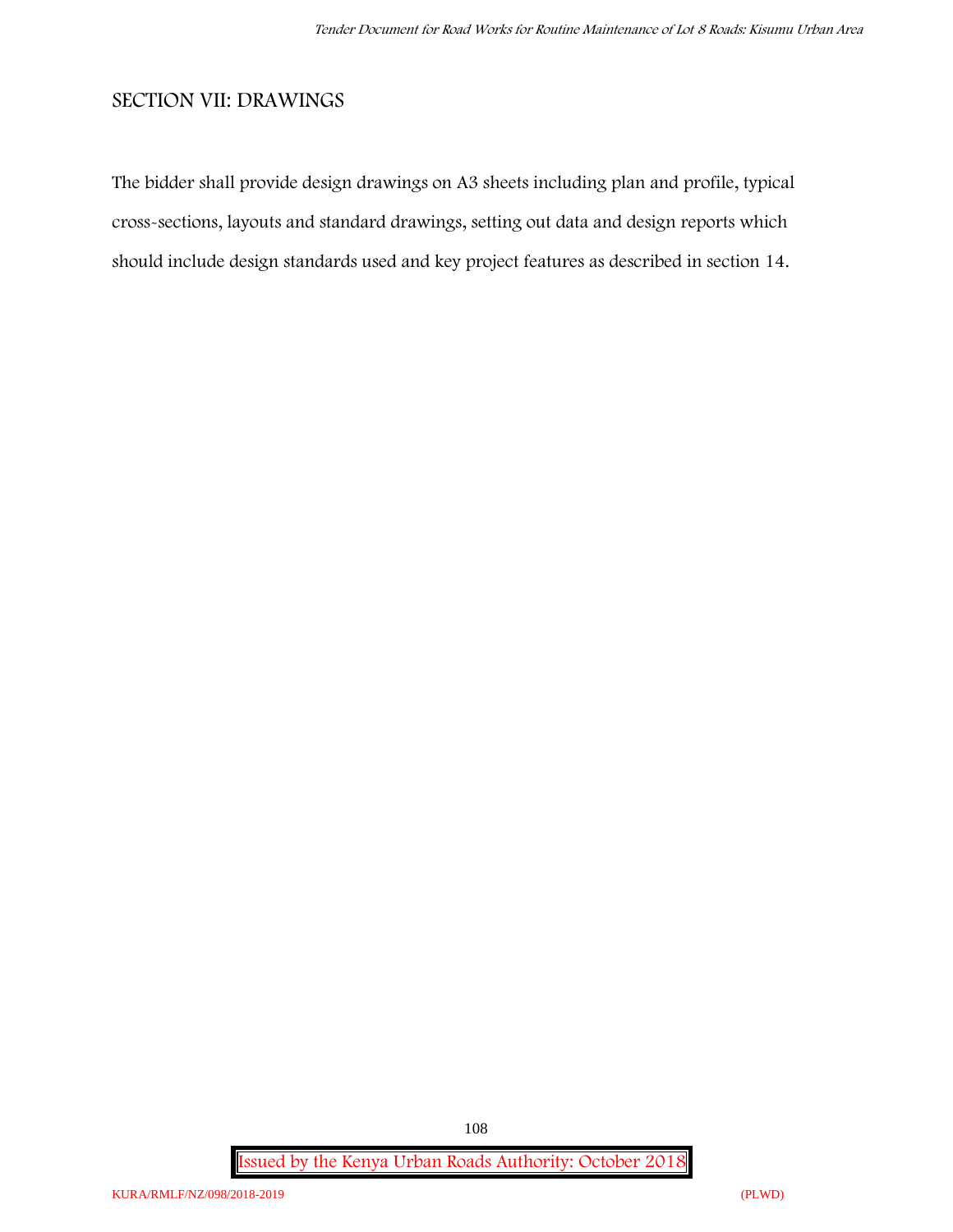# **SECTION VIII: ROAD MAINTENANCE MANUAL**

The Manual refers to the Ministry of Roads 'Road Maintenance Manual, May 2010 Edition'.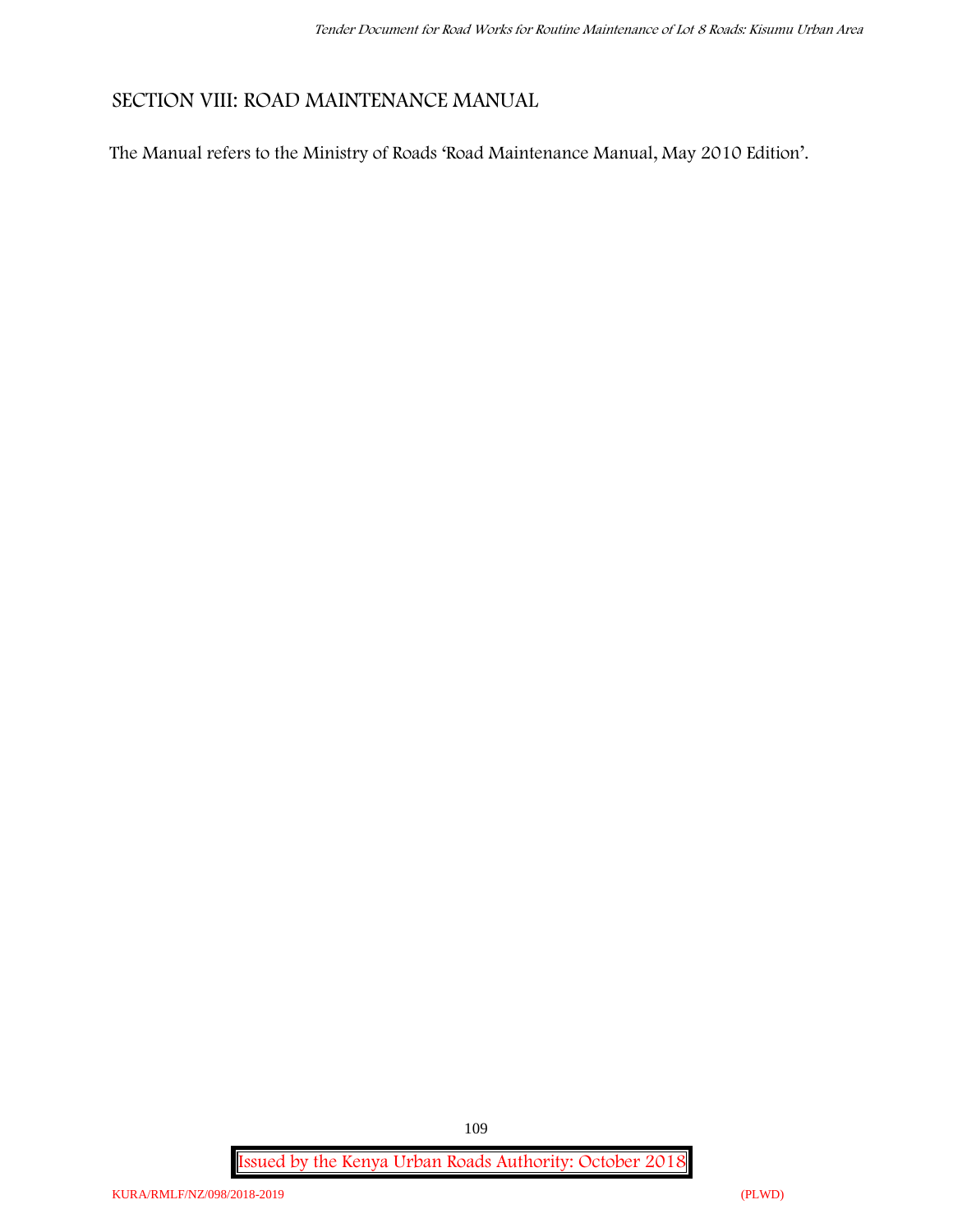# **SECTION IX: BILLS OF QUANTITIES**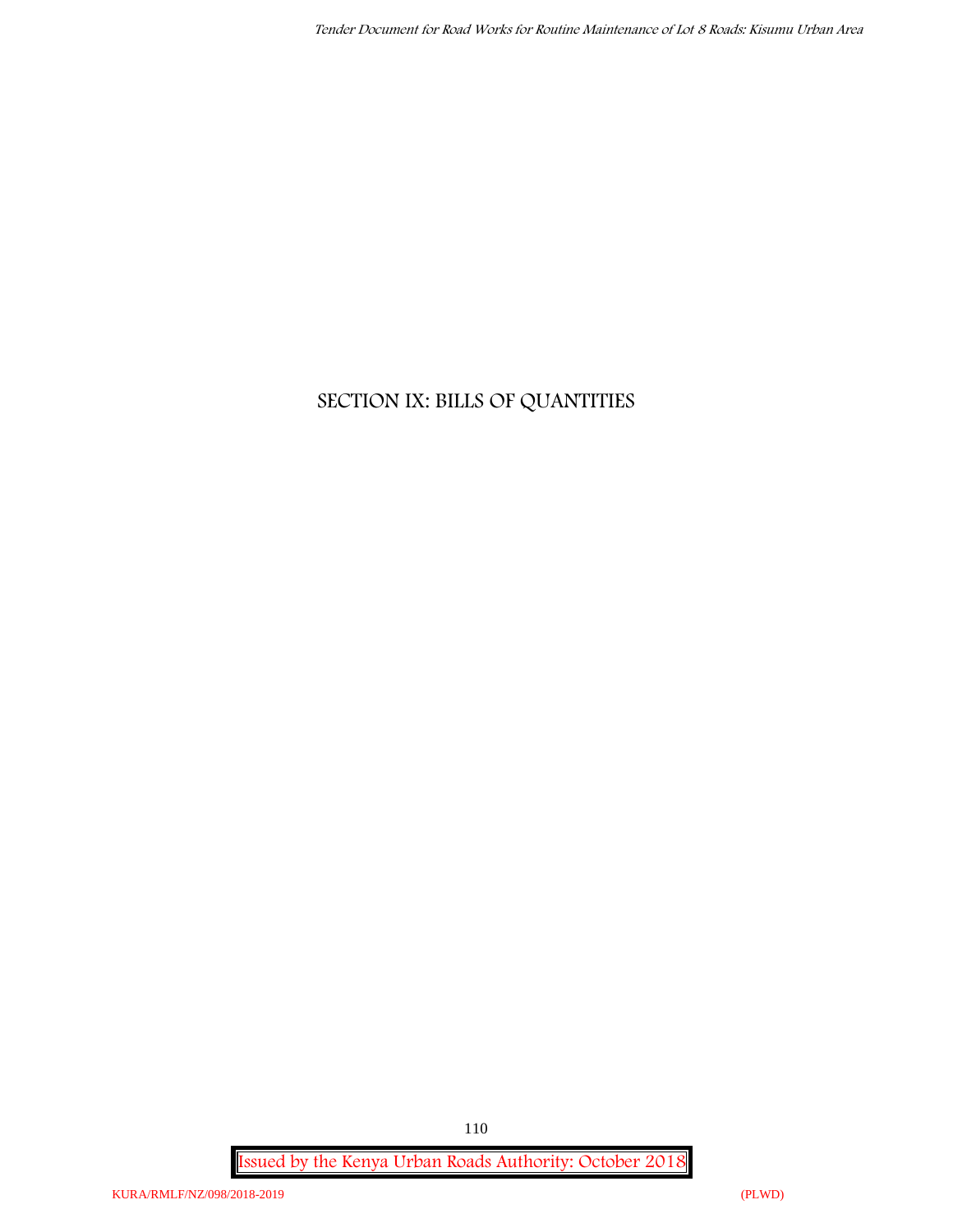#### **PREAMBLE TO BILL OF QUANTITIES**

- 1. The Bills of Quantities forms part of the Contract Documents and are to be read in conjunction with the Instructions to Bidders, Conditions of Contract Parts I and II, Specifications and Drawings.
- 2. The brief description of the items in the Bills of Quantities is purely for the purpose of identification, and in no way modifies or supersedes the detailed descriptions given in the conditions of Contract and Specifications for the full direction and description of work and materials.
- 3. The Quantities set forth in the Bills of Quantities are estimated, representing substantially the work to be carried out, and are given to provide a common basis for bidding and comparing of Bids. There is no guarantee to the Contractor that he will be required to carry out all the quantities of work indicated under any one particular item or group of items in the Bill of Quantities. The basis of payment shall be the Contractor's rates and the quantities of work actually done in fulfilment of his obligation under the Contract.
- 4. The prices and rates inserted in the Bills of Quantities will be used for valuing the work executed, and the Engineer will only measure the whole of the works executed in accordance with this Contract.
- 5. The rates inserted in any road in the tender shall apply to other roads within the same lot upon written instructions to be issued by the Engineer or his representative during execution of works and shall be used only to pay for activities of similar description and nature which may not have been included in the Bills of Quantities for that road.
- 6. A price or rate shall be entered in ink against every item in the Bills of Quantities with the exception of items that already have Provisional sums affixed thereto. The bidders are reminded that no "nil" or "included" rates or "lump-sum" discounts will be accepted. The rates for various items should include discounts if any. Bidders who fail to comply will be disqualified.
- 7. Provisional sums (including Dayworks) in the Bills of Quantities shall be expended in whole or in part at the discretion of the Engineer or his representative.
- 8. Where there are no quantities against the line item especially on dayworks, the bidder shall only fill his rates
- 9. Quantified instructions shall be extracted from the main BOQ for purposes of part implementation of the works and interim measurements/payments shall be based on the quantified instructions read together with the bills of quantities.

The price and rates entered in the Bills of Quantities shall, except insofar as it is otherwise provided under the Contract, include all Constructional plant to be used, labour, insurance, supervision, compliance testing, materials, erection, maintenance of works, overheads and profits, taxes and duties together with all general risks, liabilities and obligations set out or implied in the Contract, transport, electricity and telephones, water, use and replenishment of all consumables, including those required under the contract by the Engineer and his staff.

Errors in the pricing of the Bills of Quantities will be corrected in accordance with Clause (29) of instructions to bidders.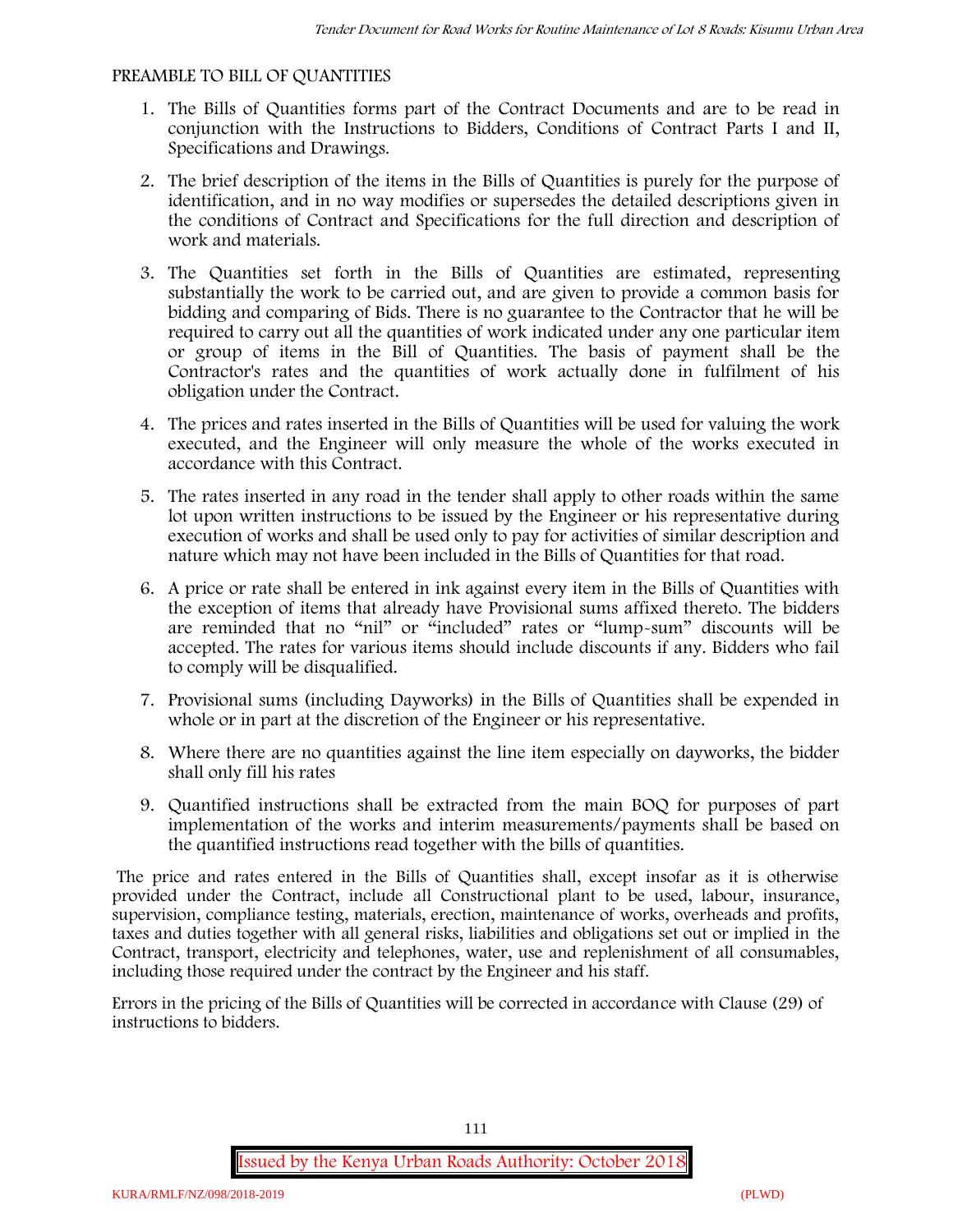**Contract Name ROUTINE MAINTENANCE OF LOT 8 ROADS (KISUMU URBAN AREA) Nyanza BILL OF QUANTITIES** 2018-2019<br>Activity Group Title Road Code L **Activity Group Title Road Code UCB4-KSM**

|              |                  |                                                                                                                    |              | Section Name Ondiek Highway (2.0KM) |                                   |                                                             |
|--------------|------------------|--------------------------------------------------------------------------------------------------------------------|--------------|-------------------------------------|-----------------------------------|-------------------------------------------------------------|
| Bill<br>No.  | <b>ITEM CODE</b> | <b>DESCRIPTION</b>                                                                                                 | Quantity     | <b>UNIT</b>                         | Unit Bid<br><b>RATE</b><br>(KShs) | <b>Bill Item</b><br>Cost<br>without<br><b>VAT</b><br>(KSHs) |
| $\mathbf{1}$ | 01-80-010        | Allow a prime cost of sum<br>for material testing as<br>directed by the Engineer                                   | $\mathbf{1}$ | PC SUM                              | 6,000.00                          |                                                             |
| $\mathbf 1$  | $01 - 80 - 011$  | Extra over item 01-80-010<br>for contractors overheads<br>and profits                                              | $\mathbf{1}$ | $\%$                                |                                   |                                                             |
| $\mathbf{1}$ | 01-80-026        | Allow a prime cost sum for<br>the REs miscellaneous<br>account                                                     | $\mathbf{1}$ | PC SUM                              | 5,000.00                          |                                                             |
| 1            | 01-80-027        | Extra over 01-80-026 for<br>profits and overheads                                                                  | $\mathbf{1}$ | $\%$                                |                                   |                                                             |
| $\mathbf{1}$ | 01-80-030a       | Prime cost sum for payment<br>of allowances for Engineer's<br>site staff (Permanent staff)                         | $\mathbf{1}$ | PC SUM                              | 40,000.00                         |                                                             |
| $\mathbf{1}$ | 01-80-030b       | Extra Over on Item 01-80-<br>030a for the Contractor's<br>Overheads and Profit.                                    | $\mathbf{1}$ | $\%$                                |                                   |                                                             |
| $\mathbf{1}$ | 01-80-030        | Allow a prime cost for<br>attendance to the RE,s<br>supervisory staff including<br>overtime                        | $\mathbf{1}$ | PC SUM                              | 40,000.00                         |                                                             |
| $\mathbf{1}$ | 01-80-031        | Include percentage of PC<br>sum in item 01-80-030 for<br>contractors overhead and<br>profit                        | $\mathbf{1}$ | $\%$                                |                                   |                                                             |
| 8            | 08-50-003        | Drain cleaning                                                                                                     | 1,000.00     | Metres                              |                                   |                                                             |
| 8            | 08-50-034        | Desilt and clean existing<br>culverts to free flowing<br>condition                                                 | 120.00       | Metres                              |                                   |                                                             |
|              | 08-50-007        | Lined drains repairs                                                                                               | 100.00       | Sq.Metres                           |                                   |                                                             |
| 12           | 12-50-001        | Hand packed stone paving<br>including filling voids with<br>stone dust, watering and<br>compaction for base repair | 60.00        | Cub.Metres                          |                                   |                                                             |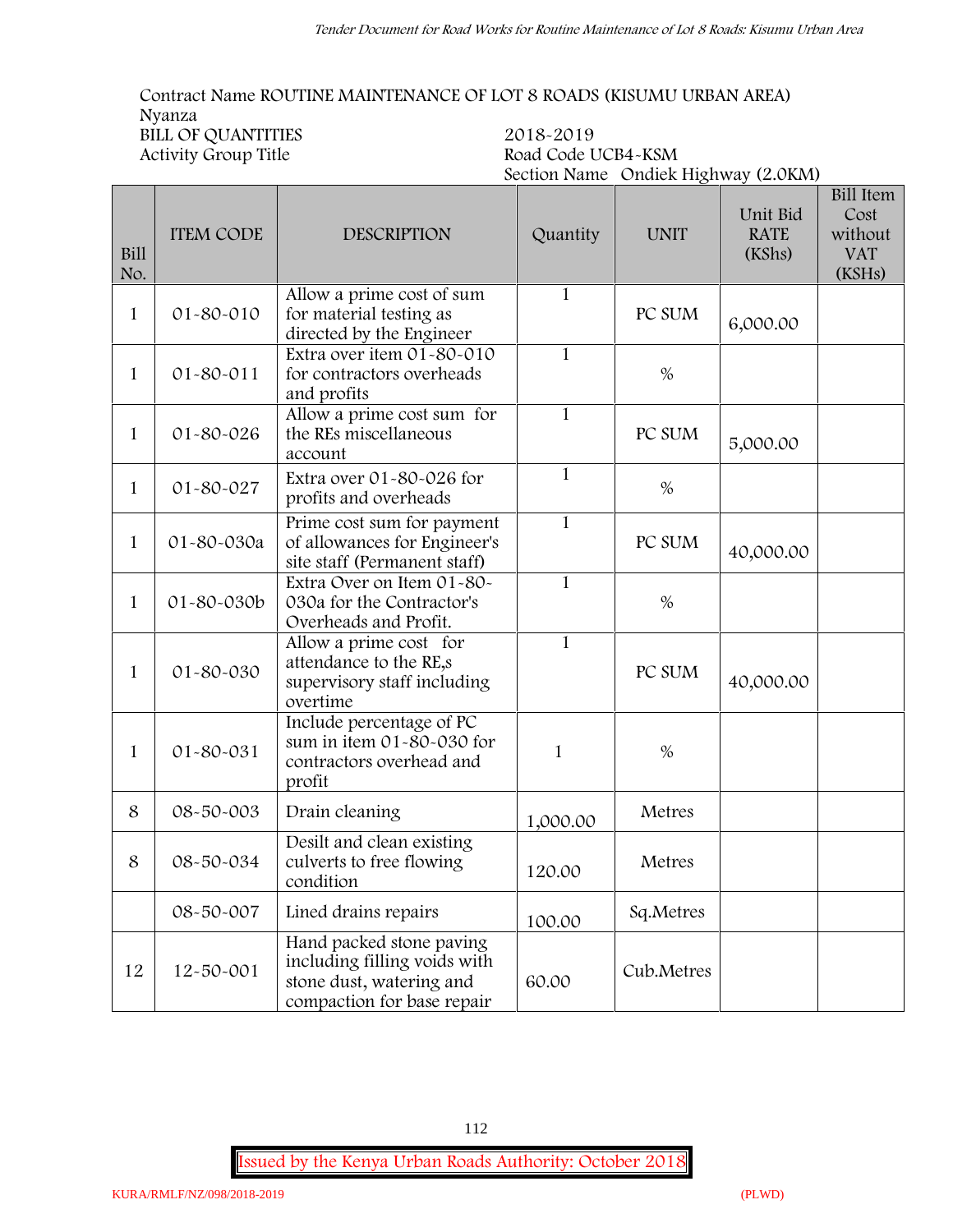| 15 | 15-92-001       | Provide and Spray MC 30<br>cut-back bitumen as prime<br>coat to carriageway,<br>shoulders, busbays and<br>junctions at rate 0.8-1.2<br>Its/m2 as prime coat | 480.00 | Litres         |  |
|----|-----------------|-------------------------------------------------------------------------------------------------------------------------------------------------------------|--------|----------------|--|
| 16 | $16 - 50 - 008$ | Provide, lay and compact AC<br>Type I for repair to potholes<br>and edge repair                                                                             | 17.00  | Cub.Metres     |  |
| 16 | 16-80-003       | Provide and spray K-160 as<br>tack coat at a rate of 0.8-1.0<br>$L/sq$ metre as directed by<br>the Engineer                                                 | 400.00 | Litres         |  |
| 16 | 16-80-004       | Clearing and cutting of<br>potholes and failed areas                                                                                                        | 90.00  | Cub.Metres     |  |
| 22 | 22-50-002       | Unskilled Labour                                                                                                                                            | 60.00  | Person<br>days |  |
|    |                 |                                                                                                                                                             |        |                |  |
|    |                 | Sub Total                                                                                                                                                   |        |                |  |
|    |                 | VAT @ 16%                                                                                                                                                   |        |                |  |
|    |                 | Total taken to Summary                                                                                                                                      |        |                |  |

**Issued by the Kenya Urban Roads Authority: October 2018**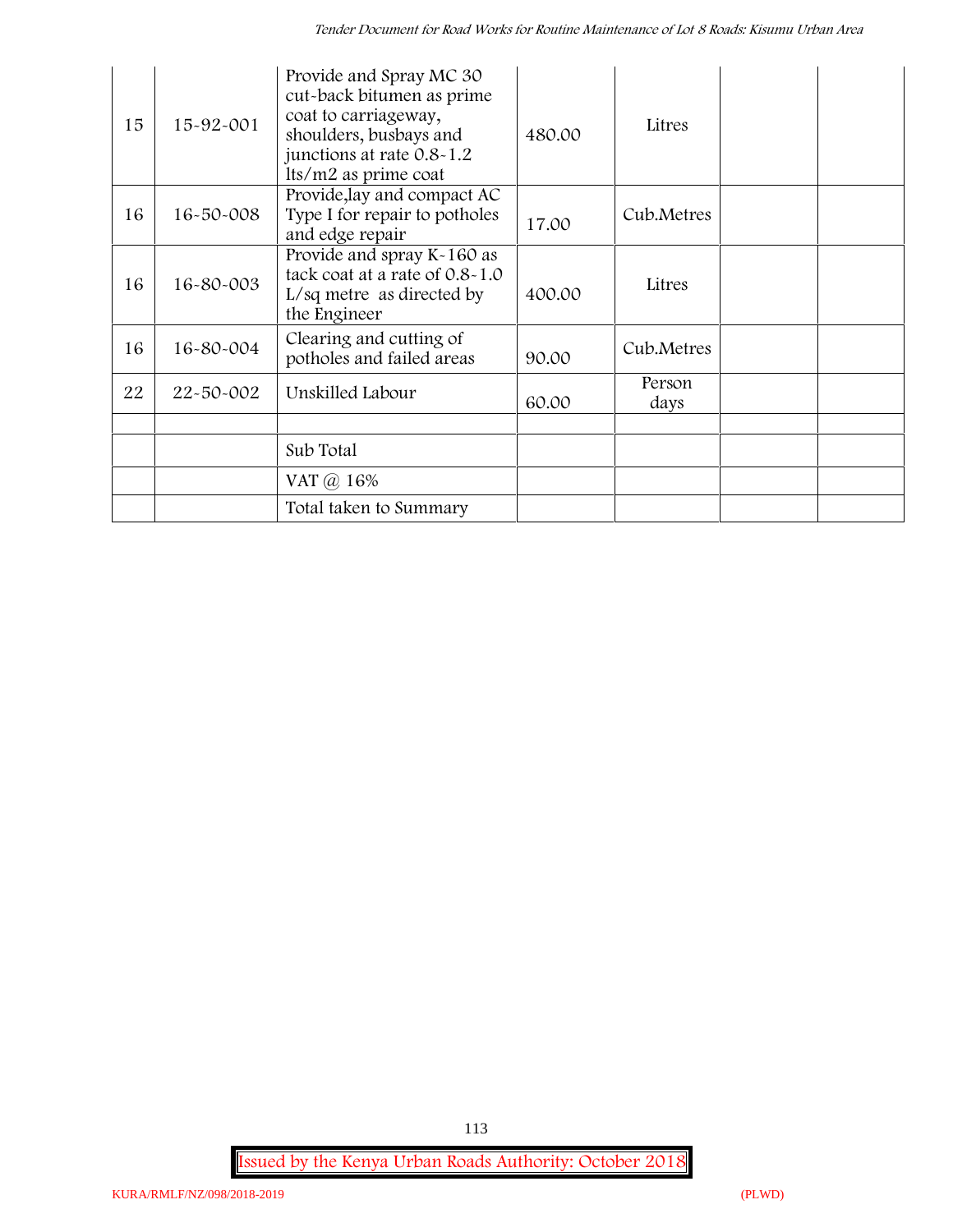# **Contract Name ROUTINE MAINTENANCE OF LOT 8 ROADS (KISUMU URBAN AREA) Nyanza BILL OF QUANTITIES 2018-2019**

**Activity Group Title Road Code UCB4-KSM**

**Section Name Ondiek Highway at Sekotoure-Nyerere Road at Muslim (3.0KM**

| <b>Bill</b><br>No. | <b>ITEM CODE</b> | <b>DESCRIPTION</b>                                                                                               | Quantity  | <b>UNIT</b> | Unit<br><b>Bid</b><br><b>RATE</b><br>(KShs) | <b>Bill Item</b><br>Cost without<br>VAT (KSHs) |
|--------------------|------------------|------------------------------------------------------------------------------------------------------------------|-----------|-------------|---------------------------------------------|------------------------------------------------|
| 1                  | 01-80-010        | Allow a prime cost of sum for<br>material testing as directed by<br>the Engineer                                 | 6,000.00  | PC SUM      | 1.00                                        |                                                |
| $\mathbf{1}$       | $01 - 80 - 011$  | Extra over item 01-80-010 for<br>contractors overheads and<br>profits                                            | 6,000.00  | $\%$        |                                             |                                                |
| $\mathbf{1}$       | 01-80-026        | Allow a prime cost sum for<br>the REs miscellaneuos account                                                      | 10,000.00 | PC SUM      | 1.00                                        |                                                |
| $\mathbf{1}$       | 01-80-027        | Extra over 01-80-026 for<br>profits and overheads                                                                | 10,000.00 | $\%$        |                                             |                                                |
| $\mathbf{1}$       | 01-80-030a       | Prime cost sum for payment of<br>allowances for Engineer's site<br>staff (Permanent staff)                       | 75,000.00 | PC SUM      | 1.00                                        |                                                |
| $\mathbf{1}$       | 01-80-030b       | Extra Over on Item 01-80-<br>030a for the Contractor's<br>Overheads and Profit.                                  | 75,000.00 | $\%$        |                                             |                                                |
| $\mathbf{1}$       | 01-80-030        | Allow a prime cost for<br>attendance to the RE,s<br>supervisory staff including<br>overtime                      | 75,000.00 | PC SUM      | 1.00                                        |                                                |
| 1                  | 01-80-031        | Include percentage of PC sum<br>in item 01-80-030 for<br>contractors overhead and<br>profit                      | 75,000.00 | $\%$        |                                             |                                                |
| 8                  | 08-50-003        | Drain cleaning                                                                                                   | 1,050.00  | Metres      |                                             |                                                |
| 8                  | 08-50-034        | Desilt and clean existing<br>culverts to free flowing<br>condition                                               | 60.00     | Metres      |                                             |                                                |
| 10                 | 10-50-003        | Light Grading of Carriageway<br>including slopes and ditches                                                     | 2,100.00  | Sq.Metres   |                                             |                                                |
| 10                 | 10-60-003        | Provide gravel wearing<br>course-excavation, free haul,<br>spread, water and compact<br>gravel to specifications | 110.00    | Cub.Metres  |                                             |                                                |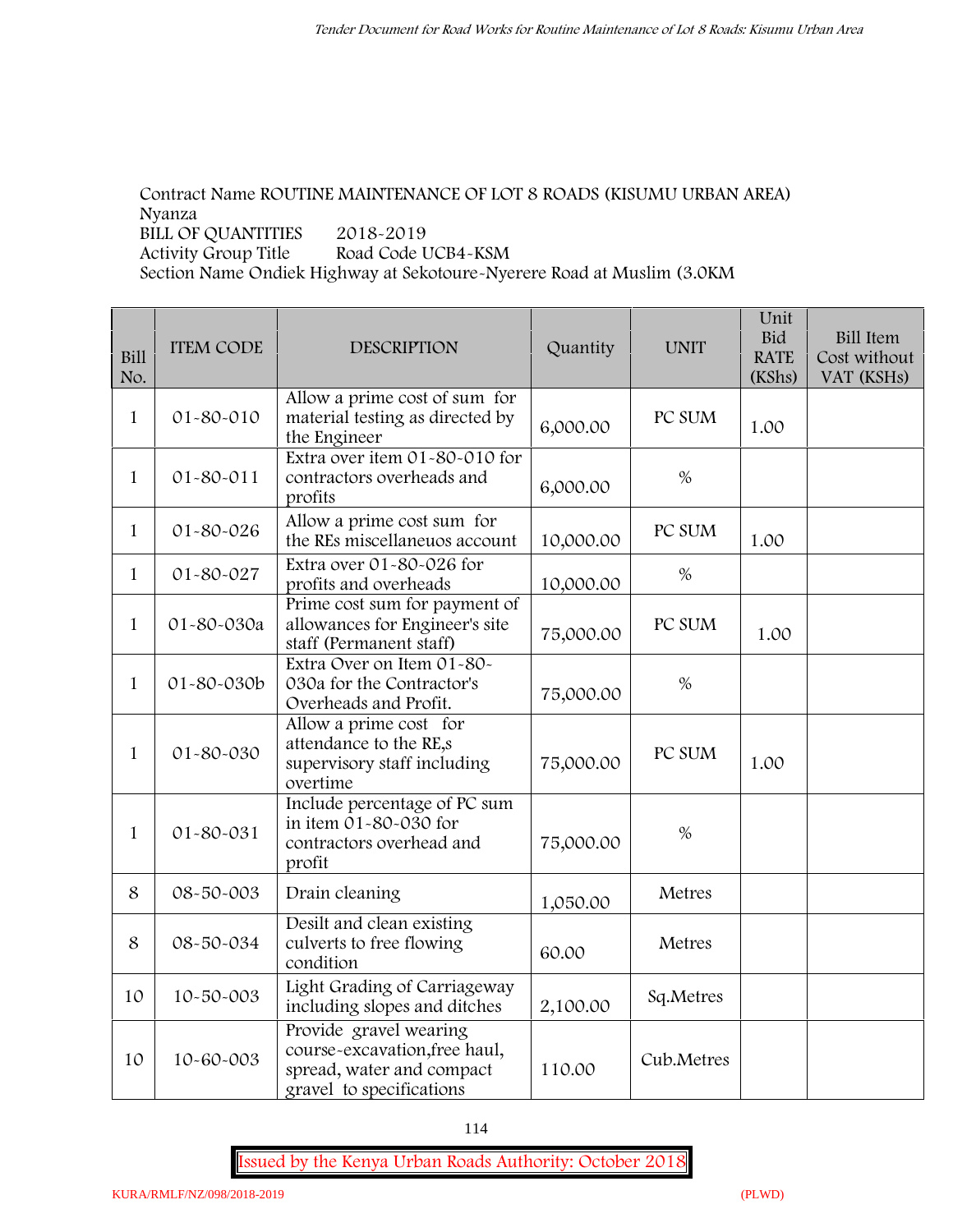| 12 | $12 - 50 - 001$ | Hand packed stone paving<br>including filling voids with<br>stone dust, watering and<br>compaction for base repair                                            | 75.00  | Cub.Metres  |  |
|----|-----------------|---------------------------------------------------------------------------------------------------------------------------------------------------------------|--------|-------------|--|
| 15 | $15 - 92 - 001$ | Provide and Spray MC 30 cut-<br>back bitumen as prime coat to<br>carriageway, shoulders,<br>busbays and junctions at rate<br>$0.8 - 1.2$ lts/m2 as prime coat | 630.00 | Litres      |  |
| 16 | 16-50-008       | Provide, lay and compact AC<br>Type I for repair to potholes<br>and edge repair                                                                               | 16.00  | Cub.Metres  |  |
| 16 | 16-80-003       | Provide and spray K-160 as<br>tack coat at a rate of 0.8-1.0<br>$L/sq$ metre as directed by the<br>Engineer                                                   | 500.00 | Litres      |  |
| 16 | 16-80-004       | Clearing and cutting of<br>potholes and failed areas                                                                                                          | 95.00  | Cub.Metres  |  |
| 22 | 22-50-002       | Unskilled Labour                                                                                                                                              | 50.00  | Person days |  |
|    |                 | Sub Total                                                                                                                                                     |        |             |  |
|    |                 | VAT @ 16%                                                                                                                                                     |        |             |  |
|    |                 | Total taken to Summary                                                                                                                                        |        |             |  |

**Issued by the Kenya Urban Roads Authority: October 2018**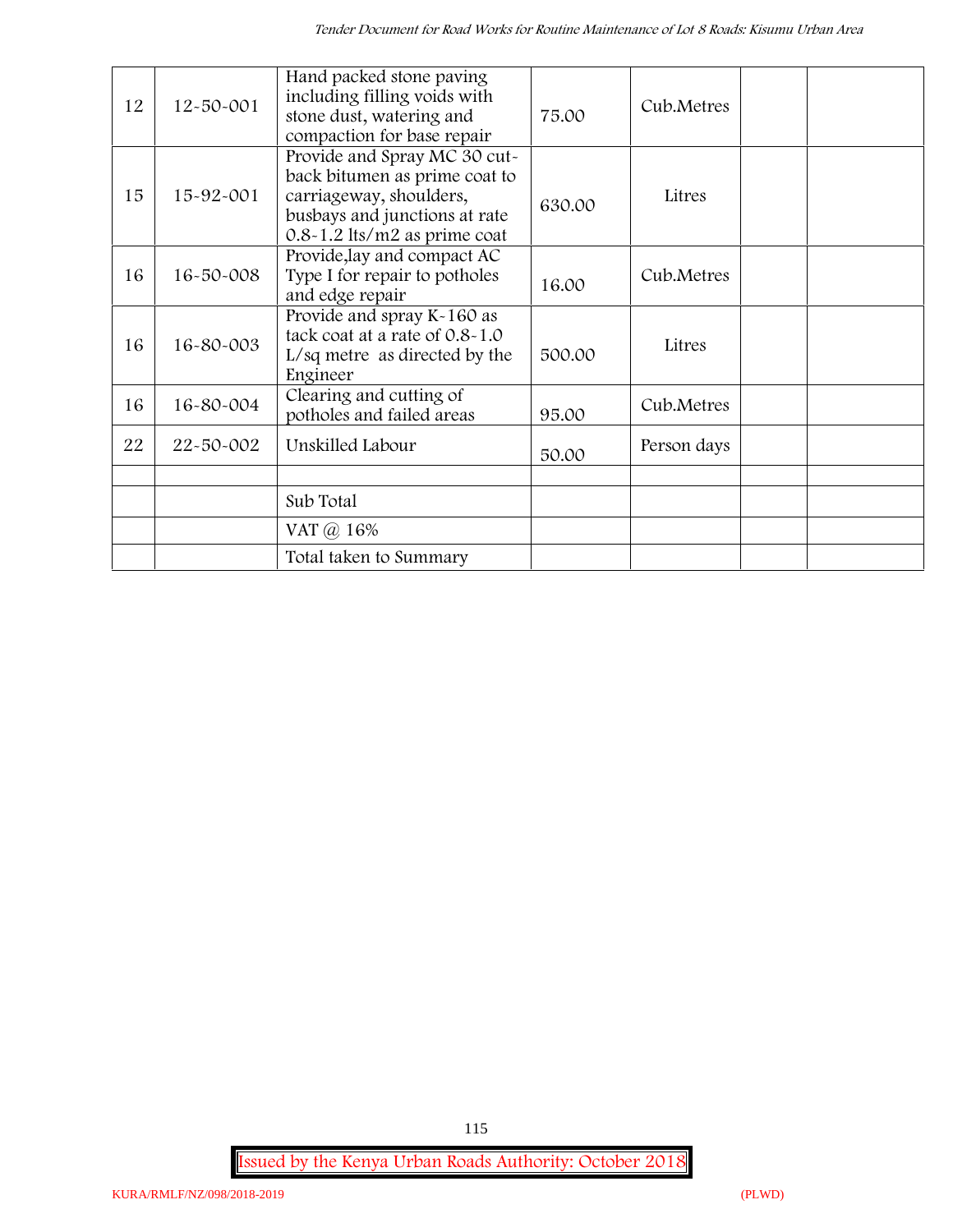#### **Contract Name ROUTINE MAINTENANCE OF LOT 8 ROADS (KISUMU URBAN AREA) Nyanza BILL OF QUANTITIES** 2018-2019<br>Activity Group Title Road Code L **Activity Group Title Road Code UCB13-KSM**

**Section Name A1-Ondiek Highway (0.3KM)**

| Bill<br>No.  | <b>ITEM CODE</b> | <b>DESCRIPTION</b>                                                                                                 | Quantity     | <b>UNIT</b> | Unit Bid<br><b>RATE</b><br>(KShs) | <b>Bill</b><br>Item<br>Cost<br>without<br><b>VAT</b><br>(KSHs) |
|--------------|------------------|--------------------------------------------------------------------------------------------------------------------|--------------|-------------|-----------------------------------|----------------------------------------------------------------|
| $\mathbf{1}$ | $01 - 80 - 010$  | Allow a prime cost of sum for<br>material testing as directed by<br>the Engineer                                   | $\mathbf{1}$ | PC SUM      | 6,000.00                          |                                                                |
| $\mathbf{1}$ | 01-80-011        | Extra over item 01-80-010 for<br>contractors overheads and<br>profits                                              | $\mathbf{1}$ | $\%$        |                                   |                                                                |
| $\mathbf{1}$ | 01-80-026        | Allow a prime cost sum for the<br>REs miscellaneous account                                                        | $\mathbf{1}$ | PC SUM      | 5,000.00                          |                                                                |
| $\mathbf{1}$ | 01-80-027        | Extra over 01-80-026 for<br>profits and overheads                                                                  | $\mathbf{1}$ | %           |                                   |                                                                |
| $\mathbf{1}$ | 01-80-030a       | Prime cost sum for payment of<br>allowances for Engineer's site<br>staff (Permanent staff)                         | $\mathbf{1}$ | PC SUM      | 20,000.00                         |                                                                |
| $\mathbf{1}$ | 01-80-030b       | Extra Over on Item 01-80-030a<br>for the Contractor's Overheads<br>and Profit.                                     | $\mathbf{1}$ | $\%$        |                                   |                                                                |
| $\mathbf{1}$ | 01-80-030        | Allow a prime cost for<br>attendance to the RE,s<br>supervisory staff including<br>overtime                        | $\mathbf{1}$ | PC SUM      | 20,000.00                         |                                                                |
| $\mathbf{1}$ | 01-80-031        | Include percentage of PC sum in<br>item 01-80-030 for contractors<br>overhead and profit                           | $\mathbf{1}$ | $\%$        |                                   |                                                                |
| 8            | 08-50-003        | Drain cleaning                                                                                                     | 500.00       | Metres      |                                   |                                                                |
| 8            | 08-50-034        | Desilt and clean existing<br>culverts to free flowing<br>condition                                                 | 40.00        | Metres      |                                   |                                                                |
| 12           | 12-50-001        | Hand packed stone paving<br>including filling voids with<br>stone dust, watering and<br>compaction for base repair | 30.00        | Cub.Metres  |                                   |                                                                |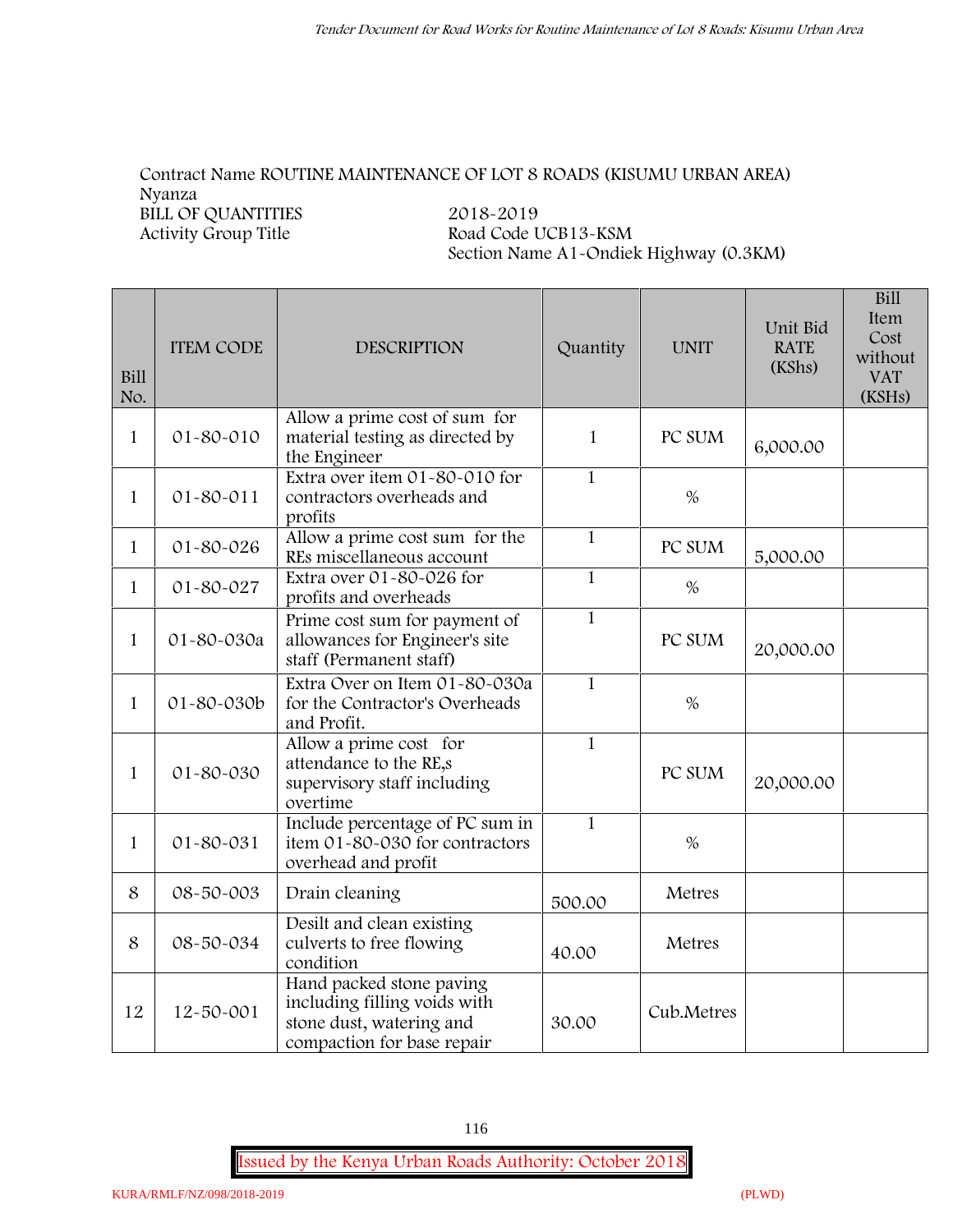| 15 | 15-92-001       | Provide and Spray MC 30 cut-<br>back bitumen as prime coat to<br>carriageway, shoulders, busbays<br>and junctions at rate 0.8-1.2<br>lts/m2 as prime coat | 240.00 | Litres         |  |
|----|-----------------|-----------------------------------------------------------------------------------------------------------------------------------------------------------|--------|----------------|--|
| 16 | $16 - 50 - 008$ | Provide, lay and compact AC<br>Type I for repair to potholes and<br>edge repair                                                                           | 7.00   | Cub.Metres     |  |
| 16 | 16-80-003       | Provide and spray K-160 as<br>tack coat at a rate of 0.8-1.0<br>L/sq metre as directed by the<br>Engineer                                                 | 200.00 | Litres         |  |
| 16 | 16-80-004       | Clearing and cutting of potholes<br>and failed areas                                                                                                      | 40.00  | Cub.Metres     |  |
| 22 | 22-50-002       | Unskilled Labour                                                                                                                                          | 70.00  | Person<br>days |  |
|    |                 |                                                                                                                                                           |        |                |  |
|    |                 | Sub Total                                                                                                                                                 |        |                |  |
|    |                 | VAT @ 16%                                                                                                                                                 |        |                |  |
|    |                 | Total taken to Summary                                                                                                                                    |        |                |  |

**Issued by the Kenya Urban Roads Authority: October 2018**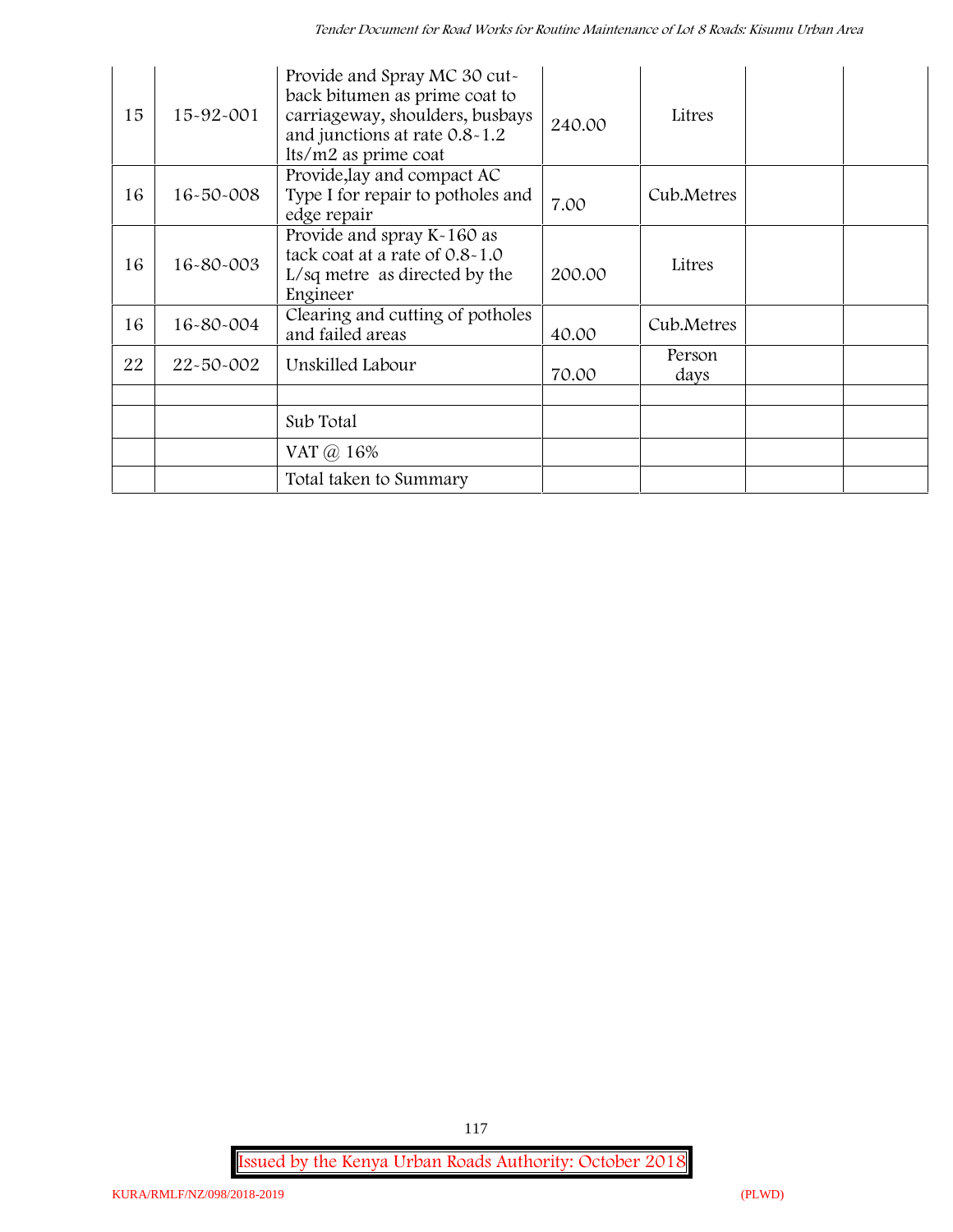# **Contract Name ROUTINE MAINTENANCE OF LOT 8 ROADS (KISUMU URBAN AREA) Nyanza BILL OF QUANTITIES** 2018-2019<br>Activity Group Title Road Code U

**Activity Group Title Road Code UCB4-KSM Section Name A1-At Dona Hostels Kondele-Kicomi (2.3KM)**

| Bill<br>No.  | <b>ITEM CODE</b> | <b>DESCRIPTION</b>                                                                                                                                       | Quantity  | <b>UNIT</b> | Unit<br><b>Bid</b><br><b>RATE</b><br>(KShs) | <b>Bill Item</b><br>Cost<br>without<br><b>VAT</b><br>(KSHs) |
|--------------|------------------|----------------------------------------------------------------------------------------------------------------------------------------------------------|-----------|-------------|---------------------------------------------|-------------------------------------------------------------|
| $\mathbf{1}$ | $01 - 80 - 010$  | Allow a prime cost of sum for<br>material testing as directed by the<br>Engineer                                                                         | 6,000.00  | PC SUM      | 1.00                                        |                                                             |
| $\mathbf{1}$ | $01 - 80 - 011$  | Extra over item 01-80-010 for<br>contractors overheads and profits                                                                                       | 6,000.00  | $\%$        |                                             |                                                             |
| $\mathbf{1}$ | 01-80-026        | Allow a prime cost sum for the<br>REs miscellaneuos account                                                                                              | 10,000.00 | PC SUM      | 1.00                                        |                                                             |
| $\mathbf{1}$ | 01-80-027        | Extra over 01-80-026 for profits<br>and overheads                                                                                                        | 10,000.00 | $\%$        |                                             |                                                             |
| $\mathbf{1}$ | 01-80-030a       | Prime cost sum for payment of<br>allowances for Engineer's site<br>staff (Permanent staff)                                                               | 50,000.00 | PC SUM      | 1.00                                        |                                                             |
| $\mathbf{1}$ | 01-80-030b       | Extra Over on Item 01-80-030a<br>for the Contractor's Overheads<br>and Profit.                                                                           | 50,000.00 | $\%$        |                                             |                                                             |
| $\mathbf{1}$ | 01-80-030        | Allow a prime cost for<br>attendance to the RE,s<br>supervisory staff including<br>overtime                                                              | 50,000.00 | PC SUM      | 1.00                                        |                                                             |
| $\mathbf{1}$ | 01-80-031        | Include percentage of PC sum in<br>item 01-80-030 for contractors<br>overhead and profit                                                                 | 50,000.00 | $\%$        |                                             |                                                             |
| 8            | 08-50-003        | Drain cleaning                                                                                                                                           | 1,300.00  | Metres      |                                             |                                                             |
| 8            | 08-50-005        | Ditch/mitre/catch water drain<br>excavation                                                                                                              | 200.00    | Metres      |                                             |                                                             |
| 8            | 08-50-034        | Desilt and clean existing culverts<br>to free flowing condition                                                                                          | 40.00     | Metres      |                                             |                                                             |
| 8            | 08-90-015        | Provide and place 200mm thick<br>stone pitching including grouting<br>to outfall drains as detailed in the<br>drawings or as directed by the<br>Engineer | 200.00    | Sq.Metres   |                                             |                                                             |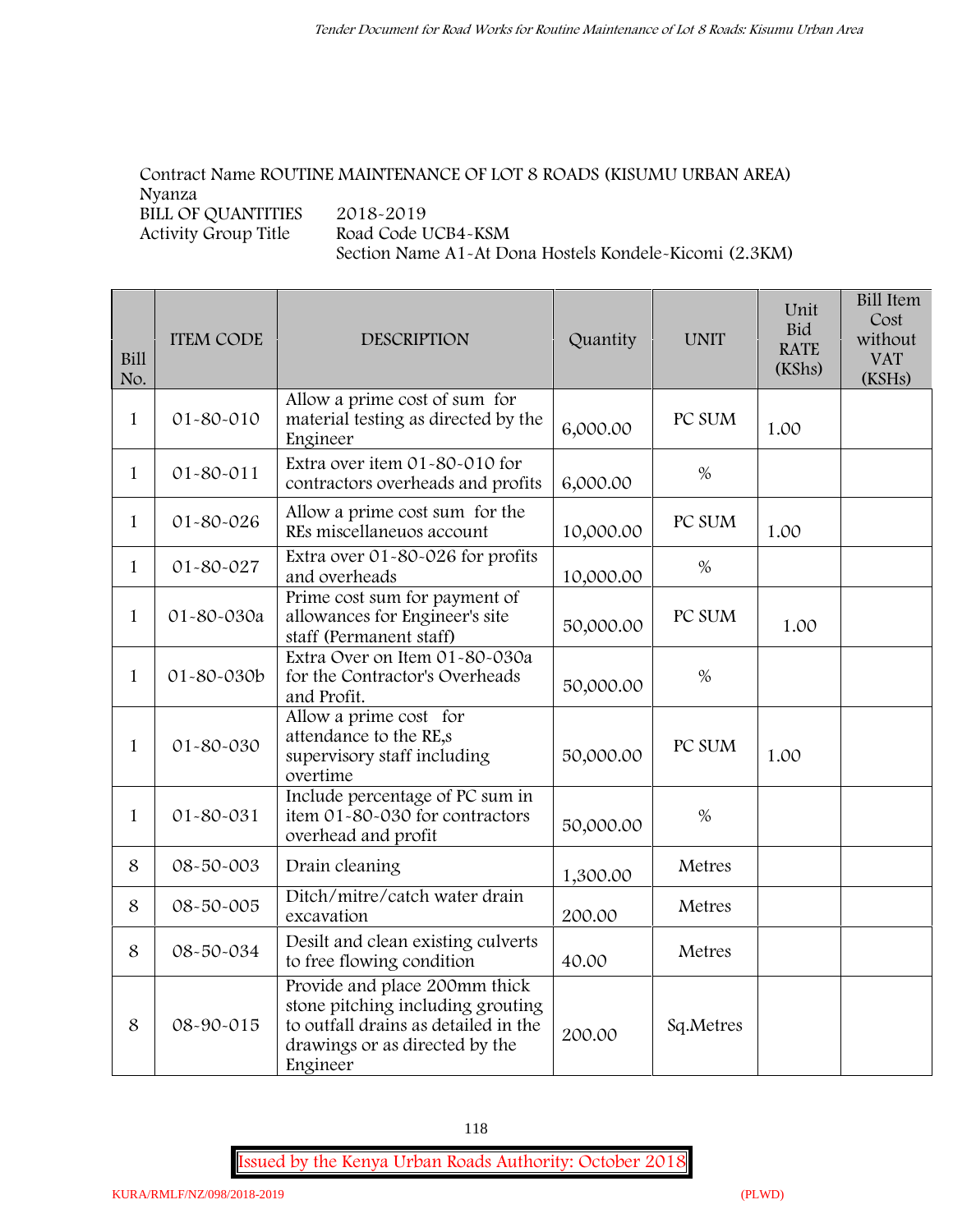| 12 | $12 - 50 - 001$ | Hand packed stone paving<br>including filling voids with stone<br>dust, watering and compaction<br>for base repair                                        | 60.00  | Cub.Metres     |  |
|----|-----------------|-----------------------------------------------------------------------------------------------------------------------------------------------------------|--------|----------------|--|
| 15 | 15-92-001       | Provide and Spray MC 30 cut-<br>back bitumen as prime coat to<br>carriageway, shoulders, busbays<br>and junctions at rate 0.8-1.2<br>lts/m2 as prime coat | 400.00 | Litres         |  |
| 16 | 16-50-008       | Provide, lay and compact AC Type<br>I for repair to potholes and edge<br>repair                                                                           | 17.00  | Cub.Metres     |  |
| 16 | 16-80-003       | Provide and spray K-160 as tack<br>coat at a rate of 0.8-1.0 L/sq<br>metre as directed by the<br>Engineer                                                 | 350.00 | Litres         |  |
| 16 | 16-80-004       | Clearing and cutting of potholes<br>and failed areas                                                                                                      | 80.00  | Cub.Metres     |  |
| 22 | 22-50-002       | Unskilled Labour                                                                                                                                          | 100.00 | Person<br>days |  |
| 25 | 25-50-029a      | Collect, erect, brand, maintain<br>publicity sign and return to the<br>employer upon expiry of the<br>contract period as intructed by<br>the Engineer.    | 1.00   | No.            |  |
|    |                 |                                                                                                                                                           |        |                |  |
|    |                 | Sub Total                                                                                                                                                 |        |                |  |
|    |                 | VAT @ 16%                                                                                                                                                 |        |                |  |
|    |                 | Total taken to Summary                                                                                                                                    |        |                |  |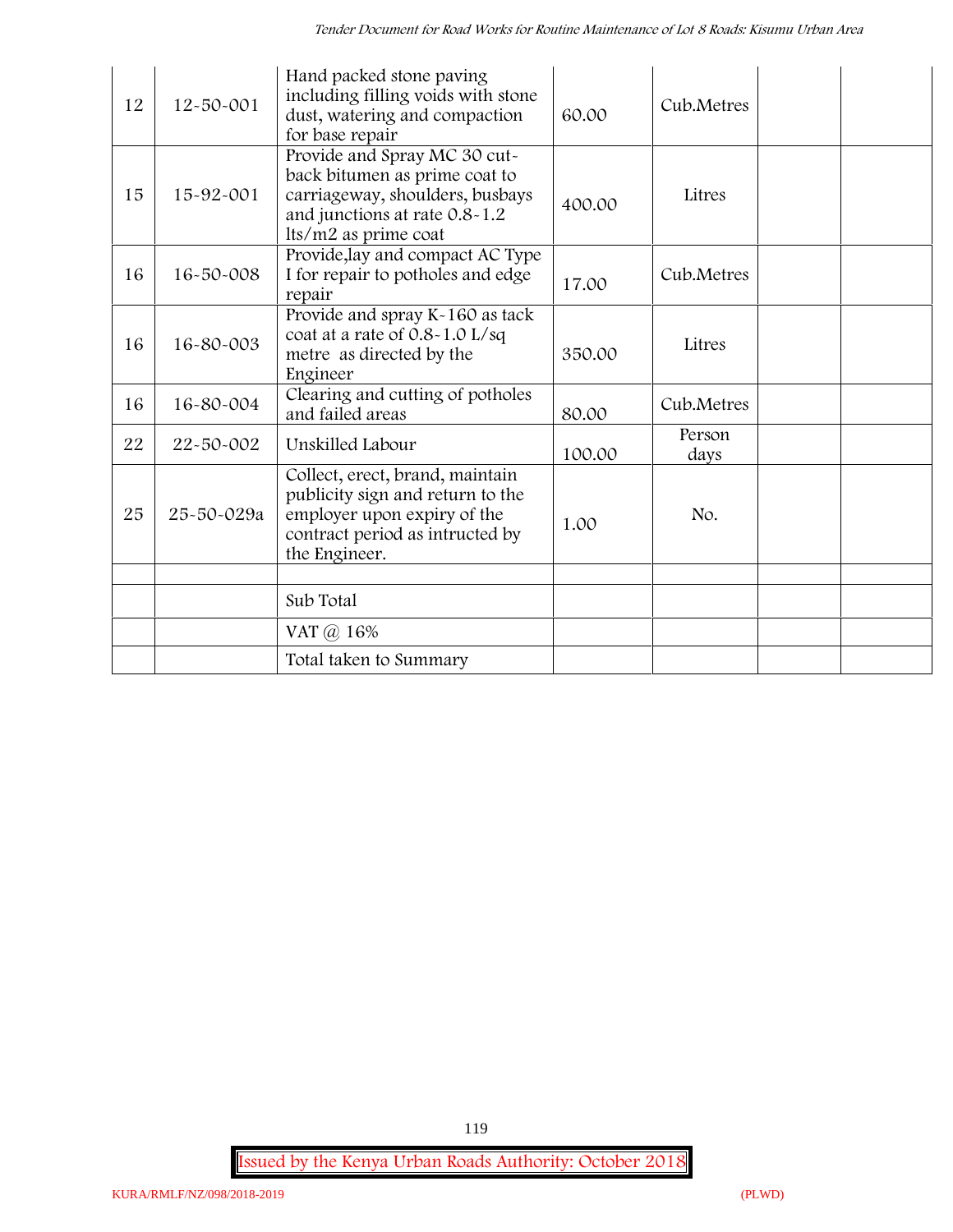| <b>SUMMARY OF LOT 8 ROADS</b> |                                                    |                |  |  |  |  |
|-------------------------------|----------------------------------------------------|----------------|--|--|--|--|
| $S/NO$ .                      | Road Name                                          | Amount (Kshs.) |  |  |  |  |
| 1.                            | Ondiek Highway                                     |                |  |  |  |  |
| 2.                            | Ondiek Highway at Sekotoure-Nyerere Road at Muslim |                |  |  |  |  |
| 3                             | A1-Ondiek Highway                                  |                |  |  |  |  |
| $\overline{4}$                | A1-At Dona Hostels Kondele-Kicomi                  |                |  |  |  |  |
|                               |                                                    |                |  |  |  |  |
|                               | Grand Total Carried Forward to Form of Bid         |                |  |  |  |  |

**Issued by the Kenya Urban Roads Authority: October 2018**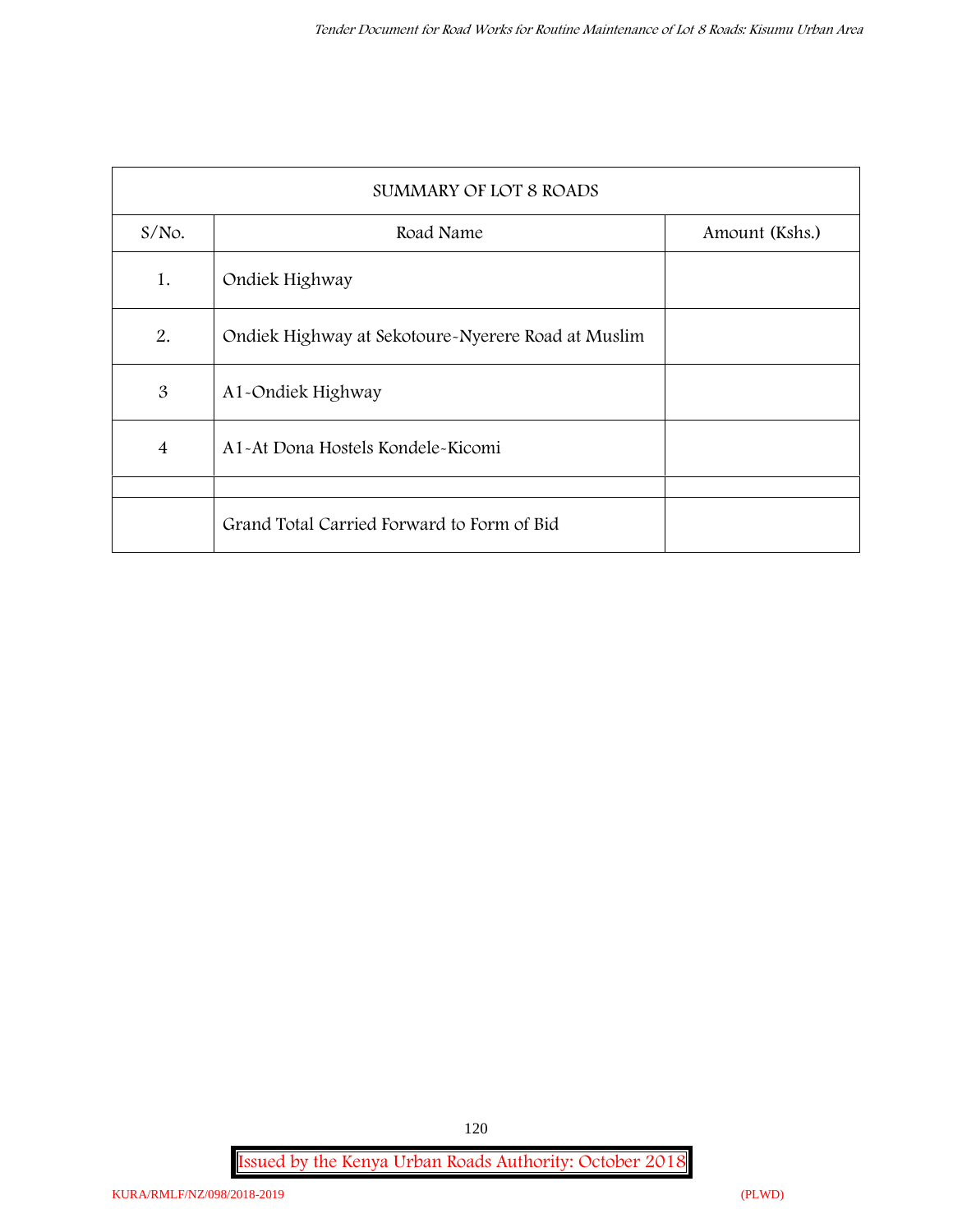# **SECTION X: STANDARD FORMS**

**Issued by the Kenya Urban Roads Authority: October 2018**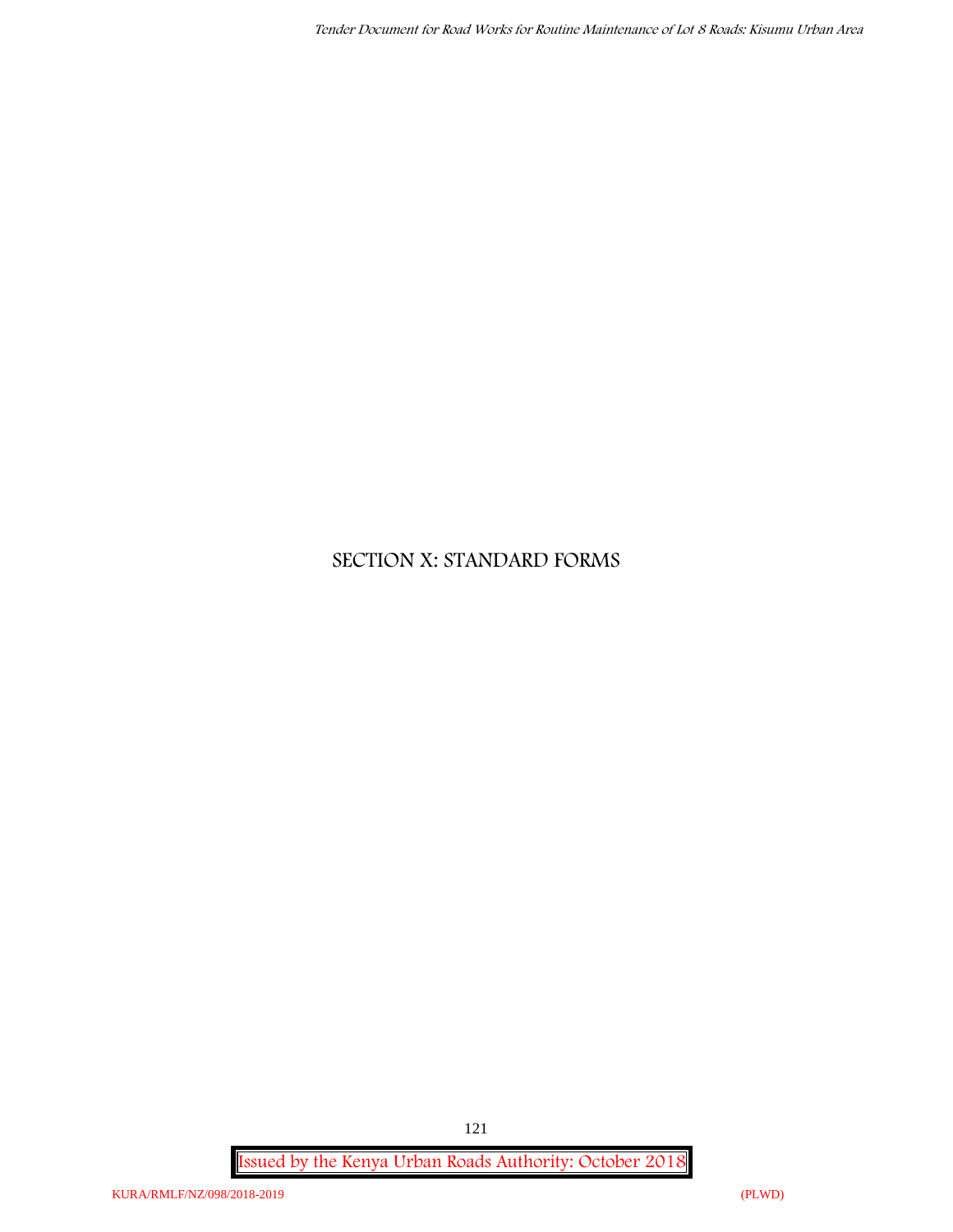# **Form of Bid**

(NOTE: The Appendix forms part of the Bid. Bidders are required to fill all the blank spaces in this form of Bid and Appendix)

# **NAME OF CONTRACT:**

## **ROUTINE MAINTENANCE OF LOT 8 ROADS: KISUMU URBAN AREA**

TO: Director General, Kenya Urban Roads Authority, P. O. Box 41727-00100, **NAIROBI, KENYA**

Sir,

8. Having examined the Conditions of Contract, Specifications, Bill of Quantities, and Drawings for the execution of the above-named works we, the undersigned, offer to construct and install such works and remedy any defects therein in conformity with the said Bill of Quantities, Conditions of Contract, Specifications and Drawings for the sum of

(Insert amount in words)

………………………………………………………………………………………………..

…………………………………………………………………………………………………

(Insert amount in figures)…………………………………………………………………

as specified in the Appendix to Bid or such other sums as may be ascertained in accordance with the said Conditions.

- 9. We undertake, if our bid is accepted, to commence the works within fourteen (14) days of receipt of the Engineer's order to commence, and to complete and deliver the whole of the works comprised in the contract within the time stated in the Appendix to Bid.
- 10. If our bid is accepted we will, when required, obtain the guarantee of a Bank or other sureties (to be approved by you) to be jointly and severally bound with us in a sum not exceeding 5% of the above named sum for the due performance of the contract under the terms of a Bond to be approved by you.
- 11. We agree to abide by this bid for the period of 90 days from the date fixed for receiving the same and it shall remain binding upon us and may be extended at any time before the expiration of that period.
- 12. We understand that you are not bound to accept the lowest or any bid you may receive.
- 13. On the basis of our previous experience we are fully experienced and competent in the type of work included in this tender and we have adequate financial resources to carry out the works described within the period for completion. We are in a position to fulfil the contract for which we have tendered.

122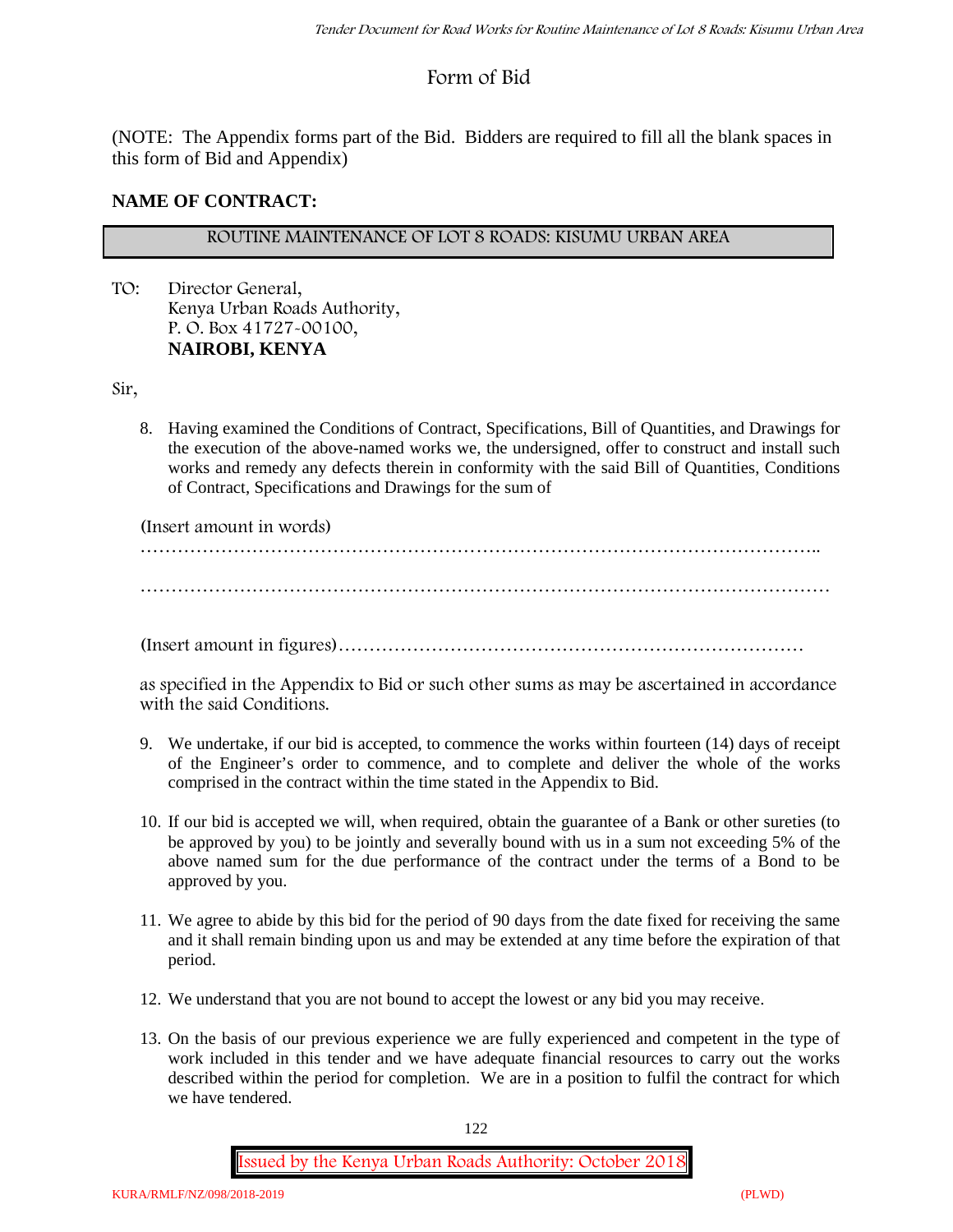**Issued by the Kenya Urban Roads Authority: October 2018**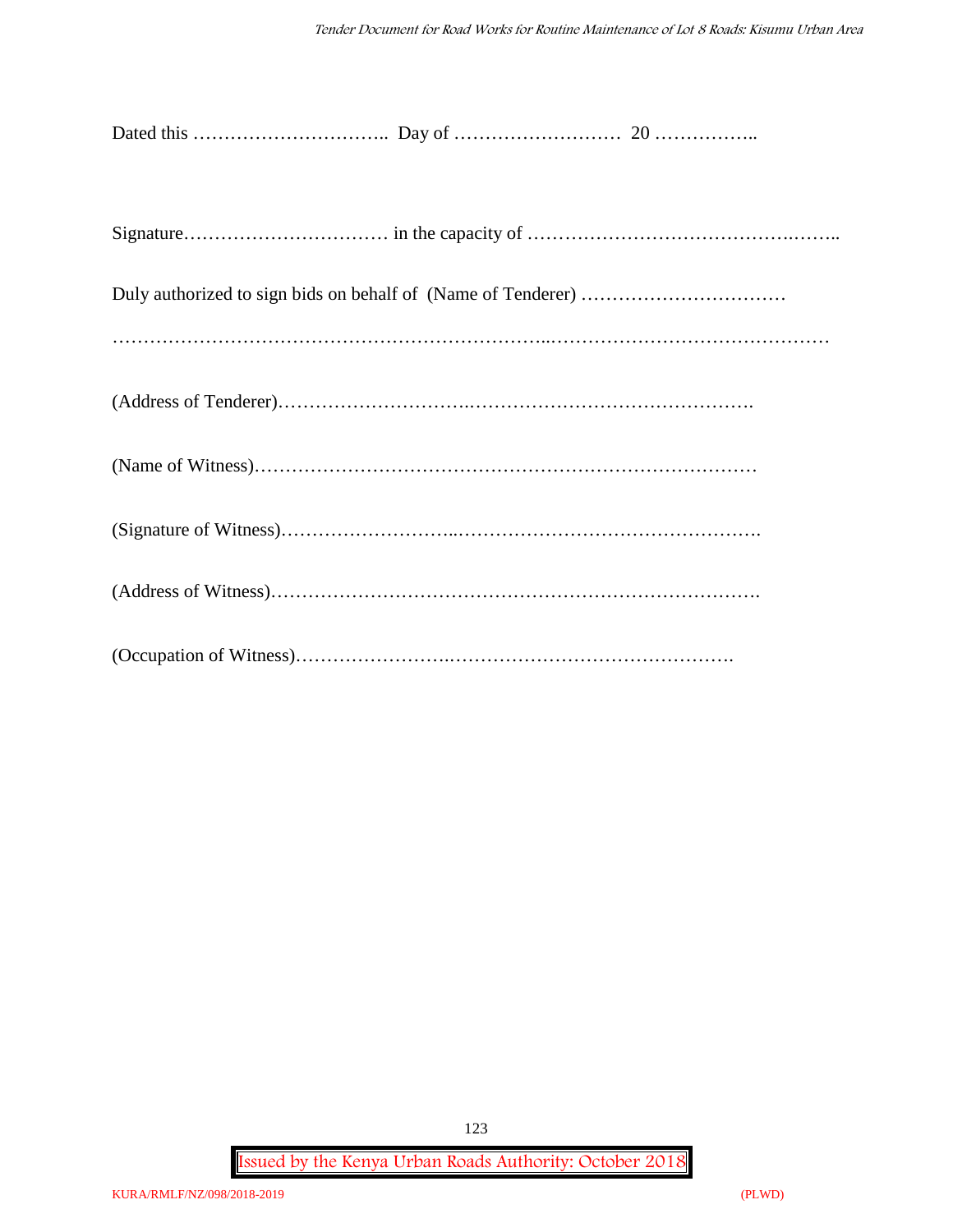**Appendix to Form of Bid**

**Issued by the Kenya Urban Roads Authority: October 2018**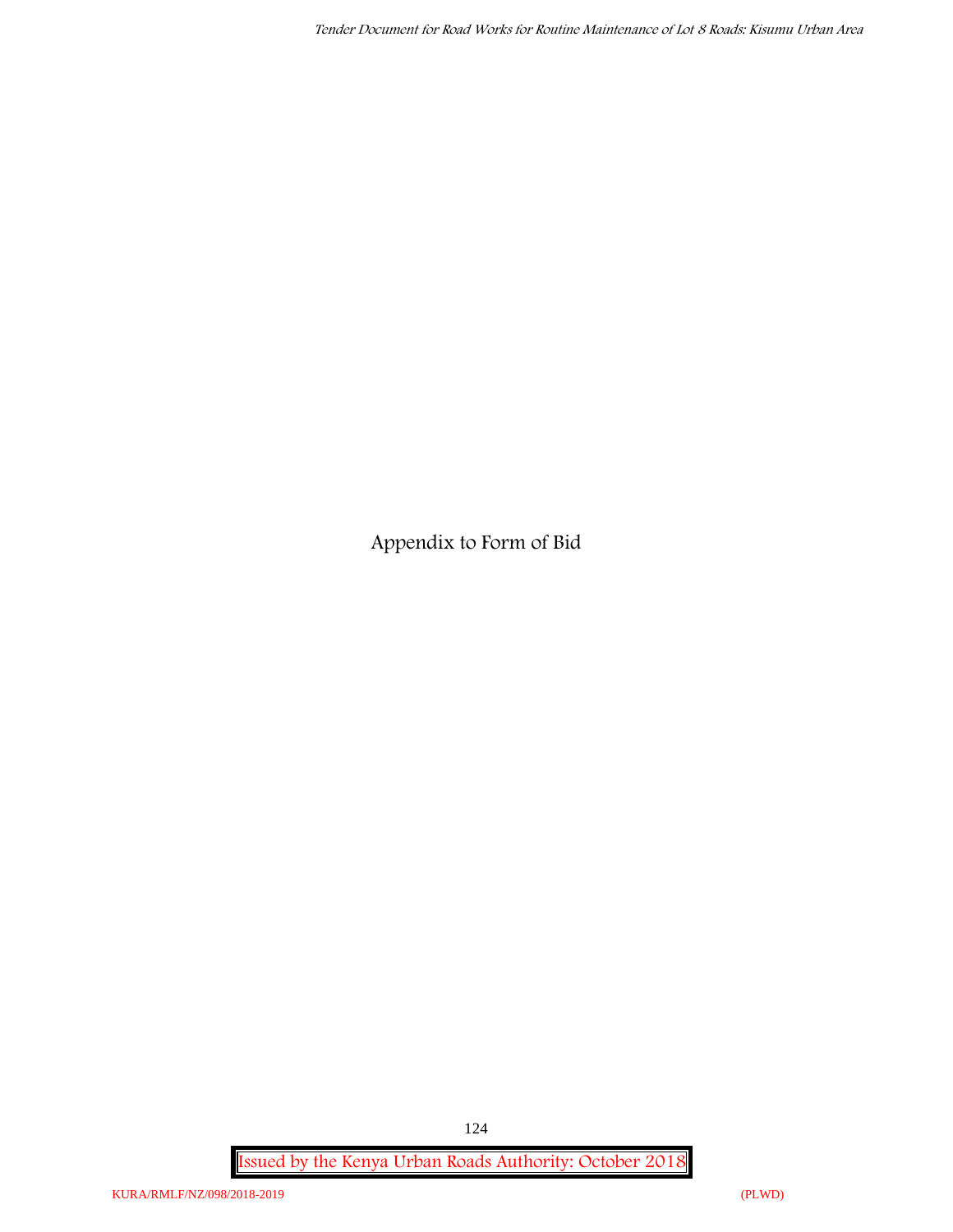| (This appendix forms part of the bid)          |               |                                            |
|------------------------------------------------|---------------|--------------------------------------------|
| CONDITIONS OF CONTRACT                         | <b>CLAUSE</b> | <b>AMOUNT</b>                              |
| <b>Bid Security</b>                            |               | The bidder must fill the Bid Securing      |
|                                                |               | Declaration Form                           |
| Instructions in Writing                        | 2.5           | Execution of works under site instructions |
|                                                |               | from Resident Engineer to commence         |
|                                                |               | within three (3) days                      |
| Amount of Performance Security                 | 10.1          | 1 per cent of Tender Sum in the form of    |
| (Unconditional Bank Guarantee)                 |               | <b>Unconditional Bank Guarantee</b>        |
| Program to be submitted                        | 14.1          | Immediately after issuance of Order to     |
|                                                |               | Commence                                   |
| Cash flow estimate to be submitted             | 14.3          | Immediately after issuance of Order to     |
|                                                |               | Commence                                   |
| Minimum amount of Third Party Insurance        | 23.2          | 1% of the Contract Sum                     |
| Period for commencement, from Engineer's       | 41.1          | 14 days                                    |
| order to commence                              |               |                                            |
| Time for completion                            | 43.1          | 6 months                                   |
| Amount of liquidated damages                   | 47.1          | 0.05% of Contract Sum per day              |
| Limit of liquidated damages                    | 47.1          | 5% of Contract Sum                         |
| Defects Liability period                       | 60.3          | 1 month                                    |
| Percentage of Retention                        | 60.3          | 5% of Interim Payment Certificate          |
| Limit of Retention Money                       | 60.3          | 5% of Contract Sum                         |
| Minimum amount of interim certificates         | 60.2          | Kshs 1,500,000.00                          |
| Time within which payment to be made after     | 60.10         | 28 days                                    |
| Interim Payment Certificate signed by Engineer |               |                                            |
| Time within which payment to be made after     | 60.10         | 28 days                                    |
| Final Payment Certificate signed by Engineer   |               |                                            |
| Appointer of Adjudicator                       | 67.3          | The Chartered Institute of Arbitrators     |
|                                                |               | (Kenya)                                    |
| Notice to Employer and Engineer                | 68.2          | The Employers address is:                  |
|                                                |               | The Director General,                      |
|                                                |               | Kenya Urban Roads Authority (KURA),        |
|                                                |               | P.O. Box 41727 - 00100                     |
|                                                |               | <b>NAIROBI</b>                             |
|                                                |               |                                            |
|                                                |               | The Engineer's address is:                 |
|                                                |               | Director (Road Asset and Corridor          |
|                                                |               | Management),                               |
|                                                |               | Kenya Urban Roads Authority (KURA),        |
|                                                |               | P.O. Box 41727 - 00100                     |
|                                                |               |                                            |
|                                                |               | <b>NAIROBI</b>                             |

#### **Appendix to Form of Bid (This appendix forms part of the bid)**

Signature of Tenderer…………………………………….……. Date ………………………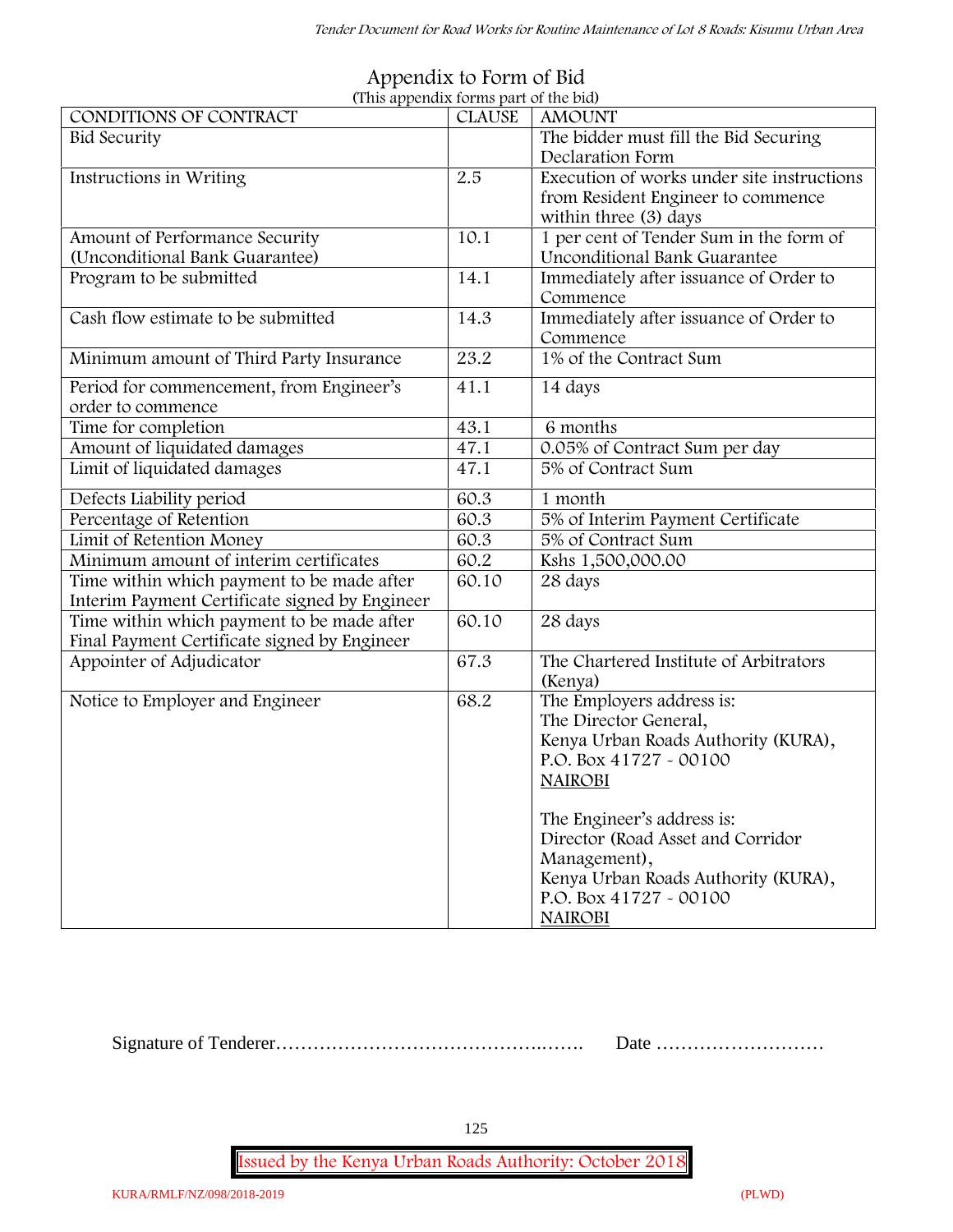**Tender Securing Declaration Form**

**Issued by the Kenya Urban Roads Authority: October 2018**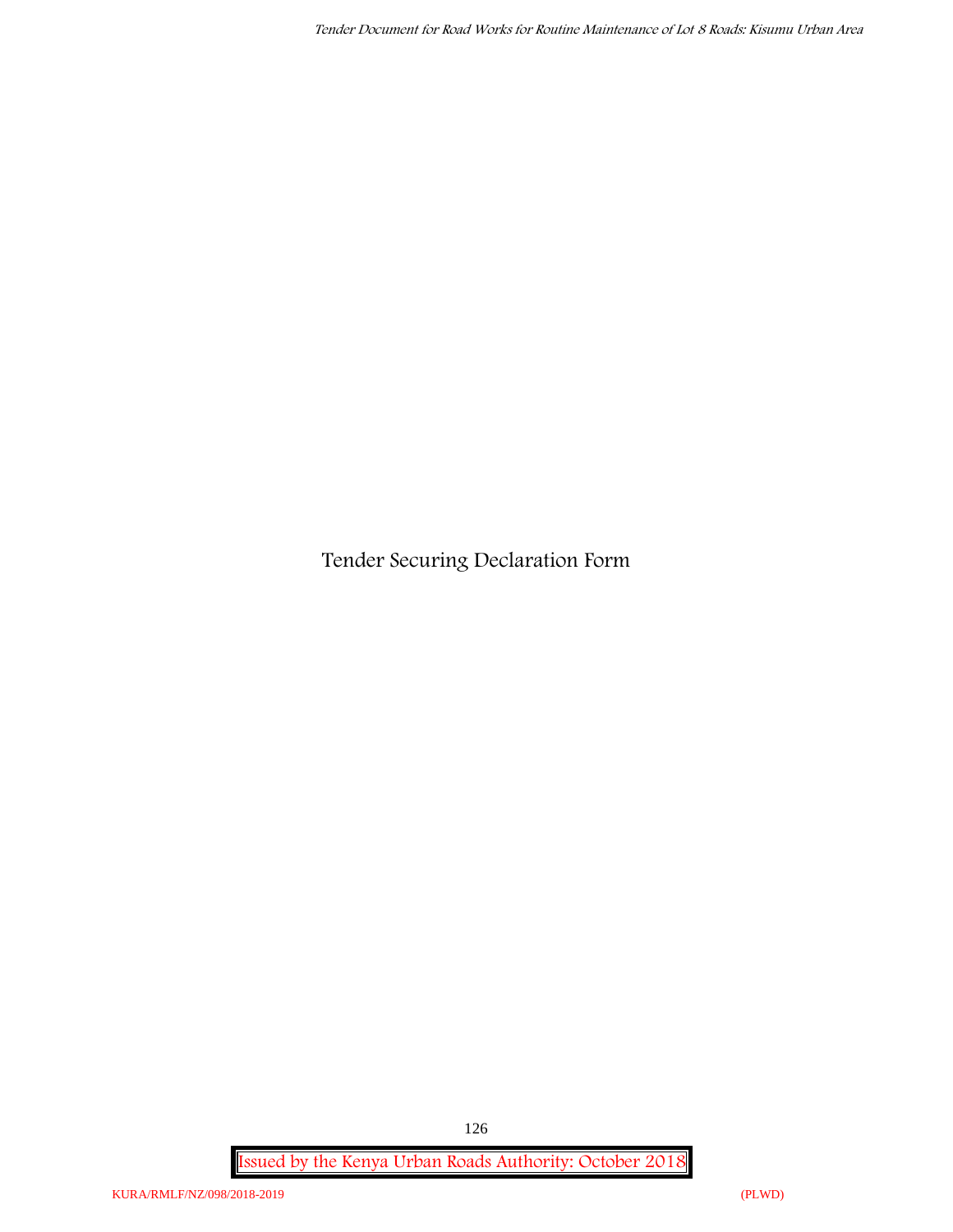# **BID SECURING DECLARATION FORM**

[The Bidder shall complete in this Form in accordance with the instructions indicated]

Date:……………..….. [insert date (as day, month and year) of Bid Submission] Tender No. …………………………………………..[*insert number of bidding process*]

To:…………………………………………………………………………………………. [*insert complete name of Purchaser*]

We, the undersigned, declare that:

- 1 We understand that, according to your conditions, bids must be supported by a Bid-Securing Declaration.
- 2 We accept that we will automatically be suspended from being eligible for bidding in any contract with the Purchaser for the period of time of **5 years** starting on the date of expiration of tender validity period, if we are in breach of our obligation(s) under the bid conditions, because we –
	- (a) have withdrawn our Bid during the period of bid validity specified by us in the Bidding Data Sheet; or
	- (b) having been notified of the acceptance of our Bid by the Purchaser during the period of bid validity,
		- (i) fail or refuse to execute the Contract, if required, or
		- (ii) fail or refuse to furnish the Performance Security, in accordance with the Instruction to tenderers.
- 3 We understand that this Bid Securing Declaration shall expire if we are not the successful Bidder, upon the earlier of
	- (i) our receipt of a copy of your notification of the name of the successful Bidder; or
	- (ii) twenty-eight days after the expiration of our Tender.
- 4 We understand that if we are a Joint Venture, the Bid Securing Declaration must be in the name of the Joint Venture that submits the bid, and the Joint Venture has not been legally constituted at the time of bidding, the Bid Securing Declaration shall be in the names of all future partners as named in the letter of intent.

Signed: *………………………… [signature of person whose name and capacity are shown]* in the capacity of ……………………………………………………… [*insert legal capacity of person signing the Bid Securing Declaration]*

Name: ……………………………………………… [*complete name of person signing the Bid Securing Declaration]*

Duly authorized to sign the bid for and on behalf of:

…………………………………………………………………*[complete name of Bidder]*

Dated on …………………. day of ……………., ………………. [*date of signing*]

127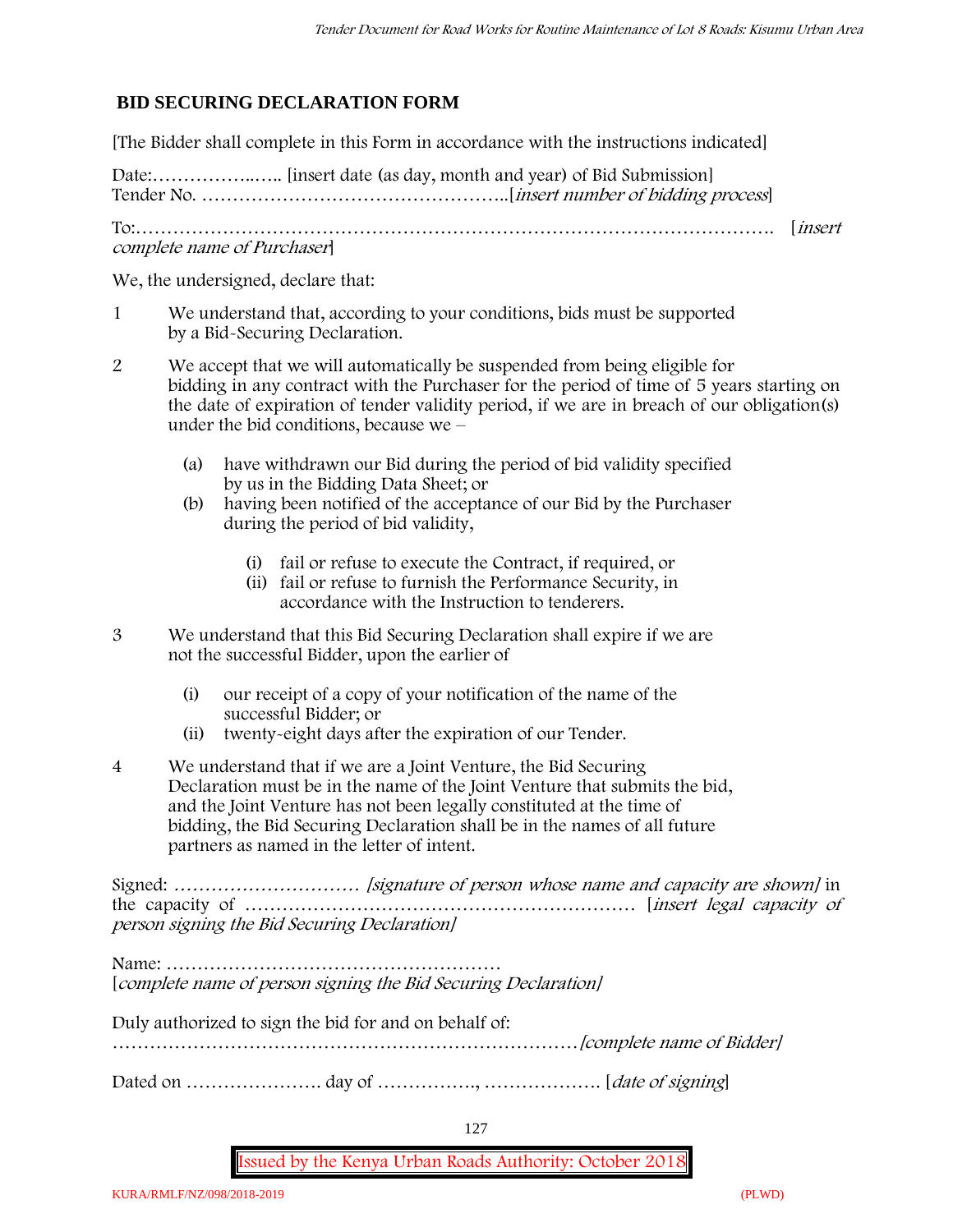# **SECTION XI: SCHEDULES OF SUPPLEMENTARY INFORMATION**

**Issued by the Kenya Urban Roads Authority: October 2018**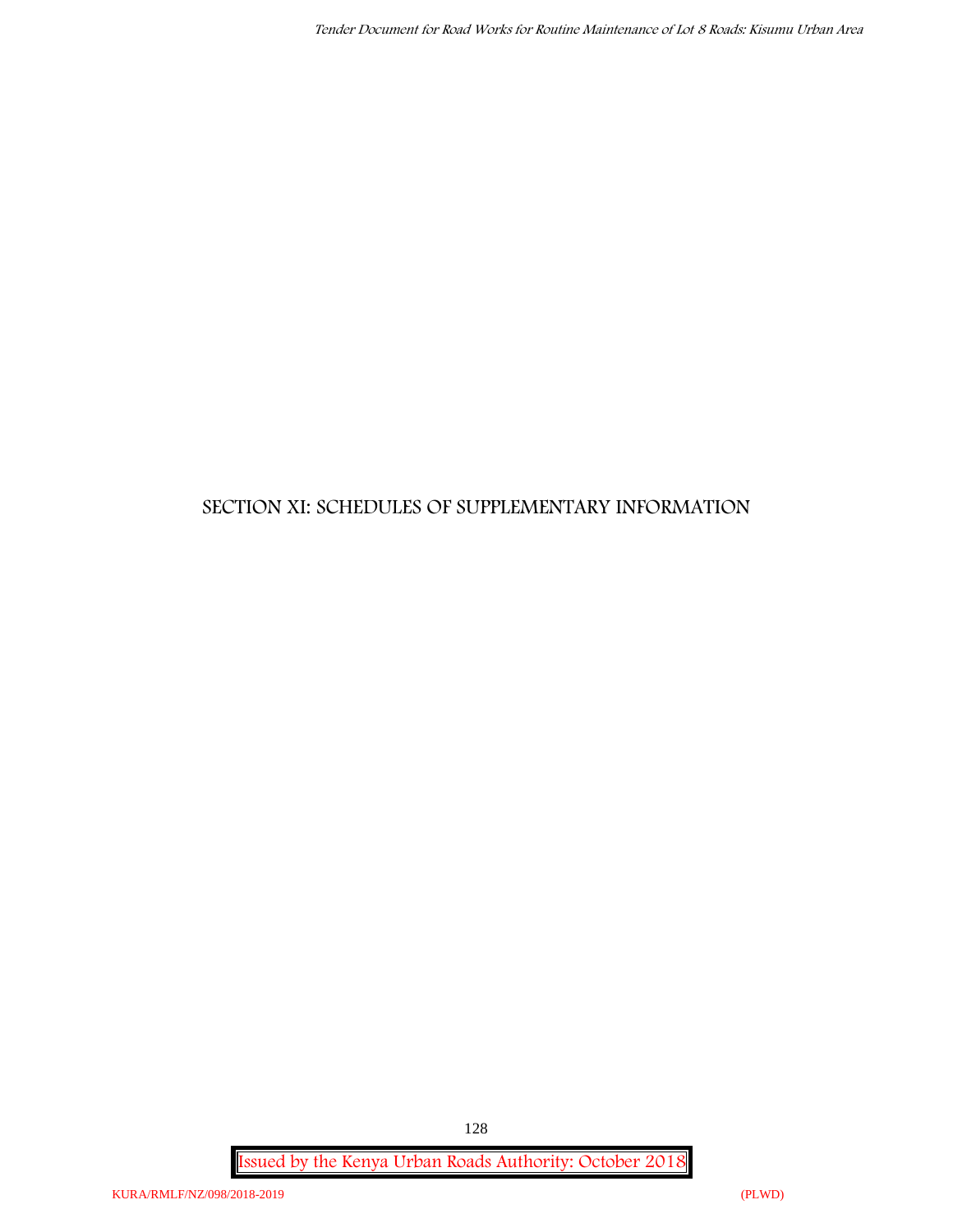| SCHEDULE 4: MAJOR ITEMS OF CONSTRUCTION PLANT AND EQUIPMENT  136       |  |
|------------------------------------------------------------------------|--|
|                                                                        |  |
| SCHEDULE 6: SCHEDULE OF ROADWORKS CARRIED OUT BY THE BIDER IN THE LAST |  |
|                                                                        |  |
|                                                                        |  |
|                                                                        |  |
|                                                                        |  |
|                                                                        |  |
|                                                                        |  |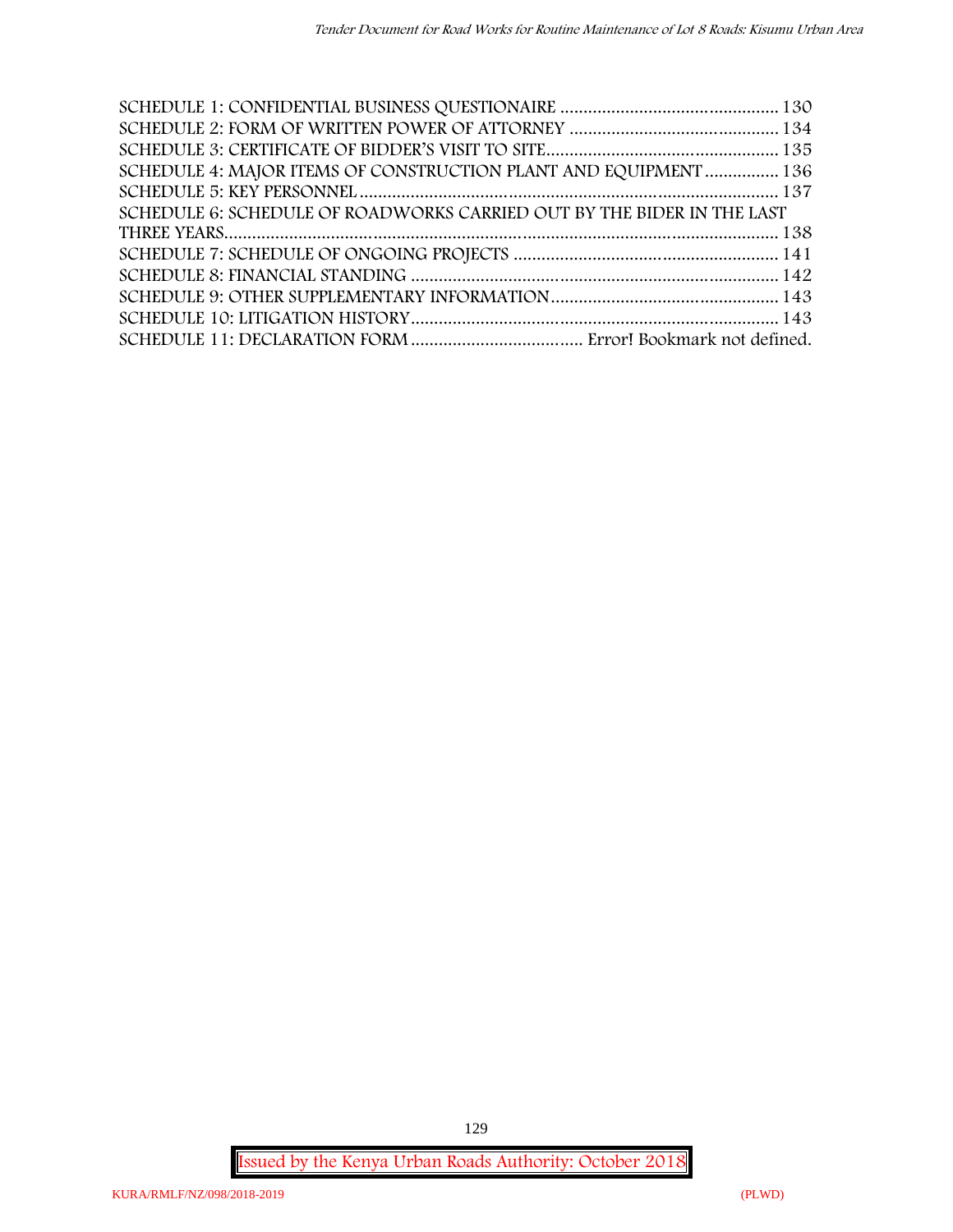# **SCHEDULE 1: CONFIDENTIAL BUSINESS QUESTIONAIRE**

This Confidential Business Questionnaire of the Government of Kenya shall be completed by the Bidder.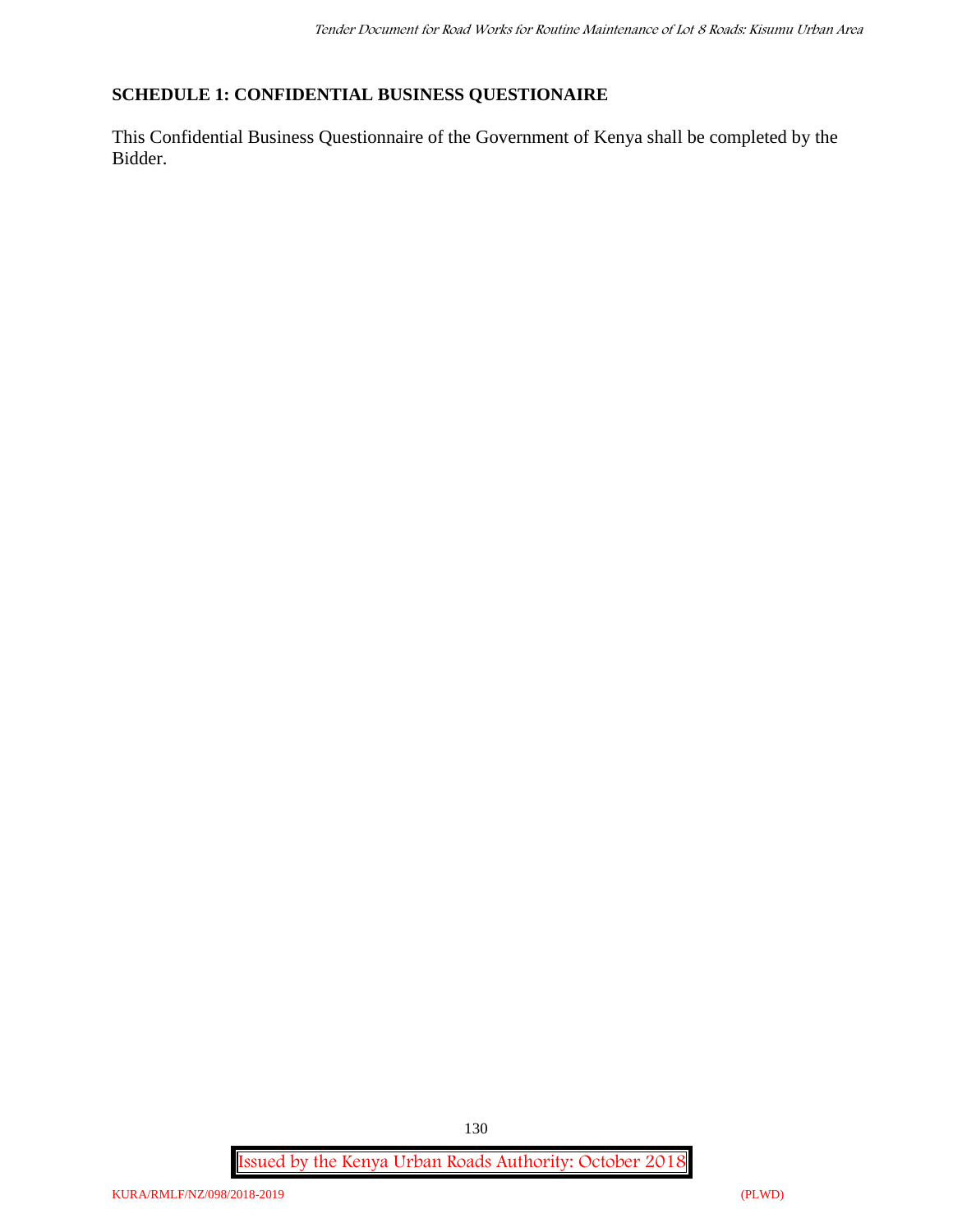# **REPUBLIC OF KENYA**

## **CONFIDENTIAL BUSINESS QUESTIONNAIRE**

| You are requested to give the particulars indicated in Part 1 and either Part 2 (a). $2(b)$ or $2(c)$<br>whichever applies to your type of business.<br>You are advised that it is a serious offence to give false information on this Form.<br>Part 1 - General: |  |  |  |  |  |  |  |
|-------------------------------------------------------------------------------------------------------------------------------------------------------------------------------------------------------------------------------------------------------------------|--|--|--|--|--|--|--|
| <b>Business name</b>                                                                                                                                                                                                                                              |  |  |  |  |  |  |  |
|                                                                                                                                                                                                                                                                   |  |  |  |  |  |  |  |
| Location of business premises                                                                                                                                                                                                                                     |  |  |  |  |  |  |  |
|                                                                                                                                                                                                                                                                   |  |  |  |  |  |  |  |
|                                                                                                                                                                                                                                                                   |  |  |  |  |  |  |  |
|                                                                                                                                                                                                                                                                   |  |  |  |  |  |  |  |
|                                                                                                                                                                                                                                                                   |  |  |  |  |  |  |  |
|                                                                                                                                                                                                                                                                   |  |  |  |  |  |  |  |
| Maximum value of business which you can handle at any one time:                                                                                                                                                                                                   |  |  |  |  |  |  |  |
|                                                                                                                                                                                                                                                                   |  |  |  |  |  |  |  |
|                                                                                                                                                                                                                                                                   |  |  |  |  |  |  |  |
|                                                                                                                                                                                                                                                                   |  |  |  |  |  |  |  |
| Part 2(a) - Sole Proprietor:                                                                                                                                                                                                                                      |  |  |  |  |  |  |  |
| Your name in full                                                                                                                                                                                                                                                 |  |  |  |  |  |  |  |
|                                                                                                                                                                                                                                                                   |  |  |  |  |  |  |  |
|                                                                                                                                                                                                                                                                   |  |  |  |  |  |  |  |
|                                                                                                                                                                                                                                                                   |  |  |  |  |  |  |  |
|                                                                                                                                                                                                                                                                   |  |  |  |  |  |  |  |

131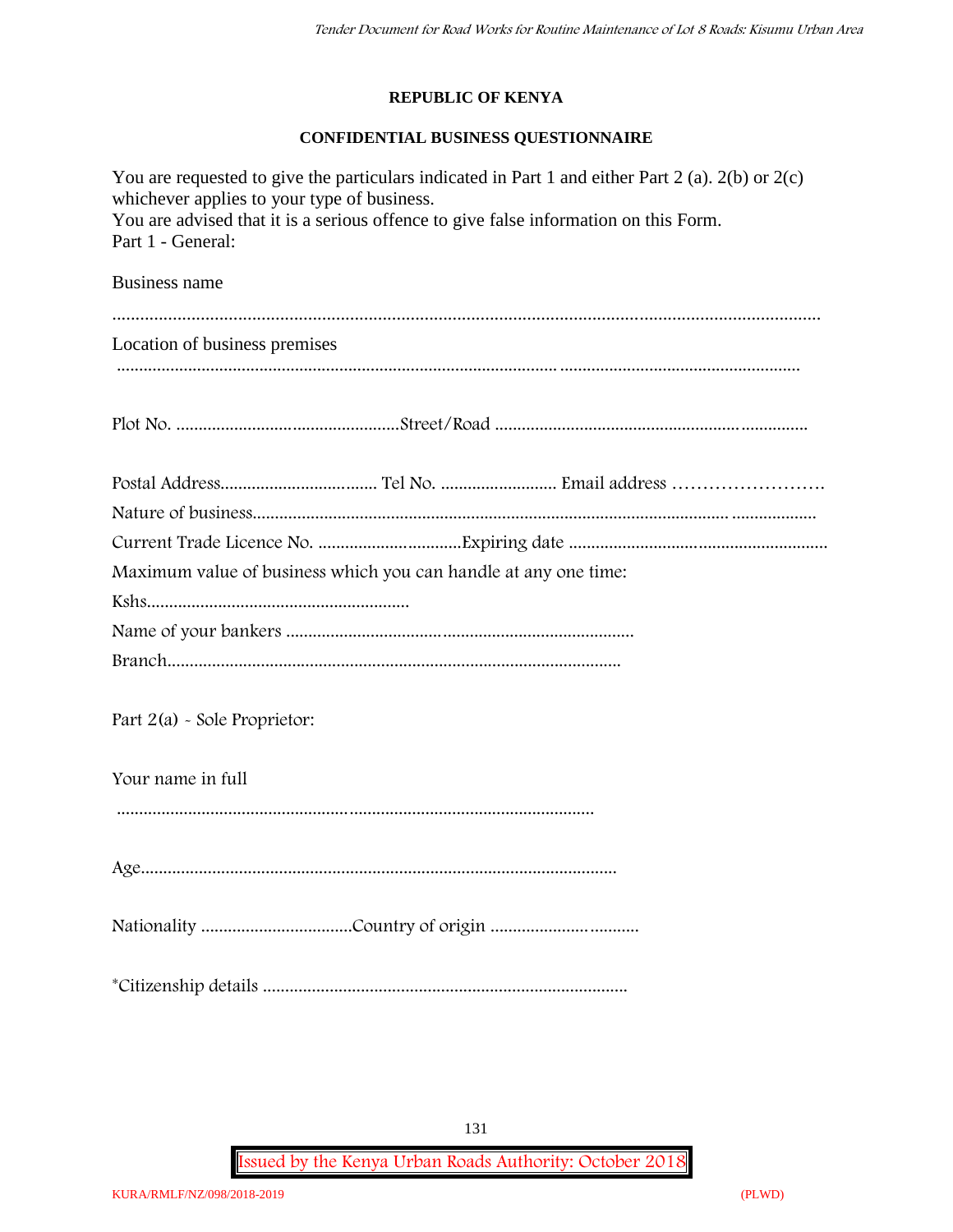Part  $2(b)$  - Partnership:

|                                 | Give details of partners as follows:                     |                      |        |
|---------------------------------|----------------------------------------------------------|----------------------|--------|
| Name                            | Nationality                                              | Citizenship Details• | Shares |
|                                 |                                                          |                      |        |
|                                 |                                                          |                      |        |
|                                 |                                                          |                      |        |
|                                 |                                                          |                      |        |
|                                 |                                                          |                      |        |
| Part 2(c) - Registered Company: |                                                          |                      |        |
|                                 |                                                          |                      |        |
|                                 | State the nominal and issued capital of the company-     |                      |        |
|                                 |                                                          |                      |        |
|                                 |                                                          |                      |        |
| Name                            | Give details of all directors as follows:<br>Nationality | Citizenship Details• | Shares |
|                                 |                                                          |                      |        |
|                                 |                                                          |                      |        |
|                                 |                                                          |                      |        |
|                                 |                                                          |                      |        |
| 5.                              |                                                          |                      |        |
|                                 | Attach proof of citizenship                              | <i>(Compulsory)</i>  |        |
|                                 | Attach certified copy of Form CR12 (Compulsory)          |                      |        |
|                                 | I certify that the information given above is correct.   |                      |        |

Signature of Bidder Date

Part 3: Interest in the Firm: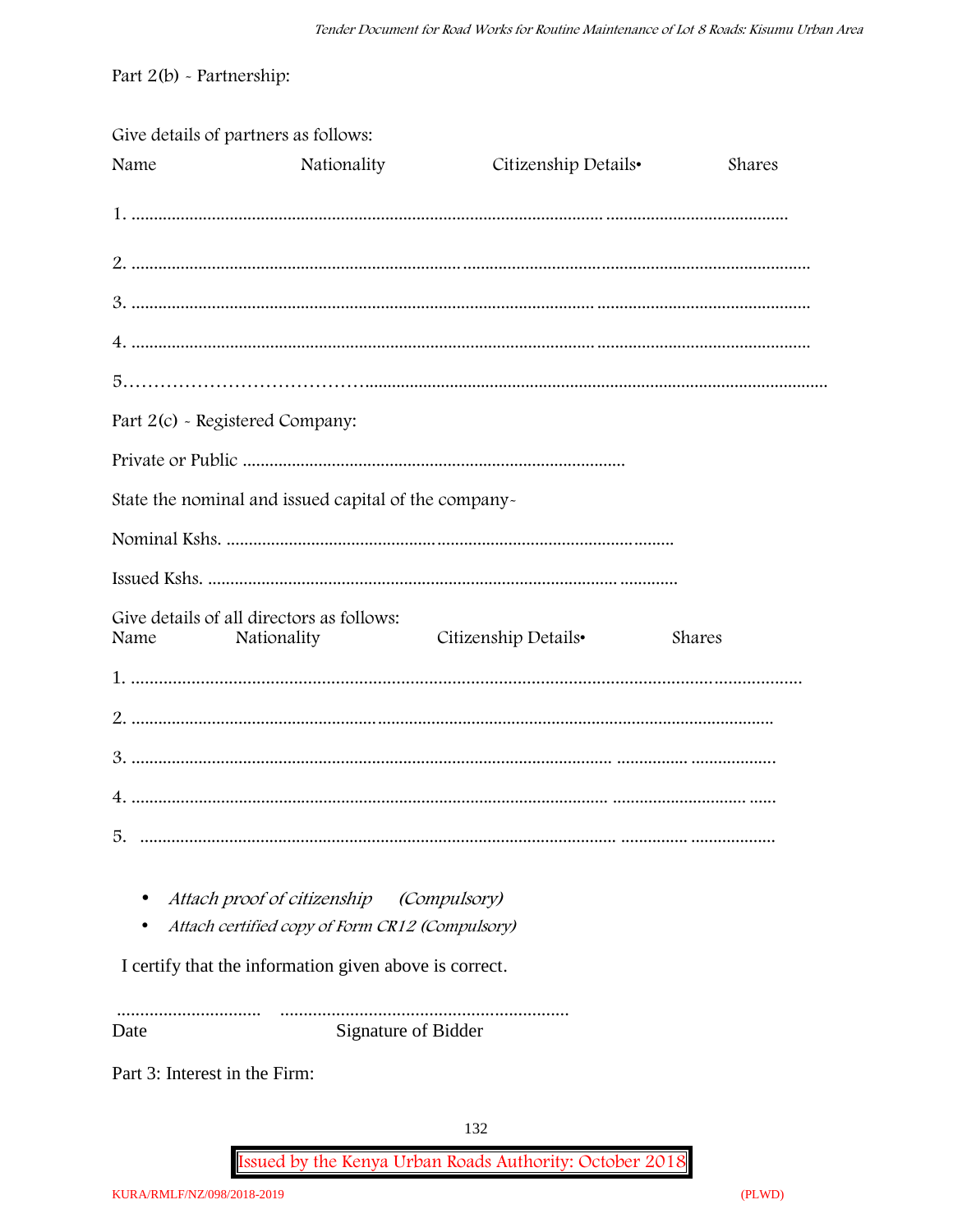Is there any person / persons in the Kenya Urban Roads Authority (KURA) who has interest in this firm? Yes /No\*\*………………………….

I certify that the information given above is correct.

............................... .............................................................. Date Signature of Bidder

**\*\* Delete as necessary**

**Issued by the Kenya Urban Roads Authority: October 2018**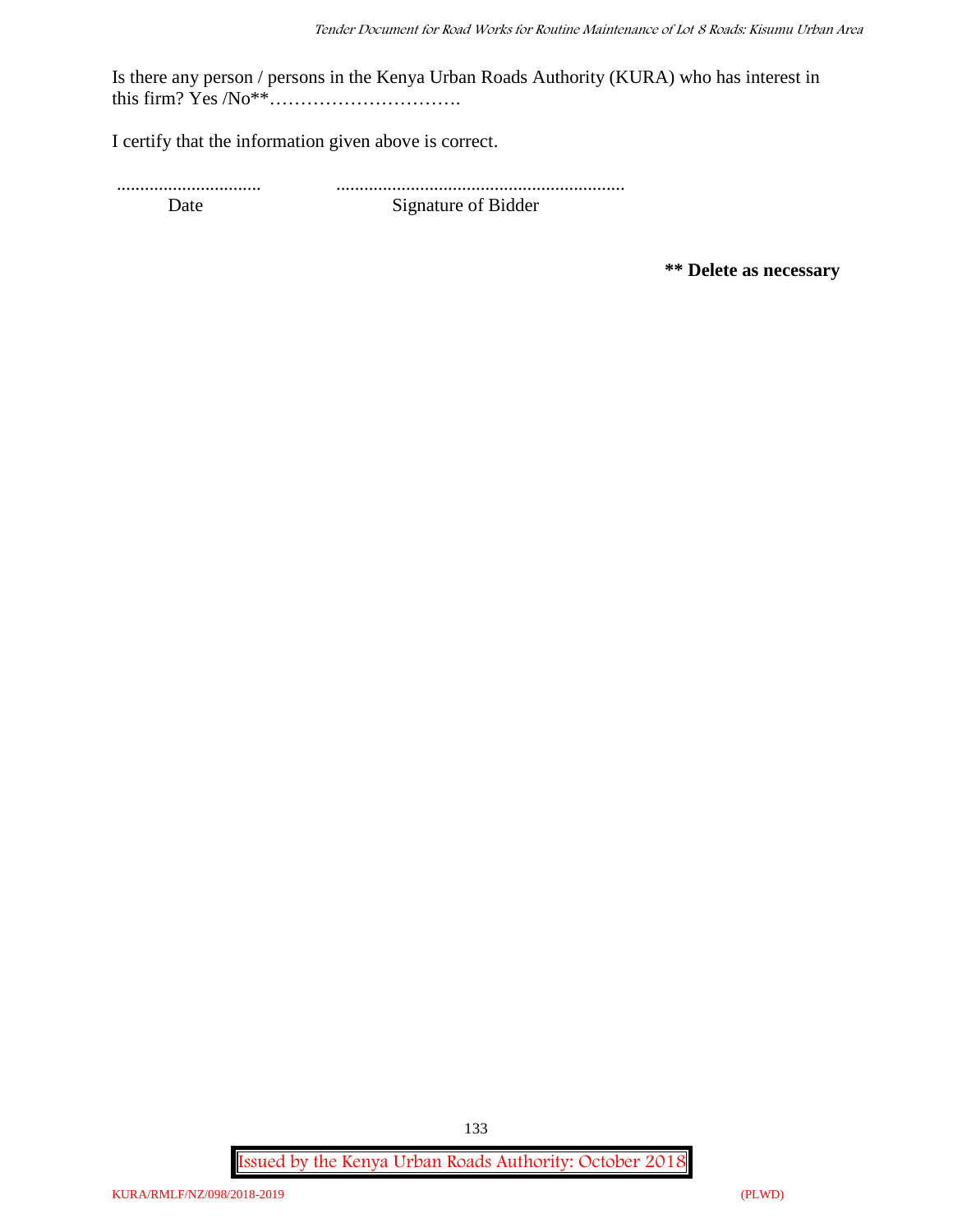# **SCHEDULE 2: FORM OF WRITTEN POWER OF ATTORNEY**

The Bidder shall state here below the name(s) and address of his representative(s) who is/are authorized to receive on his behalf correspondence in connection with the Bid.

………………………………………………………………………… (Name of Bidder's Representative in block letters)

………………………………………………………….. (Address of Bidder's Representative)

………………………………………………………………… (Signature of Bidder's Representative)

Alternate:

………………………………………………………….. (Name of Bidder's Representative in block letters)

…………………………………………………………..

(Address of Bidder's Representative)

………………………………………………………….. (Signature of Bidder's Representative)

\*To be filled by all Bidders.

\*Both representative and alternate **must** attach copy of National Identification card or Passport.

134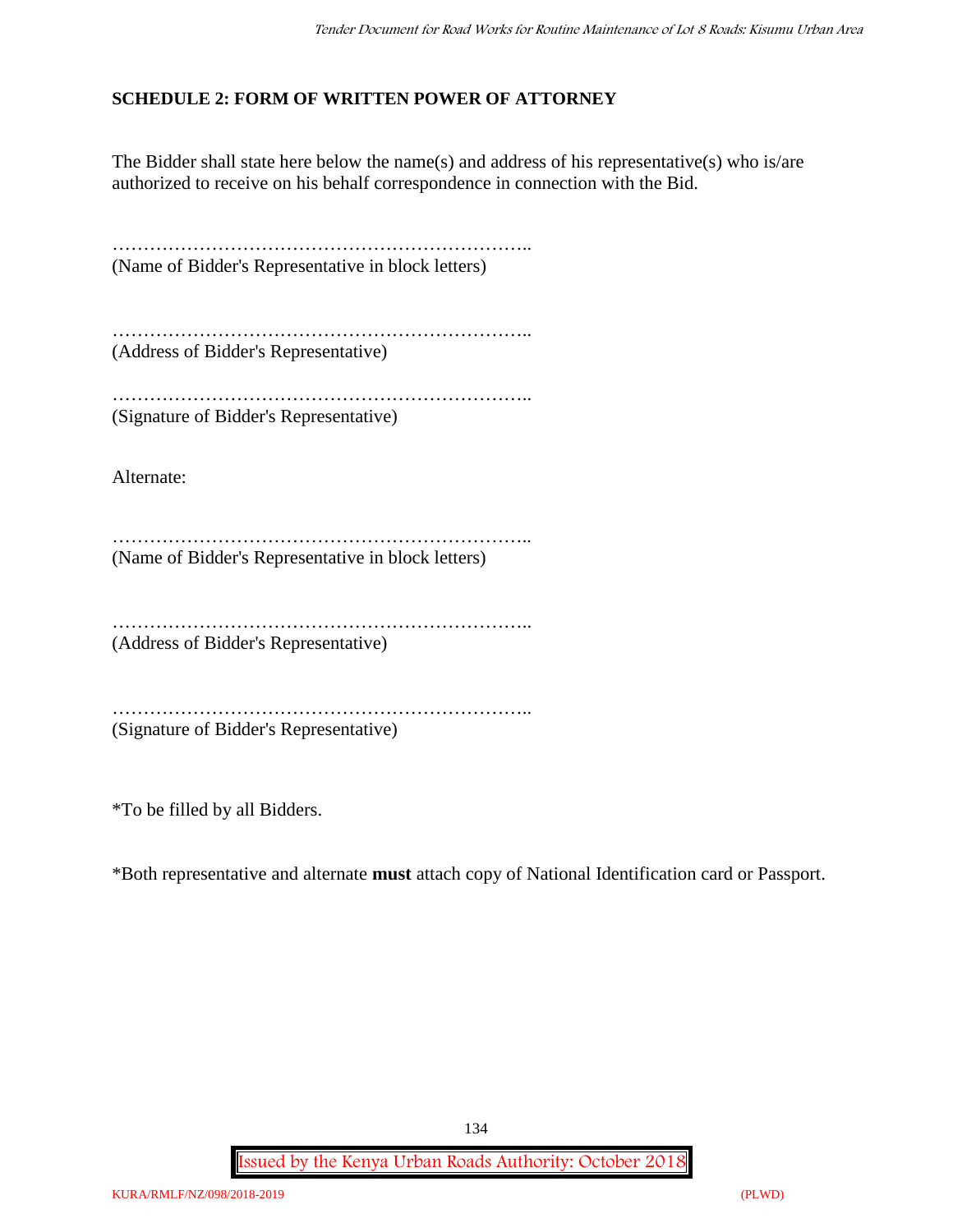# **SCHEDULE 3: CERTIFICATE OF BIDDER'S VISIT TO SITE**

This is to certify that [*Name/s*]…………………………………………………………………………………… …………………………………………………………………. Being the authorized representative/Agent of [*Name of bidder*] ………………………………………………………………………………………………… ………………………………………………………………………………………………… participated in the organised inspection visit of the site of the works for the **ROUTINE MAINTENANCE OF LOT 8 ROADS: KISUMU URBAN AREA** held on………………………..day of……………………………20………………………. Signed………………………………………………………………………………………….. (Employer's Representative) ……………………………………………………………………………….………………… ……………………………………… ………………………………….. (Name of Employer's Representative) (Designation)

NOTE: This form is to be completed at the time of the organized site visit.

**Issued by the Kenya Urban Roads Authority: October 2018**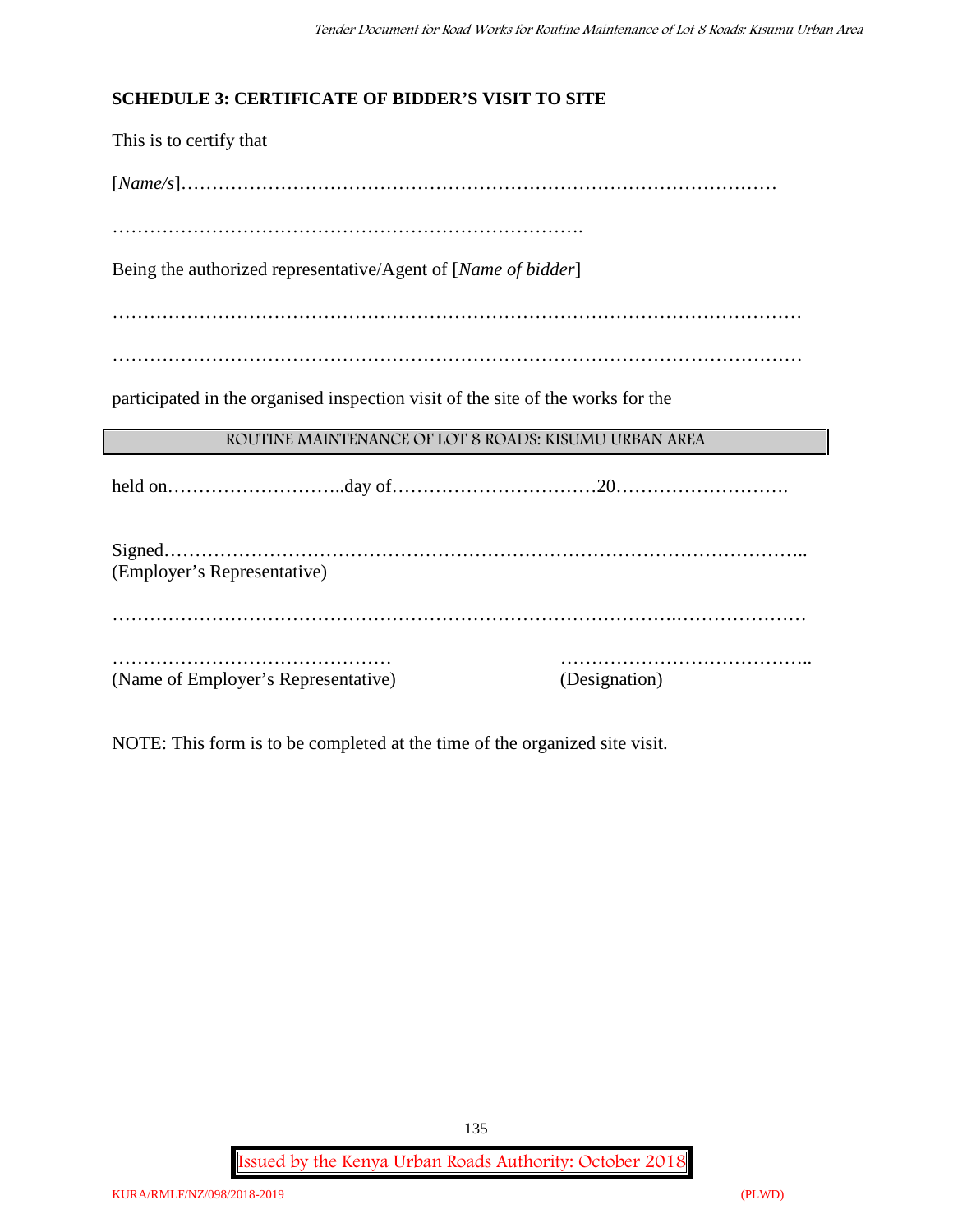# **SCHEDULE 4: MAJOR ITEMS OF CONSTRUCTION PLANT AND EQUIPMENT**

| commence)<br>(Days after<br>Arrival on<br>Date of<br>Project                                                                                                                                                                                                                                                                       |             |  |  |  |  |  |
|------------------------------------------------------------------------------------------------------------------------------------------------------------------------------------------------------------------------------------------------------------------------------------------------------------------------------------|-------------|--|--|--|--|--|
| Rating<br>Power                                                                                                                                                                                                                                                                                                                    |             |  |  |  |  |  |
| Imported<br>Owned/<br>$\mathtt{Leased}/$                                                                                                                                                                                                                                                                                           |             |  |  |  |  |  |
| Source                                                                                                                                                                                                                                                                                                                             |             |  |  |  |  |  |
| Imported)<br>Mombasa<br>Estimated<br>(If to be<br>Value<br>5H                                                                                                                                                                                                                                                                      |             |  |  |  |  |  |
| Capacity<br>t or $m^3$                                                                                                                                                                                                                                                                                                             |             |  |  |  |  |  |
| Used<br>New<br>or                                                                                                                                                                                                                                                                                                                  |             |  |  |  |  |  |
| Manufa<br>Year of<br>cture                                                                                                                                                                                                                                                                                                         |             |  |  |  |  |  |
| each<br>δά                                                                                                                                                                                                                                                                                                                         |             |  |  |  |  |  |
| scripti<br>Descripti<br>on Type,<br>Model,<br>Make                                                                                                                                                                                                                                                                                 |             |  |  |  |  |  |
| The Bidder shall enter in this schedule all major items of plant and equipment which he proposes<br>to bring to site. Only reliable plant in good working order and suitable for the work required of it<br>shall be shown on this Schedule. Summary of the same shall be entered in Section 5:<br>Qualification Criteria, Part 7. |             |  |  |  |  |  |
| I certify that the above information is correct.                                                                                                                                                                                                                                                                                   |             |  |  |  |  |  |
| (Signature of Bidder)                                                                                                                                                                                                                                                                                                              | .<br>(Date) |  |  |  |  |  |

………………………… ………………………

136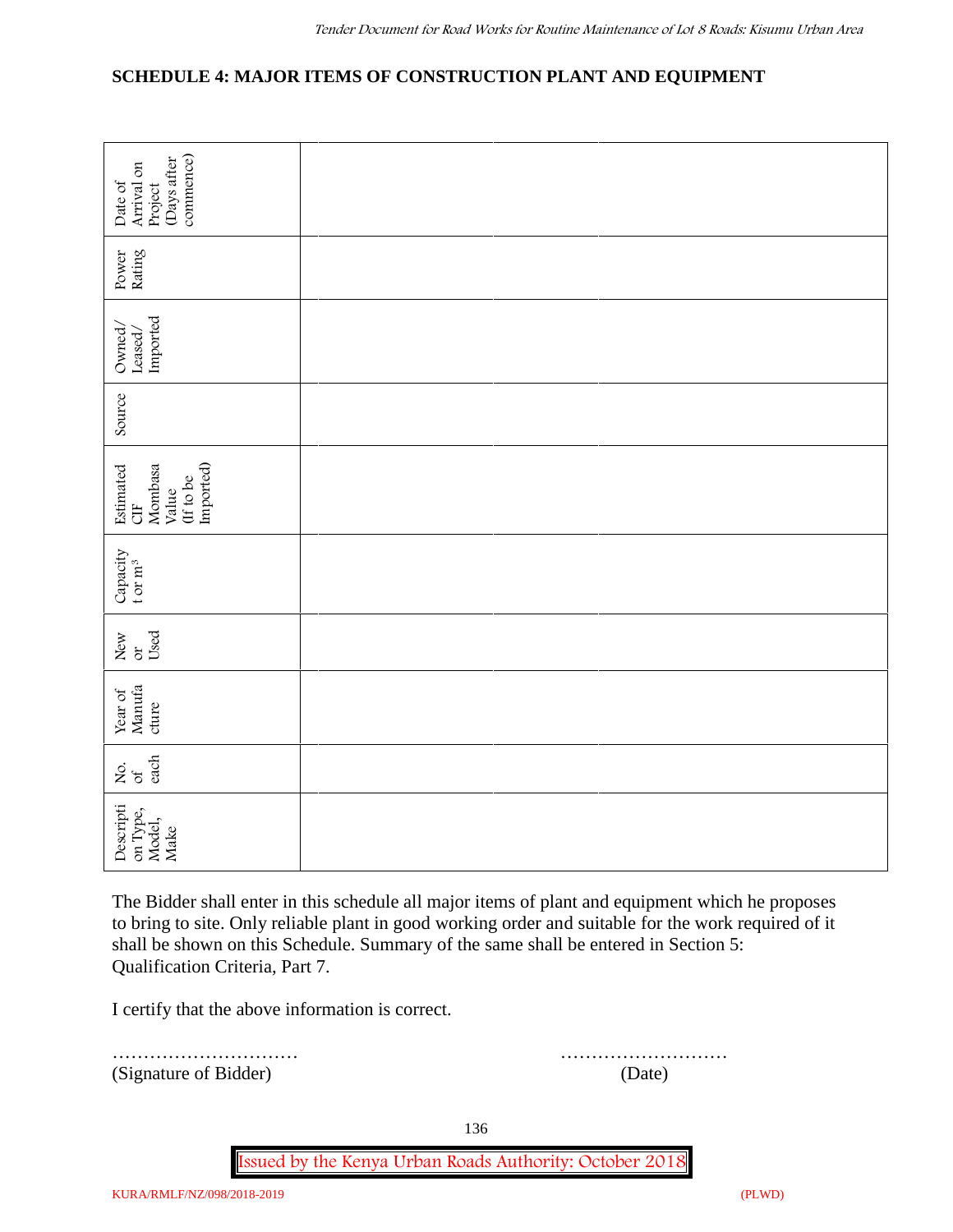### **SCHEDULE 5: KEY PERSONNEL**

| <b>DESIGNATION</b> | <b>NAME</b> | <b>NATIONALITY</b> | SUMMARY OF QUALIFICATIONS AND<br><b>EXPERIENCE</b> |            |            |  |
|--------------------|-------------|--------------------|----------------------------------------------------|------------|------------|--|
|                    |             |                    | Qualifications                                     | General    | Specific   |  |
|                    |             |                    |                                                    | Experience | Experience |  |
|                    |             |                    |                                                    | (Yrs)      | (Yrs)      |  |
|                    |             |                    |                                                    |            |            |  |
|                    |             |                    |                                                    |            |            |  |
| Headquarters       |             |                    |                                                    |            |            |  |
| Partner/Director   |             |                    |                                                    |            |            |  |
| or other key staff |             |                    |                                                    |            |            |  |
| (give designation) |             |                    |                                                    |            |            |  |
|                    |             |                    |                                                    |            |            |  |
|                    |             |                    |                                                    |            |            |  |
|                    |             |                    |                                                    |            |            |  |
| Site Office        |             |                    |                                                    |            |            |  |
|                    |             |                    |                                                    |            |            |  |
|                    |             |                    |                                                    |            |            |  |
| 1. Site Agent      |             |                    |                                                    |            |            |  |
|                    |             |                    |                                                    |            |            |  |
|                    |             |                    |                                                    |            |            |  |
| 2. Site Surveyor   |             |                    |                                                    |            |            |  |
|                    |             |                    |                                                    |            |            |  |
|                    |             |                    |                                                    |            |            |  |
| 3. Foreman         |             |                    |                                                    |            |            |  |
|                    |             |                    |                                                    |            |            |  |
|                    |             |                    |                                                    |            |            |  |
|                    |             |                    |                                                    |            |            |  |
|                    |             |                    |                                                    |            |            |  |
|                    |             |                    |                                                    |            |            |  |

**Note:** The Bidder shall list in this schedule the key personnel he will employ from the Contractor's headquarters and from the Contractor's site office to direct and execute the work together with their qualifications, experience, position held and nationality in accordance with Clause 15.2 and 16.3 of the Conditions of Contract Part II (where required, use separate sheets to add extra data for column 4). Bidders shall attach certified copies of academic certificates, and CVs of all key staff.

I certify that the above information is correct.

………………………… ……………………… (Signature of Bidder) (Date)

137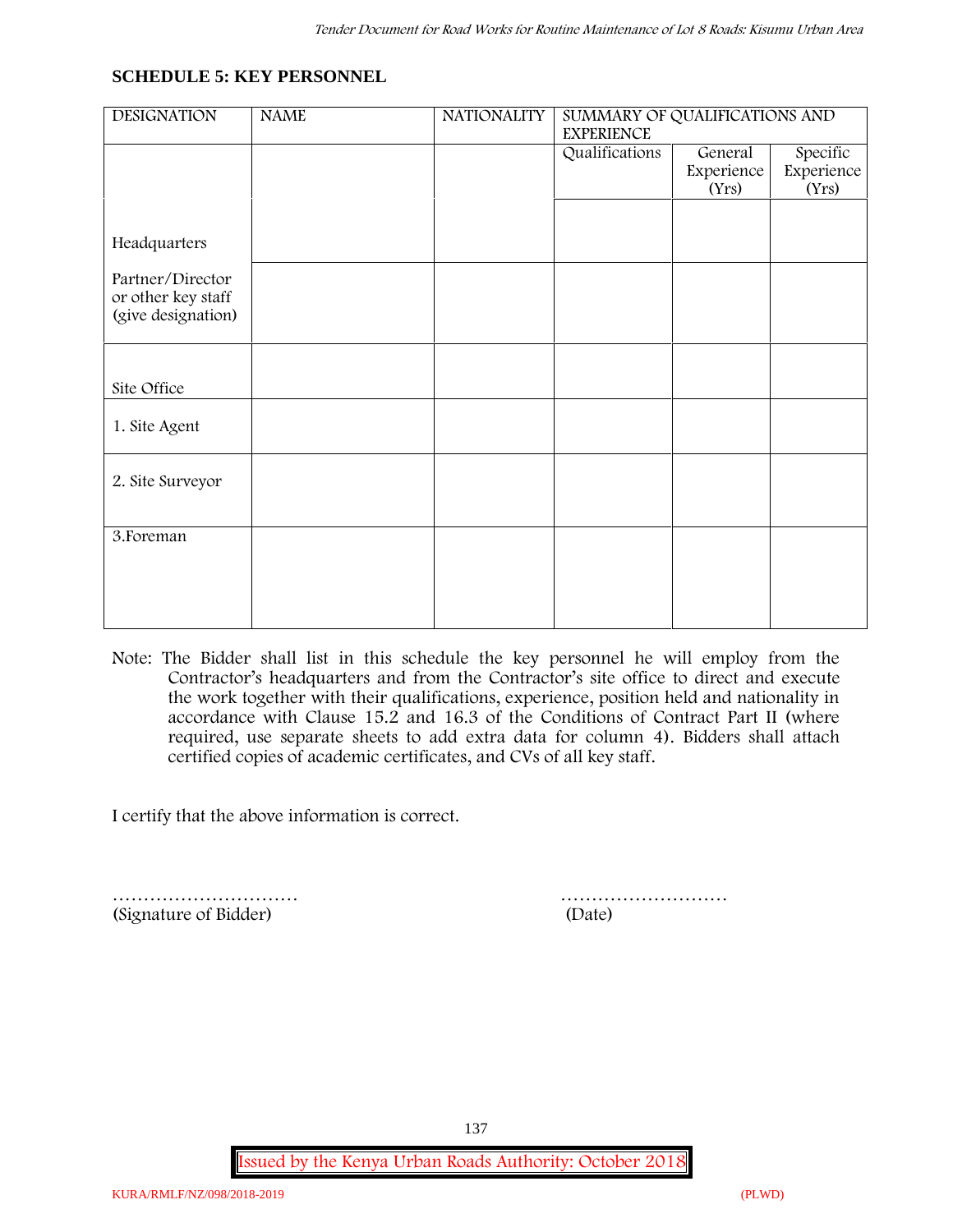## **SCHEDULE 6: SCHEDULE OF ROADWORKS CARRIED OUT BY THE BIDER IN THE LAST THREE YEARS**

#### **SCHEDULE 6A: COMPLETED WORKS**

| DESCRIPTION OF WORKS | NAME OF CLIENT | VALUE OF<br>WORKS (KSHS) * | YEAR COMPLETED/<br><b>REMARKS</b> |
|----------------------|----------------|----------------------------|-----------------------------------|
|                      |                |                            |                                   |
|                      |                |                            |                                   |
|                      |                |                            |                                   |
|                      |                |                            |                                   |
|                      |                |                            |                                   |
|                      |                |                            |                                   |
|                      |                |                            |                                   |
|                      |                |                            |                                   |
|                      |                |                            |                                   |
|                      |                |                            |                                   |
|                      |                |                            |                                   |
|                      |                |                            |                                   |

**Note:** Bidders shall attach certified copies of letters of award (for each listed project), certified copies of completion certificates.

I certify that the above works were successfully carried out by this Bidder.

………………………… (Signature of Bidder)

|  |  |  |  |  | (Date) |  |  |  |  |  |  |
|--|--|--|--|--|--------|--|--|--|--|--|--|

\* **Value in KShs using Central Bank of Kenya mean exchange rate at a reference date 7 days before date of BID opening**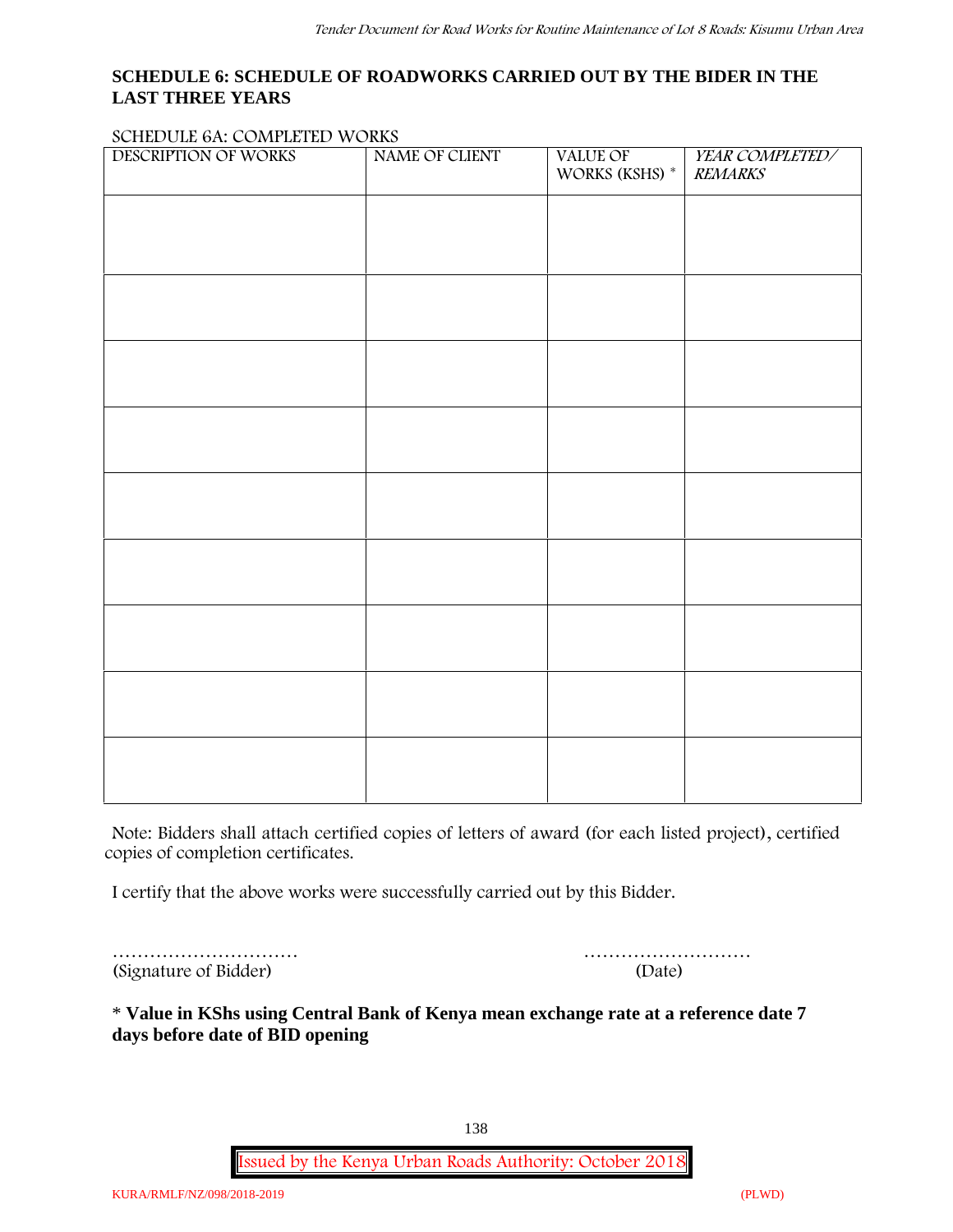#### **SCHEDULE 6B: NON-COMPLETED WORKS BEYOND COMPLETION DATE**

| DESCRIPTION OF WORKS | NAME OF CLIENT | VALUE OF WORKS (KSHS) * | YEAR COMPLETED/<br><b>REMARKS</b> |
|----------------------|----------------|-------------------------|-----------------------------------|
|                      |                |                         |                                   |
|                      |                |                         |                                   |
|                      |                |                         |                                   |
|                      |                |                         |                                   |
|                      |                |                         |                                   |
|                      |                |                         |                                   |
|                      |                |                         |                                   |
|                      |                |                         |                                   |
|                      |                |                         |                                   |
|                      |                |                         |                                   |
|                      |                |                         |                                   |
|                      |                |                         |                                   |
|                      |                |                         |                                   |
|                      |                |                         |                                   |
|                      |                |                         |                                   |
|                      |                |                         |                                   |

**Note:** Bidders shall attach certified copies of letters of award (for each listed project), certified evidence for executed works for non-completed projects e.g copy of recent payment certificate.

I certify that the above works were successfully carried out by this Bidder.

| (Signature of Bidder) | (Date) |
|-----------------------|--------|

| (Signature of Bidder) | (Date) |
|-----------------------|--------|

\* **Value in KShs using Central Bank of Kenya mean exchange rate at a reference date 7 days before date of BID opening**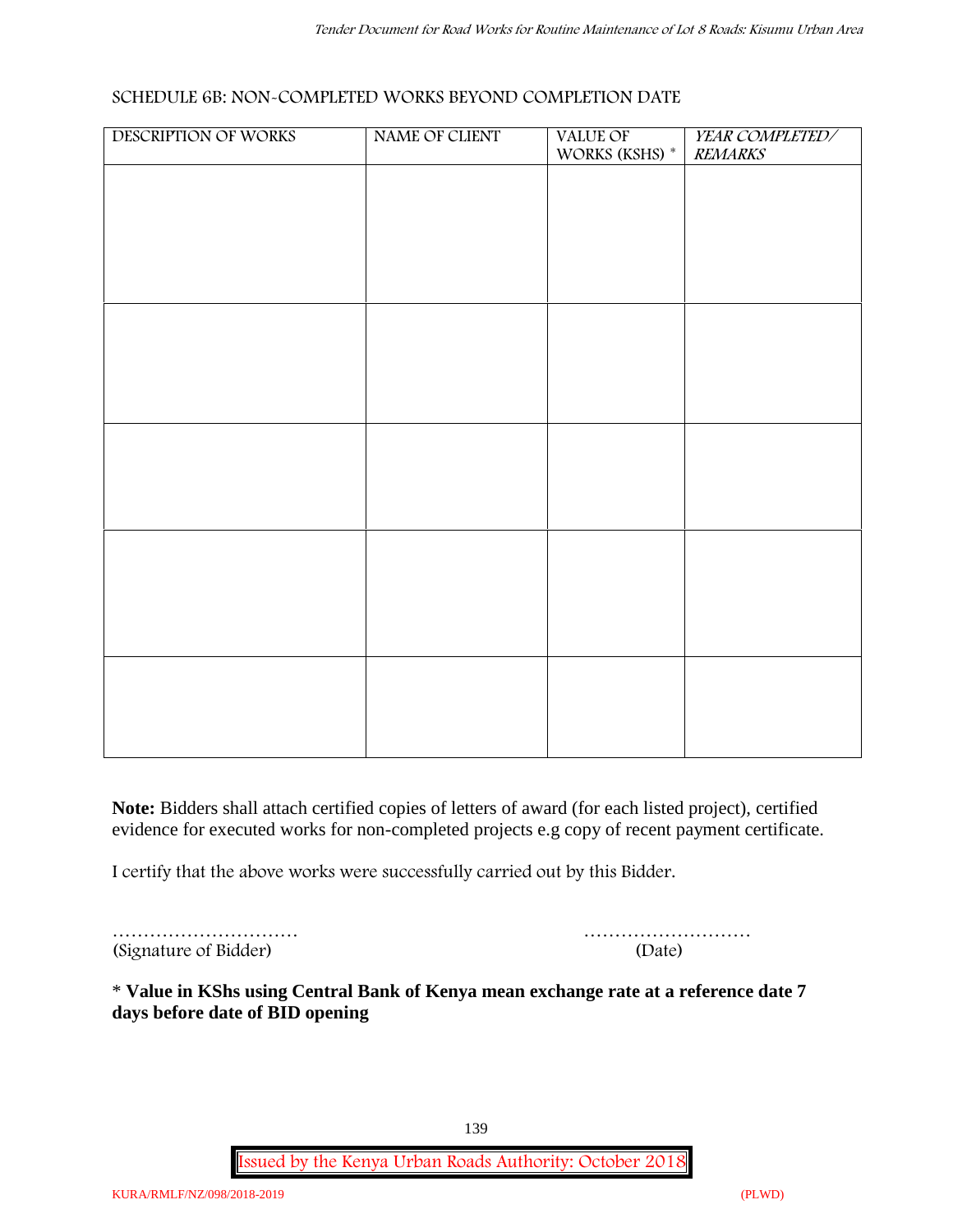# **SCHEDULE 6C: SPECIFIC EXPERIENCE**

| DESCRIPTION OF WORKS | NAME OF CLIENT | VALUE OF<br>WORKS (KSHS) * | YEAR COMPLETED/<br><b>REMARKS</b> |
|----------------------|----------------|----------------------------|-----------------------------------|
|                      |                |                            |                                   |
|                      |                |                            |                                   |
|                      |                |                            |                                   |
|                      |                |                            |                                   |
|                      |                |                            |                                   |
|                      |                |                            |                                   |
|                      |                |                            |                                   |
|                      |                |                            |                                   |
|                      |                |                            |                                   |
|                      |                |                            |                                   |
|                      |                |                            |                                   |
|                      |                |                            |                                   |
|                      |                |                            |                                   |
|                      |                |                            |                                   |
|                      |                |                            |                                   |
|                      |                |                            |                                   |

**Note:** Bidders shall attach certified copies of letters of award (for each listed project), certified evidence for executed works for non-copleted projects e.g copy of recent payment certificate.

I certify that the above works were successfully carried out by this Bidder.

(Signature of Bidder) (Date)

………………………… ………………………

\* **Value in KShs using Central Bank of Kenya mean exchange rate at a reference date 7 days before date of BID opening**

140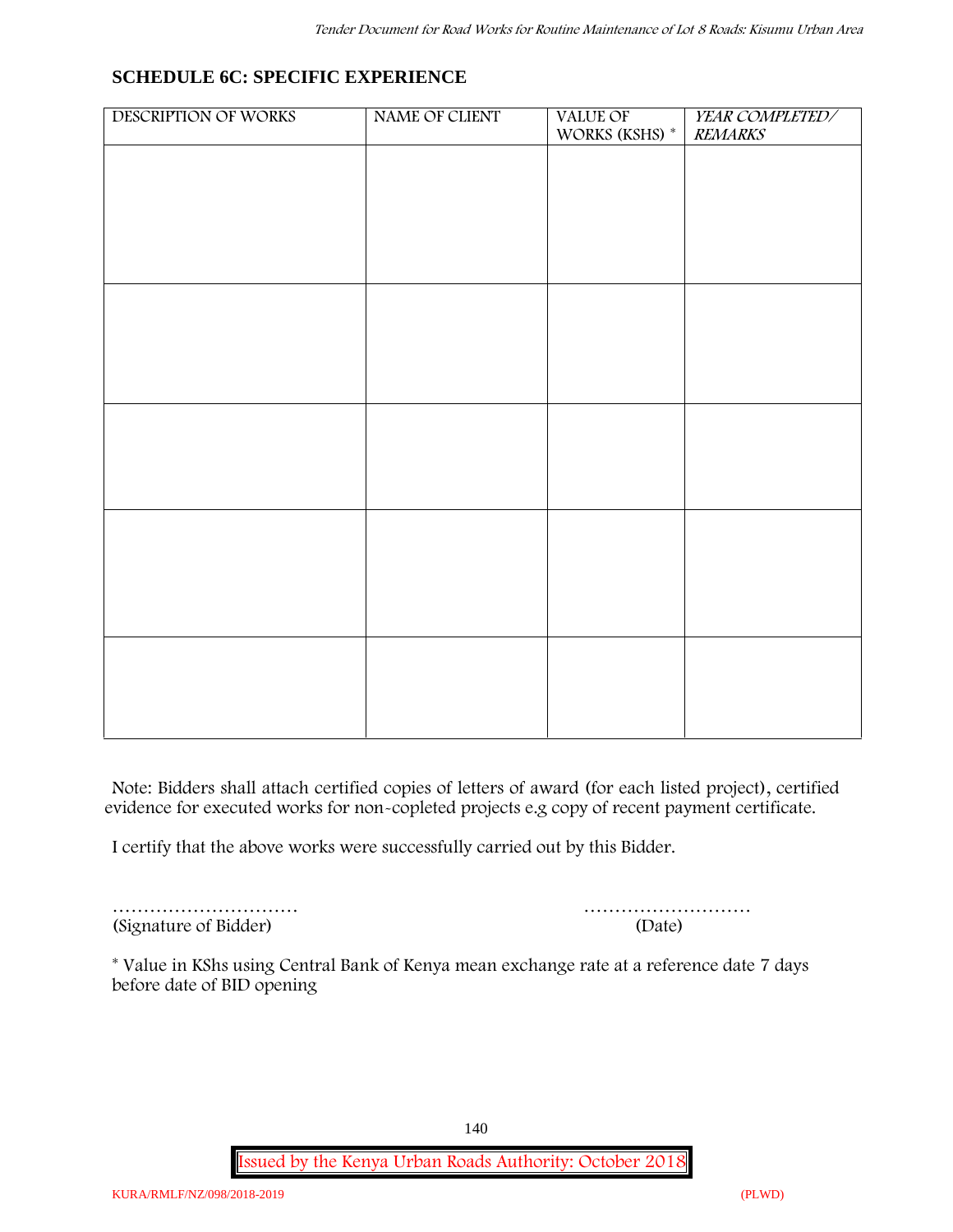#### **SCHEDULE 7: SCHEDULE OF ONGOING PROJECTS**

| DESCRIPTION OF<br>WORKS | NAME OF<br>${\tt CLIENT}$ | DATE OF<br>$\mathsf{COMMENC}$<br><b>EMENT</b> | DATE OF<br>COMPLETION | VALUE OF<br>WORKS (KSHS) | <b>VALUE</b><br>COMPLETED<br>UP TO DATE | PHYSICALLY<br>COMPLETED<br>$\,$ UP TO DATE |  |
|-------------------------|---------------------------|-----------------------------------------------|-----------------------|--------------------------|-----------------------------------------|--------------------------------------------|--|
|                         |                           |                                               |                       |                          | $\%$                                    | $\%$                                       |  |
|                         |                           |                                               |                       |                          |                                         |                                            |  |
|                         |                           |                                               |                       |                          |                                         |                                            |  |
|                         |                           |                                               |                       |                          |                                         |                                            |  |
|                         |                           |                                               |                       |                          |                                         |                                            |  |
|                         |                           |                                               |                       |                          |                                         |                                            |  |
|                         |                           |                                               |                       |                          |                                         |                                            |  |
|                         |                           |                                               |                       |                          |                                         |                                            |  |
|                         |                           |                                               |                       |                          |                                         |                                            |  |
|                         |                           |                                               |                       |                          |                                         |                                            |  |
|                         |                           |                                               |                       |                          |                                         |                                            |  |
|                         |                           |                                               |                       |                          |                                         |                                            |  |

**Note:** 1. Bidders shall attach certified copies of letters of award (for each listed project) and any certified evidence for executed works e.g copy of recent payment certificate.

2. Bidders must indicate all their on-going works as at the time of bidding. Any non disclosure shall constitute non-responsiveness)

I certify that the above works are being carried out by me and that the above information is correct.

(Signature of Bidder) (Date)

………………………… ………………………

141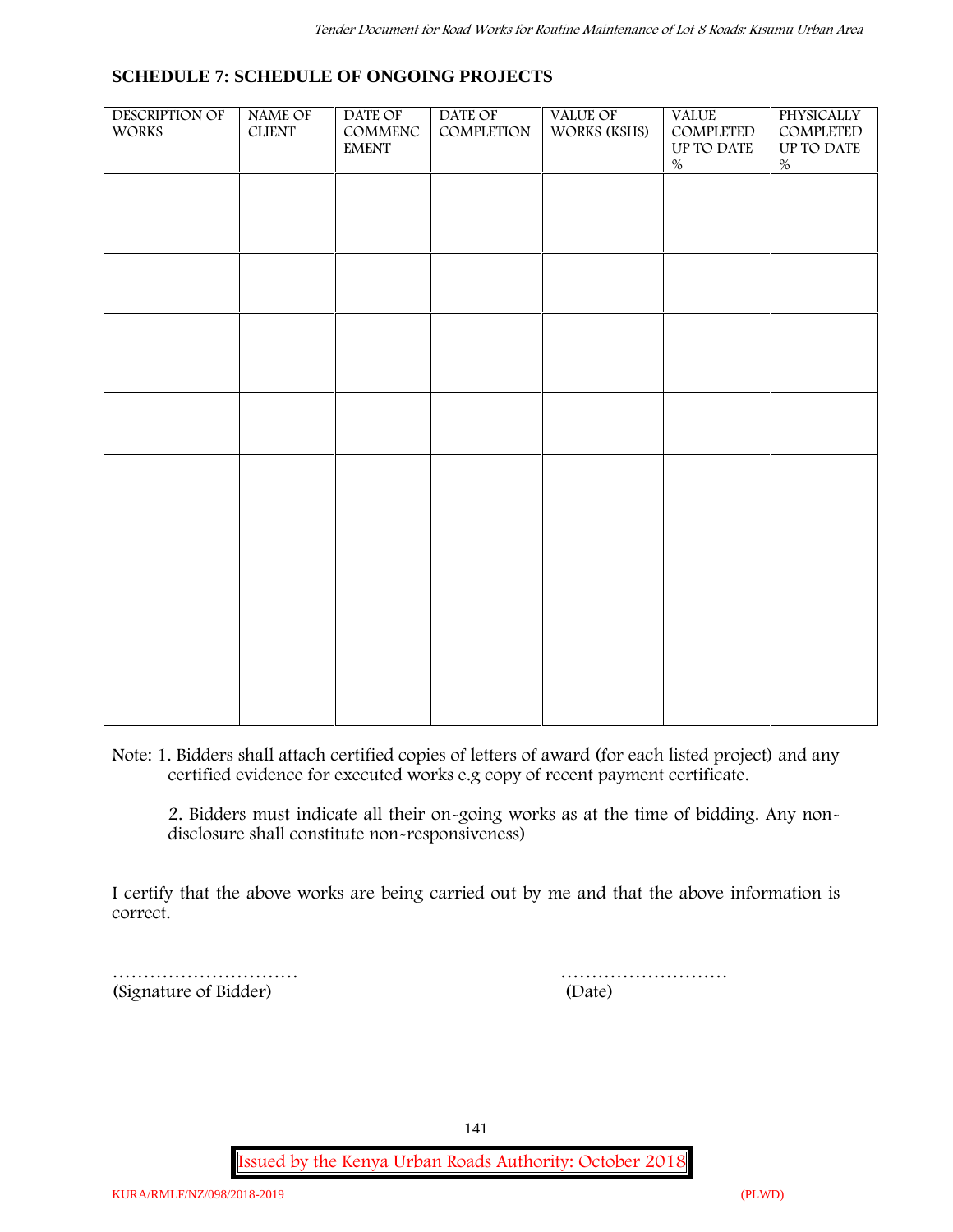## **SCHEDULE 8: FINANCIAL STANDING**

- 1 Submit copies of audited profit and loss statements and balance sheet for the last five calendar years and estimated projection for the next two years with certified English translation where appropriate.
- 2 Give turnover figures for each of the last two (2) financial years. Quote in millions and decimal thereof.

|                               | Year 1(2016) | Year 2(2017) |
|-------------------------------|--------------|--------------|
|                               | Ksh.         | Ksh.         |
| Road works                    |              |              |
| Other civil Engineering works |              |              |
| Other (specify)               |              |              |
| Total                         |              |              |

### SUMMARY OF ASSETS AND LIABILTIES OF THE AUDITED FINANCIAL STATEMENTS OF THE LAST TWO (2) FINANCIAL YEARS.

|                              | Year 1(2016) | Year 2(2017) |
|------------------------------|--------------|--------------|
|                              | KShs.        | KShs.        |
| 1. Total Assets              |              |              |
| 2. Current Assets            |              |              |
| 3. Bank Credit Line Value    |              |              |
| 4. Total Liabilities         |              |              |
| 5. Current Liabilities       |              |              |
| 6. Net Worth $(1-4)$         |              |              |
| 7. Working capital $(2+3-4)$ |              |              |

#### (a) Name/Address of Commercial Bank providing credit line

………………………………………………………………………………………………

(b) Total amount of credit line KShs………………………………………………

Attach a certified copy of Undertaking of the Bank to provide the credit.

(c) Attach bank statements for the last six (6) months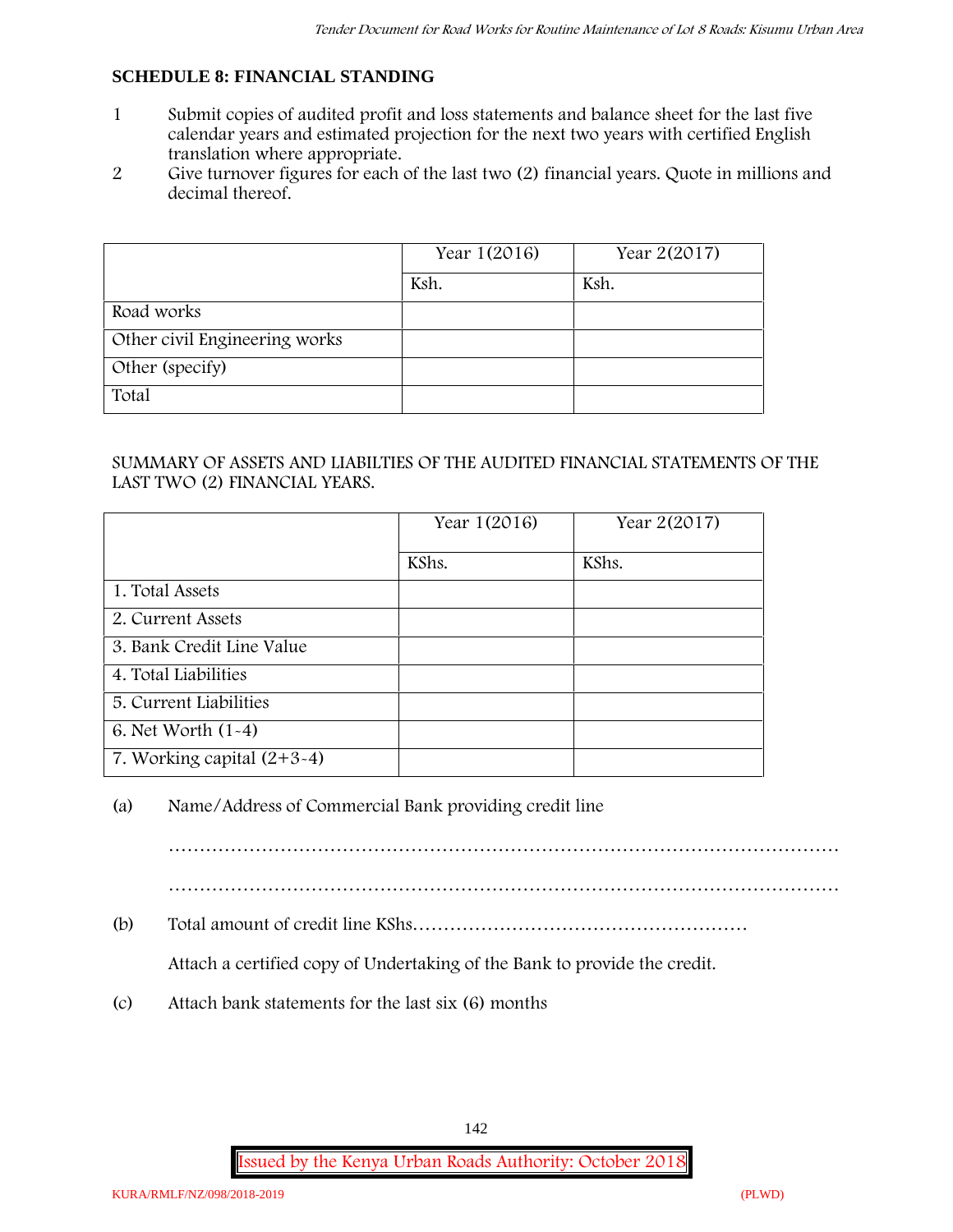## **SCHEDULE 9: OTHER SUPPLEMENTARY INFORMATION**

Financial reports for the last three years, balance sheets, profit and loss statements, auditors' reports etc. List them below and attach copies. ………………………………………………………………………………………………… ………………………………………………………………………………………………… ………………………………………………………………………………………………… ………………………………………………………………………………………………… Evidence of access to financial resources to meet the qualification requirements. Cash in hand, lines of credit etc. List below and attach copies of supporting documents ………………………………………………………………………………………………… …………………………………………………………………………………………………. …………………………………………………………………………………………………. ………………………………………………………………………………………………… Name, address, telephone, telex, fax numbers and email of the Bidders Bankers who may provide reference if contacted by the Contracting Authority. ……………………………………………………………………………………………….. ………………………………………………………………………………………………. ……………………………………………………………………………………………….

# **SCHEDULE 10: LITIGATION HISTORY**

Information on current litigation in which the Bidder is involved.

| <b>OTHER PARTY (IES)</b> | <b>CAUSE OF DISPUTE</b> | AMOUNT INVOLVED (KSHS) |
|--------------------------|-------------------------|------------------------|
|                          |                         |                        |
|                          |                         |                        |
|                          |                         |                        |
|                          |                         |                        |
|                          |                         |                        |

I certify that the above information is correct.

……………………………. …………………………………….. Date Signature of Bidder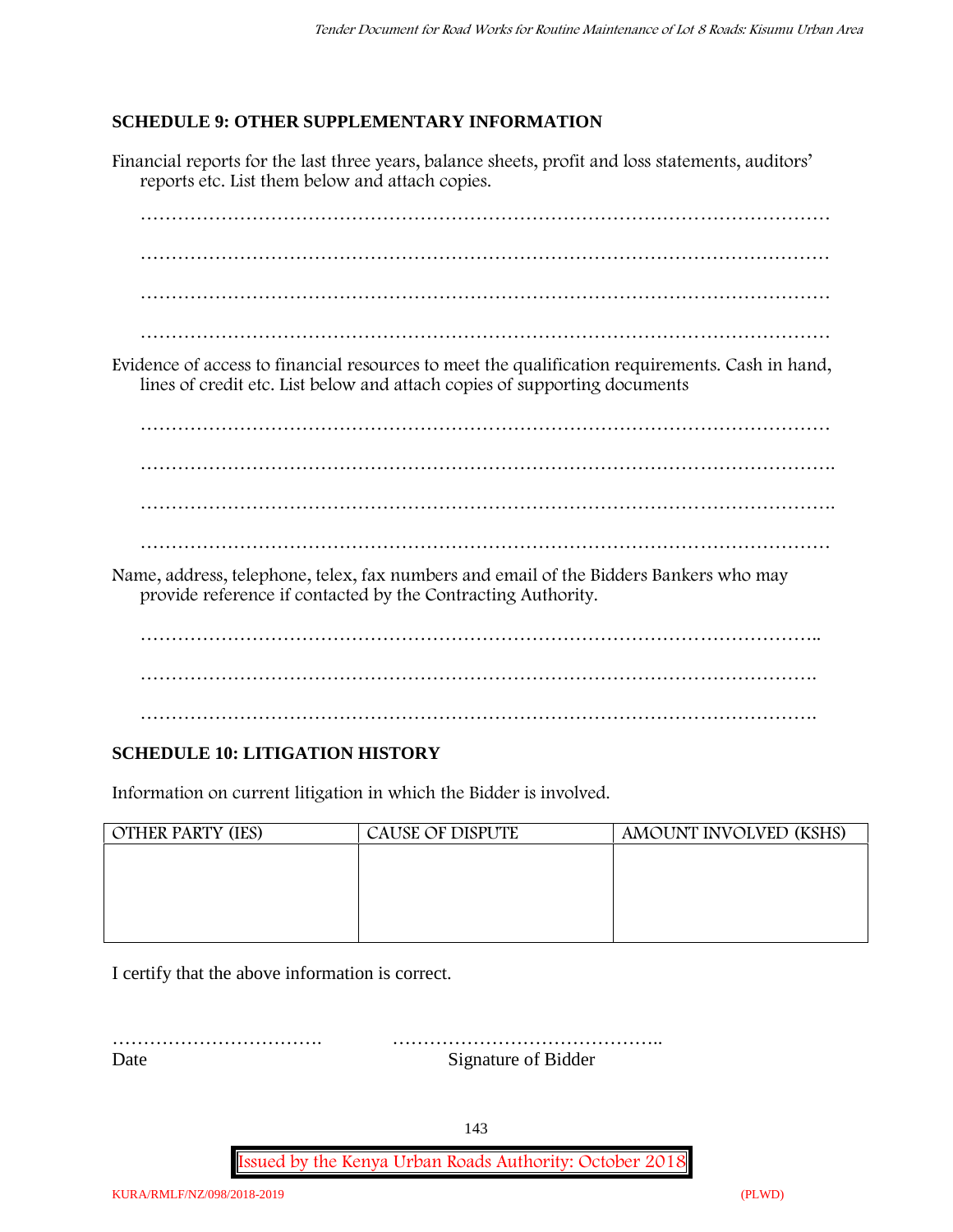#### **SCHEDULE 11: DECLARATION FORM FOR BANKRUPT OR INSOLVENT**

**AND DEBARMENT** Date To The Kenya Urban Roads Authority P.O Box 41727 – 00100, IKM Place, 5th Ngong Ave, Nairobi, KENYA. Ladies and Gentlemen, The Tenderer i.e. (full name and complete physical and postal address) ……………………………………………………………………………………………………… ………………………………………………………………………………………………………

……………………declare the following: -

a) That I/ We have not been debarred from participating in public procurement by anybody, institution or person.

b) That I/ We have not been involved in and will not be involved in corrupt and fraudulent practices regarding public procurement anywhere.

c) That I/ We are not insolvent, in receivership, bankrupt or in the process of being wound up and is not the subject of legal proceedings relating to the foregoing.

d) That I/We are not under any ongoing investigation by the Ethics and Anti-Corruption Commission (EACC) for any corrupt and/or economic crimes or practices.

e) That I/ We are not associated with any other Tenderer participating in this Tender.

f) That I/We do hereby confirm that all the information given in this tender is accurate, factual and true to the best of our knowledge.

Yours sincerely,

……………………………………………………

Name of Tenderer

………………………………………………………………………………..

Signature of duly authorised person signing the Tender

…………………………………………………………………………..

Name and Capacity of duly authorised person signing the Tender

………………………………………

Stamp or Seal of Tenderer

144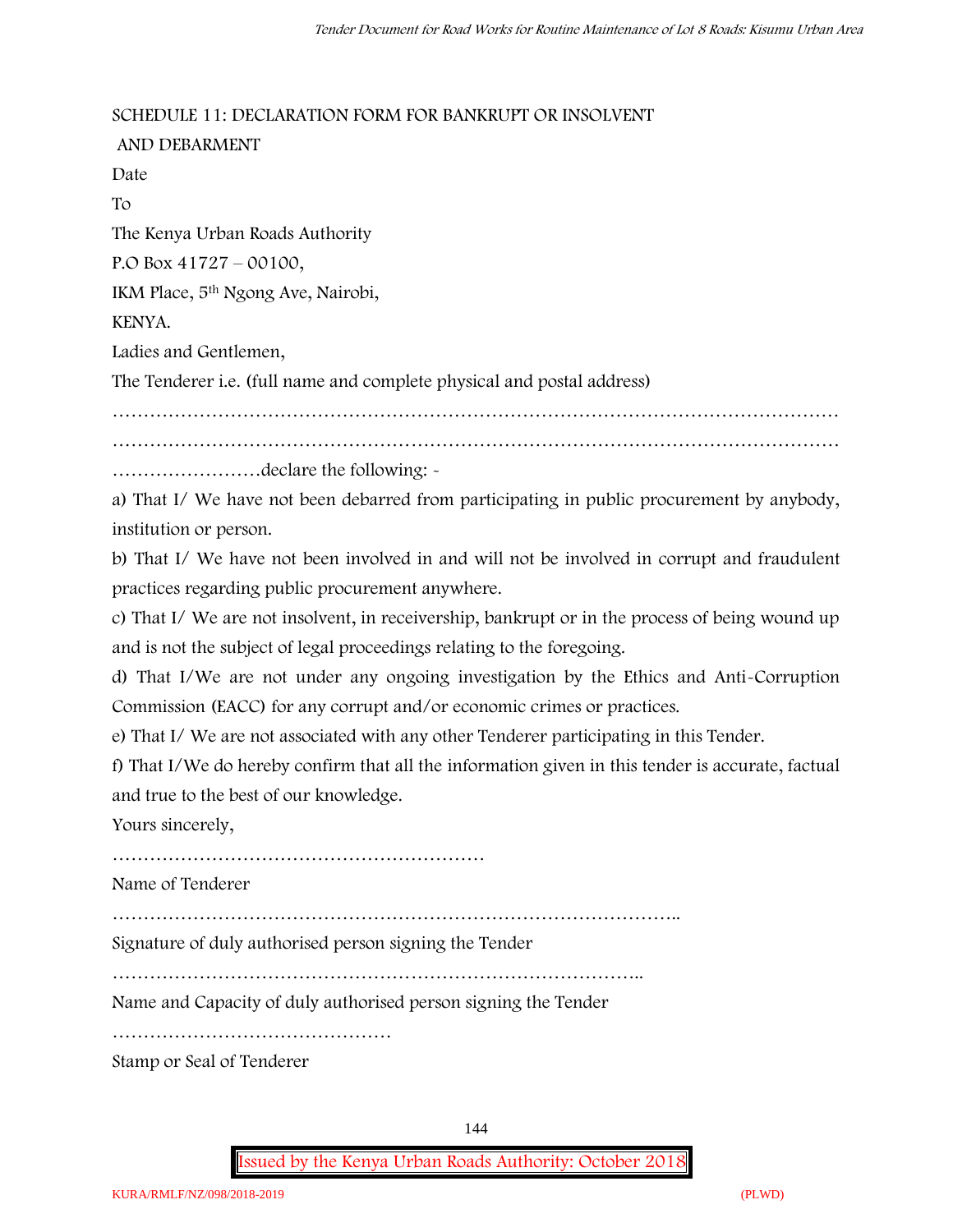### **SCHEDULE 12: ANTI CORRUPTION DECLARATION / COMMITMENT / PLEDGE FORM**

| Public Procurement is based on a free, fair and competitive tendering process which should |  |
|--------------------------------------------------------------------------------------------|--|
| not be open to abuse.                                                                      |  |

I/We ……………………………………………………………………….. Declare that I/We will not offer or facilitate, directly or indirectly, any inducement or reward to any public officer, their relations or business associates, in connection with tender No. ………………………………………………. for or in the subsequent performance of the contract if I/We am/are successful.

Signed by ……………………………… C.E.O. or Authorized Representative.

**In case of sub-contracting**

Signed by ………………………………….. CEO of the firm to be subcontracted

|--|

Signature………………………………….

Date………………………………………..

145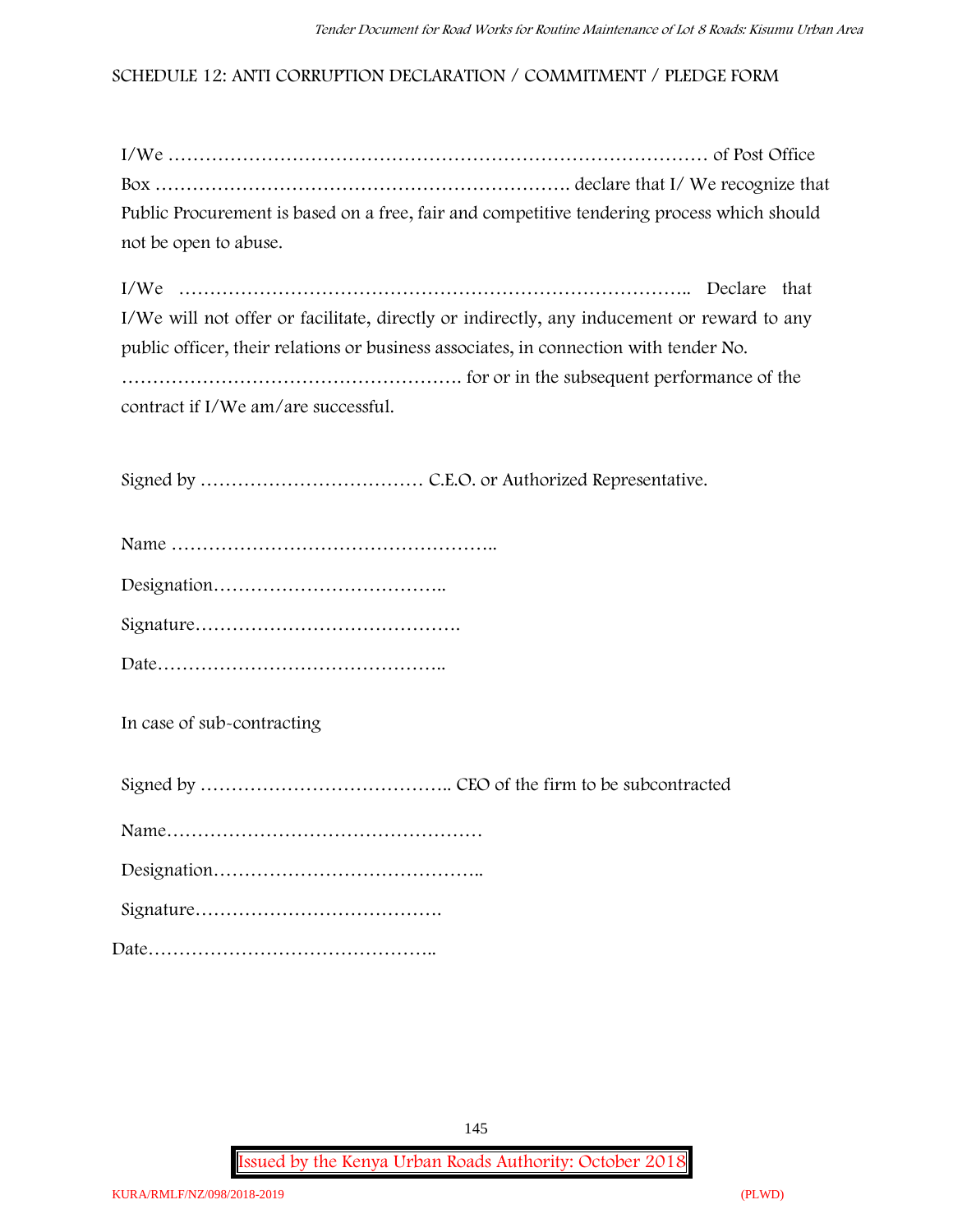# **SECTION XII: FORM OF AGREEMENT**

**Issued by the Kenya Urban Roads Authority: October 2018**

146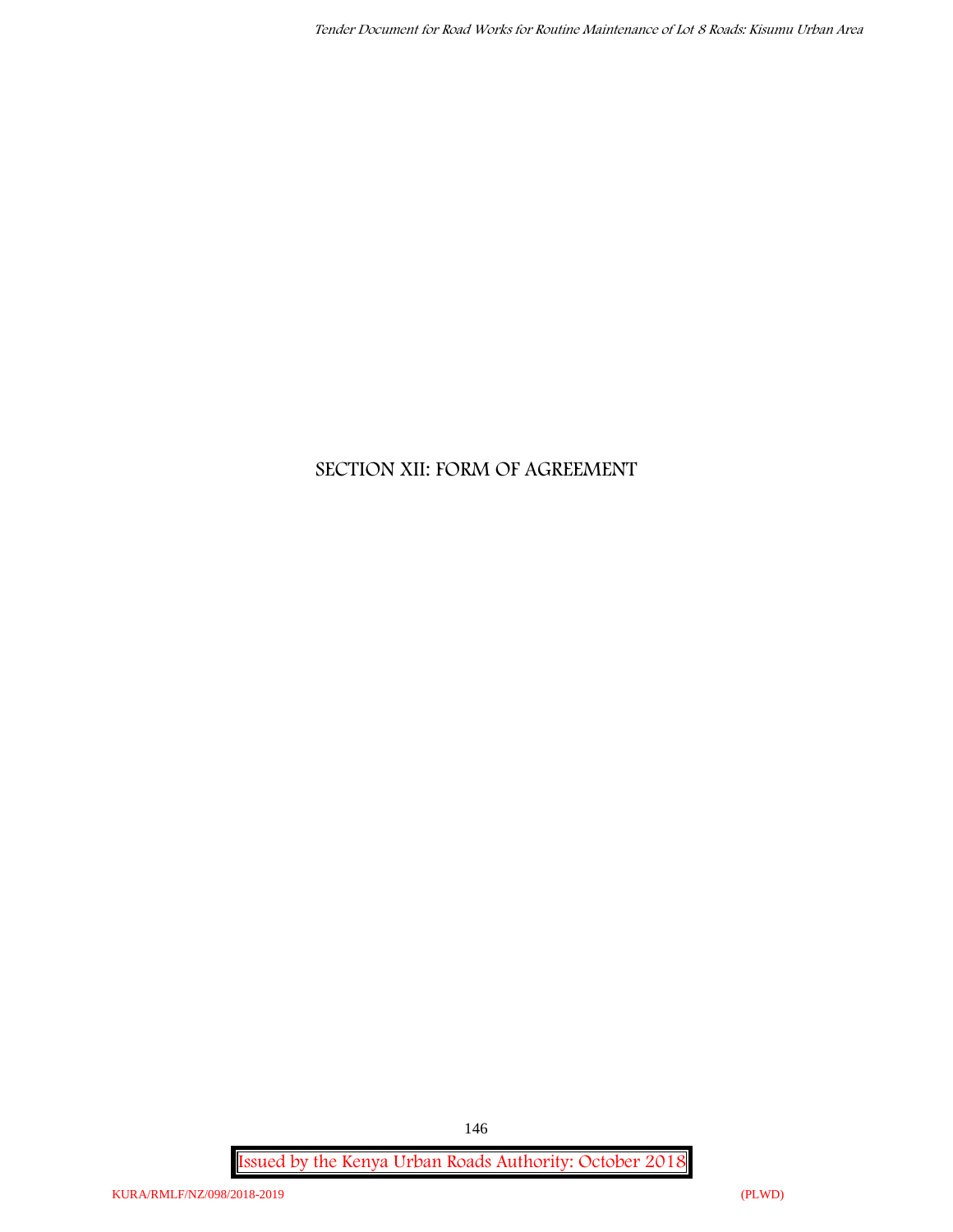## **FORM OF AGREEMENT**

THIS AGREEMENT is made on the …………………… day of …………………. 20 …………… between the **KENYA URBAN ROADS AUTHORITY** of **P. O. BOX 41727-00100, NAIROBI, KENYA** hereinafter called "the Employer" of the one part and **M/s ……………………………………………………………..** hereinafter called "the Contractor" of the other part.

WHEREAS the Employer is desirous that certain works should be executed, viz.

**ROUTINE MAINTENANCE OF LOT 8 ROADS (KISUMU URBAN AREA)** and has a Contract with the Contractor for the execution completion and maintenance of such works in the region NOW THIS AGREEMENT WITNESSETH as follows:

In this agreement words and expressions shall have the same meanings as are respectively assigned to them in the Conditions of Contract hereinafter referred to.

The following document shall be deemed to form and be read and construed as part of this Agreement, viz.:

- The form of bid dated **…………………………………….**
- The Conditions of Contract (FIDIC IV) Part 2
- The Conditions of Contract (FIDIC IV) Part 1
- The Special Specification
- The Standard Specifications
- The Priced Bill of Quantities
- The Letter of Award and Acceptance
- Schedules of Supplementary Information
- -The Drawings
- -Other documents as may be agreed and listed

All aforesaid documents are hereinafter referred to as "The Contract".

In consideration of the payment to be made by the Employer to the Contractor, the Contractor hereby covenants with the Employer to execute, complete and maintain the works in conformity in all respects with the provisions of the Contract.

The Employer hereby covenants to pay the Contractor in consideration of the execution, completion and maintenance of the works the Contract Price at the times and in the manner prescribed by the Contract.

IN WITNESS WHEREOF the parties have hereunto set their respective hands on the day and year first above written.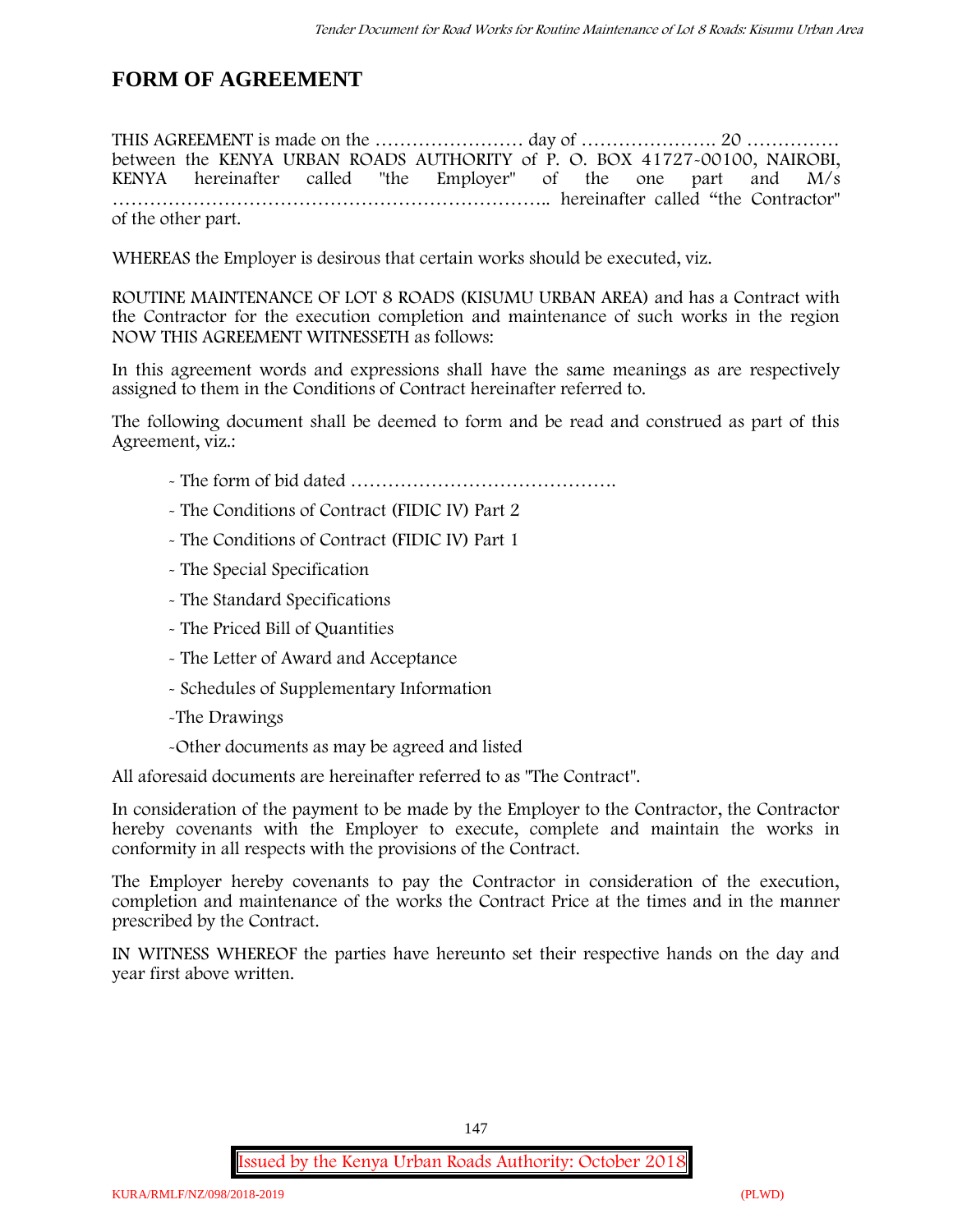### SIGNED SEALED AND DELIVERED

| By the said Employer: |                                                                                           |
|-----------------------|-------------------------------------------------------------------------------------------|
|                       | (Director General, Kenya Urban Roads Authority)<br>For and on behalf of the said Employer |

In the presence of: ………………………………………………………. (Name and Designation of Witness)

> ……………………………………………………Date………………… (Signature of Witness)

……………………………………………………….. (Address Of witness)

By the said Contractor:

……………………………………………Date…………………. (Signature)

> ……………………………………………………… (Name of the Director)

In the presence of: ……………………………………………………….

(Name and Designation of Witness)

………………………………………………………………… (Signature of Witness)

……………………………………………………………………… (Address Of witness)

148